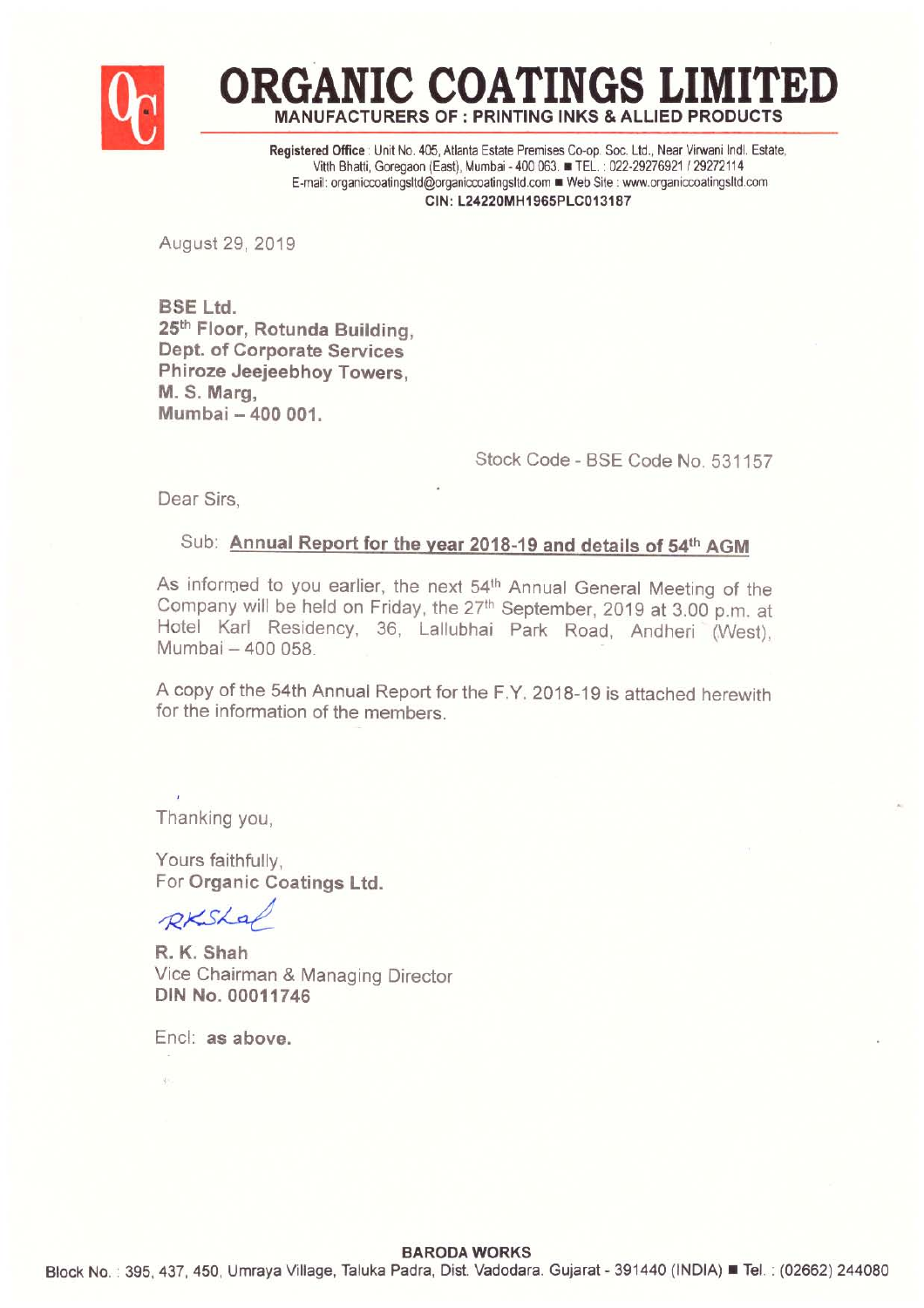

# 54<sup>th</sup> ANNUAL REPORT **2018-19**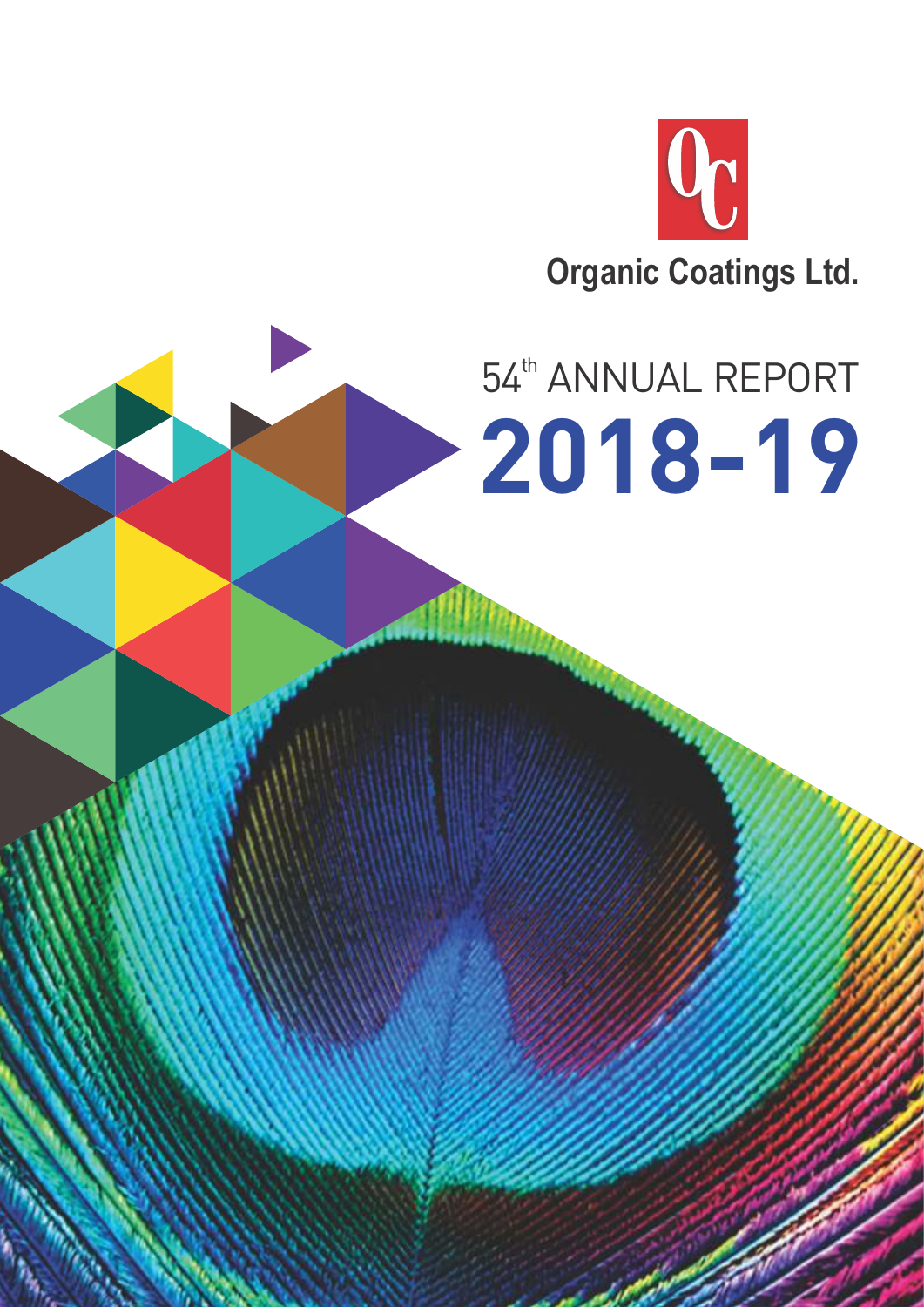

## Corporate Information

## **CONTENTS**

| Balance Sheet 46                 |
|----------------------------------|
|                                  |
|                                  |
| Notes to Financial Statements 52 |
|                                  |
| Route Map to the AGM Venue 81    |

54<sup>th</sup> Annual General Meeting will be held on Friday, the 27<sup>th</sup> September, 2019 at 3.00 p.m. at Hotel Karl Residency, 36, Lallubhai Park Road, Andheri (West), Mumbai – 400 058.

#### REGISTERED OFFICE

Unit No. 405, Atlanta Estate Premises Co-op. Soc. Ltd., Vith Bhatti, Goregaon (East), Mumbai – 400 063

#### EMAIL FOR INVESTORS' GRIEVANCES :

organiccoatingsltd@organiccoatingsltd.com

#### **FACTORY**

Block No. 395, 437, 450, Village Umraya, Taluka Padra, Dist. Vadodara - 391 440. Gujarat State.

#### **BANKERS**

Bank of Maharashtra, S. P. Road Branch, Mumbai – 400 004.

#### LEGAL ADVISORS

R.V.J. Associates Advocates & Solicitors

#### STATUTORY AUDITOR

Praneti Yadav & Co. Chartered Accountants

#### REGISTRAR & TRANSFER AGENT

Link Intime India Pvt. Ltd. C-101, 247 Park, L.B.S.Marg, Vikhroli (West), Mumbai – 400 083. Tel : 4918 6000 Fax : 4918 6060

## BOARD OF DIRECTORS

**MR. SUDHIR A. SATHE** Chairman (Independent Director)

**MR. R. K. SHAH** Vice Chairman & Managing Director

**MR. CHANDRAKUMAR Z. SHAH** Independent Director (appointed w.e.f.26/03/19)

**MS. ASHWINI LAD (CA)** Independent Director

**MR. ABHAY R. SHAH** Joint Managing Director

**MR. AJAY R. SHAH** Whole Time Director

**MR. VINAY S. JOG** Independent Director (resigned w.e.f. 08/02/19)

**MR. MANOJ V. MEHTA** Whole Time Director (resigned w.e.f. 08/02/19)

**AUDIT COMMITTEE MS. ASHWINI LAD** (CHAIRPERSON) **MR. SUDHIR A. SATHE MR. CHANDRAKUMAR Z. SHAH** (APPOINTED w.e.f. 26/03/2019) **MR. VINAY S. JOG** (CHAIRMAN UPTO 08/02/2019)

**STAKHOLDERS RELATIONSHIP COMMITTEE MR. SUDHIR A. SATHE** (CHAIRMAN) **MS. ASHWINI LAD MR. ABHAY R. SHAH MR. CHANDRAKUMAR Z. SHAH** (APPOINTED w.e.f. 26/03/2019) **MR. VINAY S. JOG** (UPTO 08/02/2019) **MR. MANOJ V. MEHTA** (RESIGNED W.E.F 08/02/2019)

**NOMINATION & REMUNERATION COMMITTEE MR. CHANDRAKUMAR Z. SHAH** (CHAIRMAN - APPOINTED w.e.f. 26/03/2019) **MS. ASHWINI LAD MR. SUDHIR A. SATHE MR. VINAY S. JOG** (CHAIRMAN UPTO 08/02/2019)

**MR. SUDHIR R. SHAH** COMPANY SECRETARY & COMPLIANCE OFFICER **MR. SHIVSHYAM MAURYA** CFO (w.e.f. 01/08/2019) **MR. PARVEJ G. MANSURI** CFO (Resign w.e.f. 15/07/2019)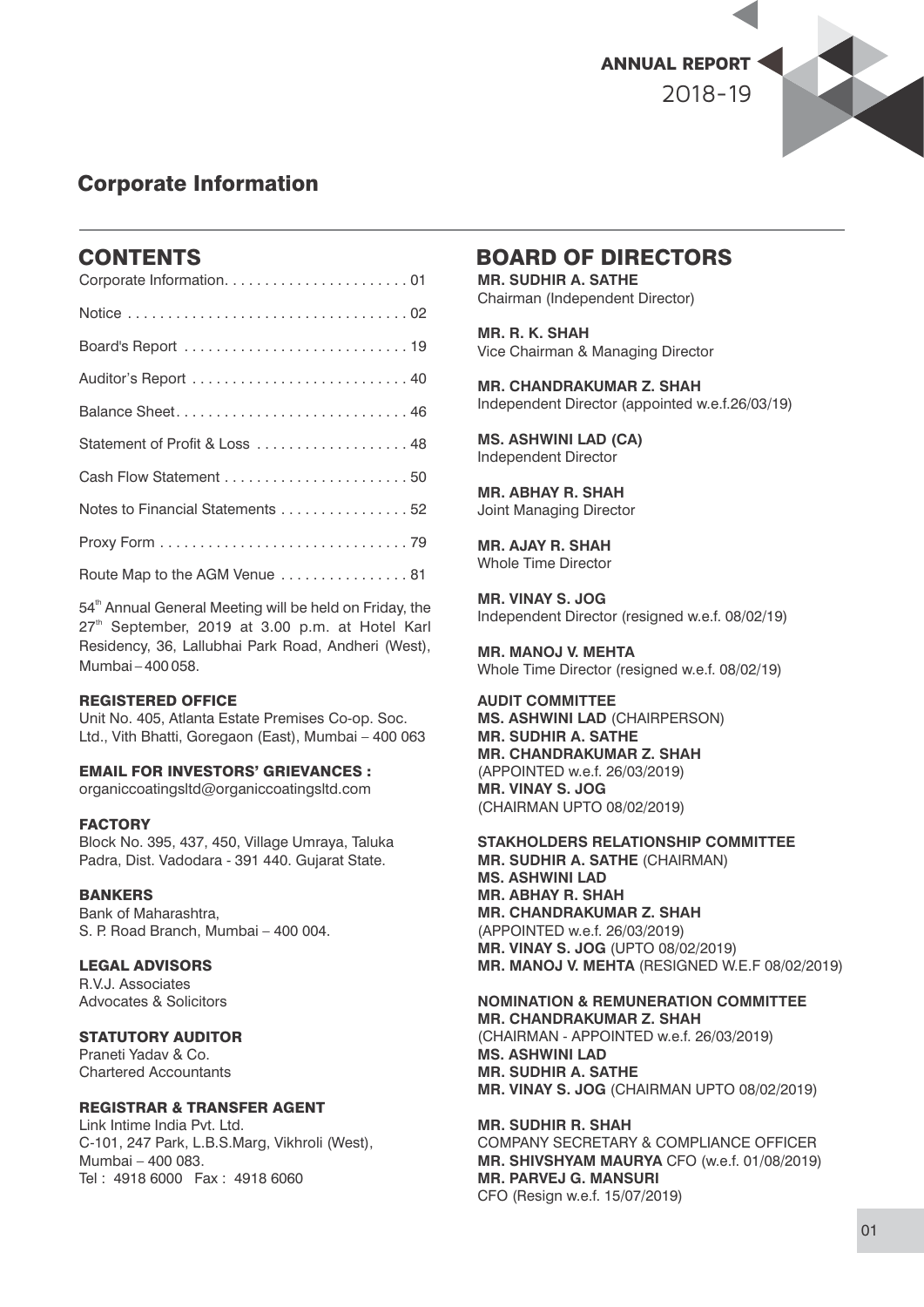

Notice is hereby given that the 54th Annual General Meeting of Organic Coatings Limited will be held on Friday, the 27th September, 2019 at 3.00 p.m. at Hotel Karl Residency, 36, Lallubhai Park Road, Andheri (West), Mumbai – 400058 to transact the following businesses:

#### **Ordinary Business:**

1. To consider and adopt the audited financial statement of the Company for the financial year ended 31st March, 2019 and the reports of the Board of Directors and Auditors' thereon and in this regard, pass the following resolution as an Ordinary Resolution:

**"RESOLVED THAT** the audited financial statement of the Company for the financial year ended March 31, 2019 and the reports of the Board of Directors and Auditors' thereon laid before this meeting, be and are hereby considered and adapted".

2. To appoint Mr. Abhay R. Shah (DIN 00016497) who retires by rotation as a Director and in this regard, pass the following resolution as an Ordinary Resolution:

**"RESOLVED THAT** pursuant to the provisions of Section 152 of the Companies Act, 2013, Mr. Abhay R. Shah (DIN 00016497) who retires by rotation at this meeting be and is hereby appointed as a Director of the company, liable to retire by rotation".

#### **Special Business:**

3. To re-appoint Mr. Rajnikant Kodarlal Shah (DIN 00011746) as Vice Chairman & Managing Director and in this regard to consider, and if thought fit, to pass, with or without modification(s), the following resolution as a Special Resolution:

**"RESOLVED THAT** pursuant to the provisions of Sections 196, 197 and 203 read with Schedule V and all other applicable provisions of the Companies Act, 2013 and the Companies (Appointment and Remuneration of Managerial Personnel) Rules, 2014 and Securities & Exchange Board of India (Listing Obligations and Disclosure Requirements) Regulations, 2015 (including any statutory modification(s) or re-enactment thereof for the time being in force), the approval of the Company be and is hereby accorded to the re-appointment and payment of remuneration to Mr. Rajnikant Kodarlal Shah (DIN 00011746) as a Vice Chairman & Managing Director of the Company for a period of 1 year from 1st October, 2019 to 30th September, 2020 for a remuneration and perquisites up to an amount of Rs. 3,50,000/- p.m. as set out in the explanatory statement and as per the terms and conditions including remuneration laid down in the draft agreement, placed before this meeting, initialed by the Chairman, to be entered into between the company and Mr. Rajnikant K. Shah, a draft whereof is hereby specifically sanctioned, with liberty, power to Board of Directors (hereinafter refer to as "the Board" which term shall be deemed to include Nomination and Remuneration Committee of the Board) to vary, modify, alter the terms including the remuneration as may be agreed by the Board and Mr. Rajnikant K. Shah within the overall limits laid down in Schedule V to the Companies Act, 2013 or any statutory modification(s) or re-enactment thereof".

**"RESOLVED FURTHER THAT** the Board be and is hereby authorized to do all acts and take all such steps as may be necessary, proper or expedient to give effect to this resolution".

4. To re-appoint Mr. Abhay R. Shah (DIN 00016497) as Joint Managing Director and in this regard to consider, and if thought fit, to pass, with or without modification(s), the following resolution as an Ordinary Resolution:

**"RESOLVED THAT** pursuant to the provisions of Sections 196, 197 and 203 read with Schedule V and all other applicable provisions of the Companies Act, 2013 and the Companies (Appointment and Remuneration of Managerial Personnel) Rules 2014 and Securities & Exchange Board of India (Listing Obligations and Disclosure Requirements) Regulations, 2015 (including any statutory modification(s) or re-enactment thereof for the time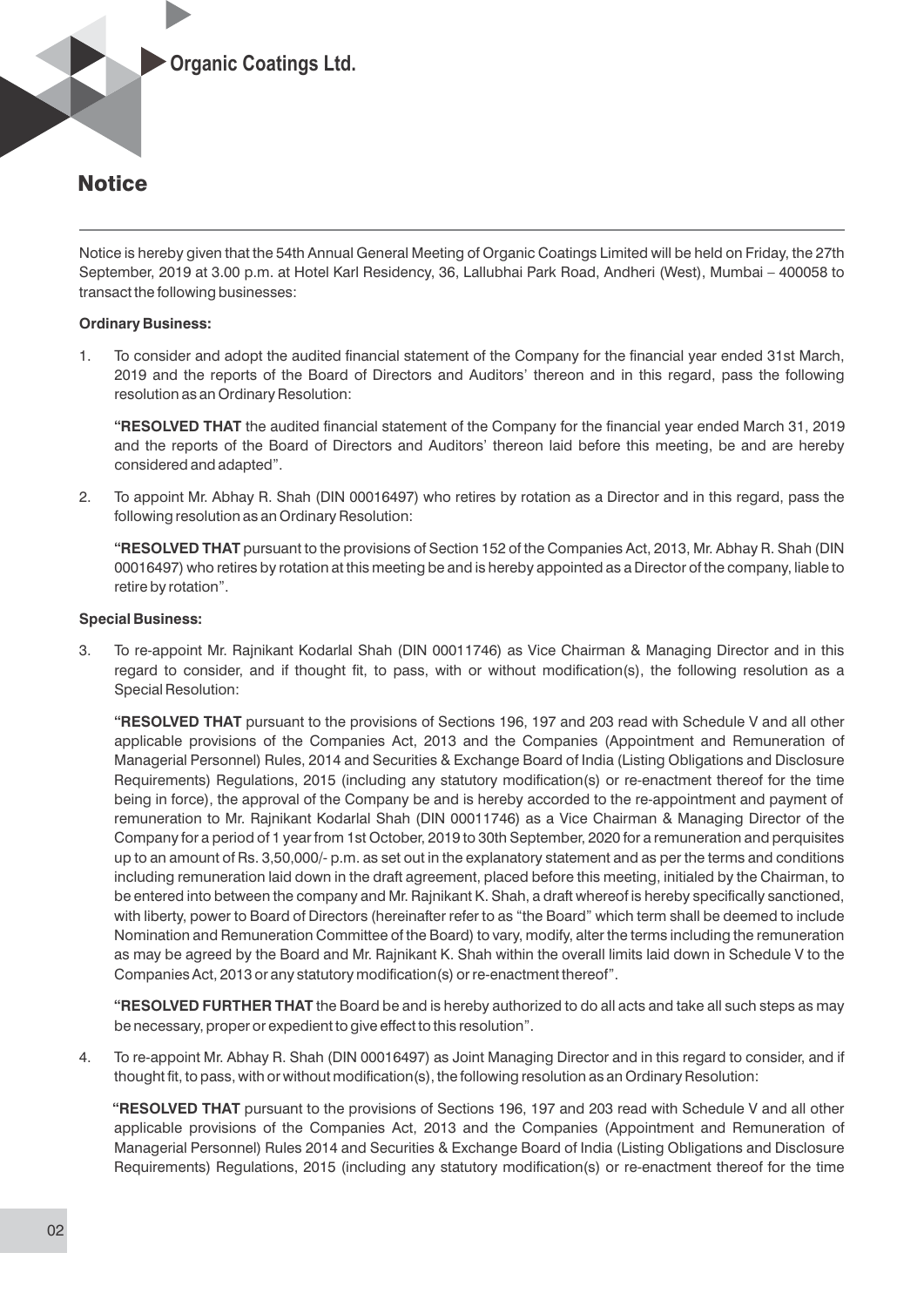

being in force), the approval of the Company be and is hereby accorded to the re-appointment and payment of remuneration to Mr. Abhay R. Shah (DIN 00016497) as a Joint Managing Director of the Company for a period of 5 years from 1st October, 2019 to 30th September, 2024 for a remuneration and perquisites up to an amount of Rs. 3,50,000/- p.m. as set out in the explanatory statement and as per the terms and conditions including remuneration laid down in the draft agreement, placed before this meeting, initialed by the Chairman, to be entered into between the company and Mr. Abhay R. Shah, the draft whereof is hereby specifically sanctioned with liberty, power to Board of Directors (hereinafter refer to as "the Board" which term shall be deemed to include Nomination and Remuneration Committee of the Board) to vary, modify, alter the terms including the remuneration as may be agreed by the Board and Mr. Abhay R. Shah within the overall limits laid down in Schedule V to the Companies Act, 2013 or any statutory modification(s) or re-enactment thereof".

**"RESOLVED FURTHER THAT** the Board be and is hereby authorized to do all acts and take all such steps as may be necessary, proper or expedient to give effect to this resolution".

5. To re-appoint Mr. Ajay R. Shah (DIN 00011763) as Whole Time Director and in this regard to consider, and if thought fit, to pass, with or without modification(s), the following resolution as an Ordinary Resolution:

**"RESOLVED THAT** pursuant to the provisions of Sections 196, 197 and 203 read with Schedule V and all other applicable provisions of the Companies Act, 2013 and the Companies (Appointment and Remuneration of Managerial Personnel) Rules, 2014 and Securities & Exchange Board of India (Listing Obligations and Disclosure Requirements) Requlations, 2015 (including any statutory modification(s) or re-enactment thereof for the time being in force), the approval of the Company be and is hereby accorded to the re-appointment and payment of remuneration to Mr. Ajay R. Shah (DIN 00011763) as a Whole Time Director of the Company for a period of 5 years from 1st October, 2019 to 30th September, 2024 for a remuneration and perquisites up to an amount of Rs. 3,50,000/- p.m. as set out in the explanatory statement and as per the terms and conditions including remuneration laid down in the draft agreement, placed before this meeting, initialed by the Chairman, to be entered into between the company and Mr. Ajay R. Shah, the draft whereof is hereby specifically sanctioned with liberty, power to Board of Directors (hereinafter refer to as "the Board" which term shall be deemed to include Nomination and Remuneration Committee of the Board) to vary, modify, alter the terms including the remuneration as may be agreed by the Board and Mr. Ajay R. Shah within the overall limits laid down in Schedule V to the Companies Act, 2013 or any statutory modification(s) or re-enactment thereof".

**"RESOLVED FURTHER THAT** the Board be and is hereby authorized to do all acts and take all such steps as may be necessary, proper or expedient to give effect to this resolution".

6. To re-appoint Ms. Ashwini Lad (DIN 06885346) as an Independent Director for second term and in this regard to consider, and if thought fit, to pass, with or without modification(s), the following resolution as a Special Resolution:

**"RESOLVED THAT** pursuant to the provisions of Sections 149, 150, 152 read with Schedule IV and all other applicable provisions of the Companies Act, 2013 and the Companies (Appointment and Qualification of Directors) Rules, 2014 and Securities & Exchange Board of India (Listing Obligations and Disclosure Requirements) Regulations, 2015 (including any statutory modification(s) or re-enactment thereof for the time being in force), Ms. Ashwini Lad (DIN 06885346) who was appointed as an Independent Director of the Company for a period of 5 years at the Annual General Meeting held on 30th September, 2014 and whose term expires at this Annual General Meeting and who is eligible for being re-appointed as an Independent Director of the Company and in respect of whom the Company has received a notice in writing from a member under Section 160 of the Companies Act, 2013 proposing her candidature for the office of Director be re-appointed as an Independent Director of the Company not liable to retire by rotation, to hold the office for the second term commencing from 28th September, 2019 to 27th September, 2024".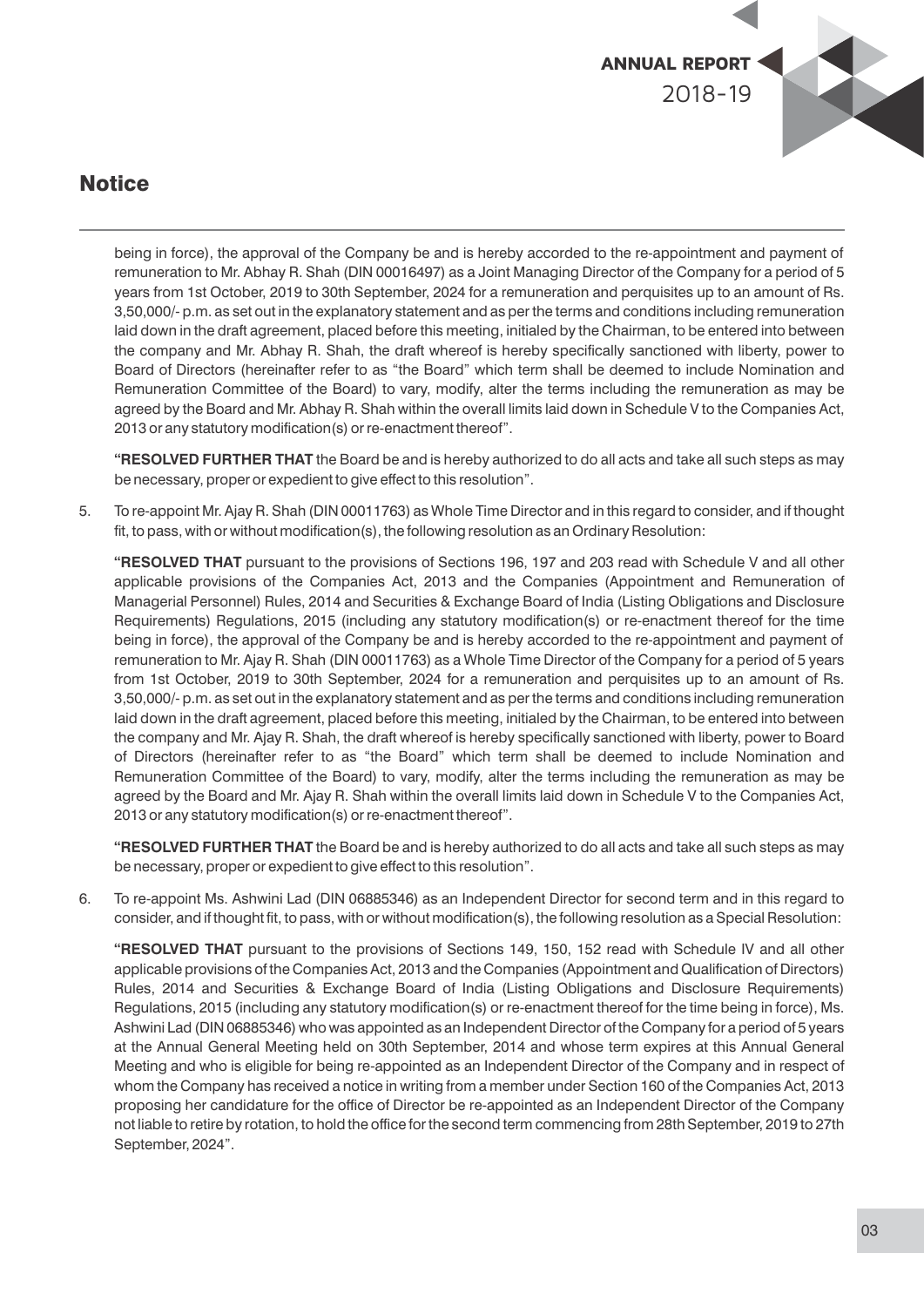

7. To appoint Mr. Chandrakumar Z. Shah (DIN 03596808) as Non-Executive Independent Director and in this regard to consider, and if thought fit, to pass, with or without modification(s), the following resolution as an Ordinary Resolution:

**"RESOLVED THAT** pursuant to the provisions of Sections 149, 150, 152 read with Schedule IV and all other applicable provisions of the Companies Act, 2013 and the Companies (Appointment and Qualification of Directors) Rules, 2014 and Securities & Exchange Board of India (Listing Obligations and Disclosure Requirements) Regulations, 2015 (including any statutory modification(s) or re-enactment thereof for the time being in force), Mr. Chandrakumar Z. Shah (DIN 03596808) who was appointed as an Additional Director of the Company by the Board of Directors on 26th March, 2019, who qualifies for being appointed as an Independent Director and in respect of whom the Company has received a notice in writing from a member under Section 160 of the Companies Act, 2013 proposing his candidature for the office of Director of the Company, being so eligible, re-appointed as an Independent Director of the Company, not liable to retire by rotation, to hold the office for a term of 5 consecutive years commencing from 28th September, 2019 to 27th September, 2024".

> By Order of the Board of Directors **Sudhir R. Shah** Company Secretary & Compliance Officer

Place: Mumbai Date : August 12, 2019

#### **Registered Office:**

Unit No. 405, Atlanta Estate Premises Co-op. Soc. Ltd., Vitth Bhatti, Goregaon (East), Mumbai – 400 063. Email ID: organiccoatingsltd@organiccoatingsltd.com CIN : L24220MH1965PLC013187 Website : www.organiccoatingsltd.com Tel: +91 22 29276921 / 2114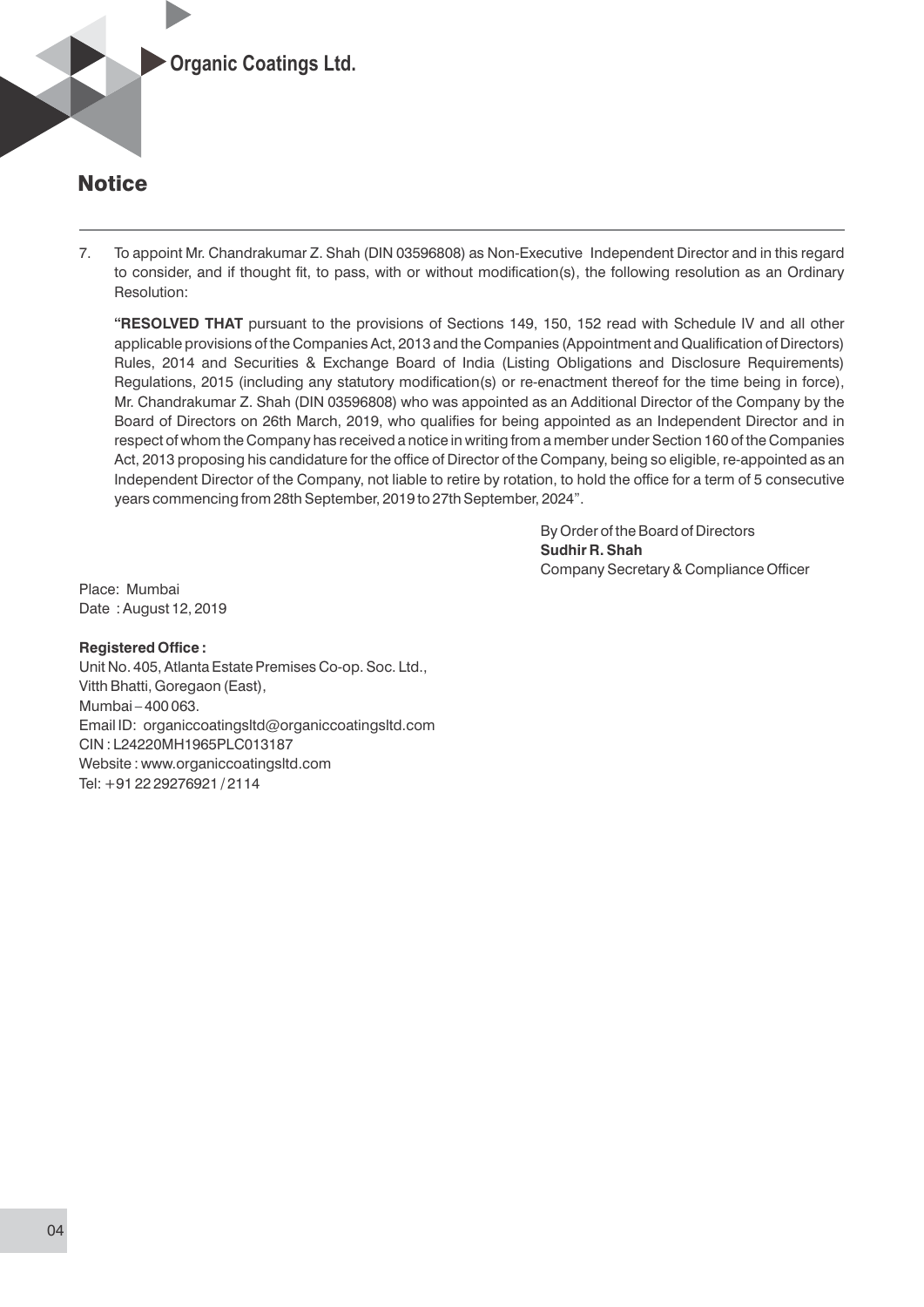

#### NOTES :

1. A member entitled to attend and vote at the Annual General Meeting (the meeting) is entitled to appoint a proxy to attend and vote on a poll to vote instead of himself and the proxy need not be a member of the Company. The instrument appointing the proxy should, however, be deposited at the registered office of the Company not less than forty eight hours before the commencement of the meeting.

A person can act as a proxy on behalf of the members not exceeding fifty and holding in aggregate not more than ten percent of the total share capital of the Company carrying voting rights. A member holding more than ten percent of the total share capital of the Company carrying voting rights may appoint a single person as proxy and such person shall not act as a proxy for any other person or shareholder.

- 2. Corporate members intending to send their authorized representatives to attend the meeting are requested to send to the Company a certified copy of the Board Resolution authorizing their representative to attend and vote on their behalf at the meeting.
- 3. Brief resume of Directors including those proposed to be appointed, re-appointed, nature of their expertise in specific functional areas, names of the companies in which they hold directorship and membership/chairmanships of Board, Committees, shareholding and relationships between directors inter-se as stipulated under SEBI (LODR) Regulations, 2015 is annexed.
- 4. A statement pursuant to Section 102(1) of the Companies Act, 2013, relating to the special business to be transacted at the meeting is annexed hereto.
- 5. Members are requested to bring their attendance slip along with their copy of Annual Report to the Meeting.
- 6. In case of Joint holders attending the meeting, only such joint holder who is higher in the order of names will be entitled to vote.
- 7. Members who are holding shares in electronic form are requested to intimate immediately any change in their address or bank mandates to the depository participants with whom they are maintaining their demat accounts. Members holding shares in physical form are requested to advice any change in their address or bank mandates immediately to the Company or to the registrar.
- 8. The Register of Members and the Share Transfer Books of the Company will be closed from 21/09/19 to 27/09/19, both days inclusive.
- 9. The Securities and Exchange Board of India (SEBI) has mandated the submission of Permanent Account Number (PAN) by every participant in security markets. Members holding shares in electronic form are, therefore requested to submit the PAN to their Depository Participants with whom they are maintaining their demat accounts. Members holding shares in physical form can submit their PAN to the Company/Registrar.
- 10. Members holding shares in single name and physical form are advised to make nomination in respect of their shareholding in the Company.
- 11. Members who have not registered their email addresses so far are requested to register their email address for receiving all communication including Annual Report, Notices, Circulars etc. from the Company electronically.
- 12. The Company has transferred the unpaid or unclaimed dividends declared for the financial year 2009-10 to the Investor Education and Protection Fund (IEPF) established by the Central Government. The Company has uploaded the details of unpaid and unclaimed dividends lying with the Company on the website of the Company and the same can be accessed through the link:

http://www.organiccoatingsltd.com/InvestorRelations/ShareholdersInformation.aspx. The said details have also been uploaded on the website of the IEPF Authority and the same can be accessed through the link: www.iepf.gov.in.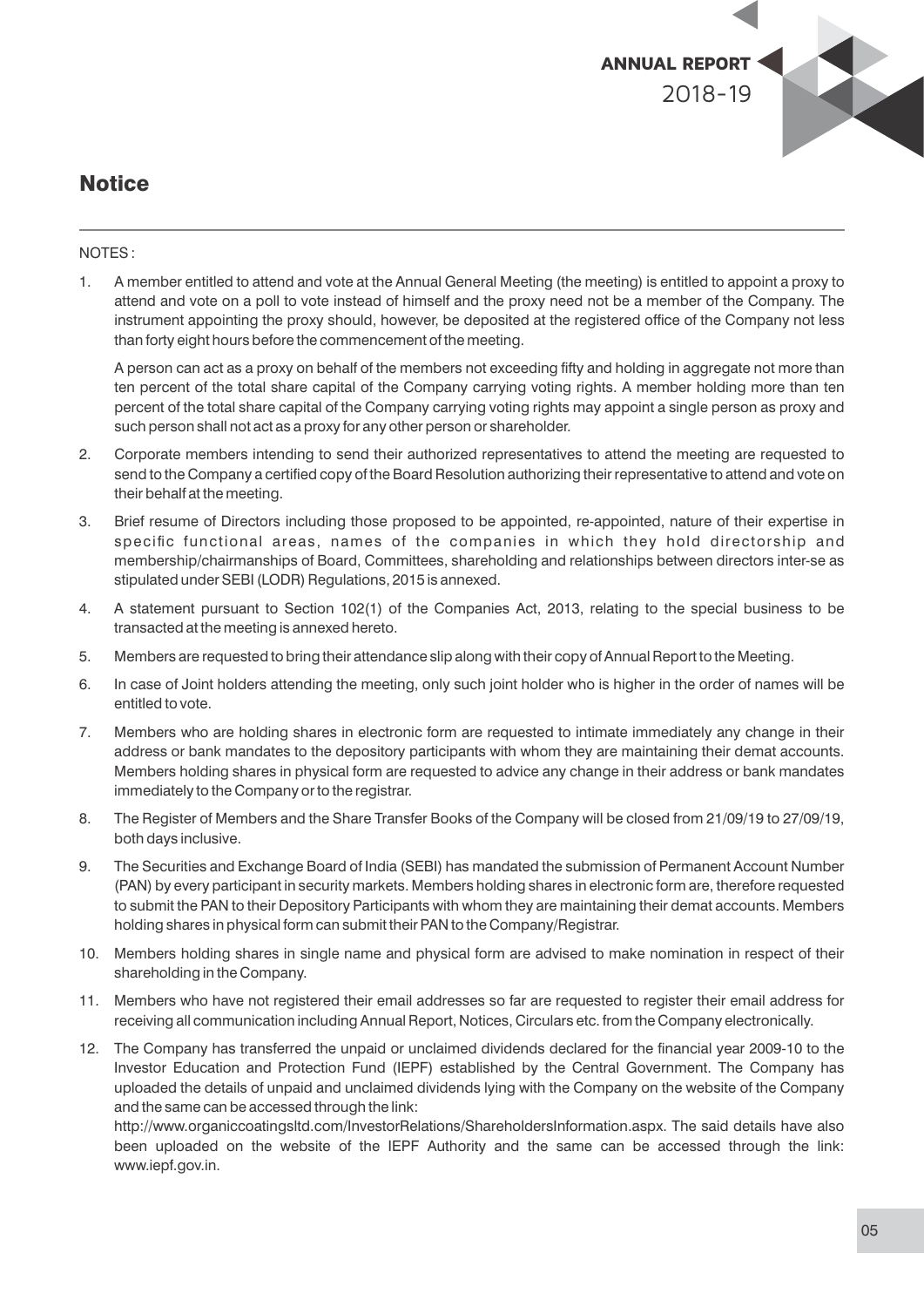

13. (a) Adhering to the various requirements set out in the Investor Education and Protection Fund Authority (Accounting, Audit, Transfer and Refund) Rules, 2016, as amended, the Company has, during financial year 2018-19, transferred to the IEPF Authority all shares in respect of which dividend had remained unpaid or unclaimed for seven consecutive years or more as on the due date of transfer, i.e. December 01, 2017. Details of shares transferred to the IEPF Authority are available on the website of the Company and the same can be accessed through the link:

http://www.organiccoatingsltd.com/InvestorRelations/ShareholdersInformation.aspx. The said details have also been uploaded on the website of the IEPF Authority and the same can be accessed through the link: www.iepf.gov.in.

- (b) Members may note that shares as well as unclaimed dividends transferred to IEPF Authority can be claimed back from them. Concerned members/investors are advised to visit the weblink: http:/iepf.gov.in/IEPFA/refund.html or contact Link Intime India Pvt. Ltd. for lodging claim for refund or shares and/or dividend from the IEPF Authority.
- 14. SEBI has decided that securities of listed companies can be transferred only in dematerialized form i.e. from 5th December, 2018 onwards. In view of the above and to avail various benefits of dematerialization, members are advised to dematerialize shares held by them in physical form.
- 15. Members holding shares in physical mode:
	- (a) are required to submit their Permanent Account Number (PAN) and bank account details to the Company / Link Intime India Pvt. Ltd., if not registered with the Company as mandated by SEBI.
	- (b) are advised to register the nomination in respect of their shareholding in the Company.
	- (c) are requested to register / update their e-mail address with the Company / Link Intime India Pvt. Ltd. for receiving all communications from the Company electronically.
- 16. Members holding shares in electronic mode:
	- (a) are requested to submit their PAN and bank account details to their respective DPs with whom they are maintaining their demat accounts.
	- (b) are advised to contact their respective DPs for registering the nomination.
	- (c) are requested to register / update their e-mail address with their respective DPs for receiving all communications from the Company electronically.
- 17. Voting through electronic means
	- a) In terms of Regulation 44 of the Listing Regulations and pursuant to the provisions of Section 108 of the Companies Act, 2013 (the Act) read with Rule 20 of the Companies (Management and Administration) Rules, 2014 (hereinafter called "the Rules" for the purpose of this section of the Notice), the Company is pleased to provide its members the facility to exercise right to vote at the 54th Annual General Meeting by electronic means and the business may be transacted through e-voting services provided by Central Depository Services Ltd. (CDSL);
	- b) The facility for voting through ballot paper shall also be made available at the AGM and the members attending the meeting shall be able to exercise their right to vote at the meeting through ballot paper in case they have not casted their vote by remote e-voting.
	- c) The members who have casted their vote by remote e-voting prior to the AGM may also attend the AGM but shall not be entitled to caste their votes again.

The instructions for shareholders voting electronically are as under: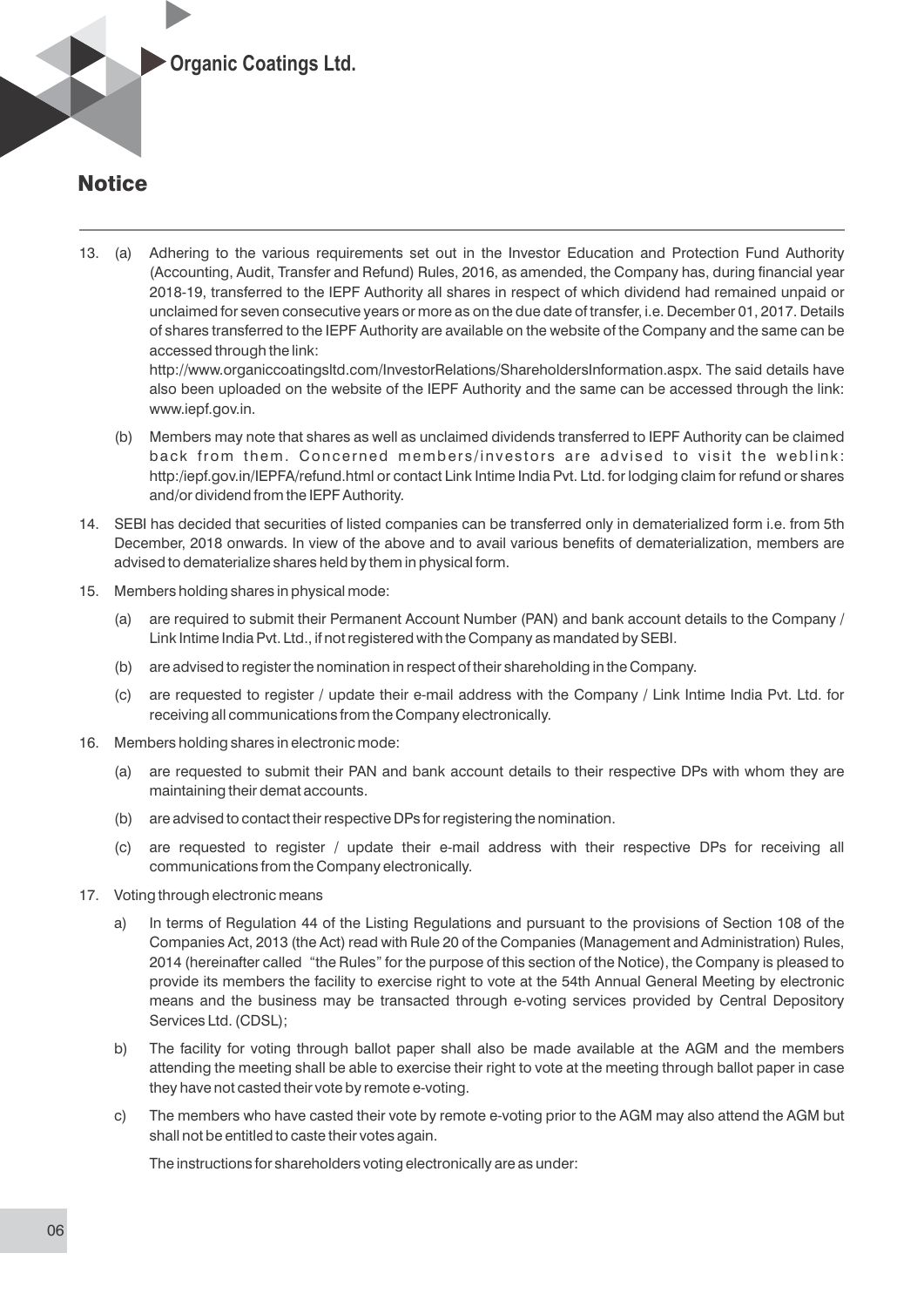

- i) The voting period begins on 24/9/19 (9.00 a.m.) and ends on 26/9/19 (5.00 p.m.). During this period shareholders' of the Company, holding shares either in physical form or in dematerialized form, as on the cut-off date (record date) of 20/9/19, may cast their vote electronically. The e-voting module shall be disabled by CDSL for voting thereafter.
- ii) The shareholders should log on to the e-voting website www.evotingindia.com.
- iii) Click on Shareholders.
- iv) Now Enter your User ID
	- a. For CDSL: 16 digits beneficiary ID,
	- b. For NSDL: 8 Character DP ID followed by 8 Digits Client ID,
	- c. Members holding shares in Physical Form should enter Folio Number registered with the Company.
- v) Next enter the Image Verification as displayed and Click on Login.
- vi) If you are holding shares in demat form and had logged on to www.evotingindia.com and voted on an earlier voting of any company, then your existing password is to be used.
- vii) If you are a first time user follow the steps given below:

**For Members holding shares in Demat Form and Physical Form** PAN Enter your 10 digit alpha-numeric \*PAN issued by Income Tax Department (Applicable for both demat shareholders as well as physical shareholders) (i) Members who have not updated their PAN with the Company/Depository Participant are requested to use the sequence number which is printed on Attendance Slip indicated in the PAN field. DOB Enter the Date of Birth as recorded in your demat account or in the company records for the said demat account or folio in dd/mm/yyyy format. Dividend Enter the Dividend Bank Details as recorded in your demat account or in the company records for the said Bank demat account or folio. Details (1) Please enter the DOB or Dividend Bank Details in order to login. If the details are not recorded with the depository or company please enter the member id / folio number in the Dividend Bank details field as mentioned in instruction (iv).

After entering these details appropriately, click on "SUBMIT" tab.

- viii) Members holding shares in physical form will then directly reach the Company selection screen. However, members holding shares in demat form will now reach 'Password Creation' menu wherein they are required to mandatorily enter their login password in the new password field. Kindly note that this password is to be also used by the demat holders for voting for resolutions of any other company on which they are eligible to vote, provided that company opts for e-voting through CDSL platform, It is strongly recommended not to share your password with any other person and take utmost care to keep your password confidential.
- ix) For Members holding shares in physical form, the details can be used only for e-voting on the resolutions contained in this Notice.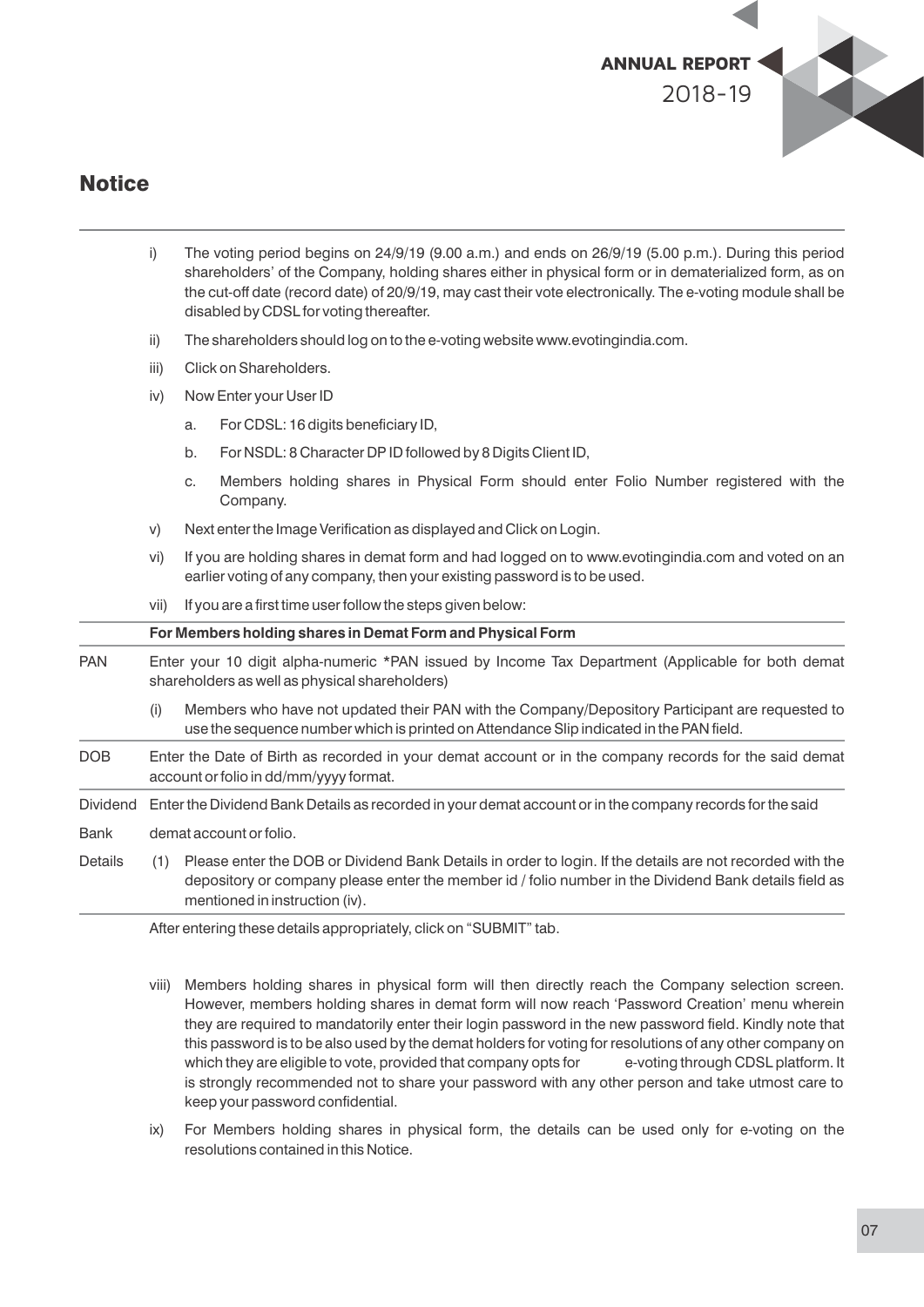

- x) Click on the EVSN for the relevant <Company Name> on which you choose to vote.
- xi) On the voting page, you will see "RESOLUTION DESCRIPTION" and against the same the option "YES/NO" for voting. Select the option YES or NO as desired. The option YES implies that you assent to the Resolution and option NO implies that you dissent to the Resolution.
- xii) Click on the "RESOLUTIONS FILE LINK" if you wish to view the entire Resolution details.
- xiii) After selecting the resolution you have decided to vote on, click on "SUBMIT". A conrmation box will be displayed. If you wish to confirm your vote, click on "OK", else to change your vote, click on "CANCEL" and accordingly modify your vote.
- xiv) Once you "CONFIRM" your vote on the resolution, you will not be allowed to modify your vote.
- xv) You can also take out print of the voting done by you by clicking on "Click here to print" option on the Voting page.
- xvi) If Demat account holder has forgotten the same password then Enter the User ID and the image verification code and click on Forgot Password & enter the details as prompted by the system.
- xvii) Note for Non Individual Shareholders and Custodians
	- (1) Non-Individual shareholders (i.e. other than Individuals, HUF, NRI etc.) and Custodian are required to log on to www.evotingindia.com and register themselves as Corporates.
	- (2) A scanned copy of the Registration Form bearing the stamp and sign of the entity should be emailed to helpdesk.evoting@cdslindia.com.
	- (3) After receiving the login details a compliance user should be created using the admin login and password. The Compliance user would be able to link the account(s) for which they wish to vote on.
	- (4) The list of accounts should be mailed to helpdesk.evoting@cdslindia.com and on approval of the accounts they would be able to cast their vote.
	- (5) A scanned copy of the Board Resolution and Power of Attorney (POA) which they have issued in favour of the Custodian, if any, should be uploaded in PDF format in the system for the scrutinizer to verify the same.
- (xviii) In case you have any queries or issues regarding e-voting, you may refer the Frequently Asked Questions ("FAQs") and e-voting manual available at www.evotingindia.com, under help section or write an email to helpdesk.evoting@cdslindia.com.

#### **In case of members receiving the physical copy of notice of AGM:**

(1) Please follow all steps from sl. no. (i) to sl. no. (xvii) Above to cast vote.

#### **General Instructions**

- (1) The Company has appointed Ms. Dhanraj Kothari of D.Kothari & Associates, Practicing Company Secretaries, Mumbai as the Scrutinizer to the e-voting process, (including voting through Ballot Form received from the members) in a fair and transparent manner.
- (2) The Scrutinizer shall, within a period not exceeding three (3) working days from the conclusion of the e-voting period, unlock the votes in the presence of at least (2) witnesses, not in the employment of the Company and make a Scrutinizer's Report of the votes cast in favour or against, if any, forthwith to the Chairman of the Company.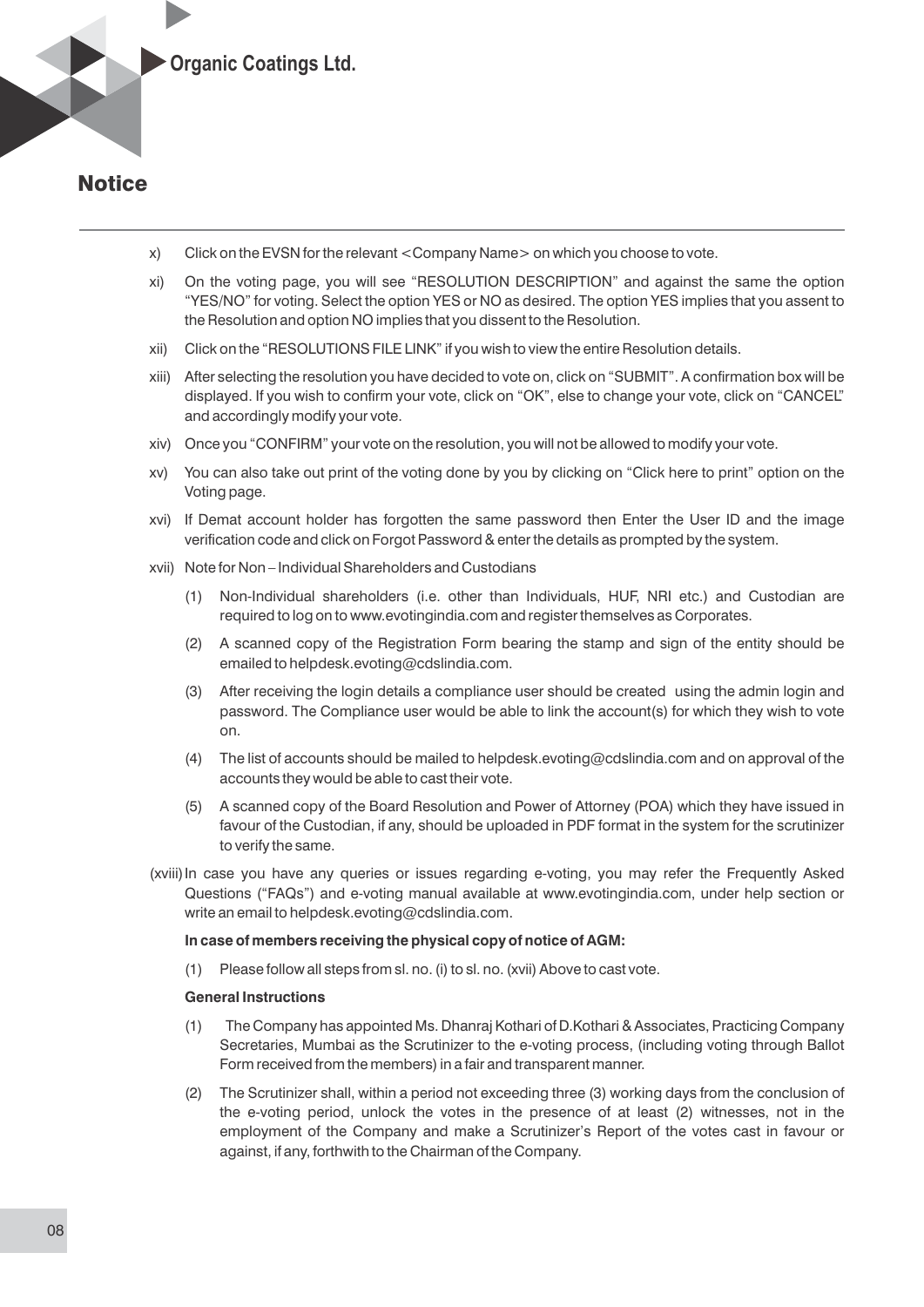

- (3) The poll process shall be conducted and report thereon will be prepared in accordance with section 109 of the Companies Act, 2013 read with the relevant Rules. In such an event, votes cast under Poll taken together with the votes cast through e-voting and using ballot form shall be counted for the purpose of passing of resolution(s).
- $(4)$  Subject to the receipt of sufficient votes, the resolutions shall be deemed to be passed at the 54nd Annual General Meeting of the Company scheduled on Friday, the 27th September 2019. The results will be declared on/or after the Annual General Meeting of the Company. The result declared along with the Scrutinizer's Report shall be placed on the Company's website www.organiccoatingsltd.com and on the website of CDSL within (2) days of the passing of the resolution at the AGM of the Company.

By Order of the Board of Directors **Sudhir R. Shah** Company Secretary & Compliance Officer

Place: Mumbai Date : August 12, 2019

## **Registered Office:**

Unit No. 405, Atlanta Estate Premises Co-op. Soc. Ltd., Vitth Bhatti, Goregaon (East), Mumbai – 400 063. Email ID: organiccoatingsltd@organiccoatingsltd.com CIN : L24220MH1965PLC013187 Website : www.organiccoatingsltd.com Tel: +91 22 29276921 / 2114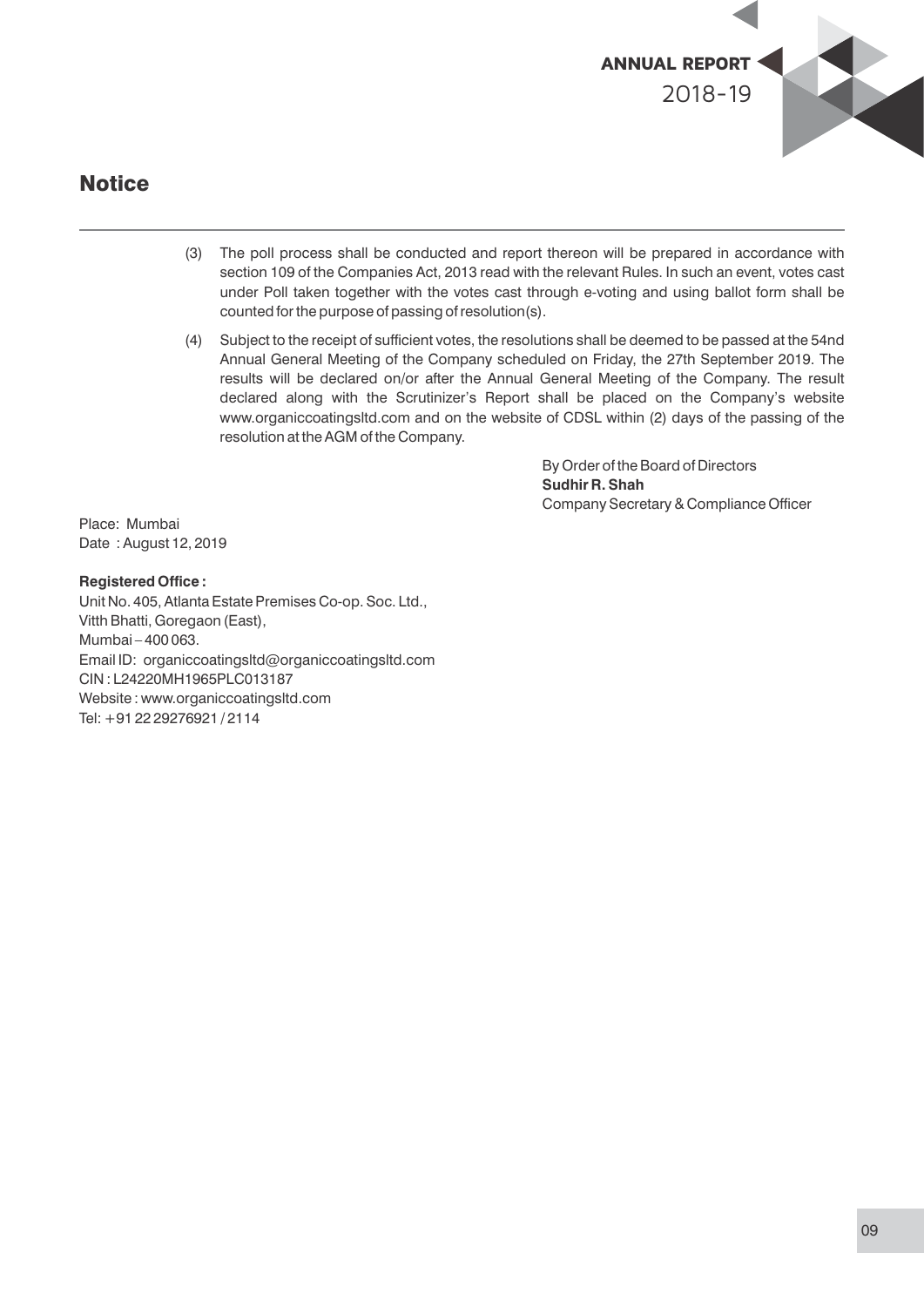### **STATEMENT PURSUANT TO SECTION 102 (1) OF THE COMPANIES ACT, 2013 ("the Act") IS AS UNDER:**

The following statement sets out all material facts relating to the Special Business mentioned in the accompanying notice.

#### **Item 3, 4 & 5**

The Board of Directors of the Company on the recommendation of Nomination & Remuneration Committee, at its meeting held on 12th August, 2019 re-appointed Mr. R.K.Shah as Vice Chairman & Managing Director for a period of 1 year from 1st October, 2019 to 30th September, 2020 and Mr. Abhay R. Shah as Joint Managing Director, and Mr. Ajay R. Shah as Whole Time Director both for a period of 5 years from 1st October, 2019 to 30th September, 2024 subject to approval of the shareholders of the Company at the Annual General Meeting on the following remuneration and other terms and conditions :

| <b>Particulars</b> | Mr. R. K. Shah<br>(Rs.p.m.) | Mr. Abhay R. Shah<br>(Rs. p.m.) | Mr. Ajay R. Shah<br>(Rs.p.m.) |  |
|--------------------|-----------------------------|---------------------------------|-------------------------------|--|
| <b>Basic</b>       | 1,12,336                    | 1,01,568                        | 63,220                        |  |
| <b>HRA</b>         | 58,130                      | 54.457                          | 30,749                        |  |
| Medical Allowance  | 9,361                       | 8,464                           | 5,268                         |  |
| <b>Bonus</b>       | 2,083                       | 2,083                           | 2,083                         |  |

The aforesaid Managing Director, Joint Managing Director and the Whole Time Director will be given minimum annual increment of 10% of the basic salary. However, the Board of Directors will have discretion to consider on merit basis, higher increment taking into account the company's performance and subject to ceiling of 10% of the basic salary which shall be within the overall limits prescribed under Schedule V to the Companies Act, 2013 as amended.

Mr. R. K. Shah, Vice Chairman & Managing Director, Mr. Abhay R. Shah, Jt. Managing Director and Mr. Ajay R. Shah, Wholetime Director shall be entitled for the following perquisites and benefits:

- 1) LTA: The aforesaid Vice Chairman & Managing Director, Joint Managing Director and the Whole Time Director shall be entitled to reimbursement of actual leave travel expenses once in a year for themselves and their family to any destination in India by air/rail/road, however which shall not exceed one month's basic salary plus HRA respectively.
- 2) Club Fees: The aforesaid Vice Chairman & Managing Director, Joint Managing Director and the Whole Time Director shall be entitled to reimbursement of fees towards membership of 2 clubs. However, they shall not be entitled to reimbursement of any admission and/or fees payable towards life membership.
- 3) Telephone: The aforesaid Vice Chairman & Managing Director, Joint Managing Director and the Whole Time Director shall be entitled for mobile phones for local calls and long distance calls.
- 4) Personal Accident Insurance: The aforesaid Vice Chairman & Managing Director, Joint Managing Director and the Whole Time Director shall be entitled for personal accident insurance the premium of which shall be limited to Rs. 4,400/- p.a. for each of them.
- 5) Provident Fund: The aforesaid Vice Chairman & Managing Director, Joint Managing Director and the Whole Time Director shall be entitled to company's contribution towards provident fund as per the rules of the Company.
- 6) Gratuity: The aforesaid Vice Chairman & Managing Director, Joint Managing Director and the Whole Time Director shall be entitled to payment of gratuity wherever applicable as per the payment of Gratuity Act, 1972 and amended from time to time as per the rules of the company.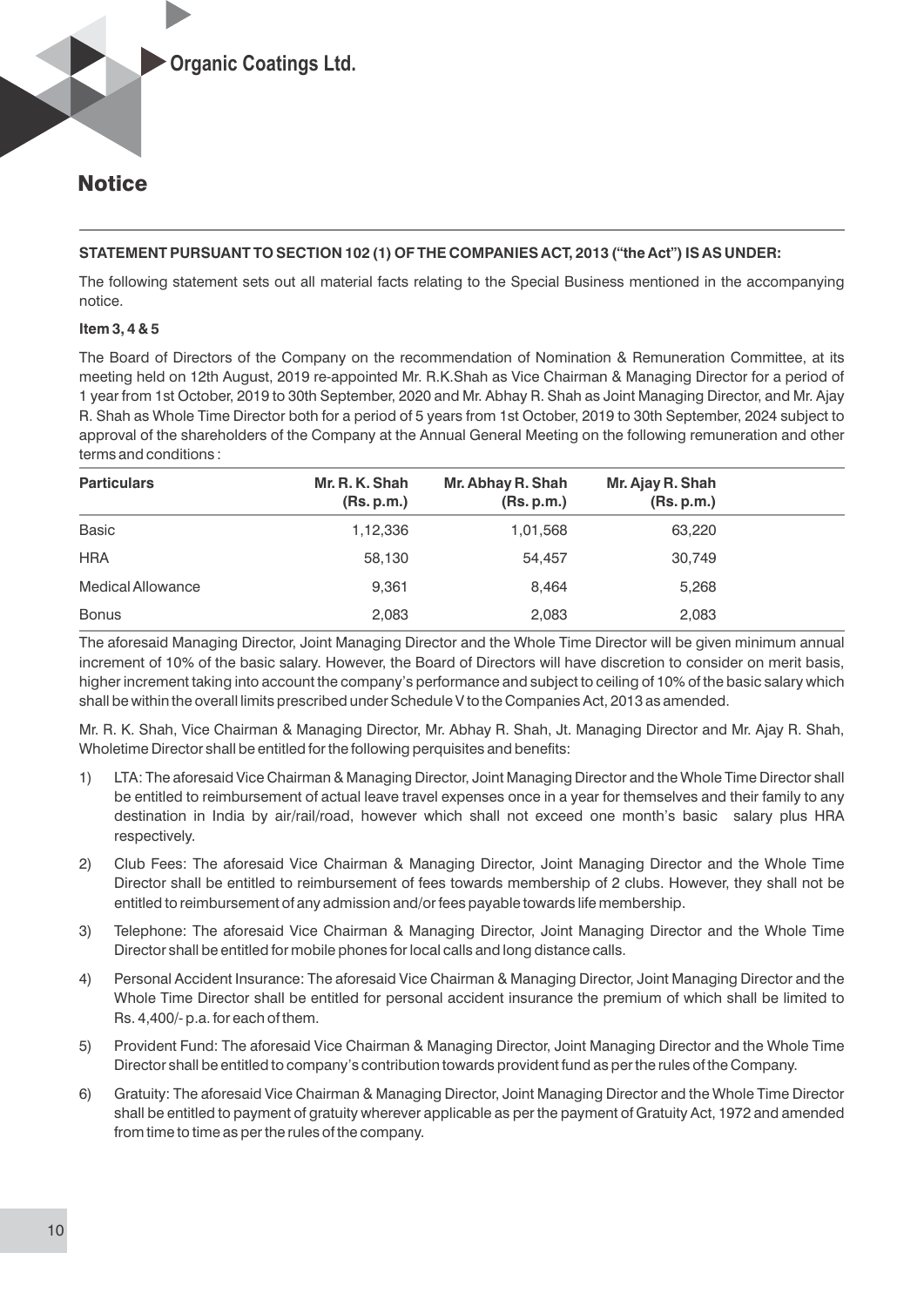

- 7) Leave Encashment: The aforesaid Vice Chairman & Managing Director, Joint Managing Director and the Whole Time Director shall be entitled for leave encashment of accumulated leave, standing to their credit encashable at the end of their tenure, which shall not lapse during their tenure.
- 8) Car: The aforesaid Vice Chairman & Managing Director, Joint Managing Director and the Whole Time Director will be provided with chauffeur driven cars by the Company, which shall be used by them for official purposes only.
- 9) The aforesaid Vice Chairman & Managing Director, Joint Managing Director and Whole Time Director shall not be entitled to any sitting fees for attending the meetings of the Board of Directors of the Company or any Committee or committees thereof.
- 10) The aforesaid Vice Chairman & Managing Director, Joint Managing Director and Whole Time Director shall not so long as they function as such, become interested or otherwise concerned directly or through their wives/minor children in any selling agency of the Company in future without the prior approval of the appropriate authority under the Companies Act, 2013.

The above remunerations are well within the limits specified in Sections 198 and Schedule V to the Companies Act, 2013.

In terms of Proviso to Clause (c) of part I of Schedule V to the Companies Act, 2013, the resolution regarding the reappointment of Mr. R.K.Shah as Vice Chairman & Managing Director is proposed by way of special resolution since he has attained age of more than 70 years.

#### **MEMORANDUM OF INTEREST**

Mr. R.K.Shah is the father of Mr. Abhay R. Shah and Mr. Ajay R. Shah. Accordingly, each of them may be deemed to be interested or concerned in the resolutions at Item No. 3, 4 & 5.

The copies of the draft agreements for the re-appointments and payment of remuneration thereof with Mr. R.K.Shah, Mr. Abhay R. Shah and Mr. Ajay R. Shah are open for inspection by the members at the registered office of the Company on any working days between 11.00 a.m. and 1.00 p.m.

#### **Item 6**

Ms. Ashwini Lad was appointed as an Independent Director by the shareholders of the Company at the Annual General Meeting held on 30th September, 2014 for a consecutive period of 5 years.

The Board of Directors on the recommendation of Remuneration & Nomination Committee appointed Ms. Ashwini Lad as an Independent Director of the Company for a term of second consecutive 5 years up to the conclusion of 59th Annual General Meeting to be held in the calendar year 2024 by passing a Special Resolution. The Company has received a notice in writing under the provisions of Section 160 of the Companies Act, 2013, from a member alongwith requisite deposit proposing the candidature of Ms. Ashwini Lad for the office of Independent Director to be appointed as such under the provisions of Section 149 of the Companies Act, 2013.

#### **The Company has received from Ms. Ashwini Lad:**

- I) Consent in writing to act as a Director in Form DIR 2 pursuant to Rule 8 of Companies (Appointment and qualification of Directors) Rules 2014.
- II) Intimation in DIR 8 in terms of Companies (Appointment and qualification of Directors) Rules 2014 to the effect that she is not disqualified under sub-section 2 of Section 164 of the Companies Act, 2013 and.
- III) A declaration to the effect that she meets the criteria of independence as provided in sub-section (6) of Section 149 of the Companies Act, 2013.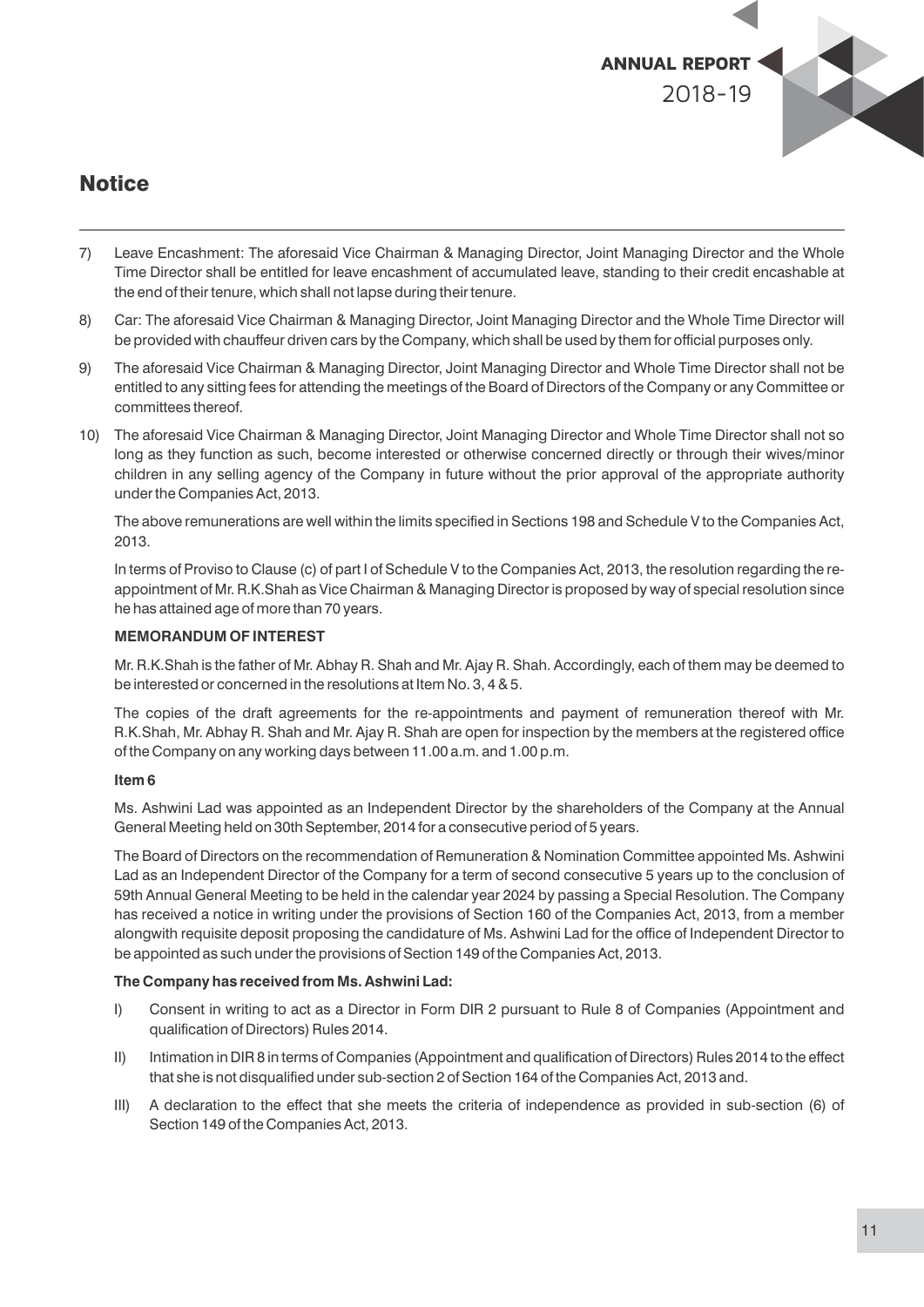

The Resolution seeks that the approval of members for the appointment of Ms. Ashwini Lad as an Independent Director of the Company for a second term of the period of 5 consecutive years from 28th September, 2019 to 27th September, 2024 pursuant to Section 149 and other applicable provisions of the Companies Act, 2013 and the rules framed thereunder. She is not liable to retire by rotation.

In the opinion of the Board of Directors, Ms. Ashwini Lad, the Independent Director proposed to be appointed fulfils the conditions specified in the act and the rules made thereunder and she is independent of the Management.

A copy of the draft letter for the appointment of Ms. Ashwini Lad as an Independent Director setting out the terms and conditions is available for inspection at the company's registered office during normal working hours on the working days upto the date of Annual General Meeting.

No Director, key managerial personnel or their relatives, except Ms. Ashwini Lad, to whom the resolution relates, is interested or concerned in the resolution.

The Board recommends the resolution set forth in Item No. 6 and for the approval of the members.

None of the Directors / Key Managerial Personnel of the Company / their relatives are, in any way, concerned or interested, financially or otherwise, in the Special Resolution set out at Item No. 6 of the Notice.

The Board recommends the Special Resolution set out at Item No. 6 of the Notice for approval by the shareholders.

#### **Item 7**

Mr. Chandrakumar Z. Shah was appointed as an Additional Director by the Board w.e.f. 26th March, 2019 pursuant to Section 161 of the Companies Act, 2013.

Pursuant to the provisions of Section 161 of the Companies Act, 2013, Mr. Chadrakumar Z. Shah will hold office upto the date of ensuing Annual General Meeting. The Company has received a notice in writing under the provisions of Section 160 of the Companies Act, 2013, from a member alongwith requisite deposit proposing the candidature of Mr. Chandrakumar Z. Shah for the office of Independent Director to be appointed as such under the provisions of Section 149 of the Companies Act, 2013.

#### **The Company has received from Mr. Chandrakumar Z. Shah:**

- I) Consent in writing to act as a Director in Form DIR 2 pursuant to Rule 8 of Companies (Appointment and qualification of Directors) Rules 2014.
- II) Intimation in DIR 8 in terms of Companies (Appointment and qualification of Directors) Rules 2014 to the effect that he is not disqualified under sub-section 2 of Section 164 of the Companies Act, 2013 and.
- III) A declaration to the effect that he meets the criteria of independence as provided in sub-section (6) of Section 149 of the Companies Act, 2013.

The Resolution seeks that the approval of members for the appointment of Mr. Chandrakumar Z. Shah as an Independent Director of the Company for a period of 5 consecutive years from 28th September, 2019 to 27th September, 2024 pursuant to Section 149 and other applicable provisions of the Companies Act, 2013 and the rules framed thereunder. He is not liable to retire by rotation.

In the opinion of the Board of Directors, Mr. Chandrakumar Z. Shah, the Non-Executive Independent Director proposed to be appointed fulfils the conditions specified in the act and the rules made thereunder and he is independent of the Management.

A copy of the draft letter for the appointment of Mr. Chandrakumar Z. Shah as Non-Executive Independent Director setting out the terms and conditions is available for inspection at the company's registered office during normal working hours on the working days up to the date of Annual General Meeting.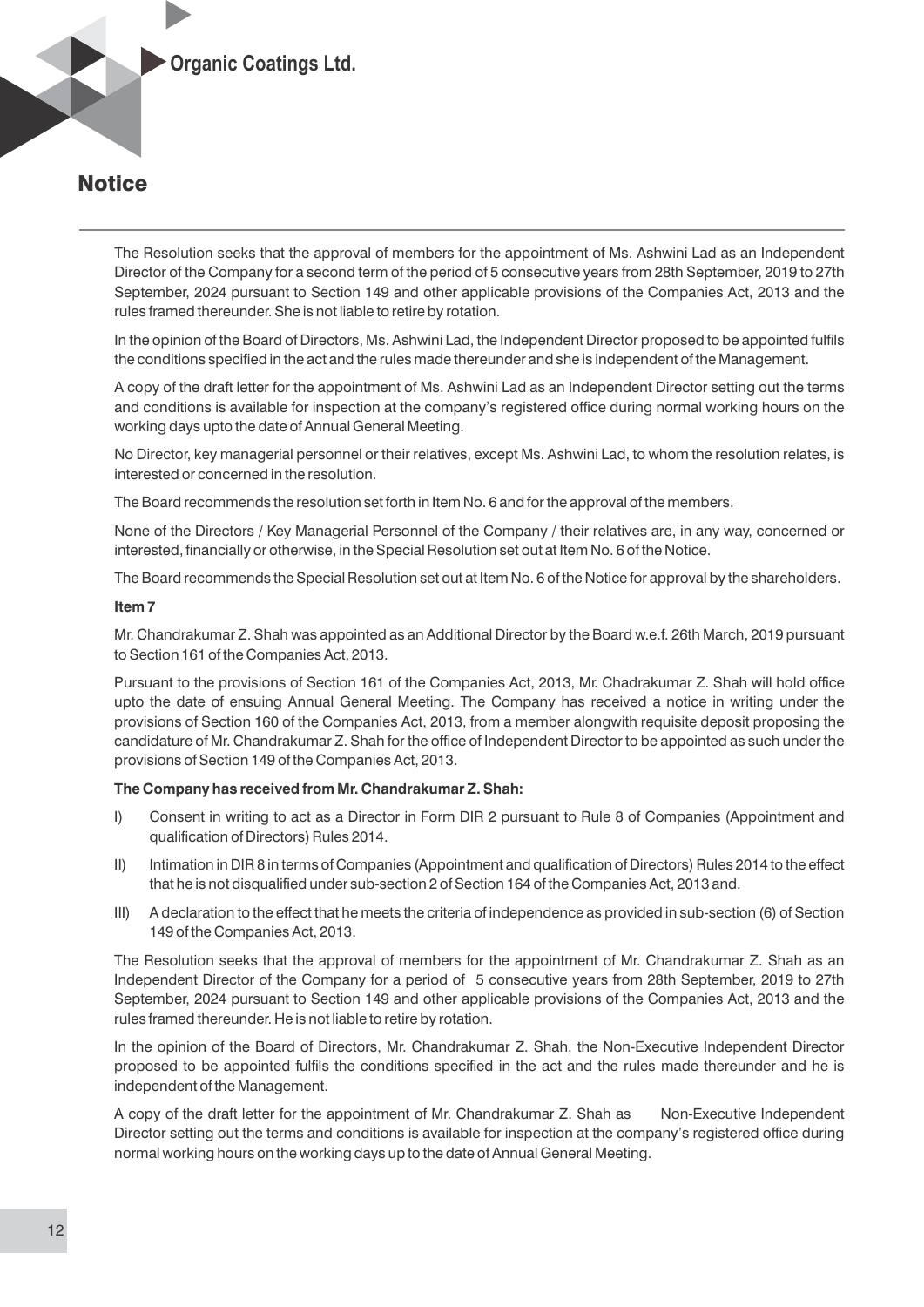

No Director, key managerial personnel or their relatives, except Mr. Chandrakumar Z. Shah, to whom the resolution relates, is interested or concerned in the resolution.

The Board recommends the resolution set forth in Item No. 7 and for the approval of the members.

None of the Directors / Key Managerial Personnel of the Company / their relatives are, in any way, concerned or interested, financially or otherwise, in Ordinary Resolution set out at Item No. 7 of the Notice.

The Board recommends the Ordinary Resolution set out at Item No. 7 of the Notice for approval by the shareholders.

By order of the Bpard of Directors

**Sudhir R. Shah** Company Secretary & Compliance Officer

Place: Mumbai Date : August 12, 2019

#### **Registered Office:**

Unit No. 405, Atlanta Estate Premises Co-op. Soc. Ltd., Vitth Bhatti, Goregaon (East), Mumbai – 400 063. Email ID: organiccoatingsltd@organiccoatingsltd.com CIN : L24220MH1965PLC013187 Website : www.organiccoatingsltd.com Tel: +91 22 29276921 / 2114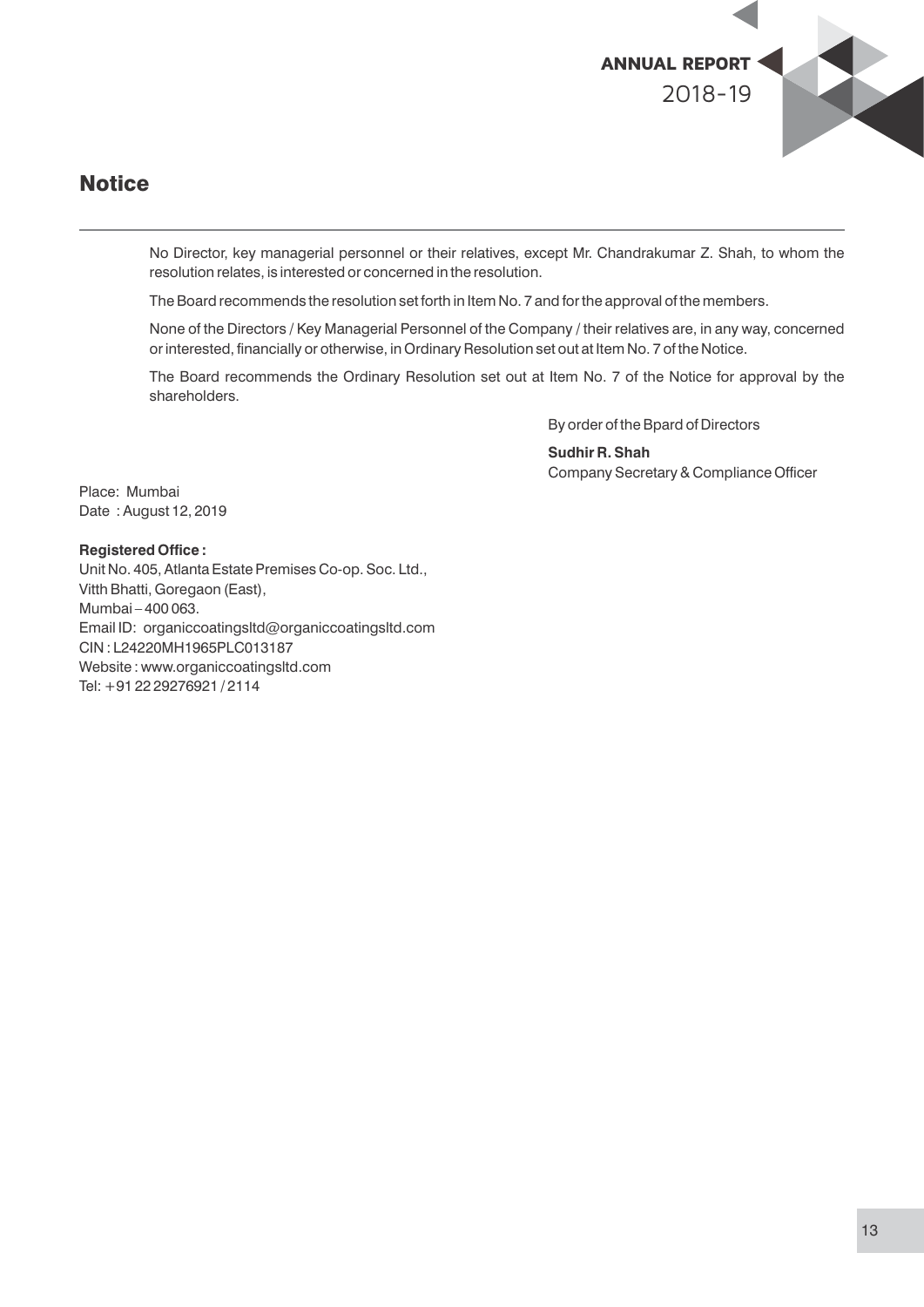#### **Additional information with respect to Item No. 3, 4 & 5**

### **Disclosure Pursuant to Schedule V of the Companies Act, 2013**

| ŋ          | <b>General Information:</b>                                          |                                                                                                                                                                                                    |                                                                                                                                                                                     |                          |                                                                                                                                                                       |  |  |  |
|------------|----------------------------------------------------------------------|----------------------------------------------------------------------------------------------------------------------------------------------------------------------------------------------------|-------------------------------------------------------------------------------------------------------------------------------------------------------------------------------------|--------------------------|-----------------------------------------------------------------------------------------------------------------------------------------------------------------------|--|--|--|
| 1)         | Nature of Industry                                                   |                                                                                                                                                                                                    | The Company is engaged in the manufacturing and marketing of printing inks.                                                                                                         |                          |                                                                                                                                                                       |  |  |  |
| 2)         | Date or expected date of<br>commencement of<br>commercial production | The Company commenced the commercial production in April 1965.                                                                                                                                     |                                                                                                                                                                                     |                          |                                                                                                                                                                       |  |  |  |
| 3)         | Financial performance based<br>on given indicators during the        |                                                                                                                                                                                                    | 2018-19<br>(Rs. in Lacs)                                                                                                                                                            | 2017-18<br>(Rs. in Lacs) |                                                                                                                                                                       |  |  |  |
|            | two financial year                                                   | <b>Total Sales</b>                                                                                                                                                                                 | 3558.70                                                                                                                                                                             | 3808.05                  |                                                                                                                                                                       |  |  |  |
|            |                                                                      | Other Income                                                                                                                                                                                       | 23.71                                                                                                                                                                               | 54.96                    |                                                                                                                                                                       |  |  |  |
|            |                                                                      | <b>Total Income</b>                                                                                                                                                                                | 3582.41                                                                                                                                                                             | 3863.01                  |                                                                                                                                                                       |  |  |  |
|            |                                                                      | <b>Expenses</b>                                                                                                                                                                                    | 3687.43                                                                                                                                                                             | 3860.10                  |                                                                                                                                                                       |  |  |  |
|            |                                                                      | (Loss)/Profit after tax                                                                                                                                                                            | (105.02)                                                                                                                                                                            |                          | 2.91                                                                                                                                                                  |  |  |  |
|            |                                                                      | <b>EPS</b>                                                                                                                                                                                         | (1.37)                                                                                                                                                                              | (0.04)                   |                                                                                                                                                                       |  |  |  |
|            |                                                                      | P/E Ratio                                                                                                                                                                                          | (5.51)                                                                                                                                                                              | 11.07                    |                                                                                                                                                                       |  |  |  |
|            |                                                                      | <b>Total Assets</b>                                                                                                                                                                                | 3115.71                                                                                                                                                                             | 2919.36                  |                                                                                                                                                                       |  |  |  |
|            |                                                                      | Accumulated(Loss)/Profit                                                                                                                                                                           | (1063.67)                                                                                                                                                                           | (958.65)                 |                                                                                                                                                                       |  |  |  |
| 4)         | Export performance and net<br>foreign exchange<br>earning and outgo  | The company has made export of Rs. 217.89 Lacs for the year ended 31st<br>March, 2019. The company had foreign exchange outgo of Rs. 224.60 Lacs for<br>the financial year ended 31st March, 2019. |                                                                                                                                                                                     |                          |                                                                                                                                                                       |  |  |  |
| 5)         | Foreign investments or<br>collaborators, if any                      | Nil                                                                                                                                                                                                |                                                                                                                                                                                     |                          |                                                                                                                                                                       |  |  |  |
| III        | Information about the appointees                                     |                                                                                                                                                                                                    |                                                                                                                                                                                     |                          |                                                                                                                                                                       |  |  |  |
| Sr.<br>No. | <b>Particulars</b>                                                   | (1)<br>Mr. R. K. Shah                                                                                                                                                                              | (2)<br>Mr. Abhay R. Shah                                                                                                                                                            |                          | (3)<br>Mr. Ajay R. Shah                                                                                                                                               |  |  |  |
| 1)         | Background details                                                   | As per attached<br>Annexure 1                                                                                                                                                                      | As per attached<br>Annexure 1                                                                                                                                                       |                          | As per attached<br>Annexure 1                                                                                                                                         |  |  |  |
| 2)         | Past remuneration                                                    | Mr. R. K. Shah<br>continues to be a Vice<br>Chairman & Managing<br>Director of Organic<br>Coatings Ltd. and his<br>remuneration for the<br>year 2018-19 was<br>approximately Rs. 26.73<br>Lacs.    | Mr. Abhay R Shah<br>continues to be a Joint<br>Managing Director of<br>Organic Coatings Ltd.<br>and his remuneration for<br>the year 2018-19 was<br>approximately Rs. 25.00<br>Lacs |                          | Mr. Ajay R. Shah<br>continues to be a Whole<br>Time Director of Organic<br>Coatings Ltd. and his<br>remuneration for 2018-<br>19 was approximately<br>Rs. 15.22 Lacs. |  |  |  |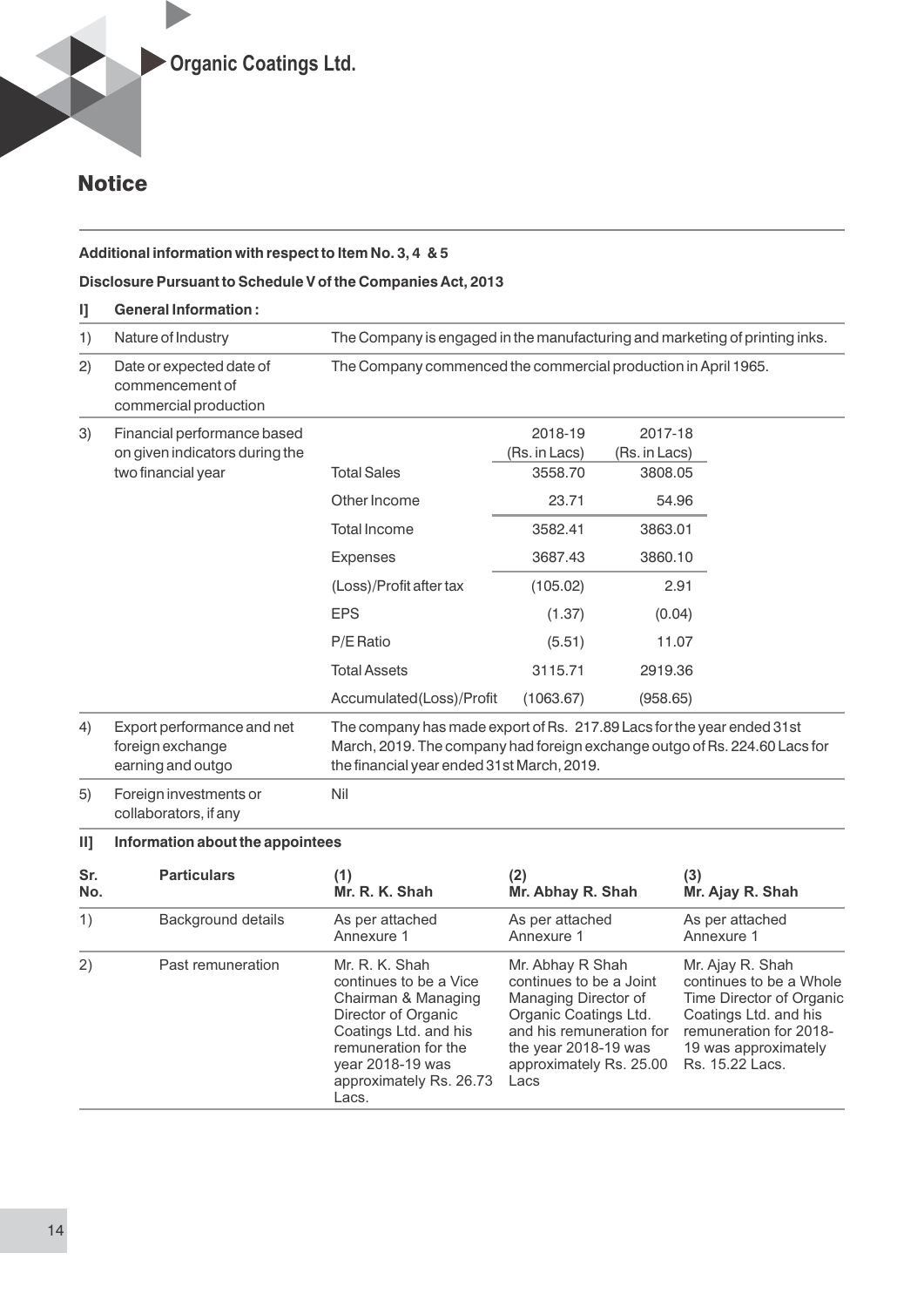

| 3) | Recognition or awards                                                                                                                | He was conferred upon<br>Life Time Achievement<br>Award by All India<br><b>Federation Master</b><br>Printers (AIFMP). The<br>award comprised of a<br>commemorative gold<br>medal and Plaque,<br>presented to him by the<br>Hon'ble Mr. Arun<br>Gujarathi, then the<br>Speaker, Maharashtra<br>Legislative Assembly on<br>26th September, 2003.<br>He is also the<br>Committee Member of<br>All India Printing Ink<br>Manufacturers<br>Association Ltd. |                                                                                                                                                                                                                                                                                                                                                                                                                          |                                                                                                                                                                                                                                                                                                                                                                                                                          |
|----|--------------------------------------------------------------------------------------------------------------------------------------|--------------------------------------------------------------------------------------------------------------------------------------------------------------------------------------------------------------------------------------------------------------------------------------------------------------------------------------------------------------------------------------------------------------------------------------------------------|--------------------------------------------------------------------------------------------------------------------------------------------------------------------------------------------------------------------------------------------------------------------------------------------------------------------------------------------------------------------------------------------------------------------------|--------------------------------------------------------------------------------------------------------------------------------------------------------------------------------------------------------------------------------------------------------------------------------------------------------------------------------------------------------------------------------------------------------------------------|
| 4) | Job Profile and its<br>suitability                                                                                                   | Refer Annexure 1                                                                                                                                                                                                                                                                                                                                                                                                                                       | <b>Refer Annexure 1</b>                                                                                                                                                                                                                                                                                                                                                                                                  | Refer Annexure 1                                                                                                                                                                                                                                                                                                                                                                                                         |
| 5) | Remuneration proposed                                                                                                                | Upto Rs. 3.50.<br>Lacs p.m. plus terminal<br>benefits like Gratuity,<br>Provident Fund, Leave<br>Encashment.                                                                                                                                                                                                                                                                                                                                           | Upto Rs. 3.50 Lacs p.m.<br>plus terminal benefits<br>like Gratuity, Provident<br>Fund, Leave<br>Encashment.                                                                                                                                                                                                                                                                                                              | Upto Rs. 3.50 Lacs p.m.<br>plus terminal benefits<br>like Gratuity, Provident<br>Fund, Leave<br>Encashment.                                                                                                                                                                                                                                                                                                              |
| 6) | Comparative<br>remuneration profile<br>with respect to industry,<br>size of the company,<br>profile of the position<br>and person    | Information about<br>remuneration of<br>Managing Directors /<br>Executive Director /<br>Wholetime Director of<br>ink industries of<br>comparable size and<br>business profile is not<br>available in public<br>domain. The proposed<br>remuneration is<br>commensurate with his<br>qualifications,<br>experience and<br>challenge confronting<br>the printing ink sector in<br>general and the<br>company in particular.                               | Information about<br>remuneration of<br>Managing Directors /<br>Executive Director /<br>Wholetime Director of<br>ink industries of<br>comparable size and<br>business profile is not<br>available in public<br>domain. The proposed<br>remuneration is<br>commensurate with his<br>qualifications,<br>experience and<br>challenge confronting<br>the printing ink sector in<br>general and the<br>company in particular. | Information about<br>remuneration of<br>Managing Directors /<br>Executive Director /<br>Wholetime Director of<br>ink industries of<br>comparable size and<br>business profile is not<br>available in public<br>domain. The proposed<br>remuneration is<br>commensurate with his<br>qualifications,<br>experience and<br>challenge confronting<br>the printing ink sector in<br>general and the<br>company in particular. |
| 7) | Pecuniary relationship<br>directly or indirectly with<br>the Company or<br>relationship with the<br>managerial personnel, if<br>any. | Apart from holding the<br>offices of Director and<br>Vice Chairman &<br>Managing Director of<br>the company, Mr.<br>R.K.Shah is father of Mr.<br>Abhay R. Shah, Joint<br>Managing Director and<br>Mr. Ajay R. Shah,<br>Wholetime Director of<br>the company.                                                                                                                                                                                           | Apart from holding the<br>offices of Director &<br>Joint Managing Director<br>of the company, Mr.<br>Abhay R. Shah is son of<br>Mr. R. K. Shah, Vice<br>Chairman & Managing<br>Director and brother of<br>Mr. Ajay R. Shah,<br>Wholetime Director of<br>the company.                                                                                                                                                     | Apart from holding the<br>offices of Whole Time<br>Director of the company<br>Mr. Ajay R. Shah is son<br>of Mr. R. K. Shah, Vice<br>Chairman & Managing<br>Director and brother of<br>Mr. Abhay R. Shah,<br>Joint Managing Director<br>of the company.                                                                                                                                                                   |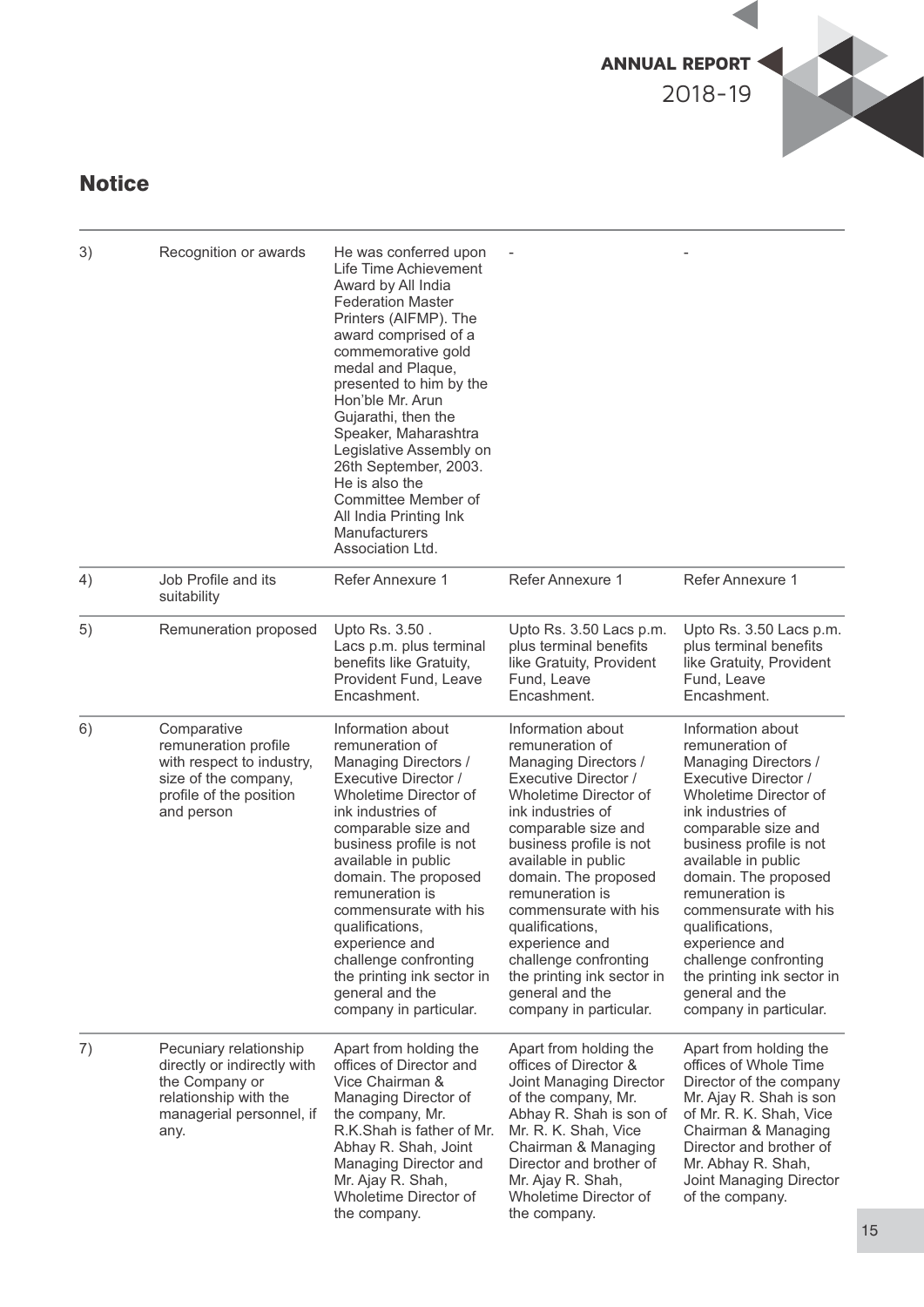

#### **III] Other Information :**

1) Reasons for loss or inadequate profits Growth in global economic expansion and trade decelerated in the year 2018-19. Increased trade tensions and tariff tensions and tariff hikes between United States & China and the subsequent impact on other partners, took a toll on sentiment. More over economic turmoil in Argentina and Turkey and associated tightening in financial conditions across emerging markets. Continued deceleration in China's growth and geopolitical tension led to a softening in global activity.

> Domestic economic activity also slow down through the year and weakened notably in the second half of the financial year 2018-19.

> Ink industry is having great challenges and competition, more so from multinational companies. Raw material price also plays a major factor for competitive price offerings to the customers and thereby to capture the market share. Company is making all efforts through its new plant at Vadodara to streamline the operations as well as explore new markets, within as well as outside India.

> The newspaper and magazine circulations fall, advertising revenues are increasingly diverted from print to other channels, especially internet channels, facebook etc. These trends will result in a global decline in consumption of inks.

> Company is visualizing facing major threat from Multinational Companies existing as well as new ones with their financial and technological strength.

2) Steps taken or proposed to be taken The Company is making all efforts through its new plant at Vadodara for improvement to streamline the operations as well as explore new markets, within as well as outside India.

3) Expected increase in productivity and The company expects to achieve sales for the year ending 31st profits in measurable terms March, 2020 to Rs. 35 Crores to 40 Crores and estimated nett profit of about Rs. 25 Lacs.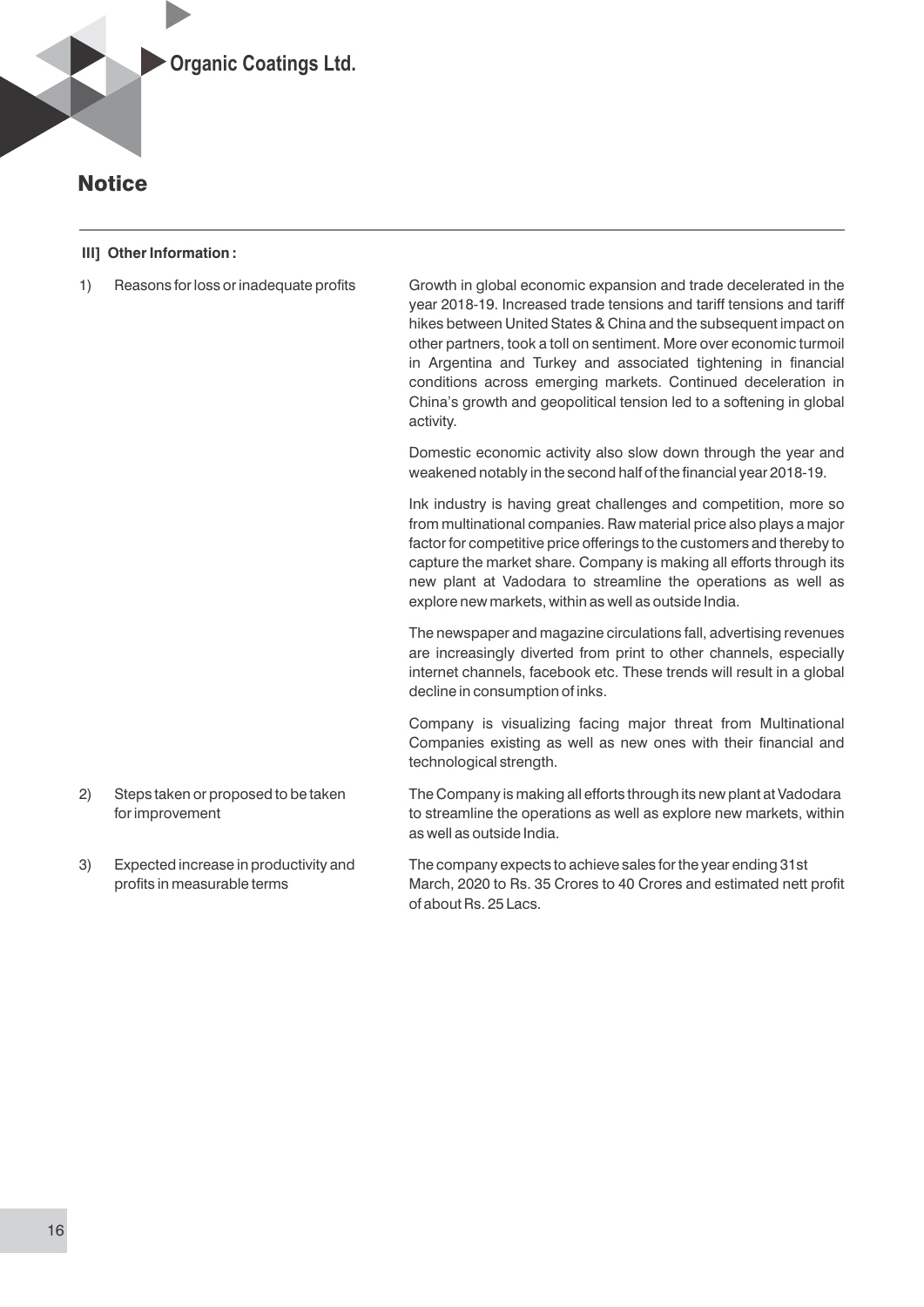

## Annexure 1

Shareholders' / Investors' Grievance NIL

| Name of the Director                                                   | Mr. R. K. Shah                                                                                                                                                                                                                                                                                                                                                                                                                                                                                                           | Mr. Abhay R. Shah                                                                          | Mr. Ajay R. Shah                                                                                     |
|------------------------------------------------------------------------|--------------------------------------------------------------------------------------------------------------------------------------------------------------------------------------------------------------------------------------------------------------------------------------------------------------------------------------------------------------------------------------------------------------------------------------------------------------------------------------------------------------------------|--------------------------------------------------------------------------------------------|------------------------------------------------------------------------------------------------------|
| Date of Birth                                                          | 26/06/1935                                                                                                                                                                                                                                                                                                                                                                                                                                                                                                               | 13/07/1966                                                                                 | 21/04/1968                                                                                           |
| Date of Appointment                                                    | 22/04/1965                                                                                                                                                                                                                                                                                                                                                                                                                                                                                                               | 01/10/1994                                                                                 | 01/08/1998                                                                                           |
| Expertise in specific<br>functional areas                              | He is associated with the<br>Company for last 45 years as a<br>promoter Director. He has to his<br>credit wide experience in the field<br>of Marketing and much of the<br>competence that OCL has<br>achieved during all these years<br>could be attributed to his untiring<br>zeal, efforts and constant search<br>for new innovations in the field of<br>marketing. He has extensive<br>experience in all areas of practice<br>of the company and at present<br>he is the Vice Chairman &<br>Managing Director of OCL. | Marketing and<br>production planning.                                                      | Accounts & Finance functions<br>of the Company                                                       |
| Qualifications                                                         | Industrialist                                                                                                                                                                                                                                                                                                                                                                                                                                                                                                            | B.Sc                                                                                       | Diploma in Computer Engnn.                                                                           |
| No. of shares held in<br>Organic Coatings Ltd.                         | 8,04,894 (10.49%)                                                                                                                                                                                                                                                                                                                                                                                                                                                                                                        | 8,01,632 (10.45%)                                                                          | 6,38,352 (8.32%)                                                                                     |
| Directorship in other<br>Companies                                     | <b>NIL</b>                                                                                                                                                                                                                                                                                                                                                                                                                                                                                                               | Director in All India<br>Printing ink<br><b>Manufactures</b><br><b>Association Limited</b> | <b>NIL</b>                                                                                           |
| No. of board meetings<br>attended during the<br>Financial Year 2018-19 | During the year 5 board meetings<br>were held and all the board<br>meetings were attended by him.                                                                                                                                                                                                                                                                                                                                                                                                                        | During the year 5<br>board meetings were<br>held and he attended 3<br>board meetings.      | During the year 5 board<br>meetings were held and all<br>the board meetings were<br>attended by him. |
|                                                                        | <b>Membership of Committees in other Public Limited Companies:</b>                                                                                                                                                                                                                                                                                                                                                                                                                                                       |                                                                                            |                                                                                                      |
| <b>Name of the Director</b>                                            | Mr. R. K. Shah                                                                                                                                                                                                                                                                                                                                                                                                                                                                                                           | Mr. Abhay R. Shah                                                                          | Mr. Ajay R. Shah                                                                                     |
| <b>Audit Committee</b>                                                 | <b>NIL</b>                                                                                                                                                                                                                                                                                                                                                                                                                                                                                                               | <b>NIL</b>                                                                                 | <b>NIL</b>                                                                                           |

NIL

NIL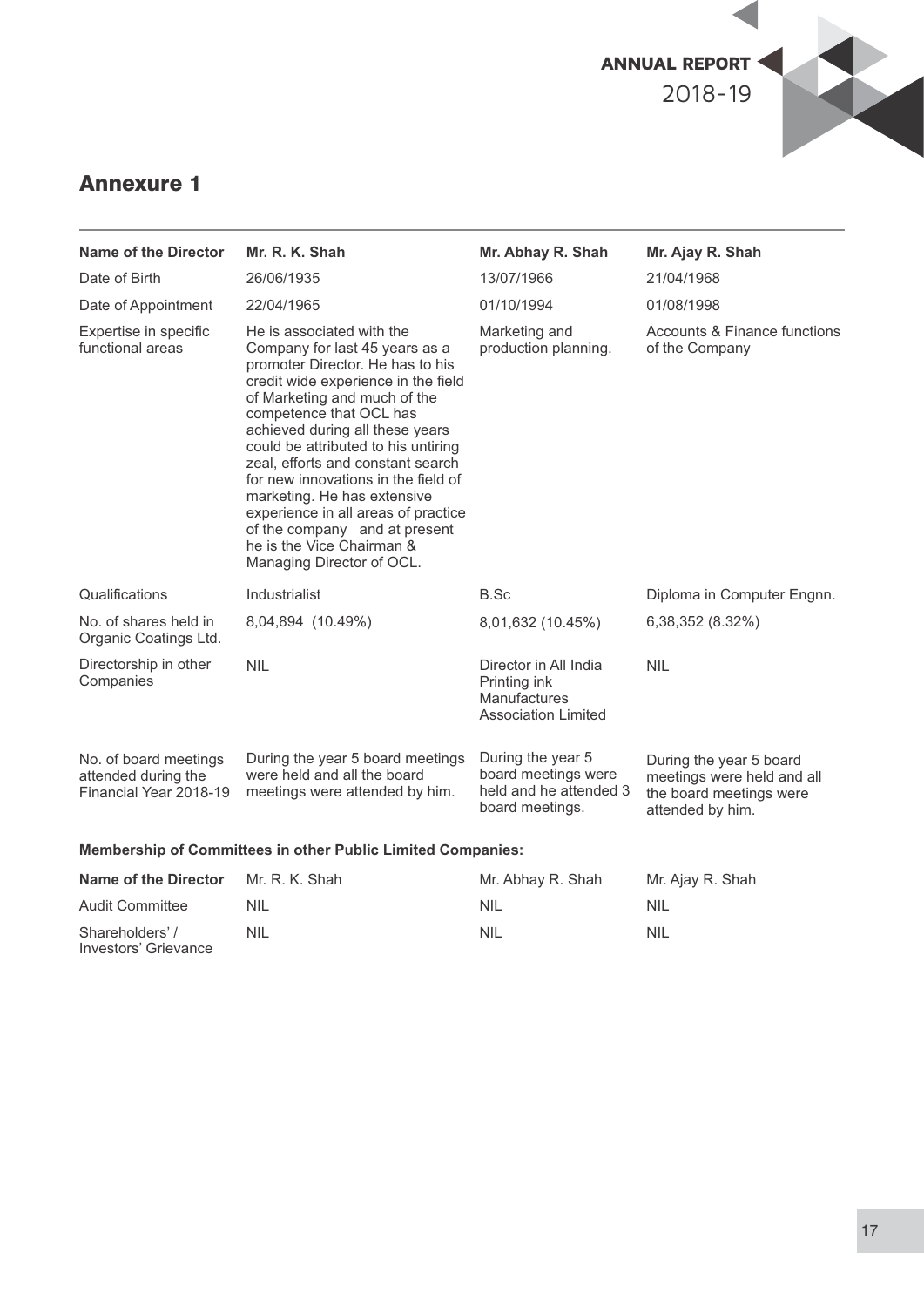#### **Additional information with respect to Item No. 6 & 7.**

| Name of the Director                                                 | Ms. Ashwini Lad                                                                                   | Mr. Chandrakumar Z. Shah                                                            |  |  |  |  |  |  |  |
|----------------------------------------------------------------------|---------------------------------------------------------------------------------------------------|-------------------------------------------------------------------------------------|--|--|--|--|--|--|--|
| Date of Birth                                                        | 04/07/1991                                                                                        | 26/05/1943                                                                          |  |  |  |  |  |  |  |
| Date of Appointment                                                  | 30/05/2014                                                                                        | 26/03/2019                                                                          |  |  |  |  |  |  |  |
| Expertise in specific functional areas                               | Accounting, Auditing & Taxation                                                                   | Accounting, Auditing & Taxation.                                                    |  |  |  |  |  |  |  |
| Qualifications                                                       | B.Com, ACA                                                                                        | B.Com, FCA                                                                          |  |  |  |  |  |  |  |
| No. of shares held in Organic<br>Coatings Ltd.                       | <b>NIL</b>                                                                                        | <b>NIL</b>                                                                          |  |  |  |  |  |  |  |
| Directorship in other Companies                                      | <b>NIL</b>                                                                                        | <b>NIL</b>                                                                          |  |  |  |  |  |  |  |
| No. of board meetings attended<br>during the Financial Year. 2018-19 | During the year 5 board meetings<br>were held and all the board meetings<br>were attended by her. | He was appointed on 26th March,<br>2019 and thereafter no board<br>meeting was held |  |  |  |  |  |  |  |
|                                                                      | <b>Membership of Committees in other Public Limited Companies:</b>                                |                                                                                     |  |  |  |  |  |  |  |

| Name of the Director                 | Ms. Ashwini Lad | Mr. Chandrakumar Z. Shah |
|--------------------------------------|-----------------|--------------------------|
| Audit Committee                      | NIL             | NIL                      |
| Shareholders' / Investors' Grievance | - NIL           | <b>NIL</b>               |

## Financial Highlights

| <b>Particulars</b>                                                                                           | 2018-19        | 2017-18     | 2016-17     | 2015-16        | 2014-15                           |
|--------------------------------------------------------------------------------------------------------------|----------------|-------------|-------------|----------------|-----------------------------------|
| Sales (Gross)*                                                                                               | 355,869,987    | 380,804,973 | 330,287,568 | 450,948,304    | 504,605,280                       |
| Other Income                                                                                                 | 2,371,380      | 5,495,935   | 3,132,241   | 3,148,737      | 13,745,378                        |
| Profit / (Loss) before Finance costs,<br>Depreciation and amortisation expense,<br>exceptional items and tax | 14,321,459     | 24,431,084  | 26,218,512  | 16,063,456     | 22,052,158                        |
| Finance costs                                                                                                | 11,239,517     | 10,555,259  | 11,718,879  | 14,196,566     | 19,420,525                        |
| Profit / (Loss) before Depreciation and<br>amortisation expense, exceptional items<br>and tax                | 3,081,942      | 13,875,825  | 14,499,633  | 1,866,890      | 2,631,633                         |
| Depreciation and amortisation expense                                                                        | 13,352,868     | 13,491,156  | 13,082,768  | 13,985,744     | 14,076,750                        |
| Profit / (Loss) before exceptional items<br>and tax                                                          | (10, 270, 926) | 384,669     | 1,416,865   | (12, 118, 854) | (11, 445, 117)                    |
| <b>Exceptional items</b>                                                                                     |                |             | 94,566      |                | (211, 234)                        |
| Profit / (Loss) before tax                                                                                   | (10, 270, 926) | 384,669     | 1,322,299   |                | $(12, 118, 854)$ $(11, 233, 883)$ |
| <b>Tax Expense</b>                                                                                           | 231,160        | 93,394      | 8,900       |                | 6,281                             |
| Profit for the year                                                                                          | (10, 502, 086) | 291,275     | 1,313,399   |                | $(12, 118, 854)$ $(11, 240, 164)$ |
| Other Comprehensive Income                                                                                   | 12,863         | (125, 672)  | 19,053      |                |                                   |
| Total comprehensive income for the year                                                                      | (10, 514, 949) | 416,947     | 1,294,346   | (12, 118, 854) | (11, 240, 164)                    |
| <b>Equity Share Capital</b>                                                                                  | 76,746,000     | 76,746,000  | 76,746,000  | 76,746,000     | 76,746,000                        |
| Reserve and Sruplus                                                                                          | (4,335,977)    | 6,178,972   | 5,762,025   | (14, 222, 627) | (2, 103, 773)                     |
| Net Worth (Excluding Revaluation Surplus)                                                                    | 53,719,717     | 64,234,666  | 63,817,719  | 62,523,373     | 74,642,227                        |

**\* In GST regime, the sales is net of GST effective from 1st July 2017**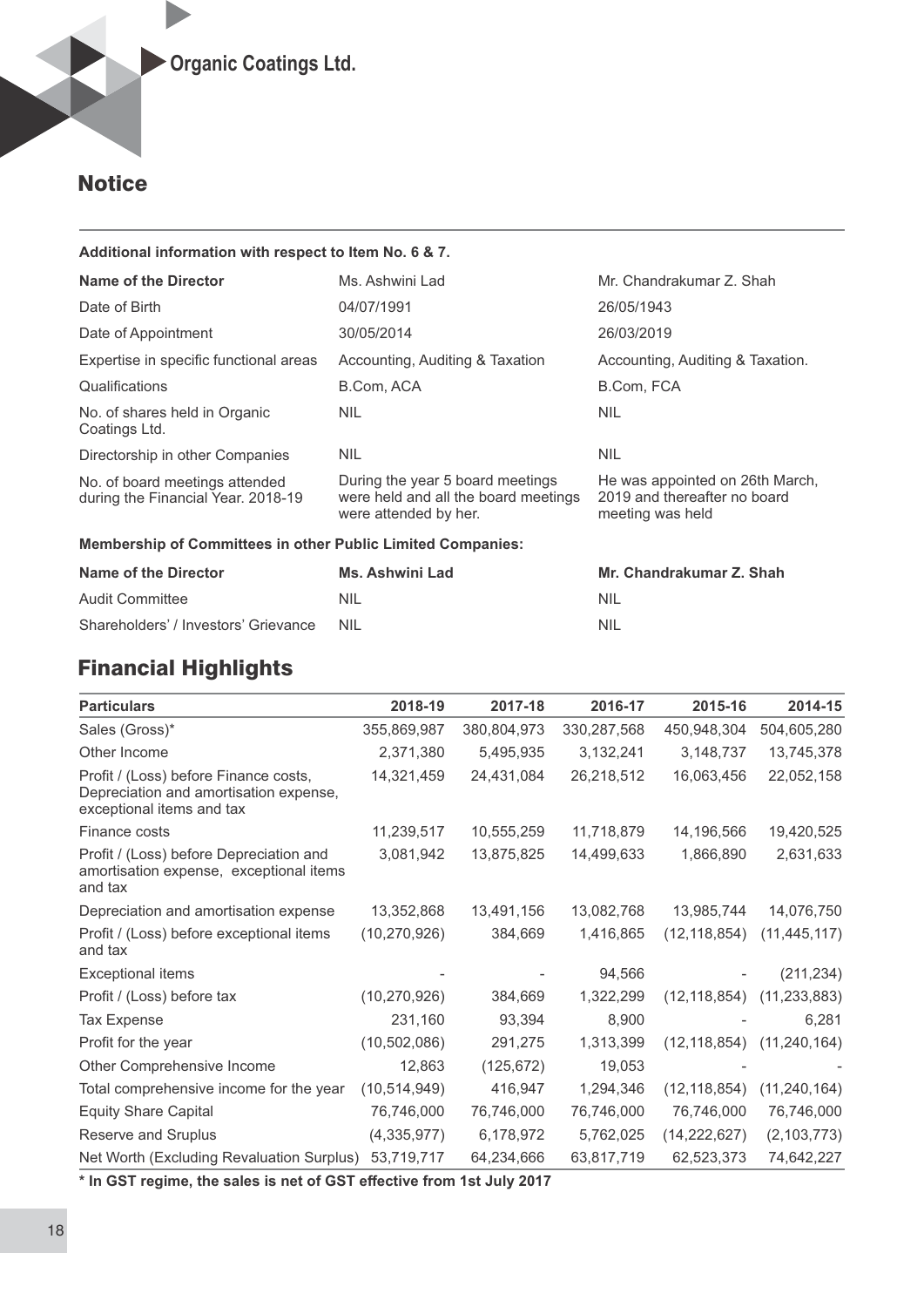

#### Dear members,

The Board of Directors is pleased to present the Company's 54th annual report and the Company's Audited Financial Statements for the financial year ended March 31, 2019.

#### **1. Financial results**

The Company's financial performance for the year ended March 31, 2019 is summarized below:

|                                                            | $2018 - 19$<br>(Rs. in Lacs) | $2017 - 18$<br>(Rs. in Lacs) |
|------------------------------------------------------------|------------------------------|------------------------------|
| Revenue from operations                                    | 3582.41                      | 3863.01                      |
| Operating expenditure                                      | 3439.18                      | 3618.66                      |
| Profit before Interest, Depreciation, Tax                  | 143.23                       | 244.35                       |
| Less: Finance Cost                                         | 112.41                       | 105.59                       |
| <b>Profit after Finance Cost</b>                           | 30.82                        | 138.76                       |
| Less: Depreciation                                         | 133.53                       | 134.91                       |
| (Loss)/Profit for the year before tax                      | (102.71)                     | 3.85                         |
| Add: Exceptional Items                                     | <b>NIL</b>                   | <b>NIL</b>                   |
| Profit for the year after exceptional items and before tax | (102.71)                     | 3.85                         |
| Less: Income Tax                                           | 2.31                         | 0.94                         |
| Profit after tax                                           | (105.02)                     | 2.91                         |
| Add/(Less): Other Comprehensive Income                     | (0.13)                       | 1.26                         |
| Total Comprehensive Income for the year                    | (105.15)                     | 4.17                         |

#### **2. Company's performance and state of affairs of the company**

\* Revenue from operations (net) decreased by 7.26% to Rs 3582.41 Lacs from Rs. 3863.01 Lacs in the previous year.

\* PBDIT decreased by 41.38% to Rs. 143.23 Lacs for the year ended 31st March, 2019 compared to previous year Rs. 244.35 Lacs.

\* Total comprehensive (loss) /income decreased by 2681.89% to Rs (105.15) Lacs for the year ended 31st March, 2019 compared to previous year Rs. 4.17 Lacs.

#### **3. Dividend and transfer to reserves**

In view of the losses, the Board of Directors is unable to recommend any dividend for the financial year 2018-19 and no amount is transferred to Reserves for the financial year 2018-19.

#### **4. Material changes affecting the company**

There have been no material changes and commitments affecting the financial position of the company between end of the nancial year and date of this report. There has been no change in the nature of business of the company.

#### **5. Management Discussion and Analysis Statement and Corporate Governance Report**

The statement on management discussion and analysis and report on corporate governance, forms part of the annual report is provided in Annexure I.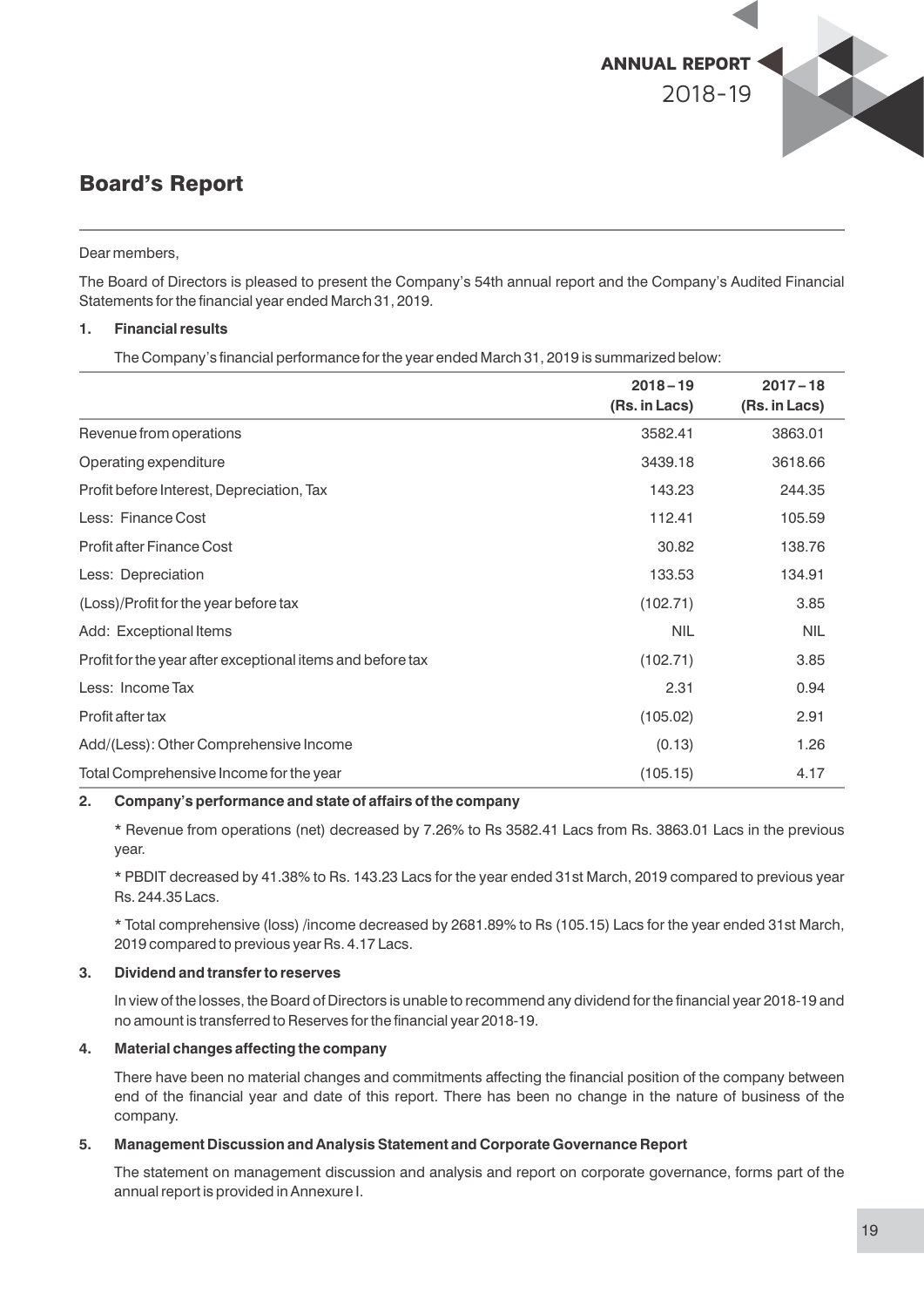

Regulation 15(2) of Securities & Exchange Board of India (Listing Obligations & Disclosure Requirements) Regulations, 2015 is not applicable to the Company, since the Company's paid-up capital is less than Rupees Ten Crores and net worth is also less than Rupees Twenty Five Crores as prescribed under the said regulation and hence the provisions relating to the Corporate Governance is not applicable to the Company, hence no Corporate Governance Report is given by the Company as a part of the Director's Report.

#### **6. Secretarial Standards**

The Directors state that the applicable Secretarial Standards i.e. SS-1 and SS-2 relating to the 'Meetings of the Board of Directors' and 'General Meetings', respectively have been duly followed by the Company.

#### **7. Director's Responsibility Statement**

Your Directors state that:

- a) in the preparation of the annual accounts for the year ended March 31, 2019, the applicable accounting standards read with requirements set out under Schedule III to the Act have been followed and there are no material departures from the same;
- b) the Directors have selected such accounting policies and applied them consistently and made judgments and estimates that are reasonable and prudent so as to give a true and fair view of the state of affairs of the Company as at March 31, 2019 and of the profit and loss of the Company for the year ended on that date;
- c) the Directors have taken proper and sufficient care for the maintenance of adequate accounting records in accordance with the provisions of the act for safeguarding the assets of the Company and for preventing and detecting fraud and other irregularities;
- d) the Directors have prepared the annual accounts on a going concern basis;
- e) the Directors have laid down internal financial controls to be followed by the Company and that such internal financial controls are adequate and are operating; and
- f) the Directors have revised proper systems to ensure compliance with the provisions of all applicable laws were in place and that such systems are adequate and operating effectively.

#### **8. Contracts and arrangements with related parties**

All contracts/arrangements/transactions entered by the Company during the financial year with related parties were in ordinary course of business and on arms length basis and that the provisions of Section 188 of the Companies Act, 2013 are not attracted. Thus disclosure in Form AOC-2 is not required.

The Policy on materiality of Related Party Transactions and on dealing with Related Party Transactions as approved by the Board may be access on the Company's website at: www.organiccoatingsltd.com

Members may refer to Note No. 33 to the financial statement which sets out related party disclosures pursuant to Ind AS.

#### **9. Corporate Social Responsibility (CSR)**

The provisions relating to Corporate Social Responsibility (CSR) under section 135 of the Companies Act, 2013 are not applicable to the Company.

#### **10. Risk Management**

The Risk Management Policy has been framed, implemented and monitored. Major risk identified by the businesses and functions are systematically monitored through mitigating actions on continuing basis.

The development and implementation of Risk Management Policy has been covered in Management Discussion & Analysis which forms part of this report.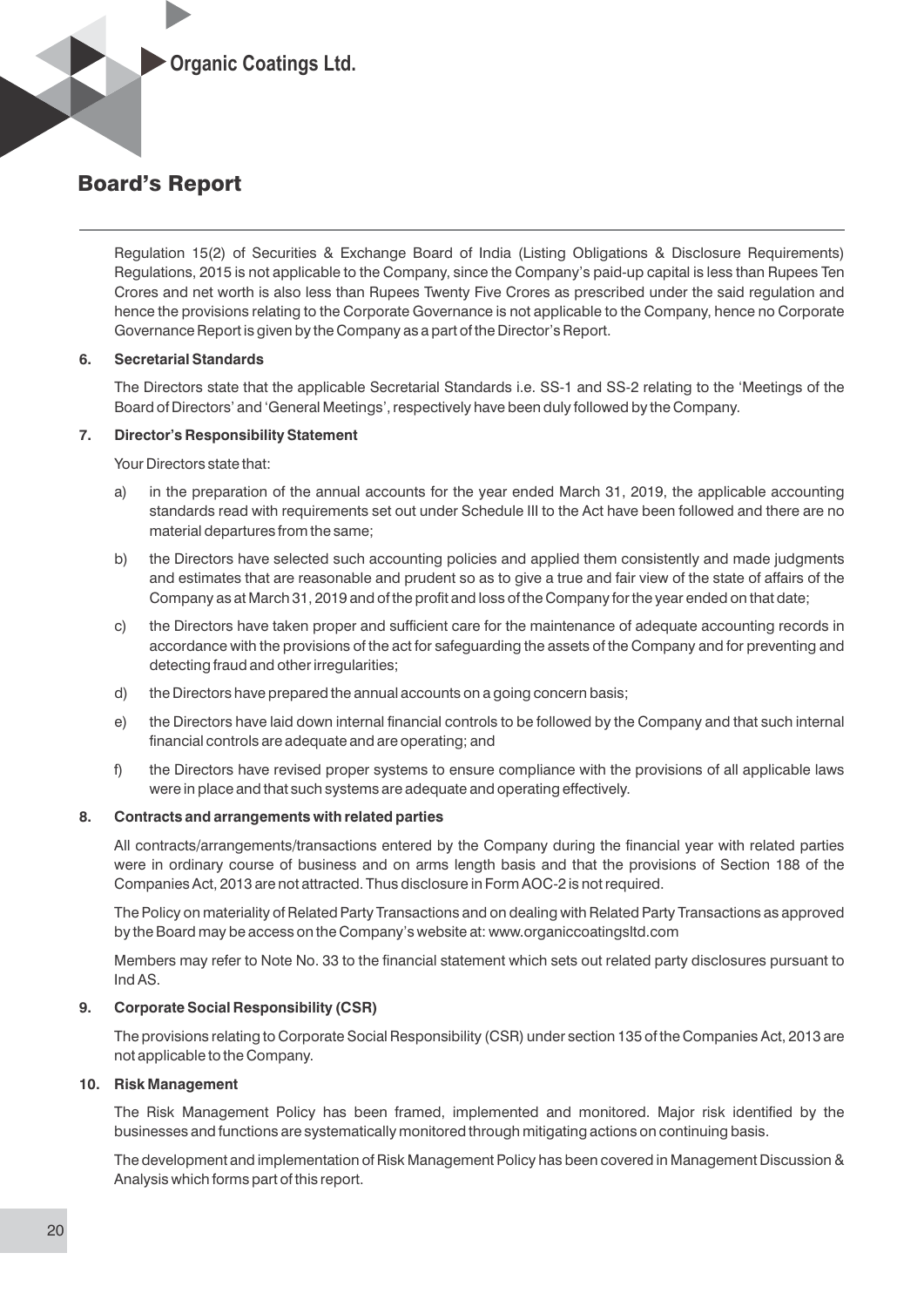

#### **11. Internal Financial Controls**

The Company has in place adequate internal financial controls with reference to the financial statements. During the year such controls were tested and no reportable material weakness in the design or operation was observed.

#### **12. Directors and Key Managerial Personnel**

In accordance with the provisions of the Act and Articles of Association of the Company, Mr. Abhay R. Shah retires by rotation and being eligible offers himself for re-appointment at the ensuing annual general meeting. The Board of Directors on recommendation of Nomination & Remuneration Committee has recommended his reappointment.

The special resolution for re-appointment and payment of remuneration to Mr. R. K. Shah, Vice Chairman & Managing Director for a period of 1 year is proposed for the approval of the members at the ensuing Annual General Meeting and the ordinary resolutions for the appointments and payment of remunerations to Mr. Abhay R. Shah, Joint Managing Director and Mr. Ajay R. Shah as a Whole Time Director for a period of 5 years are proposed for the approval of the members at the ensuing Annual General Meeting.

Special resolution for re-appointment of Ms. Ashwini Lad as Non-Executive Independent Director not liable to retire by rotation for second term of consecutive 5 years is proposed for the approval of the members at the ensuing Annual General Meeting.

Ordinary resolution for appointment of Mr. Chandrakumar Z. Shah as Non-Executive Independent Director not liable to retire by rotation for a term of consecutive 5 years is proposed for the approval of the members at the ensuing Annual General Meeting.

During the year under review, Mr. Vinay S. Jog, Non-Executive Independent Director resigned. The directors placed on record appreciation of the services rendered by him during his association with the Company.

As per the provisions of the Companies Act, 2013, Independent Directors have been appointed for a period of 5 years and shall not be liable to retire by rotation. The Company has received declarations from all the Independent Directors of the Company confirming that they meet the criteria of independence prescribed under the act and the listing regulations.

The following are the remuneration policies for the Director's, Key Managerial Personnel and other employees:

- a. introduction Organic Coatings Limited recognizes the importance of aligning the business objectives with specific and measurable individual objectives and targets. The company has therefore formulated the remuneration policy for its directors, key personnel and other employees keeping in view the following objectives.
	- i. ensuring that the level and compensation of remuneration is reasonable and sufficient to attract, retain and motivate to run the company successfully.
	- ii. ensuring that relationship of remuneration to performance is clear and meets the performance benchmarks.

#### **b. Policy -**

- i. The Board on the recommendation of Nomination & Remuneration Committee (NRC) shall review and approve the remuneration payable to the Executive Directors of the Company within the overall limits approved by the shareholders.
- ii. The Board on the recommendation of NRC shall also review and approve the remuneration payable to the Key Managerial Personnel
- iii. The remuneration structure to the Executive Directors and Key Managerial Personnel shall include the following: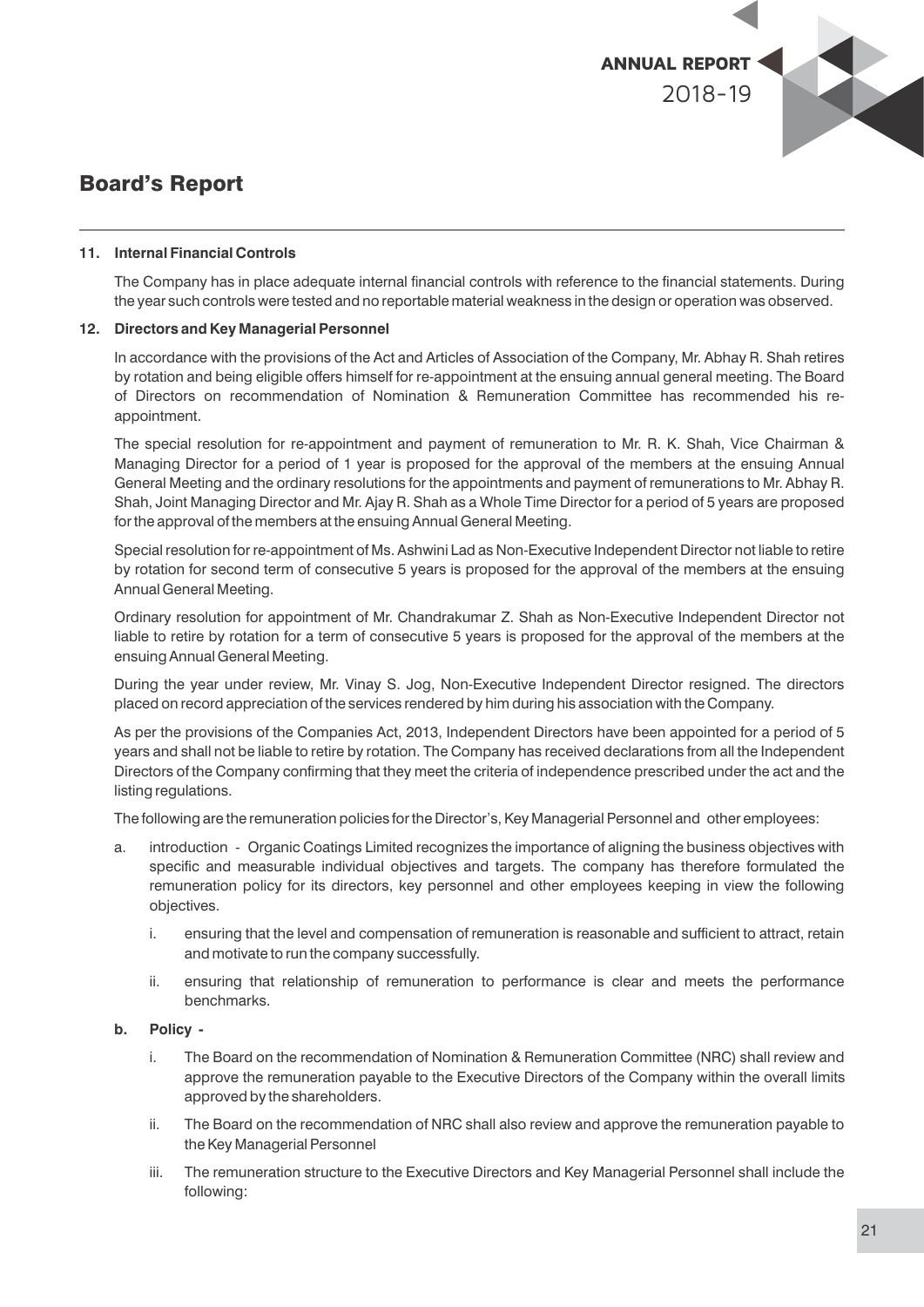

- a) Basic pay
- b) Perquisites and allowance
- c) Retiral benefits
- d) Bonus
- iv. Remuneration to Non-Executive Directors

The Board on the recommendation of NRC shall review and approve the remuneration payable to the Non-Executive Directors of the Company.

The Non-Executive Directors shall be entitled to sitting fees for attending the meetings of the Board and the Committees thereof.

v. Remuneration to other employees

Employees are assigned grades according to their qualifications and work experience, competencies as well as their roles and responsibilities in the organization. Individual remuneration shall be determined within the appropriate grade and shall be based on various factors such as job profile, skills sets, seniority, experience and prevailing remuneration levels for equivalent jobs.

Mr. Parvei Mansuri, Chief Financial Officer has resigned subsequent to the Financial Year w.e.f. 15th July, 2019.

#### **13. Meetings of the Board and last Annual General Meeting**

Five meetings of the Board of Directors were held during the financial year 2018-2019 on 15/05/2018, 21/07/2018, 10/08/2018, 01/11/2018 and 08/02/2019.

The 53rd Annual General Meeting of the Company was held on 27th September, 2018.

#### **14. Performance Evaluation**

The Company has devised a policy for performance evaluation of the Board, Committees and other individual directors (including Independent Directors) which include criteria for performance evaluation of the Non-Executive and Executive Directors. The evaluation process inter-alia considers attendance of the Directors at Board and Committee Meetings, acquaintance with business, communicating inter se board members, effective participation, domain knowledge, compliance with code of conduct, reason and strategy.

The detailed programs for familiarization of Independent Directors with the Company, their roles, rights and responsibilities in the Company, nature of the industry in which the Company operates, business model of the Company are being shared and discussed.

#### **15. Meeting of Independent Directors**

In a separate meeting of Independent Directors', performance of non-independent directors, performance of the board as a whole and performance of the chairman was evaluated, taking into account the view of executive directors and non-executive directors. The same was discussed in the board meeting that followed the meeting of the independent directors at which the performance of the Board, its committees and individual directors was also discussed. Performance evaluation of independent directors was done by the entire board excluding the independent directors being evaluated.

One meeting of Independent Director was held during the year and all the Independent Directors attended the same.

#### **16. Policy on directors' appointment and remuneration and other details**

The Board of Directors has framed a policy which lays down a framework in relation to remuneration of Directors,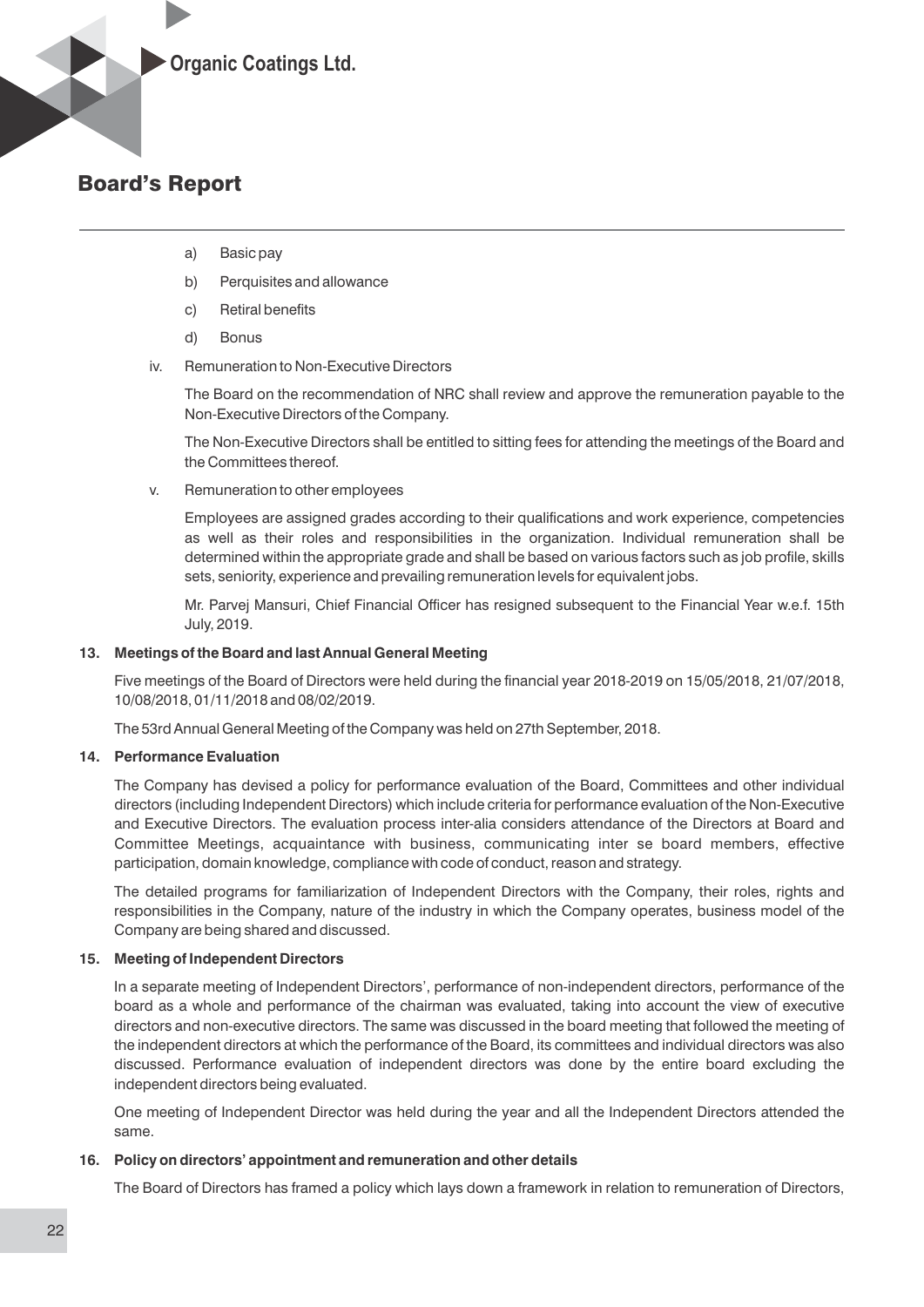

Key Managerial Personnel and Senior Management of the Company. This policy also lays down criteria for selection and appointment of Board Members keeping in mind the relevant provisions of the Companies Act, 2013 read with specific rules.

#### 17. Internal financial control systems and adequacy

The details in respect of internal financial control systems and their adequacy are included in the management discussion and analysis which forms part of this report.

#### **18. Audit Committee**

The Audit Committee consists of all the Independent Directors consisting of the following members of the board of directors:

Ms. Ashwini Lad, Chairperson

Mr. Sudhir A. Sathe

Mr. Chandrakumar Z. Shah (appointed w.e.f. 26/03/2019)

Mr. Vinay S. Jog resigned as the Chairman & Member of the Audit Committee on his resignation as a Director w.e.f. 08/02/2019

During the financial year four Audit Committee meetings were held on 15/05/2018, 10/08/2018, 01/11/2018 and 08/02/2019.

#### **19. Nomination & Remuneration Committee**

The Nomination & Remuneration Committee consists of all the Independent Directors consisting of the following members of the board of directors:

Mr. Chandrakumar Z. Shah, Chairman (appointed w.e.f. 26/03/2019)

Mr. Sudhir A. Sathe

Ms. Ashwini Lad

Mr. Vinay S. Jog resigned as Member of the Nomination & Remuneration Committee on his resignation as a Director w.e.f. 08/02/2019

During the financial year four Nomination & Remuneration Committee meetings were held on 15/05/2018, 10/08/2018, 01/11/2018 and 08/02/2019.

#### **20. Stakeholders Relation Committee**

The Stakeholders Relation Committee consists of the following Directors :

Mr. Sudhir A. Sathe, Chairman

Ms. Ashwini Lad

Mr. Chandrakumar Z. Shah (appointed w.e.f. 26/03/2019)

Mr. Vinay S. Jog resigned as Member of the Stakeholders Relationship Committee on his resignation as a Director w.e.f. 08/02/2019

Mr. Abhay R. Shah

Mr. Manoj V. Mehta (resigned w.e.f. 08/02/2019)

During the financial year four Stakeholders Relationship Committee meetings were held on 15/05/2018, 10/08/2018, 01/11/2018 and 08/02/2019.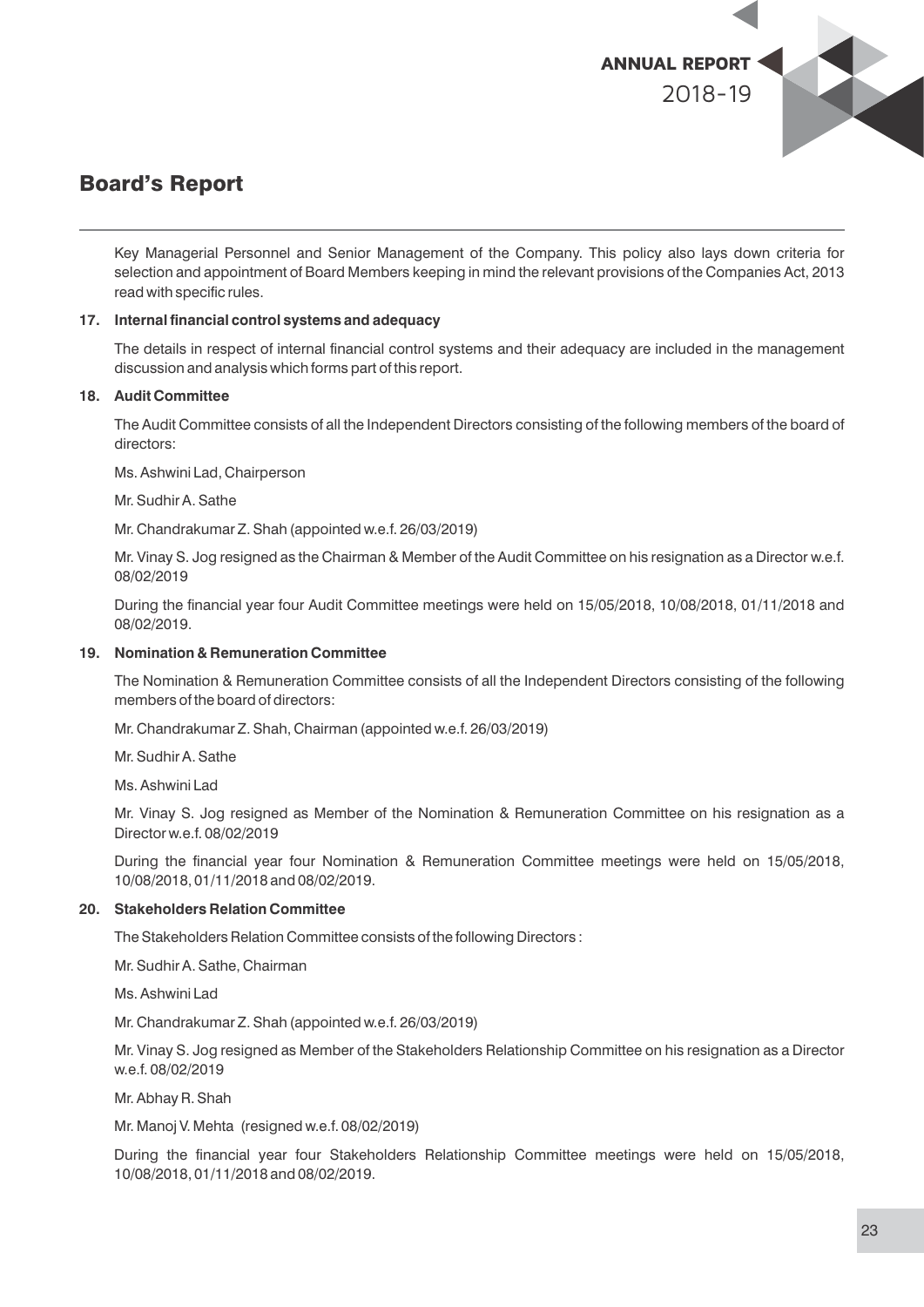

#### **21. Auditors and auditors' report**

#### Statutory Auditors

M/s. Praneti Yadav & Co, Chartered Accountants were appointed as Statutory Auditors of your Company at the Annual General Meeting held on 29th September, 2017 for a term of five consecutive years. They have confirmed that they are not disqualified from continuing as Auditors of the Company. As per the provisions of Section 139 of the Companies Act, 2013, the appointment of Auditors is required to be ratied by the members at every Annual General Meeting.

In accordance with Companies Amendment Act, 2017 enforced on 7th May, 2018 by the Ministry of Corporate Affairs, the appointment of Statutory Auditors is not required to be ratified at every Annual General Meeting.

The Report given by the Auditors on the financial statement of the Company is part of this report. There has been no qualification, reservation, adverse remark or disclaimer given by the Auditors in their Report.

#### Secretarial Auditor

The Board has appointed D.Kothari & Associates, Practicing Company Secretaries to conduct the Secretarial Audit. The Secretarial Audit Report for the financial year ended March 31, 2019 is annexed herewith and marked as Annexure II to this report. The Secretarial Audit Report does not contain any qualification, reservation, adverse remark or disclaimer.

#### **22. Vigil mechanism**

The Vigil Mechanism of the Company, which also includes Whistle Blower Policy, includes an ethics and compliance task force comprising senior executives of the Company. Protected disclosures can be made by Whistle Blower through an email or letter to the Chairman of the Audit Committee. No person has been denied access to the Audit Committee.

#### **23. Particulars of loans given, investments made, Guarantees given and securities provided**

The Company has not given any loans or made any investments or provided guarantees u/s 186 of the Companies Act, 2013.

#### **24. Conservation of energy, technology absorption and foreign exchange earnings and outgo.**

The particulars related to conservation of energy, technology absorption, foreign exchange earnings and outgo as required to be disclosed under the act are provided in Annexure III to this report.

#### **25. Annual return**

Pursuant to Section 134(3)(a) and Section 92(3) of the Companies Act, 2013 read with Rule 12(1) of the Companies (Management & Administration) Rules, 2014, an extract of Annual Return as on 31st March, 2019 in Form MGT-9 is attached as Annexure IV and forms part of this report.

The annual return of the Company has been placed on the website of the Company and can be accessed at www.organiccoatingsltd.com.

#### **26. Particulars of employees and related disclosures**

Disclosures with respect to the remuneration of Directors, KMPs and employees as required under Section 197 of the Companies Act, 2013 read with Rule 5(1) of The Companies (Appointment and Remuneration of Managerial Personnel) Rules 2014 are given in Annexure V to this report.

The Company does not have any employee whose particulars are required to be disclosed in terms of the provisions of Section 197(12) of the act read with Rule 5(2) and 5(3) of the Companies (Appointment and Remuneration of Managerial Personnel) Rules 2014, hence furnishing of the same does not arise,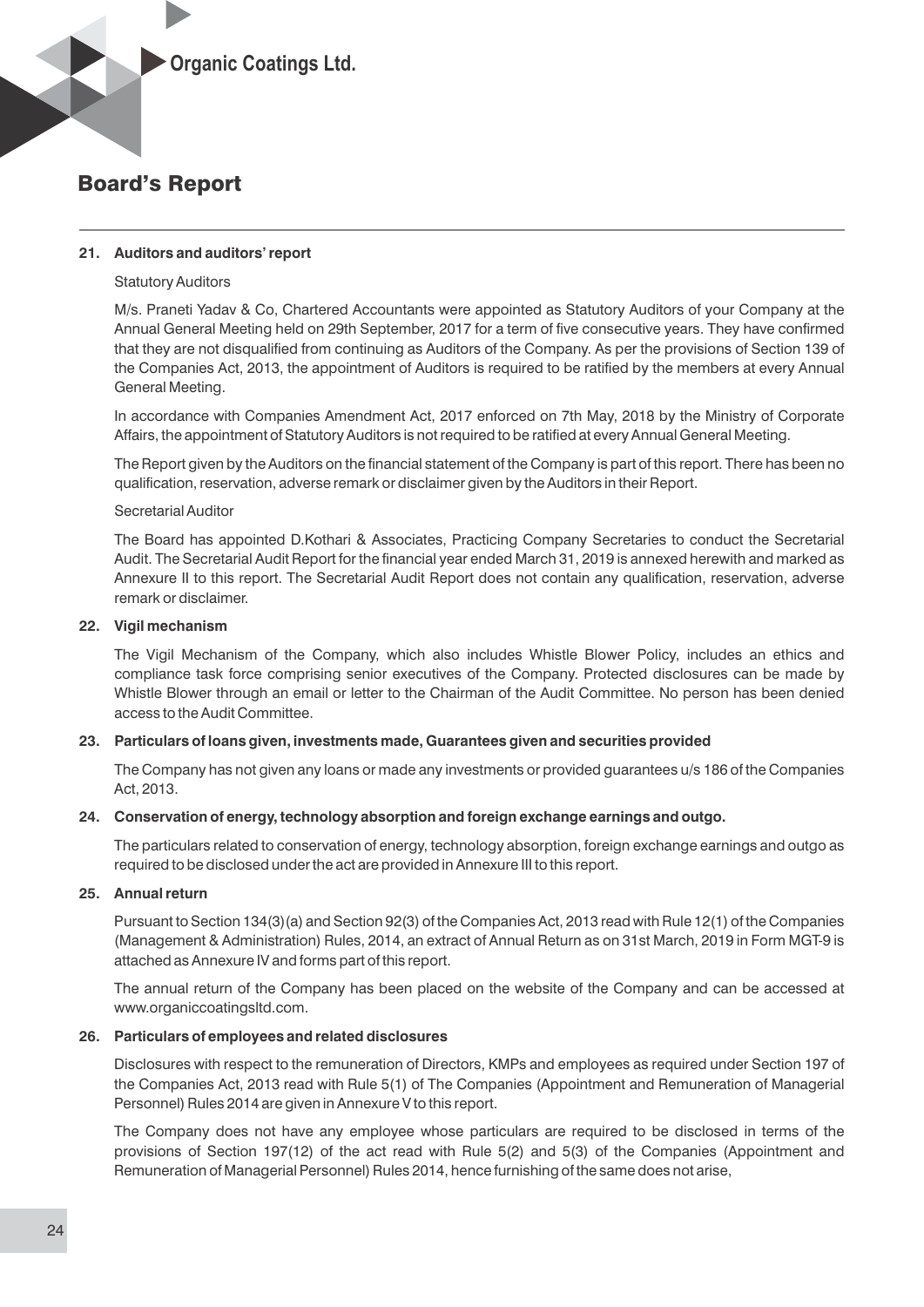

Having regard to the provisions of the first proviso to Section 136(1) of the act, the annual report excluding the information regarding the top ten employees is being sent to the members of the Company. The said information is available for inspection on all working days during the business hours at the registered office of the Company. Any member interested in obtaining such information, may write to the Company Secretary and the same shall be furnished on request.

#### **27. General**

Your Directors take that no disclosure or reporting required in respect of the following items as there were no transactions on these items during the year under review.

- 1) Details relating to deposits covered under Chapter V of the act.
- 2) Issue of Equity Shares to differential rights as to dividend, voting or otherwise.
- 3) Issue of shares (including sweat equity shares) to employees of the Company.
- 4) The Company does not have any subsidiaries, hence, the question of receiving remuneration or commission by the Managing Directors or Whole Time Directors of the Company from the subsidiaries does not arise.
- 5) No significant or material orders were passed by the Regulators or Courts or Tribunals which impact the going concern status and Company's operation in the future.
- 6) No fraud has been reported by the auditors to the Audit Committee or the Board.

Your Directors further state that during the year under review there were no cases filed pursuant to the Sexual Harassment of Women at Workplace (Prevention, Prohibition and Redressal) Act, 2013.

#### **28. Acknowledgement**

Your Directors would like to express the sincere appreciation for the assistance and co-operation received from Shareholders, Bank of Maharashtra, Government Authorities and other Business constituents during the year under review.

Your Directors would also like to appreciate the commitment displayed by the human resources of the Company.

On behalf of the Board of Directors

**R. K. Shah** Vice Chairman & Managing Director (DIN 00011746)

> **Abhay R. Shah** Joint Managing Director (DIN 0016497)

Place: Mumbai Date : August 12, 2019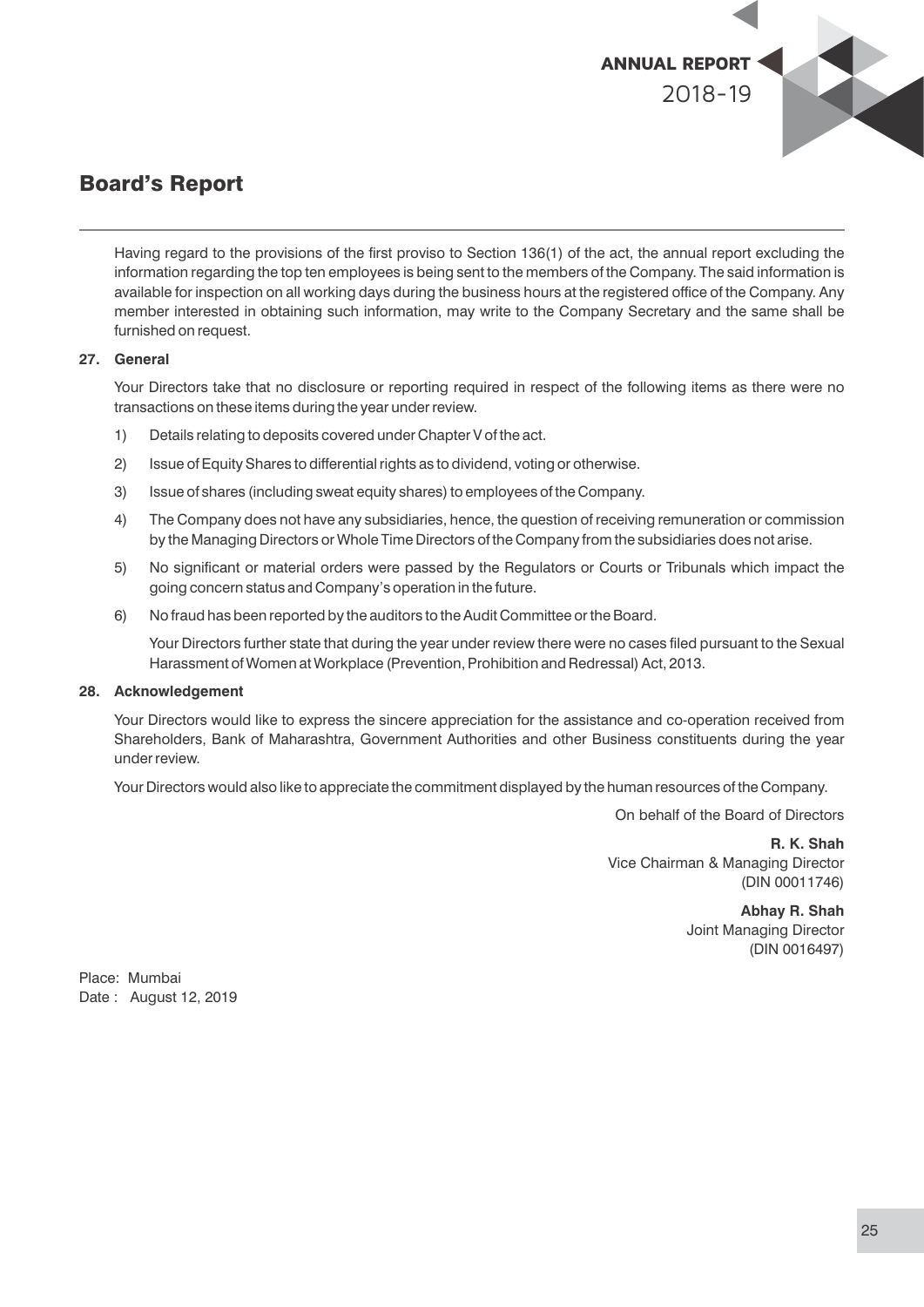#### **Management's Discussion and Analysis**

#### **Industry Structure and Developments**

Growth in global economic expansion and trade decelerated in the year 2018-19. Increased trade tensions and tariff tensions and tariff hikes between United States & China and the subsequent impact on other partners, took a toll on sentiment. More over economic turmoil in Argentina and Turkey and associated tightening in financial conditions across emerging markets. Continued deceleration in China's growth and geopolitical tension led to a softening in global activity.

Domestic economic activity also slow down through the year and weakened notably in the second half of the financial year 2018-19.

Ink industry is having great challenges and competition, more so from multinational companies. Raw material price also plays a major factor for competitive price offerings to the customers and thereby to capture the market share. Company is making all efforts through its new plant at Vadodara to streamline the operations as well as explore new markets, within as well as outside India.

#### **Opportunities and Threats**

The newspaper and magazine circulations fall, advertising revenues are increasingly diverted from print to other channels, especially internet channels, facebook etc. These trends will result in a global decline in consumption of inks.

Company is visualizing facing major threat from Multinational Companies existing as well as new ones with their financial and technological strength.

#### **Segment-wise or Product-wise Performance**

The Company is mainly dealing with inks and its auxiliaries only.

#### **Outlook, Risk and Concerns**

Company should be able to improve the efficiency and effectiveness of all the operations at Vadodara Plant including improvement in labour productivity.

As the world economy is full of challenges and competition, Company is facing risks in terms of Strategy, Operations and Financial reporting and increasing compliances. Competition from multinational companies is a major factor to be looked into. Geo-political scenario like situation in China, Saudi Arabia, Iraq, Iran, Yemen and Afghanistan may change the landscape for Raw Material prices, Exports, etc. in the time to come. Change in tax laws more so about GST, interest rate structure, Government policies, etc. may impact your company's business.

#### **Internal Control systems and their Adequacy**

The Internal Control system including of financial of the company is established to ensure that all assets are safeguarded and protected against loss from unauthorized use or disposition to ensure that transactions are authorized, recorded and reported correctly and that operations are conducted in an efficient and cost effective manner. Company has appointed an independent firm of Chartered Accountants to carry out the work of Internal Audit. Their reports are put and discussed in the Audit Committee regularly. Company is also taking guidance for constant improvement in the operations.

#### **Discussion on Financial Performance with respect to Operational Performance**

\* PBDIT decreased by 41.38% to Rs. 143.23 Lacs for the year ended 31st March, 2019 compared to previous year Rs. 244.35 Lacs.

\* Total comprehensive (loss) /income decreased by 2681.89% to Rs (105.15). Lacs for the year ended 31st March, 2019 compared to previous year Rs. 4.17 Lacs.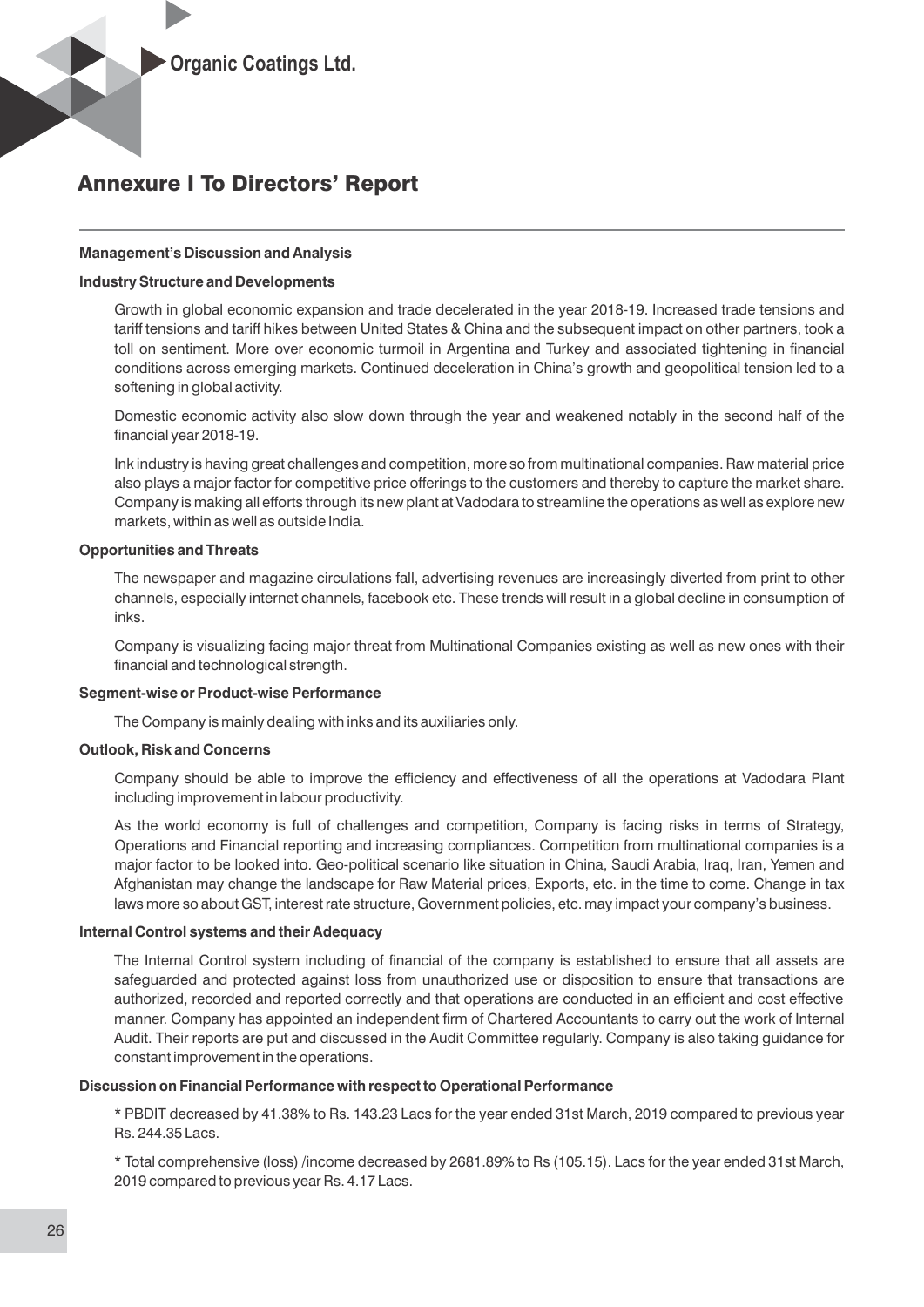

\* Revenue from operations (net) decreased by 7.26% to Rs 3582.41 Lacs from Rs. 3863.01 Lacs in the previous year.

Material consumption has been increased to 76.24% as compared to 76.06% in the previous year.

Employee benefits expenses have been increased to 5.18% as compared to 4.82% in the previous year.

Finance cost for the year increased to Rs. 112.41 Lacs from Rs. 105.59 Lacs in the previous year.

Depreciation charged at Rs. 133.53 Lacs as against Rs. 134.91 Lacs in the previous year.

#### **Material Developments in human Resources / Industrial Relations front, including number of people employed**

Due to impact of globalization, the role of Human Resource (HR) is having more relevance. There is shortage of talented and committed people across industries. Your Company is trying best within its own limitation to move further in this regard looking to its nature of operations and requirements. Management would like to thank all the existing as well as past employees for their valuable support in difficult economic conditions. The company has 59 permanent employees as on 31st March, 2019.

#### **Cautionary Statement**

The report contains forward looking statements that involve risks and uncertainties when used in this discussion, the words like 'plans', 'expects', 'anticipates', 'believes', 'intends', 'estimates' or other similar expressions as they relate to company or its business are intended to identify such forward-looking statements. These statements are based on certain assumptions and expectations of future events. The company's actual results, performance or achievements could differ materially from those expressed or implied in such forward-looking statements.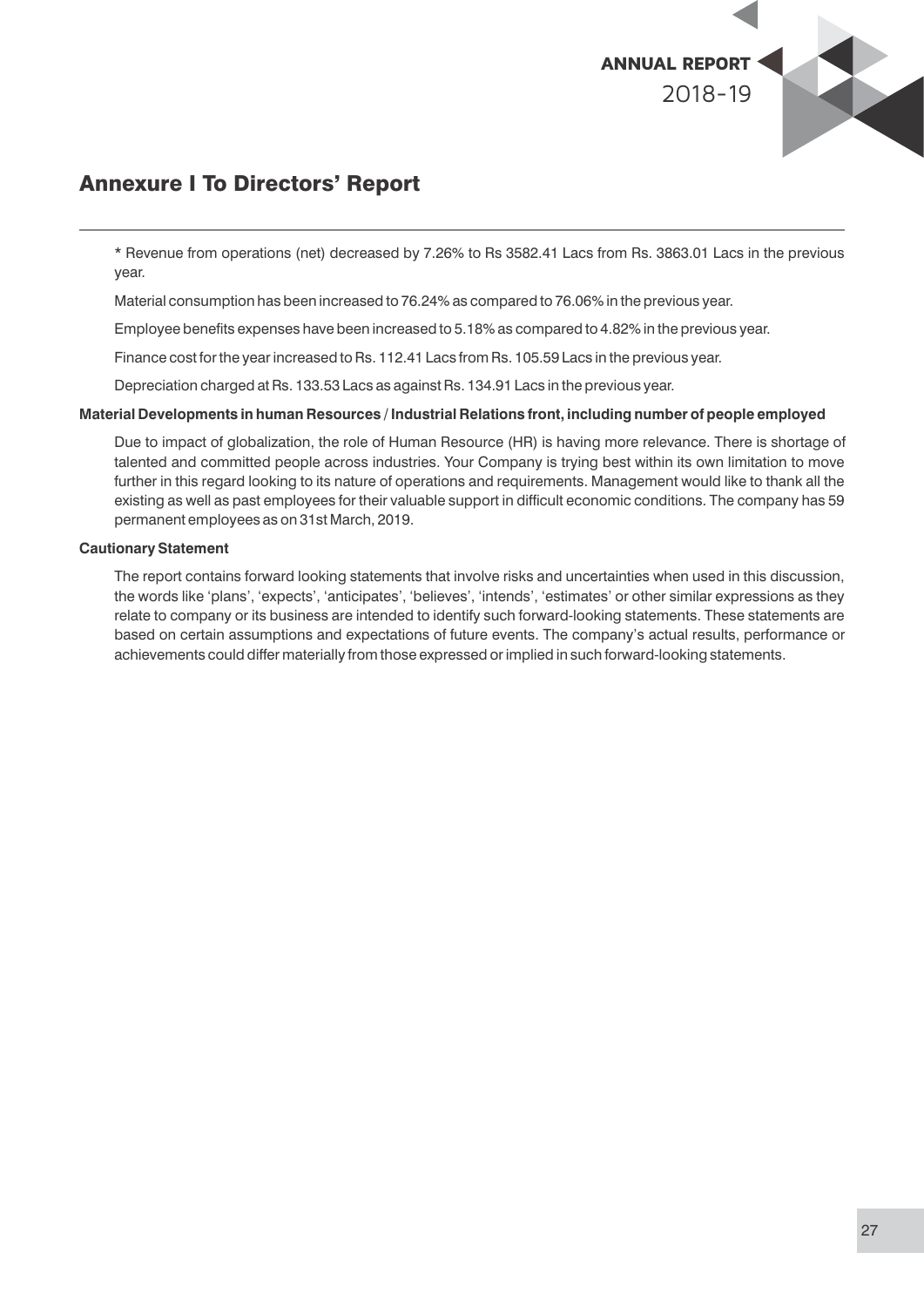#### **Form No. MR-3**

#### **SECRETARIAL AUDIT REPORT**

#### **FOR THE FINANCIAL YEAR ENDED 31st MARCH, 2019**

[Pursuant to section 204(1) of the Companies Act, 2013 and rule No.9 of the Companies (Appointment and Remuneration of Managerial Personnel) Rules, 2014]

To,

The Members, Organic Coatings Limited Unit No. 405, Atlanta Estate Premises Co–op Soc. Ltd. Vith Bhatti, Near Virwani Industrial Estate, Goregaon (East) Mumbai – 400 063.

We have conducted the secretarial audit of the compliance of applicable statutory provisions and the adherence to good corporate practices by Organic Coatings Limited, CIN: L24220MH1965PLC013187 (hereinafter called the "Company"). Secretarial Audit was conducted in a manner that provided us a reasonable basis for evaluating the corporate conducts/statutory compliances and expressing our opinion thereon.

Based on our verification of the Company's books, papers, minute books, forms and returns filed and other records maintained by the company and also the information provided by the Company, its officers, agents and authorized representatives during the conduct of secretarial audit, we hereby report that in our opinion, the company has, during the audit period covering the financial year ended on 31st March, 2019 complied with the statutory provisions listed hereunder and also that the Company has proper Board-processes and compliance-mechanism in place to the extent, in the manner and subject to the reporting made hereinafter:

We have examined the books, papers, minute books, forms and returns filed and other records maintained by the Company for the financial year ended on 31st March, 2019 according to the provisions of:

- (i) The Companies Act, 2013 (the Act) and the rules made thereunder;
- (ii) The Securities Contracts (Regulation) Act, 1956 ('SCRA') and the rules made thereunder;
- (iii) The Depositories Act, 1996 and the Regulations and Bye-laws framed thereunder;
- (iv) Foreign Exchange Management Act, 1999 and the rules and regulations made thereunder to the extent of Foreign Direct Investment, Overseas Direct Investment and External Commercial Borrowings;
- (v) The following Regulations and Guidelines prescribed under the Securities and Exchange Board of India Act, 1992 ('SEBI Act') to the extent applicable to the Company:
	- (a) The Securities and Exchange Board of India (Substantial Acquisition of Shares and Takeovers) Regulations, 2011;
	- (b) The Securities and Exchange Board of India (Prohibition of Insider Trading) Regulations, 2015;
	- (c) The Securities and Exchange Board of India (Issue of Capital and Disclosure Requirements) Regulations, 2009;

We have also examined compliance with the applicable clauses of the following:

(i) Secretarial Standards issued by The Institute of Company Secretaries of India.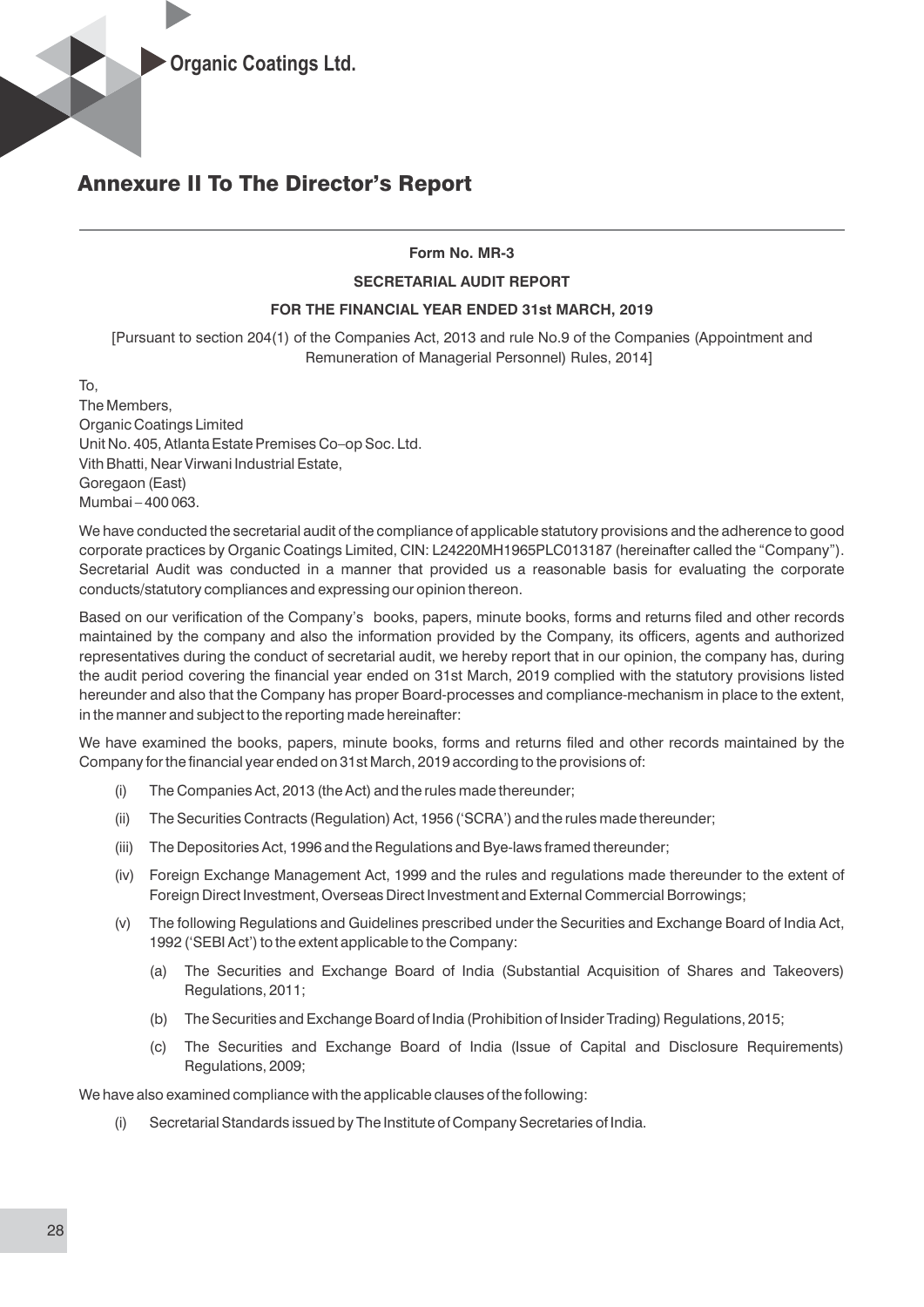

(ii) The Listing Agreement entered into by the Company with BSE Limited read with SEBI (LODR) Regulations, 2015.

To the best of our understanding, we are of the view that during the period under review, the Company has complied with the provisions of the Acts, Rules, Regulations, Guidelines, Standards, etc. mentioned above.

#### **We further report that**

having regard to the compliance system prevailing in the Company and on examination of the relevant documents and records in pursuance thereof, on test-check basis, the Company has complied with the following laws applicable specifically to the Company:

- 1. Industries (Development and Regulation) Act, 1951
- 2. The Factories Act, 1948
- 3. Water (Prevention and Control of Pollution) Act, 1974
- 4. Water (Prevention and Control of Pollution) Cess Act, 1977
- 5. Indian Boilers Act, 1923;
- 6. Information Technology Act, 2000; and
- 7. Standards of Weights and Measures Act, 1976.

#### **We further report that**

- The Board of Directors of the Company is duly constituted with proper balance of Executive Directors, Non-Executive Directors and Independent Directors and the changes in the composition of Board of Directors that took place during the period under review were carried out in compliance with the provisions of the Act.
- Adequate notice is given to all the Directors to schedule the Board Meetings, agenda and detailed notes on agenda are sent at least seven days in advance and a system exists for seeking and obtaining further information and clarifications on the agenda items before the meeting and for meaningful participation at the meeting.
- All decisions at Board meetings and committee meetings are carried out unanimously as recorded in the minutes of the meetings of the board of Directors or committees of the Board, as the case may be.

#### **We further report that:**

There are adequate systems and processes in the Company commensurate with the size and operations of the Company to monitor and ensure compliance with applicable laws, rules, regulations and guidelines.

This report is to be read with our letter of even date which is annexed as Annexure and forms integral part of this report.

**For D. Kothari And Associates Company Secretaries Dhanraj Kothari Proprietor FCS No. : 4930 CP No. : 4675**

Place : Mumbai Date : August 12, 2019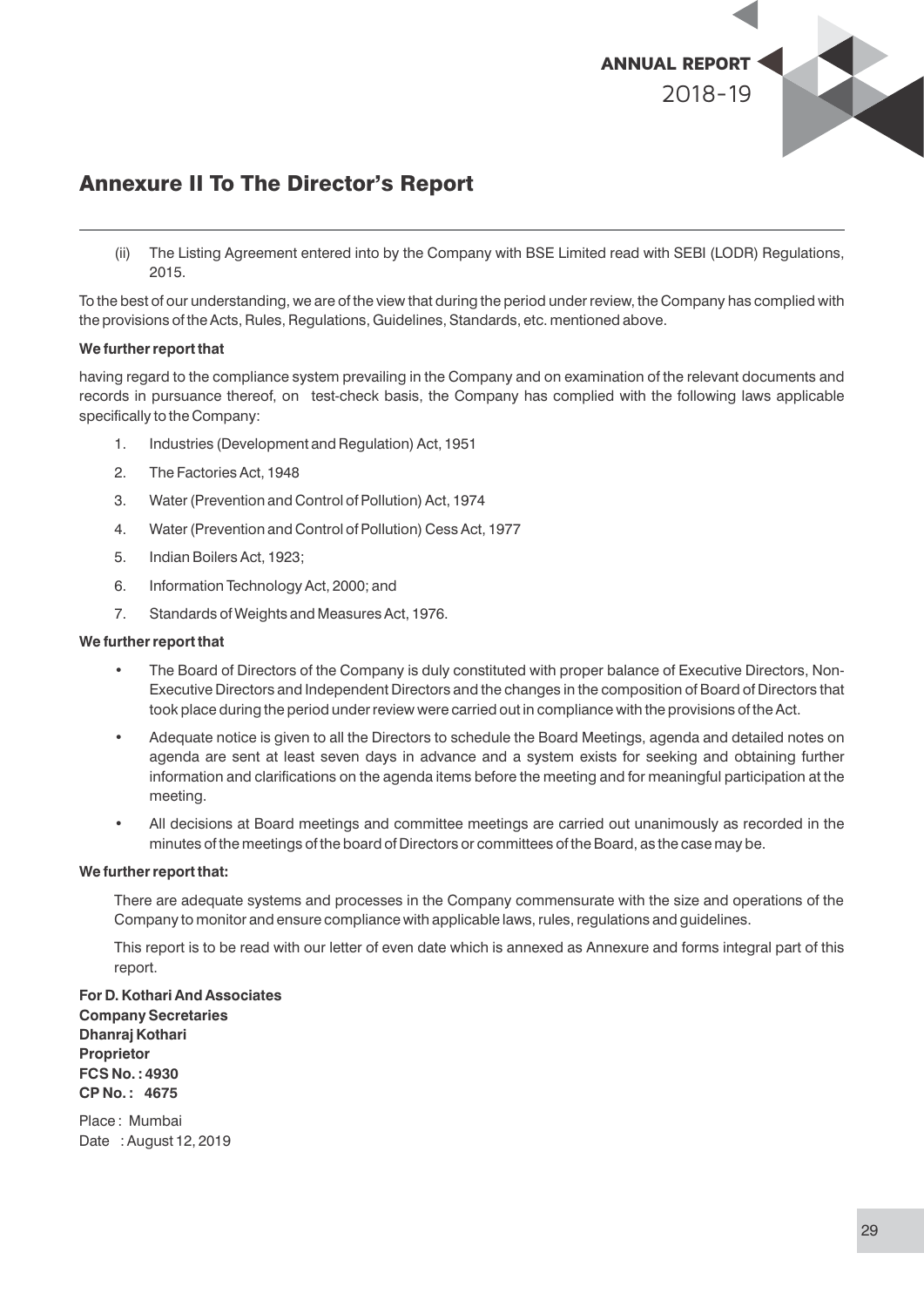

#### ANNEXURE

To, The Members, **Organic Coatings Limited** Unit No. 405, Atlanta Estate Premises Co–Op Soc. Ltd. Vith Bhatti, Near Virwani Industrial Estate, Goregaon (East), Mumbai – 400 063.

Our report of even date is to be read along with this letter.

- 1. Maintenance of secretarial record is the responsibility of the management of the company. Our responsibility is to express an opinion on these secretarial records based on our audit.
- 2. We have followed the audit practices and processes as were appropriate to obtain reasonable assurance about the correctness of the contents of the Secretarial records. The verification was done on test basis to ensure that correct facts are reflected in secretarial records. We believe that the processes and practices, we followed provide a reasonable basis for our opinion.
- 3. We have not verified the correctness and appropriateness of financial records and Books of Accounts of the company.
- 4. Where ever required, we have obtained the Management representation about the compliance of laws, rules and regulations and happening of events etc.
- 5. The compliance of the provisions of Corporate and other applicable laws, rules, regulations, standards is the responsibility of management. Our examination was limited to the verification of procedures on test basis.
- 6. The Secretarial Audit report is neither an assurance as to the future viability of the company nor of the efficacy or effectiveness with which the management has conducted the affairs of the company.

#### **For D.Kothari And Associates Company Secretaries**

**Dhanraj Kothari Proprietor FCS No. : 4930 CP No. : 4675**

Place : Mumbai Date : 12th August, 2019

## Annexure III To The Directors Report

Particulars of energy conservation, technology absorption and foreign exchange earnings and outgo required under Companies (Accounts) Rules 2014

#### **A. Conservation of energy**

The company's operations do not involve substantial consumption of energy in comparison to the cost of production. Wherever possible, energy conservation measures have been implemented.

#### **B. Technology absorption**

The Company has neither purchased any technology domestically nor imported any technology. Hence, the question of furnishing the information regarding technology absorption does not arise.

(i) The revenue expenditure incurred on Research and Development is NIL.

#### **C. Foreign Exchange earnings and Outgo**

The company has earned Rs. 217.89 Lacs in Foreign Exchange & used Rs. 224.60 Lacs of Foreign Exchange.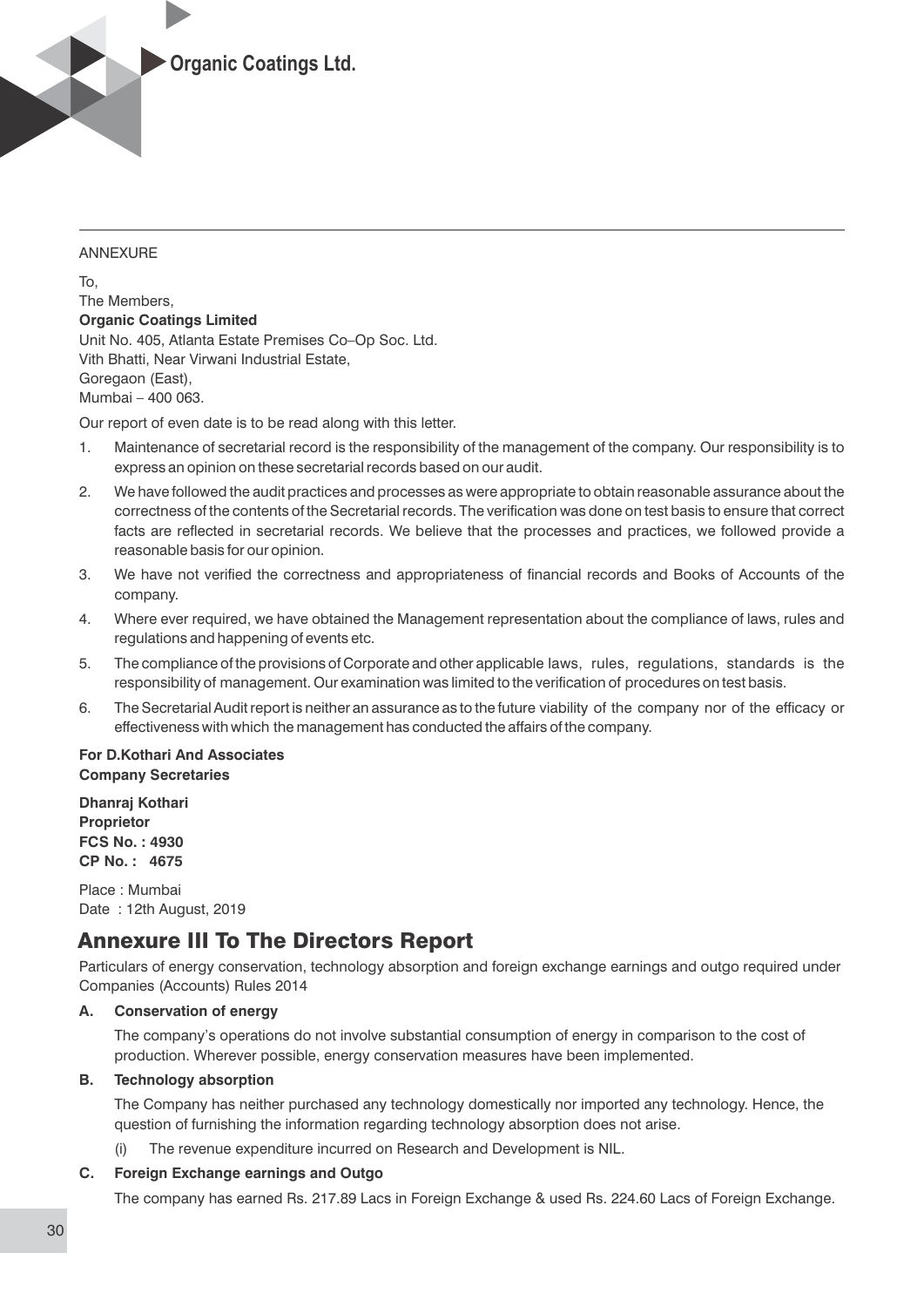

|    |      | Form No. MGT-9                                                               |                                                                                                                                                |
|----|------|------------------------------------------------------------------------------|------------------------------------------------------------------------------------------------------------------------------------------------|
|    |      | <b>EXTRACT OF ANNUAL RETURN</b>                                              |                                                                                                                                                |
|    |      | as on the financial year ended on 31st March, 2019                           |                                                                                                                                                |
|    |      | [Pursuant to section 92(3) of the Companies Act, 2013 and rule 12(1) of the  |                                                                                                                                                |
|    |      | <b>Companies (Management and Administration) Rules, 2014]</b>                |                                                                                                                                                |
| L. |      | <b>REGISTRATION AND OTHER DETAILS</b>                                        |                                                                                                                                                |
|    | i)   | <b>CIN</b>                                                                   | :L24220MH1965PLC013187                                                                                                                         |
|    | ii)  | <b>Registration Date</b>                                                     | : 22nd APRIL 1965                                                                                                                              |
|    | iii) | Name of the Company                                                          | : ORGANIC COATINGS LIMITED                                                                                                                     |
|    | iv)  | Category / Sub-Category of the Company                                       | : COMPANY LIMITED BY SHARES /<br>INDIAN NON-GOVERNMENT COMPANY                                                                                 |
|    | V)   | Address of the Registered office and contact details                         | : UNIT NO. 405, ATLANTA ESTATE,<br>NR. VIRWANI INDL. ESTATE,<br>GOREGAON (EAST), MUMBAI - 400 063.<br>TEL.NO.: 91-22-29276921/29272114         |
|    | vi)  | Whether listed company Yes / No                                              | $:$ YES                                                                                                                                        |
|    | vii) | Name, Address and Contact details of Registrar<br>and Transfer Agent, if any | : LINK INTIME INDIA PVT. LTD.<br>C-101, 247 PARK, L.B.S.MARG,<br>VIKHROLI (WEST),<br>MUMBAI-400083.<br>TEL: 91-22-49186000 FAX: 91-22-49186060 |

#### **II. PRINCIPAL BUSINESS ACTIVITIES OF THE COMPANY**

All the business activities contributing 10% or more of the total turnover of the company shall be stated:-

| SI. No.                                                          | Name and<br>Description of<br>main products/<br>services | NIC Code of<br>the Product<br>service |                                             | $%$ to total<br>turnover of the<br>company |                                     |
|------------------------------------------------------------------|----------------------------------------------------------|---------------------------------------|---------------------------------------------|--------------------------------------------|-------------------------------------|
|                                                                  | <b>PRINTING INK</b>                                      | 3151100                               |                                             | 100%                                       |                                     |
| Ш.<br>PARTICULARS OF HOLDING, SUBSIDIARY AND ASSOCIATE COMPANIES |                                                          |                                       |                                             |                                            |                                     |
| SI.<br>No.                                                       | <b>Name</b><br>and Address<br>of the<br>Company          | <b>CIN / GLN</b>                      | Holding/<br>Subsidiary/<br><b>Associate</b> | $%$ of<br><b>Shares</b><br><b>Held</b>     | <b>Applicable</b><br><b>Section</b> |
| NOT APPLICABLE                                                   |                                                          |                                       |                                             |                                            |                                     |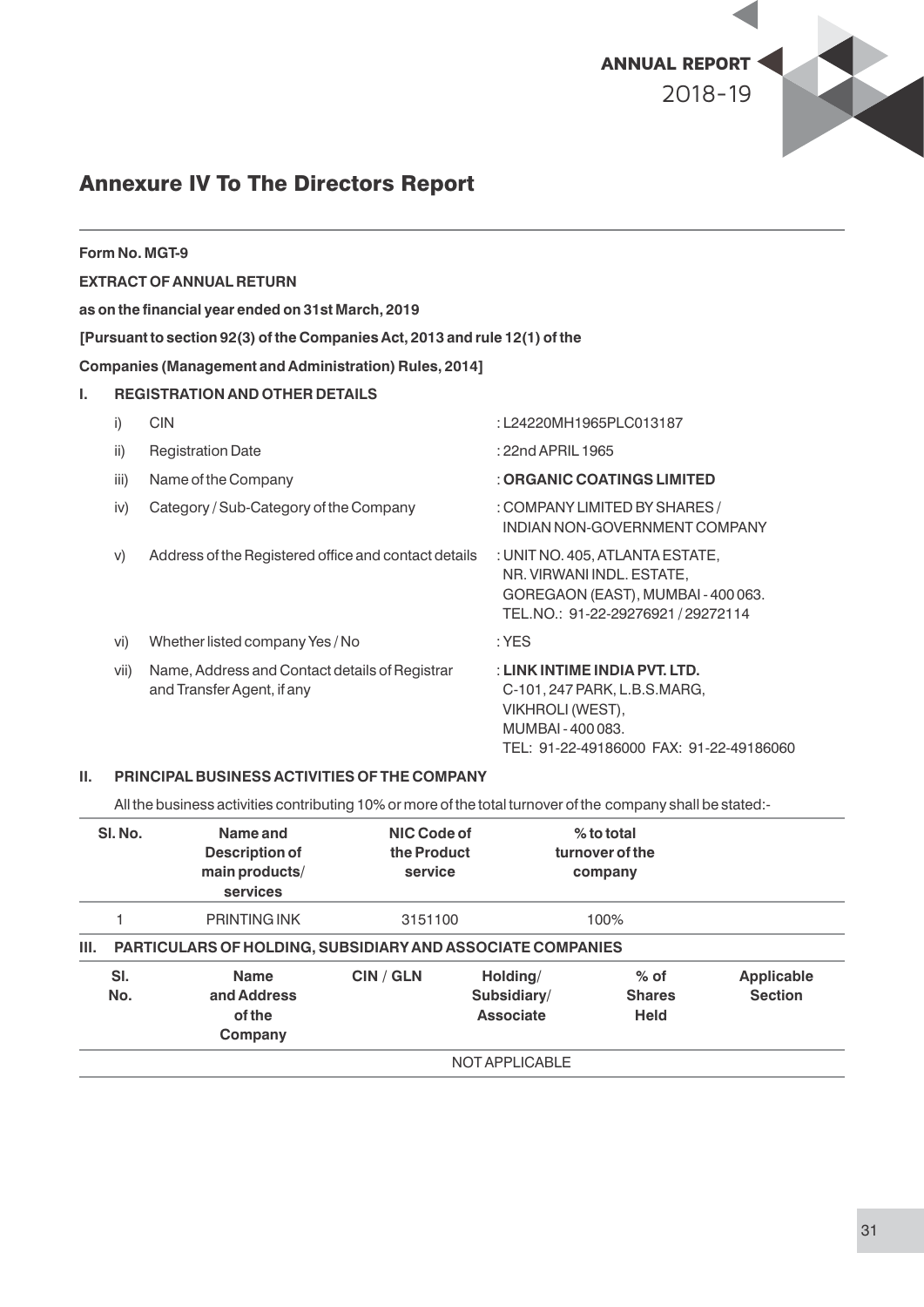#### **IV. SHAREHOLDING PATTERN (Equity Share Capital Breakup as percentage of Total Equity) i) Category-wise Shareholding**

| <b>Category of</b><br><b>Shareholders</b> |                            |              | No. of Shares held at the<br>beginning of the year<br>(as on 01/04/2018) |              |                                         | No. of Shares held at the<br>end of the year<br>(as on 31/03/2019) |                |              |                                         | %<br>Change<br>during<br>the year |
|-------------------------------------------|----------------------------|--------------|--------------------------------------------------------------------------|--------------|-----------------------------------------|--------------------------------------------------------------------|----------------|--------------|-----------------------------------------|-----------------------------------|
|                                           |                            | <b>Demat</b> | <b>Physical</b>                                                          | <b>Total</b> | $%$ of<br><b>Total</b><br><b>Shares</b> |                                                                    | Demat Physical | <b>Total</b> | $%$ of<br><b>Total</b><br><b>Shares</b> |                                   |
|                                           | A. Promoters               |              |                                                                          |              |                                         |                                                                    |                |              |                                         |                                   |
|                                           | (1) Indian                 |              |                                                                          |              |                                         |                                                                    |                |              |                                         |                                   |
| a)                                        | Individual/HUF             | 4160686      | 0                                                                        | 4160686      | 54.21                                   | 4285068                                                            | 0              | 4285068      | 55.83                                   | 1.62                              |
| b)                                        | Central Govt.              | 0            | 0                                                                        | 0            | 0                                       | 0                                                                  | 0              | 0            | 0                                       | 0                                 |
| C)                                        | State Govt(s)              | 0            | 0                                                                        | 0            | 0                                       | 0                                                                  | 0              | 0            | 0                                       | 0                                 |
| d)                                        | Bodies Corp.               | 0            | 0                                                                        | 0            | 0                                       | 0                                                                  | 0              | 0            | 0                                       | 0                                 |
| e)                                        | Banks/Fl                   | 0            | 0                                                                        | 0            | 0                                       | 0                                                                  | 0              | 0            | 0                                       | 0                                 |
| f)                                        | Any Other                  | 0            | 0                                                                        | 0            | 0                                       | 0                                                                  | 0              | 0            | 0                                       | 0                                 |
|                                           | Sub-total (A)(1)           | 4160686      | 0                                                                        | 4160686      | 54.21                                   | 4285068                                                            | 0              | 4285068      | 55.83                                   | 1.62                              |
|                                           | (2) Foreign                |              |                                                                          |              |                                         |                                                                    |                |              |                                         |                                   |
| a)                                        | NRIs - Individuals         | 0            | 0                                                                        | 0            | 0                                       | 0                                                                  | 0              | 0            | 0                                       | 0                                 |
| b)                                        | Other - Individuals        | 0            | 0                                                                        | 0            | 0                                       | 0                                                                  | 0              | 0            | 0                                       | 0                                 |
| C)                                        | Bodies Corp.               | 0            | 0                                                                        | 0            | 0                                       | 0                                                                  | 0              | 0            | 0                                       | 0                                 |
| d)                                        | Banks / Fl                 | 0            | 0                                                                        | 0            | 0                                       | 0                                                                  | 0              | 0            | 0                                       | 0                                 |
| e)                                        | Any Other                  | 0            | 0                                                                        | 0            | 0                                       | 0                                                                  | 0              | 0            | 0                                       | 0                                 |
|                                           | Sub-total (A)(2)           | 0            | 0                                                                        | 0            | 0                                       | 0                                                                  | 0              | 0            | 0                                       | 0                                 |
| Total                                     |                            |              |                                                                          |              |                                         |                                                                    |                |              |                                         |                                   |
|                                           | shareholding of Promoter   |              |                                                                          |              |                                         |                                                                    |                |              |                                         |                                   |
|                                           | $(A) = (A)(1) + (A)(2)$    | 4160686      | 0                                                                        | 4160686      | 54.21                                   | 4285068                                                            | 0              | 4285068      | 55.83                                   | 1.62                              |
| B. Public                                 |                            |              |                                                                          |              |                                         |                                                                    |                |              |                                         |                                   |
|                                           | Shareholding               |              |                                                                          |              |                                         |                                                                    |                |              |                                         |                                   |
| 1                                         | Institutions               |              |                                                                          |              |                                         |                                                                    |                |              |                                         |                                   |
| a)                                        | <b>Mutual Funds</b>        | 0            | 0                                                                        | 0            | 0                                       | 0                                                                  | 0              | 0            | 0                                       |                                   |
| b)                                        | Banks / Fl                 | 0            | 0                                                                        | 0            | 0                                       | 0                                                                  | 0              | 0            | 0                                       |                                   |
| C)                                        | Central Govt.              | 50000        | 0                                                                        | 50000        | 0.65                                    | 50000                                                              | 0              | 50000        | 0.65                                    | 0                                 |
| d)                                        | State Govt(s)              | 0            | 0                                                                        | 0            | 0                                       | 0                                                                  | 0              | 0            | 0                                       | 0                                 |
| e)                                        | Venture Capital            | 0            | 0                                                                        | 0            | 0                                       | 0                                                                  | 0              | 0            | 0                                       |                                   |
| f)                                        | <b>Insurance Companies</b> | $\mathbf{0}$ | 0                                                                        | 0            | 0                                       | 0                                                                  | 0              | 0            | 0                                       | 0                                 |
| $\mathfrak{g}$                            | <b>Investor Education</b>  | 182607       | 0                                                                        | 182607       | 2.38                                    | 182607                                                             | 0              | 182607       | 2.38                                    | 0                                 |
|                                           | & Protection Fund          |              |                                                                          |              |                                         |                                                                    |                |              |                                         |                                   |
| h)                                        | Flls                       | 0            | $\mathbf 0$                                                              | 0            | 0                                       | 0                                                                  | 0              | 0            | 0                                       | 0                                 |
| i)                                        | Foreign                    | 0            | 0                                                                        | 0            | $\,0\,$                                 | 0                                                                  | 0              | 0            | 0                                       | 0                                 |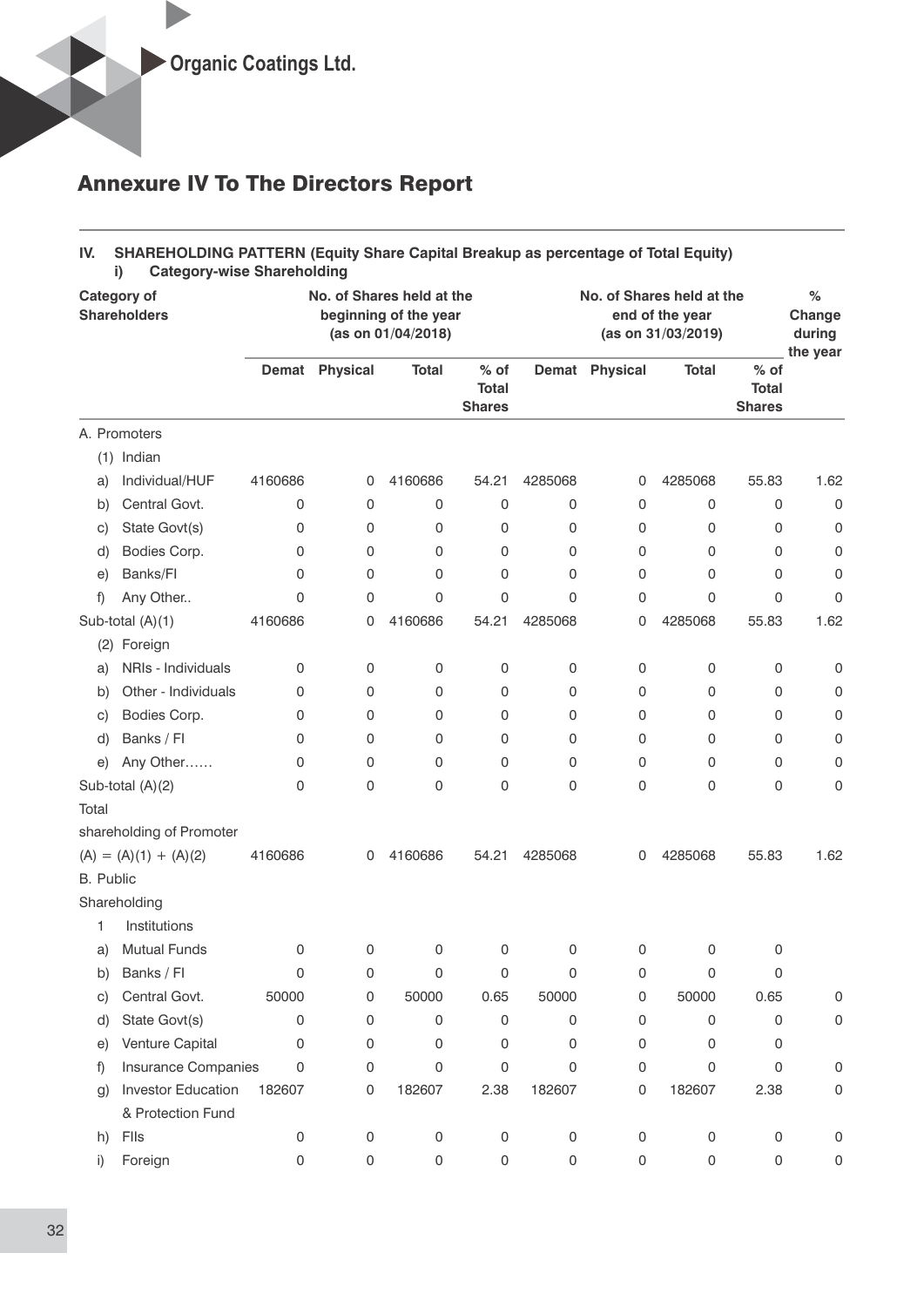

| <b>Category of</b><br><b>Shareholders</b> |                           | No. of Shares held at the<br>beginning of the year<br>(as on 01/04/2018) |                |                |                                         | No. of Shares held at the<br>end of the year<br>(as on 31/03/2019) |                |                |                                         | %<br>Change<br>during<br>the year |
|-------------------------------------------|---------------------------|--------------------------------------------------------------------------|----------------|----------------|-----------------------------------------|--------------------------------------------------------------------|----------------|----------------|-----------------------------------------|-----------------------------------|
|                                           |                           |                                                                          | Demat Physical | <b>Total</b>   | $%$ of<br><b>Total</b><br><b>Shares</b> |                                                                    | Demat Physical | Total          | $%$ of<br><b>Total</b><br><b>Shares</b> |                                   |
|                                           | Venture Capital           |                                                                          |                |                |                                         |                                                                    |                |                |                                         |                                   |
| <b>Funds</b>                              |                           |                                                                          |                |                |                                         |                                                                    |                |                |                                         |                                   |
| i)                                        | Others (specify)          |                                                                          |                |                |                                         |                                                                    |                |                |                                         |                                   |
|                                           | Sub-total $(B)(1)$ :-     | 232607                                                                   | 0              | 232607         | 3.03                                    | 232607                                                             | 0              | 232607         | 3.03                                    | 0                                 |
|                                           | 2. Non-Institutions       |                                                                          |                |                |                                         |                                                                    |                |                |                                         |                                   |
| a)                                        | Bodies Corp.              |                                                                          |                |                |                                         |                                                                    |                |                |                                         |                                   |
| i)                                        | Indian                    | 36447                                                                    | 0              | 36447          | 0.47                                    | 23630                                                              | 0              | 23630          | 0.31                                    | $-0.16$                           |
| ii)                                       | Overseas                  | 0                                                                        | 0              | 0              | 0.00                                    | 0                                                                  | 0              | 0              | 0                                       |                                   |
| b)                                        | Individuals               |                                                                          |                |                |                                         |                                                                    |                |                |                                         |                                   |
| i)                                        | Individual                | 1420149                                                                  | 167600         | 1587749        | 20.69                                   | 1400807                                                            | 156410         | 1557217        | 20.29                                   | $-0.40$                           |
|                                           | shareholders              |                                                                          |                |                |                                         |                                                                    |                |                |                                         |                                   |
|                                           | holding nominal           |                                                                          |                |                |                                         |                                                                    |                |                |                                         |                                   |
|                                           | share capital upto        |                                                                          |                |                |                                         |                                                                    |                |                |                                         |                                   |
|                                           | Rs. 2 lakh                |                                                                          |                |                |                                         |                                                                    |                |                |                                         |                                   |
| ii)                                       | Individual                | 1543832                                                                  | 0              | 1543832        | 20.12                                   | 1471938                                                            | 0              | 1471938        | 19.18                                   | $-0.94$                           |
|                                           | holding nominal           |                                                                          |                |                |                                         |                                                                    |                |                |                                         |                                   |
|                                           | share capital in          |                                                                          |                |                |                                         |                                                                    |                |                |                                         |                                   |
|                                           | excess of Rs. 2           |                                                                          |                |                |                                         |                                                                    |                |                |                                         |                                   |
|                                           | lakh                      |                                                                          |                |                |                                         |                                                                    |                |                |                                         |                                   |
| C)                                        | Others (specify)          |                                                                          |                |                |                                         |                                                                    |                |                |                                         |                                   |
|                                           | <b>NRIS</b>               | 22947                                                                    | 24500          | 47447          | 0.62                                    | 23347                                                              | 24000          | 47347          | 0.62                                    | 0.00                              |
|                                           | <b>Clearing Member</b>    | 12745                                                                    | 0              | 12745          | 0.17                                    | 3701                                                               | 0              | 3701           | 0.05                                    | $-0.12$                           |
|                                           | <b>HUF</b>                | 52987                                                                    | 0              | 52987          | 0.69                                    | 52992                                                              | 0              | 52992          | 0.69                                    | 0                                 |
|                                           | Independent Director      | 0                                                                        | 100            | 100            | 0                                       | 0                                                                  | 100            | 100            | 0                                       | 0                                 |
|                                           | Sub-total $(B)(2)$ :-     | 3089107                                                                  |                | 192200 3281307 |                                         | 42.76 2976415                                                      |                | 180510 3156925 | 41.14                                   | $-6.64$                           |
|                                           | <b>Total Public</b>       |                                                                          |                |                |                                         |                                                                    |                |                |                                         |                                   |
|                                           | Shareholding              |                                                                          |                |                |                                         |                                                                    |                |                |                                         |                                   |
|                                           | $(B) = (B)(1) + (B)(2)$   | 3321714                                                                  |                | 192200 3513914 |                                         | 45.79 3209022                                                      | 180510         | 3389532        | 44.17                                   | $-4.26$                           |
|                                           | C. Shares held by         |                                                                          |                |                |                                         |                                                                    |                |                |                                         |                                   |
|                                           | <b>Custodian for GDRs</b> | 0                                                                        | $\mathsf 0$    |                | $\boldsymbol{0}$                        | $\boldsymbol{0}$                                                   | 0              | $\,0\,$        | $\mathbf 0$                             | $\mathsf 0$                       |
|                                           | & ADRs                    |                                                                          |                |                |                                         |                                                                    |                |                |                                         |                                   |
| <b>Grand Total</b>                        |                           | 7482400                                                                  | 192200         | 7674600        |                                         | 100 7494090                                                        | 180510         | 7674600        | 100                                     |                                   |
| $(A+B+C)$                                 |                           |                                                                          |                |                |                                         |                                                                    |                |                |                                         |                                   |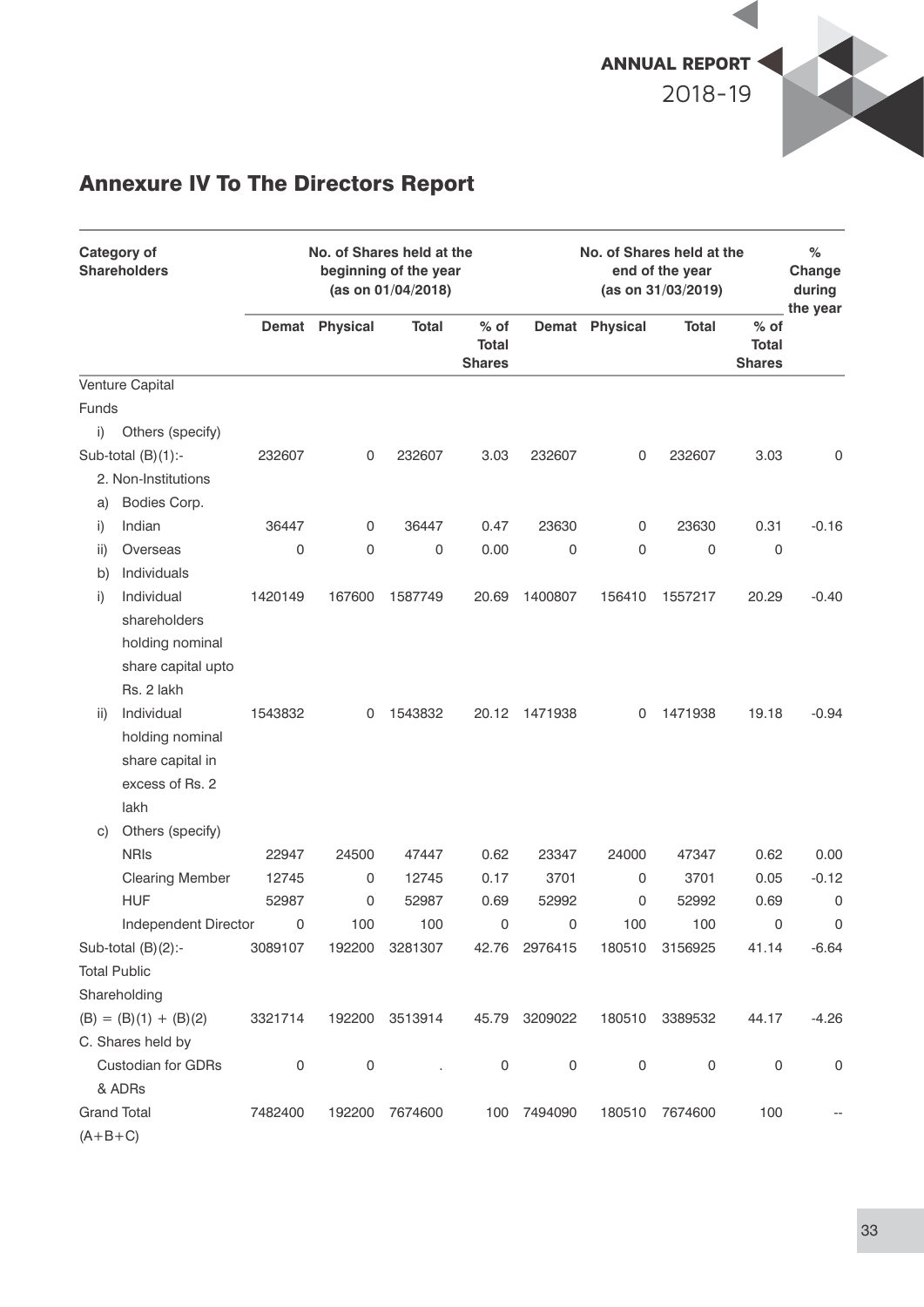#### **(ii) Shareholding of Promoters**

| SI             | Shareholder's<br>No. Name      | beginning of the year (01/04/18) | Shareholding at the                | Shareholding at the end of<br>the year (31/03/2019)                                |                         |                                      |                                                                          |                                                                   |
|----------------|--------------------------------|----------------------------------|------------------------------------|------------------------------------------------------------------------------------|-------------------------|--------------------------------------|--------------------------------------------------------------------------|-------------------------------------------------------------------|
|                |                                | No. of<br><b>Shares</b>          | $%$ of<br><b>Shares</b><br>company | $%$ of<br><b>Shares</b><br>of the Pledged/<br>encum<br>bered<br>to total<br>shares | No. of<br><b>Shares</b> | $%$ of<br>total<br>of the<br>Company | <b>Shares</b><br>Shares Pledged/<br>encum<br>bered<br>to total<br>shares | % of % change<br><b>Share</b><br>holding<br>during<br>the<br>year |
| 1              | Rajanikant Kodarlal Shah       | 804894                           | 10.49                              | 0                                                                                  | 804894                  | 10.49                                | 0                                                                        | $\mathbf 0$                                                       |
|                | Padmaja Rajanikant Shah        |                                  |                                    |                                                                                    |                         |                                      |                                                                          |                                                                   |
| $\overline{c}$ | Rajanikant Kodarlal Shah (HUF) | 803310                           | 10.47                              | 0                                                                                  | 803310                  | 10.47                                | 0                                                                        | 0.00                                                              |
| 3              | Ajay Rajanikant Shah           | 563970                           | 7.35                               | 0                                                                                  | 638352                  | 8.32                                 | 0                                                                        | 0.97                                                              |
|                | Aparna Ajay Shah               |                                  |                                    |                                                                                    |                         |                                      |                                                                          |                                                                   |
| 4              | Abhay Rajnikant Shah           | 801632                           | 10.44                              | 0                                                                                  | 801632                  | 10.44                                | $\mathsf 0$                                                              | 0.00                                                              |
|                | Rajanikant Kodarlal Shah       |                                  |                                    |                                                                                    |                         |                                      |                                                                          |                                                                   |
| 5              | Manoj Vasantlal Mehta          | 81500                            | 1.06                               | 0                                                                                  | 230500                  | 3.00                                 | $\mathsf 0$                                                              | 1.94                                                              |
|                | Dimple Manoj Mehta             |                                  |                                    |                                                                                    |                         |                                      |                                                                          |                                                                   |
| 6              | Padmaja Rajanikant Shah        | 232600                           | 3.03                               | 0                                                                                  | 232600                  | 3.03                                 | $\mathsf 0$                                                              | 0                                                                 |
|                | Rajanikant Kodarlal Shah       |                                  |                                    |                                                                                    |                         |                                      |                                                                          |                                                                   |
| $\overline{7}$ | Aparna Ajay Shah               | 241915                           | 3.15                               | 0                                                                                  | 291915                  | 3.80                                 | 0                                                                        | 0.65                                                              |
| 8              | Minal Abhay Shah               | 161865                           | 2.11                               | 0                                                                                  | 161865                  | 2.11                                 | $\mathsf 0$                                                              | $\mathbf 0$                                                       |
|                | Abhay R. Shah                  |                                  |                                    |                                                                                    |                         |                                      |                                                                          |                                                                   |
| 9              | Kanchanben V. Mehta            | 298000                           | 3.88                               | 0                                                                                  | $\mathbf 0$             | 0.00                                 | $\mathsf 0$                                                              | $\mathsf 0$                                                       |
|                | Manoj Vasantlal Mehta          |                                  |                                    |                                                                                    |                         |                                      |                                                                          |                                                                   |
| 10             | Jagruti Jawahar Mehta          | 66000                            | 0.86                               | 0                                                                                  | 66000                   | 0.86                                 | 0                                                                        | $\mathsf 0$                                                       |
|                | Jawahar Vasantlal Mehta        |                                  |                                    |                                                                                    |                         |                                      |                                                                          |                                                                   |
| 11             | Jawahar Vasantlal Mehta        | 56000                            | 0.73                               | 0                                                                                  | 205000                  | 2.67                                 | $\mathbf 0$                                                              | 1.94                                                              |
|                | Jagruti Jawahar Mehta          |                                  |                                    |                                                                                    |                         |                                      |                                                                          |                                                                   |
|                | 12 Dimple Manoj Mehta          | 49000                            | 0.64                               | 0                                                                                  | 49000                   | 0.64                                 | 0                                                                        | $\mathsf 0$                                                       |
|                | Manoj Vasantlal Mehta          |                                  |                                    |                                                                                    |                         |                                      |                                                                          |                                                                   |
|                |                                | 4160686                          | 54.21                              | 0                                                                                  | 4285068                 | 55.83                                | $\pmb{0}$                                                                | 1.62                                                              |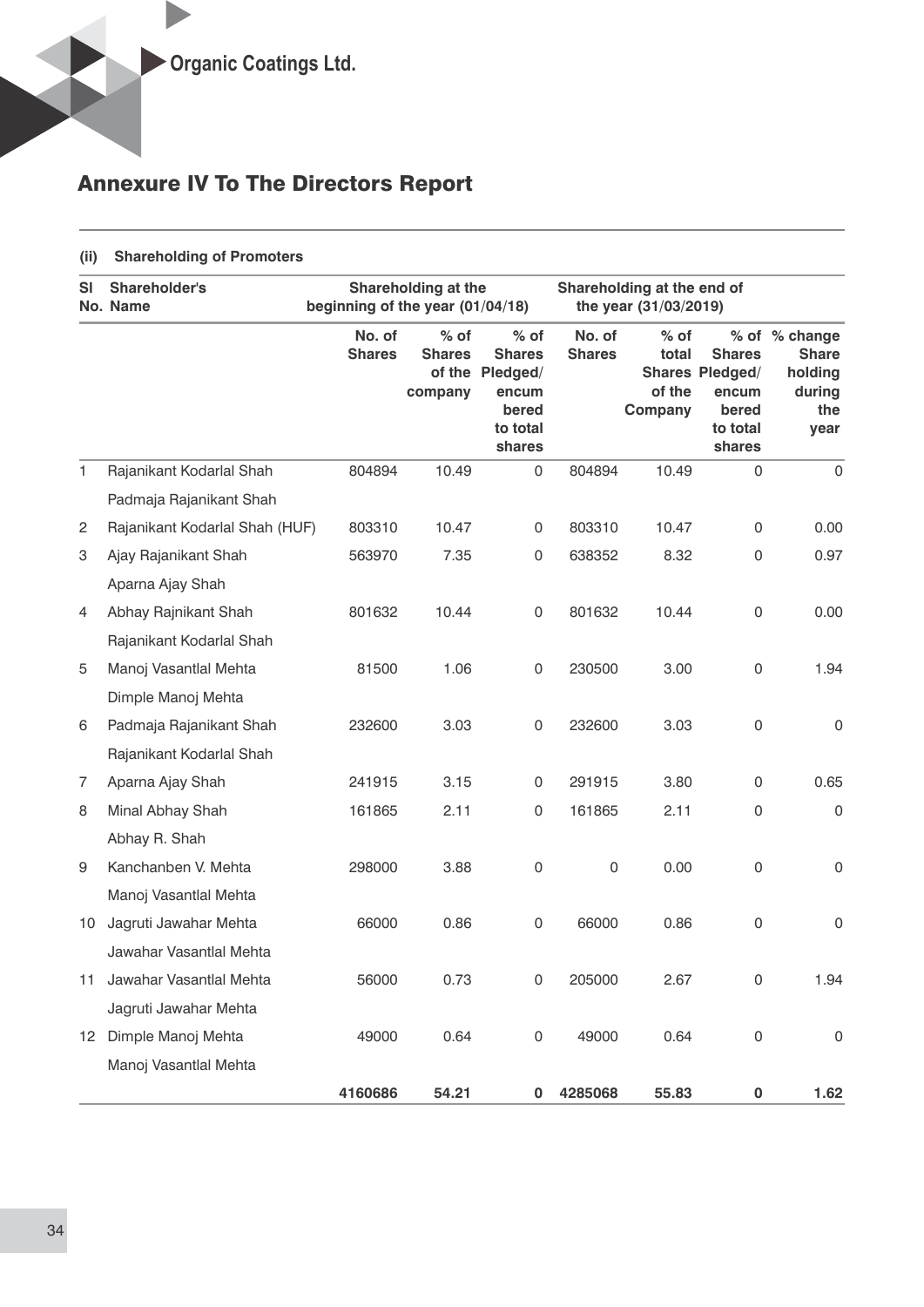

### **(iii) Change in Promoters' Shareholding (please specify, if there is no change) Sl. Particulars Cumulative Shareholding No. during the year No. of shares % of total No. of shares % of total shares of shares of the company the company** 1 Ajay R. Shah At the beginning of the year 563970 7.35 Market Purchase on 29-08-2018 30000 03-10-2018 40000 04-10-2018 4382 74382 0.97 638352 8.32 2 Aparna A. Shah At the beginning of the year 241915 3.15 Market Purchase on<br>12-06-2018 12-06-2018 50000 0.65 291915 3.80 3 Manoj V. Mehta At the beginning of the year 81500 81500 1.06 Interse transfer from mother 149000 1.94 230500 3.00 Smt. Kanchanben V. Mehta 4 Jawahar V. Mehta At the beginning of the year 56000 56000 0.73 Interse transfer from mother 149000 1.94 205000 2.67 Smt. Kanchanben V. Mehta

#### **(iv) Shareholding Pattern of top ten Shareholders (other than Directors, Promoters and Holders of GDRs and ADRs**

| SI.<br>No.     | For Each of the Top<br><b>10 Shareholders</b> |               | Shareholding at the beginning<br>of the year (01/04/18) | <b>Cumulative Shareholding during</b> | the year $(31/03/19)$                  |
|----------------|-----------------------------------------------|---------------|---------------------------------------------------------|---------------------------------------|----------------------------------------|
|                |                                               | No. of shares | % of total<br>shares of the<br>company                  | No. of shares                         | % of total<br>shares of the<br>company |
| 1              | DIPAK KANAYALAL SHAH                          | 381000        | 4.96                                                    | 381484                                | 4.97                                   |
| 2              | RHEA SHAH                                     | 158090        | 2.05                                                    | 159791                                | 2.08                                   |
| 3              | SHARAD KANAYALAL SHAH                         | 100080        | 1.30                                                    | 100080                                | 1.30                                   |
| 4              | DHAVAL J. NANAVATI                            | 99250         | 1.29                                                    | 99250                                 | 1.29                                   |
| 5              | SARAIYA BHAVIN RAMAKANT                       | 80905         | 1.05                                                    | 80905                                 | 1.05                                   |
| 6              | POONAM BANKIM DESAI                           | 78568         | 1.02                                                    | 78568                                 | 1.02                                   |
| $\overline{7}$ | DARSHANA SARAIYA                              | 70767         | 0.92                                                    | 70767                                 | 0.92                                   |
| 8              | MANOJ J. BAGADIA                              | 0             | 0.00                                                    | 66640                                 | 0.86                                   |
| 9              | SHASHIKANT G. BADANI                          | 67294         | 0.87                                                    | 58974                                 | 0.77                                   |
| 10             | KALPANA PRAKASH PANDEY                        | 0             | 0.00                                                    | 42325                                 | 0.55                                   |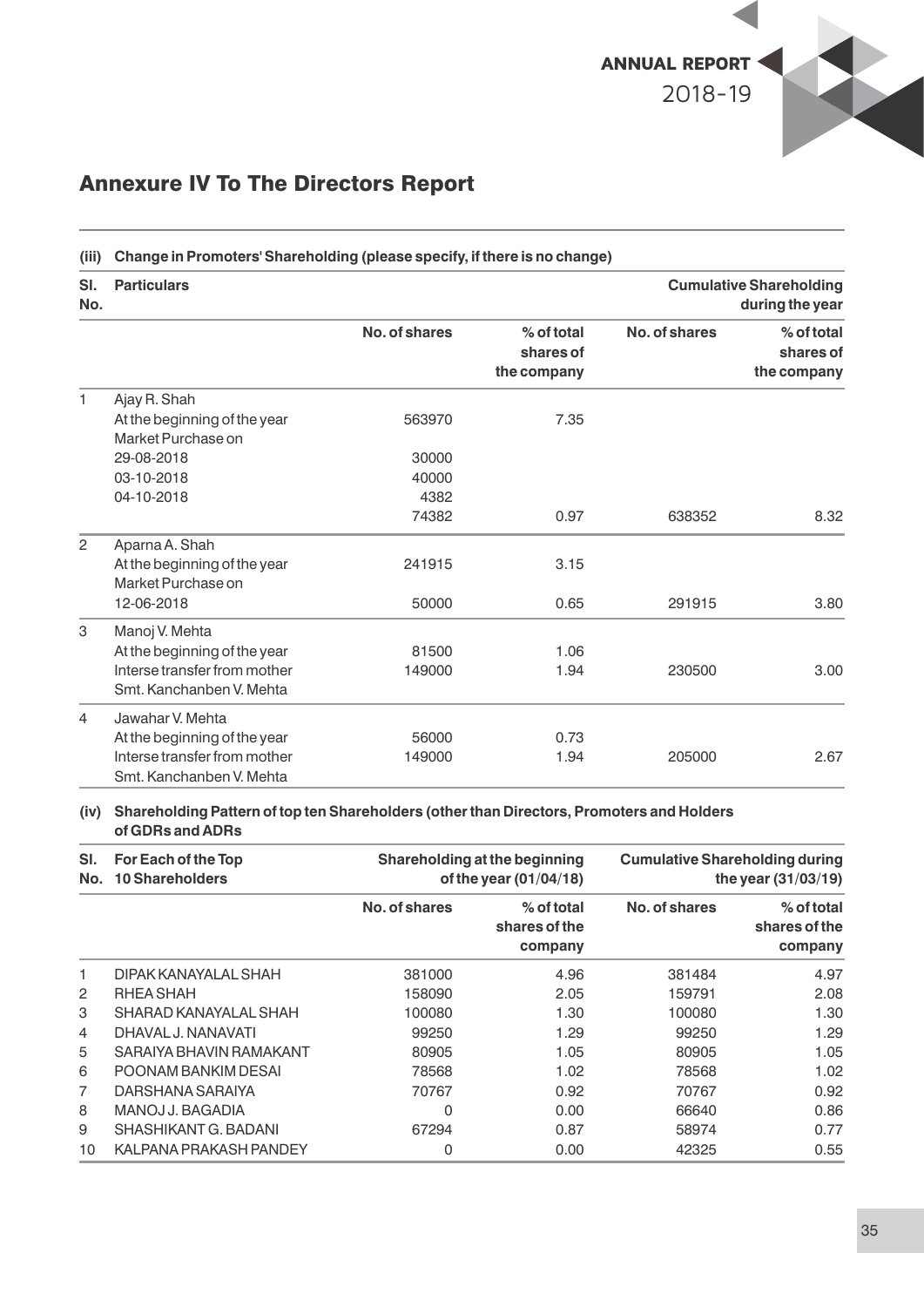#### **(v) Shareholding of Directors and Key Managerial Personnel**

| SI.<br>No.     | <b>Shareholding of each Directors and each</b><br><b>Key Managerial Personnel</b> |               | <b>Shareholding at the beginning</b><br>of the year $(01/04/18)$ |               | <b>Cumulative Shareholding during</b><br>the year $(31/03/19)$ |
|----------------|-----------------------------------------------------------------------------------|---------------|------------------------------------------------------------------|---------------|----------------------------------------------------------------|
|                |                                                                                   | No. of shares | $%$ of total<br>shares of the<br>company                         | No. of shares | % of total<br>shares of the<br>company                         |
| 1              | RAJNIKANT K. SHAH                                                                 | 804894        | 10.49                                                            | 804894        | 10.49                                                          |
| $\overline{2}$ | ABHAY R. SHAH                                                                     | 675422        | 8.80                                                             | 801632        | 10.44                                                          |
| 3              | AJAY R. SHAH                                                                      | 413970        | 5.40                                                             | 638352        | 8.32                                                           |
| $\overline{4}$ | MANOJ V. MEHTA                                                                    | 81500         | 1.06                                                             | 230500        | 3.00                                                           |
| 5              | SUDHIR SATHE                                                                      | 100           | 0.00                                                             | 100           | 0.00                                                           |

#### **V. INDEBTEDNESS**

**Indebtedness of the Company including interest outstanding/accrued but not due for payment** 

|                                         | <b>Secured Loans</b><br>excluding<br>deposits | <b>Unsecured</b><br>Loans | <b>Deposits</b> | <b>Total</b><br><b>Indebtedness</b> |
|-----------------------------------------|-----------------------------------------------|---------------------------|-----------------|-------------------------------------|
| Indebtedness at the                     |                                               |                           |                 |                                     |
| beginning of the financial              |                                               |                           |                 |                                     |
| year                                    |                                               |                           |                 |                                     |
| <b>Principal Amount</b><br>i)           | 68,444,197                                    | 3,020,500                 | Nil             | 71,464,697                          |
| ii)<br>Interest due but not paid        | Nil                                           | Nil                       | Nil             | Nil                                 |
| Interest accrued but<br>iii)<br>not due | Nil                                           | Nil                       | Nil             | Nil                                 |
| Total $(i+ii+iii)$                      | 68,444,197                                    | 3,020,500                 | <b>Nil</b>      | 71,464,697                          |
| Change in Indebtedness                  |                                               |                           |                 |                                     |
| during the financial year               |                                               |                           |                 |                                     |
| * Addition                              | 18,418,686                                    | 31,442,247                | Nil             | 49,860,933                          |
| * Reduction                             | 25,104,153                                    | 16,777,072                | Nil             | 41,881,226                          |
| Net Change                              | (6,685,467)                                   | 14,665,175                | Nil             | 7,979,707                           |
| Indebtedness at the end                 |                                               |                           |                 |                                     |
| of the financial year                   |                                               |                           |                 |                                     |
| <b>Principal Amount</b><br>i)           | 61,758,729                                    | 17,685,675                | Nil             | 79,444,404                          |
| ii)<br>Interest due but not paid        | Nil                                           | Nil                       | Nil             | Nil                                 |
| iii)<br>Interest accrued but not<br>due | Nil                                           | Nil                       | Nil             | Nil                                 |
| Total (i+ii+iii)                        | 61,758,729                                    | 17,685,675                | <b>Nil</b>      | 79,444,404                          |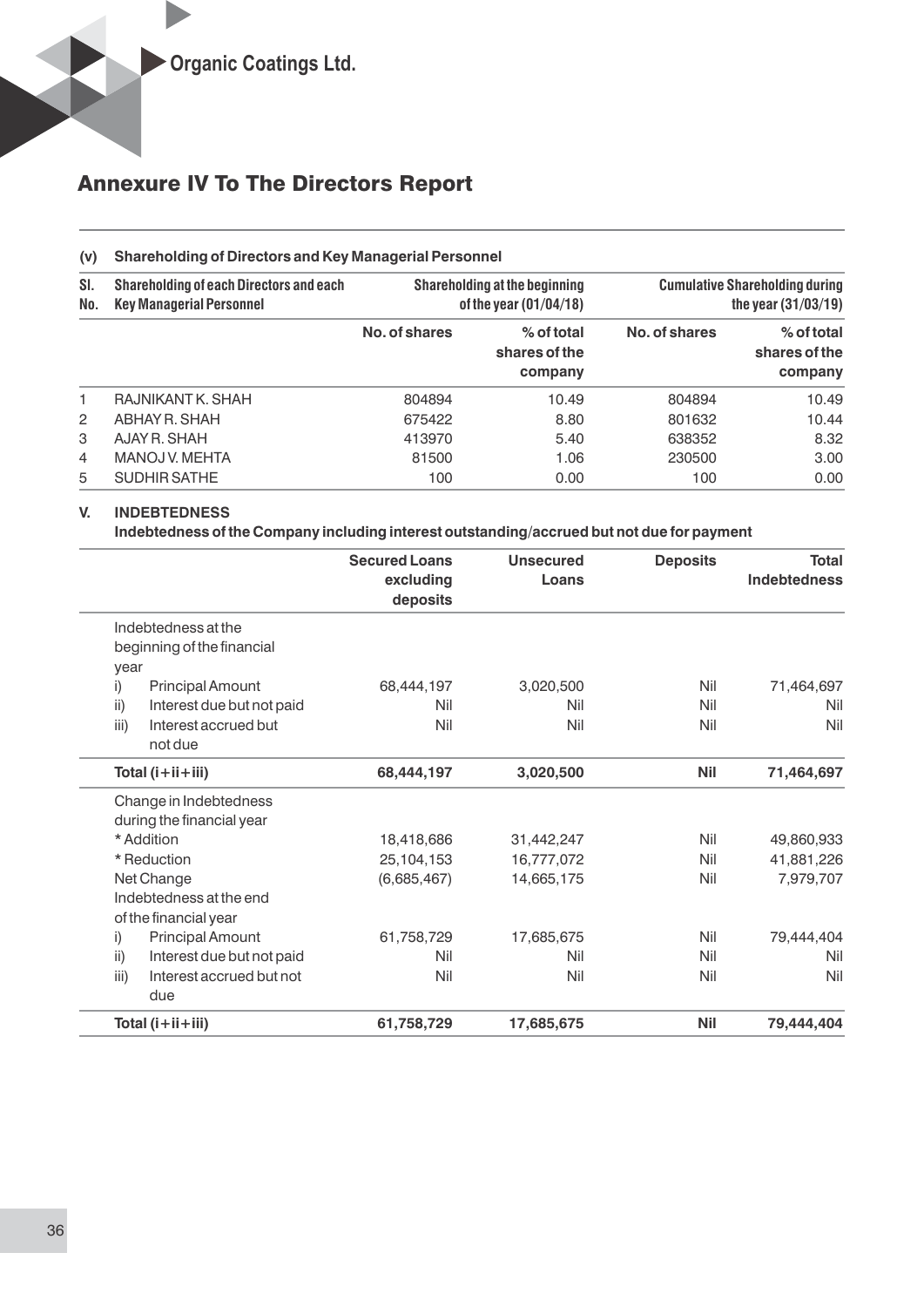

#### **VI. REMUNERATION OF DIRECTORS AND KEY MANAGERIAL PERSONNEL**

A. Remuneration to Managing Director, Whole-time Directors and/or Manager:

| SI.            | <b>Particulars of</b>                                                                     |               | Name of MD/WTD/Manager |               |                 | <b>Total</b> |
|----------------|-------------------------------------------------------------------------------------------|---------------|------------------------|---------------|-----------------|--------------|
|                | <b>No. Remuneration</b>                                                                   |               |                        |               |                 | Amount       |
|                |                                                                                           | Mr. R K Shah  | Mr. Abhay Shah         | Mr. Ajay Shah | Mr. Manoj Mehta |              |
| 1              | <b>Gross Salary</b>                                                                       |               |                        |               |                 |              |
|                | (a) Salary as per provisions<br>contained in section 17(1)<br>of the Income-tax Act, 1961 | 2,673,460     | 2,500,243              | 1,522,472     | 1,300,505       | 7,996,680    |
|                | (b) Value of perquisites u/s<br>17(2) Income-tax Act, 1961                                | Nil           | Nil                    | Nil           | Nil             | Nil          |
|                | (c) Profits in lieu of salary under<br>section 17(3) Income-tax<br>Act, 1961              | Nil           | Nil                    | Nil           | Nil             | Nil          |
| $\overline{c}$ | <b>Stock Option</b>                                                                       | Nil           | Nil                    | Nil           | Nil             | Nil          |
| 3              | <b>Sweat Equity</b>                                                                       | Nil           | Nil                    | Nil           | Nil             | Nil          |
| 4              | Commision                                                                                 |               |                        |               |                 |              |
|                | - as % of profit                                                                          | Nil           | Nil                    | Nil           | Nil             | Nil          |
|                | - others, specify                                                                         | Nil           | Nil                    | Nil           | Nil             | Nil          |
| 5              | Interest on Unsecured Loan                                                                |               |                        |               |                 |              |
|                | Total (A)                                                                                 | 2,673,460     | 2,500,243              | 1,522,472     | 1,300,505       | 7,996,680    |
|                | Ceiling as per the Act                                                                    | <b>Rs. 84</b> | <b>Rs. 42</b>          | <b>Rs. 42</b> | <b>Rs. 42</b>   |              |
|                |                                                                                           | Lacs p.a.     | Lacs p.a.              | Lacs p.a.     | Lacs p.a.       |              |

#### B. Remuneration to other directors:

|    | SI.No. Particulars of Remuneration |                         | <b>Name of Directors</b> |                        | <b>Total</b><br><b>Amount</b> |
|----|------------------------------------|-------------------------|--------------------------|------------------------|-------------------------------|
|    |                                    | <b>Mr. Sudhir Sathe</b> | Mr. Vinay Jog            | <b>Ms. Ashwini Lad</b> |                               |
| 3. | Independent Directors              |                         |                          |                        |                               |
|    | * Fee for attending board /        | 360,000                 | 360,000                  | 360,000                | 1,080,000                     |
|    | committee meetings                 |                         |                          |                        |                               |
|    | * Commission                       | Nil                     | Nil                      | Nil                    | Nil                           |
|    | * Professional Fees                | Nil                     | Nil                      |                        | ٠                             |
|    | Total (1)                          | 360,000                 | 360,000                  | 360,000                | 1,080,000                     |
| 4. | Other Non-Executive Directors      |                         |                          |                        |                               |
|    | * Fee for attending board /        |                         |                          |                        |                               |
|    | committee meetings                 | Nil                     | Nil                      | Nil                    | Nil                           |
|    | * Commission                       | Nil                     | Nil                      | Nil                    | Nil                           |
|    | * Others, please specify           | Nil                     | Nil                      | Nil                    | Nil                           |
|    | Total (2)                          | Nil                     | Nil                      | Nil                    | Nil                           |
|    | Total (B) = $(1 + 2)$              | 360,000                 | 360,000                  | 360,000                | 1,080,000                     |
|    | Total Managerial Remuneration      |                         |                          |                        | 8,682,259                     |
|    | Overall Ceiling as per the Act     | Rs. 1 Lac               | Rs. 1 Lac                | Rs. 1 Lac              |                               |
|    |                                    | per meeting             | per meeting              | per meeting            |                               |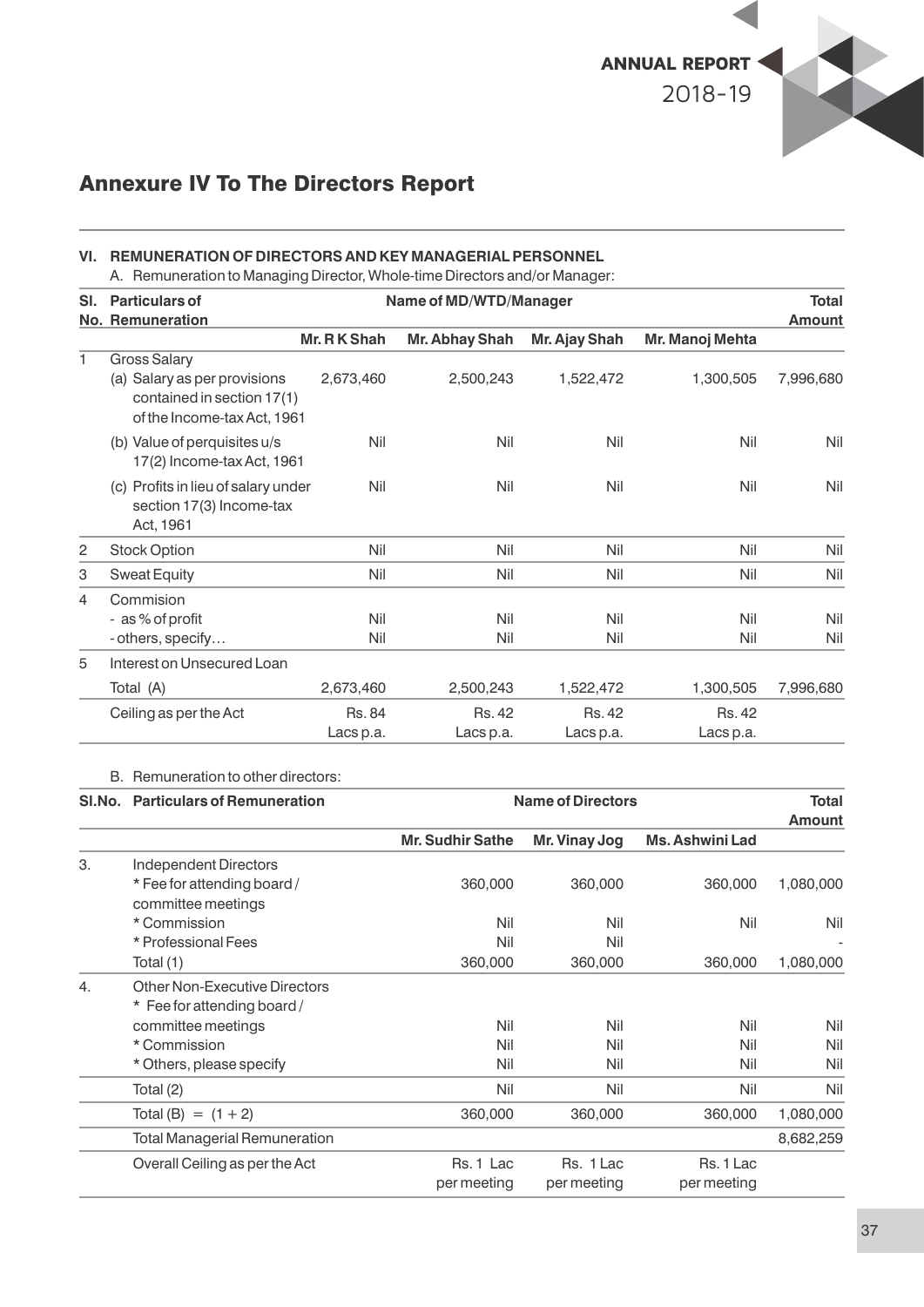|   | SI.No. Particular of Remuneration                                                                             |            | <b>Key Managerial Personnel</b> |            |
|---|---------------------------------------------------------------------------------------------------------------|------------|---------------------------------|------------|
|   |                                                                                                               | <b>CFO</b> | Company<br><b>Secretary</b>     | Total      |
| 1 | <b>Gross Salary</b><br>(a) Salary as per provisions contained in<br>section 17(1) of the Income-tax Act, 1961 | 1,259,629  | 419,954                         | 1,679,583  |
|   | (b) Value of perquisites u/s 17(2) Income-<br>tax Act, 1961                                                   | Nil        | Nil                             | Nil        |
|   | (c) Profits in lieu of salary under section<br>17(3) Income-tax Act, 1961                                     | Nil        | Nil                             | Nil        |
| 2 | <b>Stock Option</b>                                                                                           | Nil        | Nil                             | Nil        |
| 3 | <b>Sweat Equity</b>                                                                                           | Nil        | Nil                             | Nil        |
| 4 | Commission<br>as % of profit<br>$\overline{\phantom{a}}$<br>- others, specify                                 | Nil<br>Nil | Nil<br>Nil                      | Nil<br>Nil |
| 5 | Others, please specify                                                                                        | Nil        | Nil                             | Nil        |

#### VII. PENALTIES/PUNISHMENT/COMPOUNDING OFFENCES:

|         | <b>Type</b>               | Section of<br>the Companies<br>Act | <b>Brief</b><br><b>Description</b> | Details of<br>Penalty/<br>Punishment/<br>Compounding<br>fees imposed | <b>Authority</b><br>[RD/NCLT/<br><b>COURT]</b> | <b>Appeal</b><br>made, if any<br>(give<br>Details) |
|---------|---------------------------|------------------------------------|------------------------------------|----------------------------------------------------------------------|------------------------------------------------|----------------------------------------------------|
| А.      | <b>COMPANY</b>            |                                    |                                    |                                                                      |                                                |                                                    |
| Penalty |                           | Nil                                | Nil                                | Nil                                                                  | Nil                                            | Nil                                                |
|         | Punishment                | Nil                                | Nil                                | Nil                                                                  | Nil                                            | Nil                                                |
|         | Compounding               | Nil                                | Nil                                | Nil                                                                  | Nil                                            | Nil                                                |
| В.      | <b>DIRECTORS</b>          |                                    |                                    |                                                                      |                                                |                                                    |
| Penalty |                           | Nil                                | Nil                                | Nil                                                                  | Nil                                            | Nil                                                |
|         | Punishment                | Nil                                | Nil                                | Nil                                                                  | Nil                                            | Nil                                                |
|         | Compounding               | Nil                                | Nil                                | Nil                                                                  | Nil                                            | Nil                                                |
| C.      | OTHER OFFICERS IN DEFAULT |                                    |                                    |                                                                      |                                                |                                                    |
| Penalty |                           | Nil                                | Nil                                | Nil                                                                  | Nil                                            | Nil                                                |
|         | Punishment                | Nil                                | Nil                                | Nil                                                                  | Nil                                            | Nil                                                |
|         | Compounding               | Nil                                | Nil                                | Nil                                                                  | Nil                                            | Nil                                                |

**Total 1,259,629 419,954 1,679,583**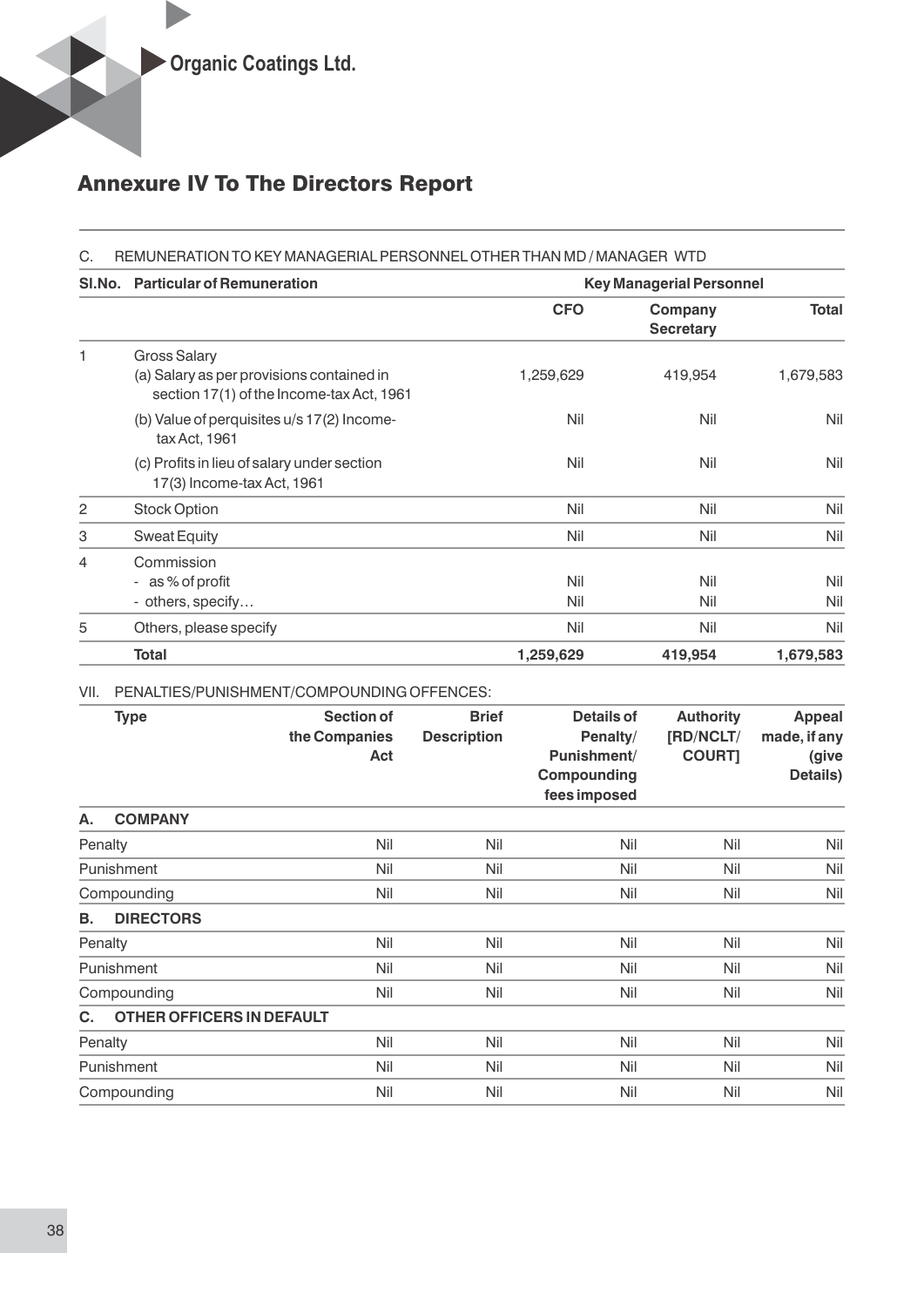

### Annexure V

#### **INFORMATION PURSUANT TO SECTION 197(12) OF THE COMPANIES ACT, 2013 READ WITH RULE 5(1) OF THE COMPANIES (APPOINTMENT AND REMUNERATION OF MANAGERIAL PERSONNEL) RULES, 2014**

1. Ratio of the remuneration of each Director/KMP to the median remuneration of all the Employees of the company for the financial year.

| Median remuneration of all the employees of the Company for the Financial Year 2018-19 |                                                                  | 1,93,872                                                       |
|----------------------------------------------------------------------------------------|------------------------------------------------------------------|----------------------------------------------------------------|
| The percentage increase in the median remuneration of employees in the Financial Year  |                                                                  | 23.29%                                                         |
| The number of permanent employees on the rolls of Company as on 31st March, 2019       |                                                                  | 53                                                             |
| <b>Name of Director</b>                                                                | Ratio of remuneration to median<br>remuneration of all employees | % increase in remuneration<br>in the Financial Year<br>2018-19 |
| <b>Non-Executive Directors</b>                                                         |                                                                  |                                                                |
| Mr. Sudhir Sathe                                                                       | 185.69%                                                          | <b>NA</b>                                                      |
| Mr. Vinay Jog                                                                          | 185.69%                                                          | <b>NA</b>                                                      |
| Ms. Ashwini Lad                                                                        | 185.69%                                                          | <b>NA</b>                                                      |
| <b>Executive Directors</b>                                                             |                                                                  |                                                                |
| Mr. R. K. Shah                                                                         | 1404.43%                                                         | Nil                                                            |
| Mr. Abhay R. Shah                                                                      | 1315.39%                                                         | Nil                                                            |
| Mr. Ajay R. Shah                                                                       | 801.44%                                                          | Nil                                                            |
| Mr. Manoj V. Mehta                                                                     | 801.44%                                                          | Nil                                                            |
| <b>Key Managerial Personnel</b>                                                        |                                                                  |                                                                |
| Mr. Pravej G. Mansuri                                                                  | 652.60%                                                          | Nil                                                            |
| Mr. Sudhir Shah                                                                        | 216.61%                                                          | Nil                                                            |

**Notes:**

1. The ratio of remuneration to median remuneration is based on remuneration paid during the period 1st April, 2018 to 31st March, 2019.

**2. Average percentile increase already made in the salaries of employees other than the managerial personnel in the last nancial year and its comparison with the percentage increase in the managerial remuneration and justication thereof and point out if there are any exceptional circumstances for increase in the managerial remuneration:**

The company has not given any increment to directors during the year 2018-19.

#### **3. Remuneration is as per the remuneration policy of the Company**

It is hereby affirmed that the remuneration paid is as per the policy for remuneration of Directors, Key Personnel Manager and other employees.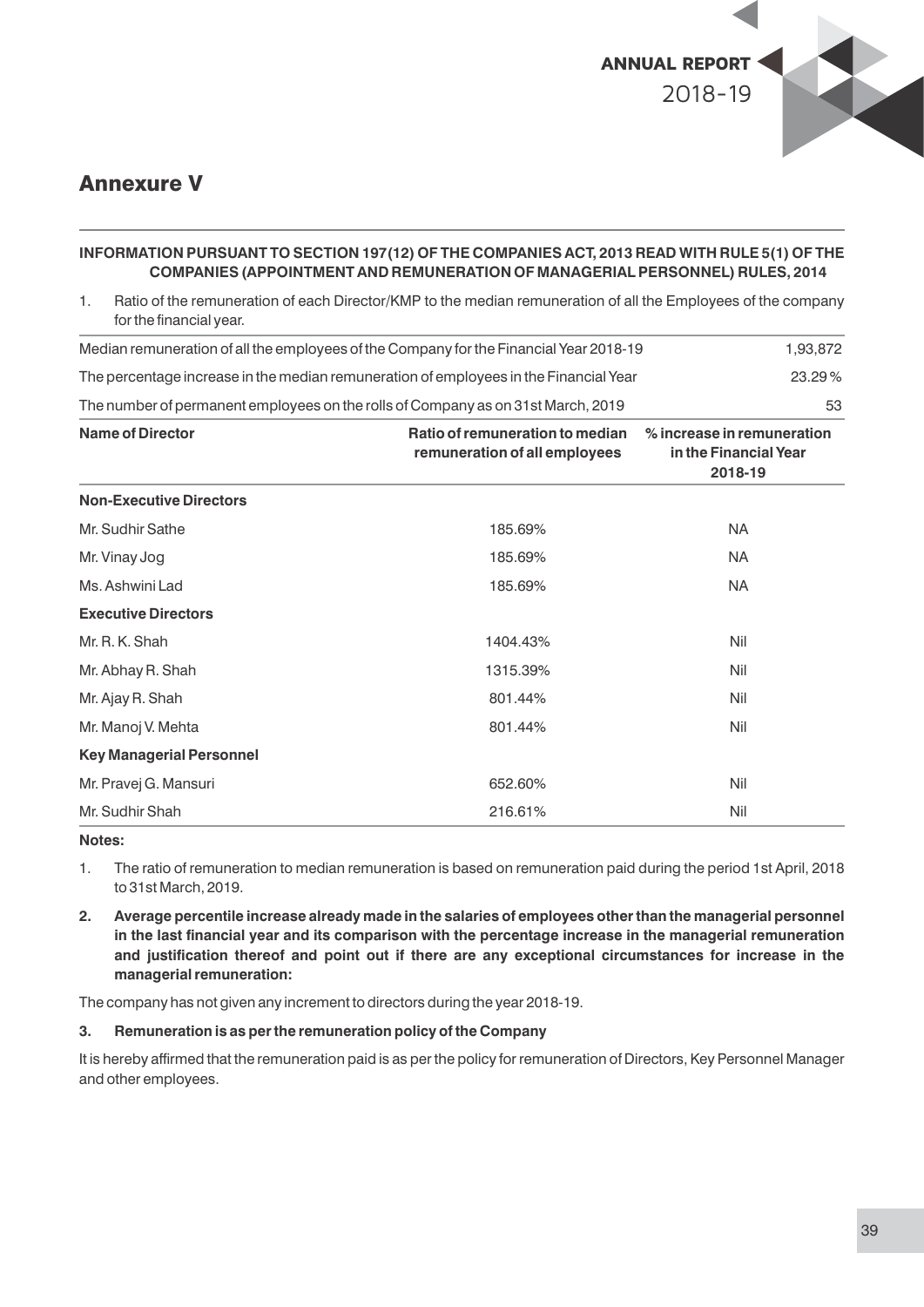### Independent Auditor's Report

#### **To**

#### **The Members of Organic Coatings Limited**

#### **Report on the Audit of the Standalone Financial Statements**

#### **Opinion**

We have audited the standalone financial statements of Organic Coatings Limited("the Company"), which comprise the Balance Sheet as at 31st March 2019, and the statement of Profit and Loss, Statement of Changes in Equity and Statement of Cash Flows for the year then ended, and notes to the financial statements, including a summary of significant accounting policies and other explanatory information.

In our opinion and to the best of our information and according to the explanations given to us, the aforesaid standalone financial statements give the information required by the Companies Act 2013 (the "Act") in the manner so required and give a true and fair view in conformity with Indian Accounting Standards prescribed under section 133 of the Act read with Companies (Indian Accounting Standards) Rules 2015, as amended ("Ind As") and other accounting principles generally accepted in India, of the state of affairs of the Company as at March 31, 2019 and its loss, changes in equity and its cash flows for the year ended on that date.

#### **Basis for Opinion**

We conducted our audit of the standalone financial statements in accordance with the Standards on Auditing (SAs) specified under section 143(10) of the Companies Act, 2013. Our responsibilities under those Standards are further described in the Auditor's Responsibilities for the Audit of the Standalone Financial Statements section of our report. We are independent of the Company in accordance with the Code of Ethics issued by the Institute of Chartered Accountants of India (ICAI) together with the ethical requirements that are relevant to our audit of the standalone financial statements under the provisions of the Companies Act, 2013 and the Rules thereunder, and we have fullled our other ethical responsibilities in accordance with these requirements and the ICAI Code of Ethics. We believe that the audit evidence we have obtained is sufficient and appropriate to provide a basis for our audit opinion on the standalone financial statements.

#### **Key Audit Matters**

Key audit matters are those matters that, in our professional judgment, were of most significance in our audit of the financial statements of the current period. These matters were addressed in the context of our audit of the standalone financial statements as a whole, and in forming our opinion thereon, and we do not provide a separate opinion on these matters.

We have determined the matters described below to be the key audit matters to be communicated in our report.

1. Trade Receivables –The company is in the supply of printing inks and auxiliaries to printers all over India. In the printing press industry the preference of payments for supplier of inks is the lowest. Some trade receivables are slow in recovery and take time for recovery beyond the limitation period. In some cases suits have been filed for recovery and the court judgments are yet to be received. There is therefore a risk for realisation of the trade receivables (refer note no 37).

How our audit address the key audit matter-

Our audit procedure included among others examining the pattern of subsequent receipts, the status of various legal cases and management's method to determine the recoverability of the amount considering the feedback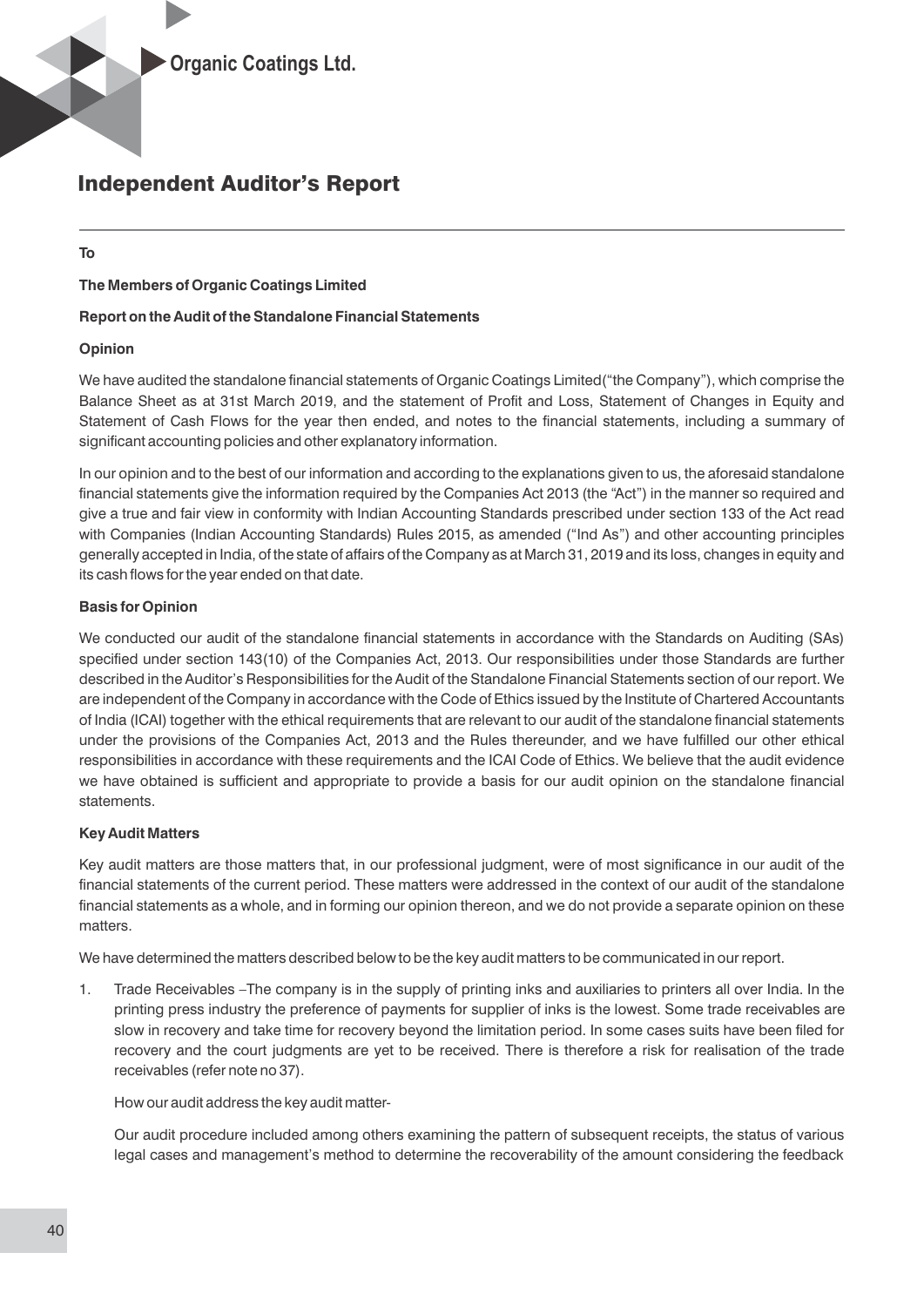

### Independent Auditor's Report

from the market. We validated the appropriateness of the related disclosures in note no of 37 of the financial statements.

#### **Management's Responsibility for the Standalone Financial Statements**

The Company's Board of Directors is responsible for the matters stated in section 134(5) of the Companies Act, 2013 ("the Act") with respect to the preparation of these standalone financial statements that give a true and fair view of the financial position, financial performance, changes in equity and cash flows of the Company in accordance with the accounting principles generally accepted in India, including the accounting Standards specified under section 133 of the Act.

This responsibility also includes maintenance of adequate accounting records in accordance with the provisions of the Act for safeguarding of the assets of the Company and for preventing and detecting frauds and other irregularities; selection and application of appropriate accounting policies; making judgments and estimates that are reasonable and prudent; and design, implementation and maintenance of adequate internal financial controls, that were operating effectively for ensuring the accuracy and completeness of the accounting records, relevant to the preparation and presentation of the standalone financial statement that give a true and fair view and are free from material misstatement, whether due to fraud or error.

In preparing the financial statements, management is responsible for assessing the Company's ability to continue as a going concern, disclosing, as applicable, matters related to going concern and using the going concern basis of accounting unless management either intends to liquidate the Company or to cease operations, or has no realistic alternative but to do so.

Those Board of Directors are also responsible for overseeing the Company's financial reporting process.

#### **Auditor's Responsibilities for the Audit of the Standalone Financial Statements**

Our objectives are to obtain reasonable assurance about whether the standalone financial statements as a whole are free from material misstatement, whether due to fraud or error, and to issue an auditor's report that includes our opinion. Reasonable assurance is a high level of assurance, but is not a guarantee that an audit conducted in accordance with SAs will always detect a material misstatement when it exists. Misstatements can arise from fraud or error and are considered material if, individually or in the aggregate, they could reasonably be expected to influence the economic decisions of users taken on the basis of these standalone financial statements.

As part of an audit in accordance with SAs, we exercise professional judgment and maintain professional skepticism throughout the audit. We also:

- Identify and assess the risks of material misstatement of the standalone financial statements, whether due to fraud or error, design and perform audit procedures responsive to those risks, and obtain audit evidence that is sufficient and appropriate to provide a basis for our opinion. The risk of not detecting a material misstatement resulting from fraud is higher than for one resulting from error, as fraud may involve collusion, forgery, intentional omissions, misrepresentations, or the override of internal control.
- Obtain an understanding of internal financial control relevant to the audit in order to design audit procedures that are appropriate in the circumstances. Under section 143(3)(i) of the Act, we are also responsible for expressing our opinion on whether the company has adequate internal financial controls system in place and the operating effectiveness of such controls.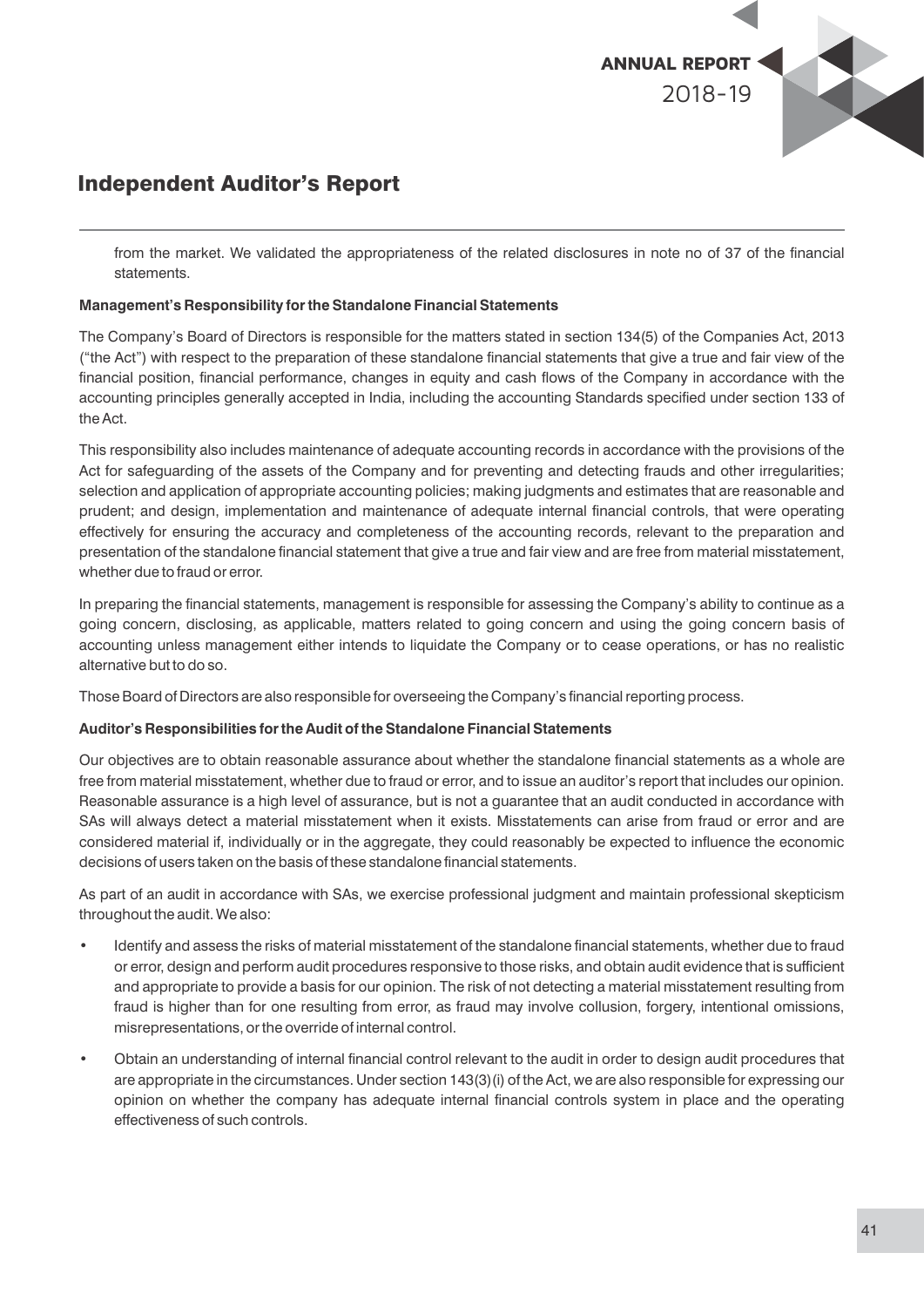

## Independent Auditor's Report

- Evaluate the appropriateness of accounting policies used and the reasonableness of accounting estimates and related disclosures made by management.
- Conclude on the appropriateness of management's use of the going concern basis of accounting and, based on the audit evidence obtained, whether a material uncertainty exists related to events or conditions that may cast significant doubt on the Company's ability to continue as a going concern. If we conclude that a material uncertainty exists, we are required to draw attention in our auditor's report to the related disclosures in the standalone financial statements or, if such disclosures are inadequate, to modify our opinion. Our conclusions are based on the audit evidence obtained up to the date of our auditor's report. However, future events or conditions may cause the Company to cease to continue as a going concern.
- Evaluate the overall presentation, structure and content of the financial statements, including the disclosures, and whether the standalone financial statements represent the underlying transactions and events in a manner that achieves fair presentation.

We communicate with those charged with governance regarding, among other matters, the planned scope and timing of the audit and significant audit findings, including any significant deficiencies in internal control that we identify during our audit.

We also provide those charged with governance with a statement that we have complied with relevant ethical requirements regarding independence, and to communicate with them all relationships and other matters that may reasonably be thought to bear on our independence, and where applicable, related safeguards.

From the matters communicated with those charged with governance, we determine those matters that were of most significance in the audit of the financial statements of the current period and are therefore the key audit matters. We describe these matters in our auditor's report unless law or regulation precludes public disclosure about the matter or when, in extremely rare circumstances, we determine that a matter should not be communicated in our report because the adverse consequences of doing so would reasonably be expected to outweigh the public interest benefits of such communication.

#### **Report on Other Legal and Regulatory Requirements**

As required by the Companies (Auditor's Report) Order, 2016 ("the Order"), issued by the Central Government of India in terms of sub-section (11) of section 143 of the Companies Act, 2013, we give in the Annexure, a statement on the matters specified in paragraphs 3 and 4 of the Order, to the extent applicable.

#### **As required by Section 143(3) of the Act, we report that:**

- (a) We have sought and obtained all the information and explanations which to the best of our knowledge and belief were necessary for the purposes of our audit.
- (b) In our opinion, proper books of account as required by law have been kept by the Company so far as it appears from our examination of those books.
- (c) The Balance Sheet, the Statement of Profit and Loss, and the Cash Flow Statement dealt with by this Report are in agreement with the books of account.
- (d) In our opinion, the aforesaid standalone financial statements comply with the Accounting Standards specified under Section 133 of the Act, read with Rule 7 of the Companies (Accounts) Rules, 2014.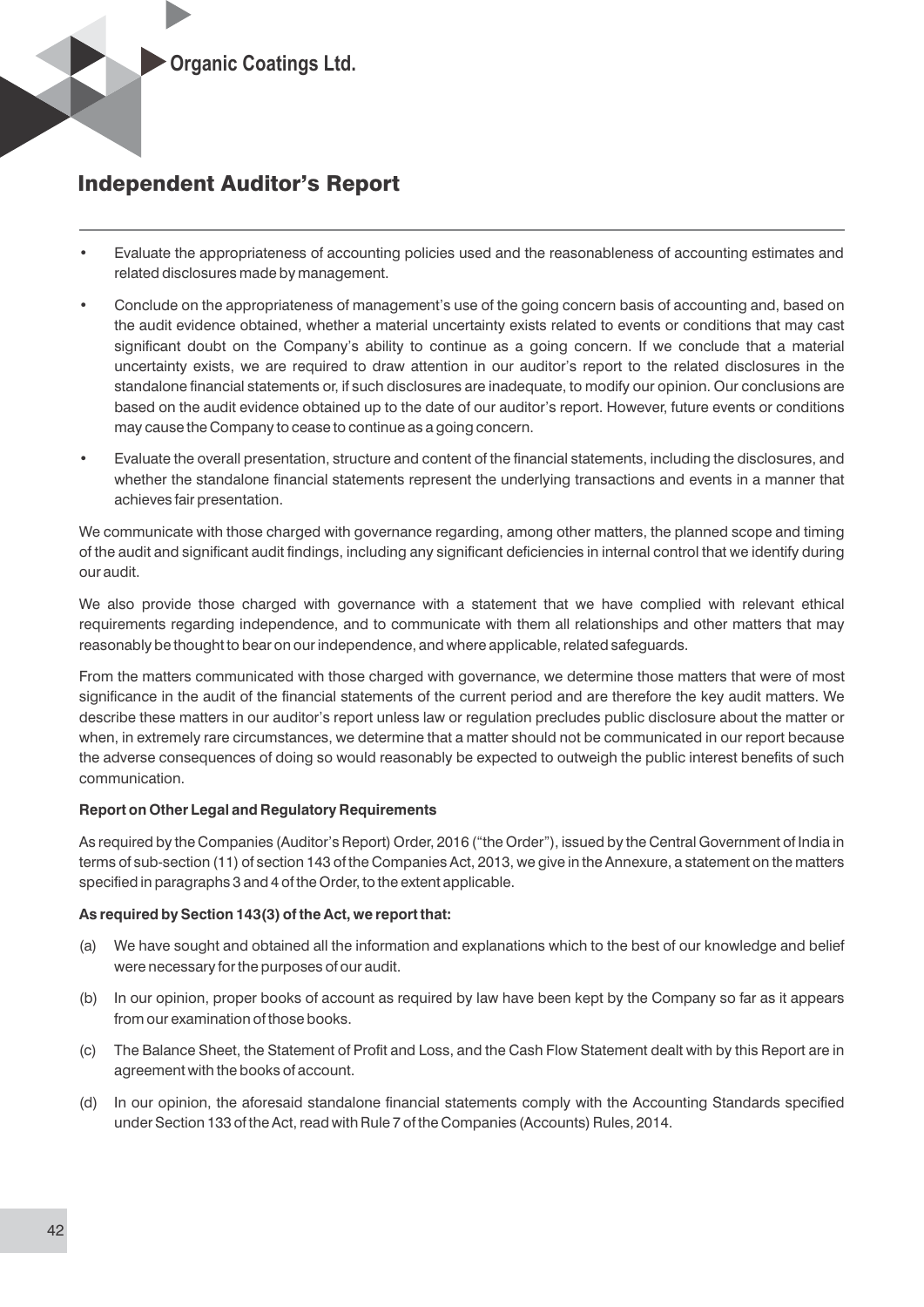

## Annexure To The Auditor's Report

- (e) On the basis of the written representations received from the directors as on 31st March, 2019 taken on record by the Board of Directors, none of the directors is disqualied as on 31st March, 2019 from being appointed as a director in terms of Section 164 (2) of the Act.
- (f) With respect to the adequacy of the internal financial controls over financial reporting of the Company and the operating effectiveness of such controls, refer to our separate Report in "Annexure A".
- (g) With respect to the other matters to be included in the Auditor's Report in accordance with Rule 11 of the Companies (Audit and Auditors) Rules, 2014, in our opinion and to the best of our information and according to the explanations given to us:
	- i. The Company does not have any pending litigations which would impact its financial position.
	- ii. The Company did not have any long-term contracts including derivative contracts for which there were any material foreseeable losses.
	- iii. There were no amounts which were required to be transferred to the Investor Education and Protection Fund by the Company.

#### **For Praneti Yadav & Co.**

Chartered Accountants ICAI Firm Registration No. 137534W

**Praneti Yadav** Proprietor Membership No. 156403

Mumbai May 28, 2019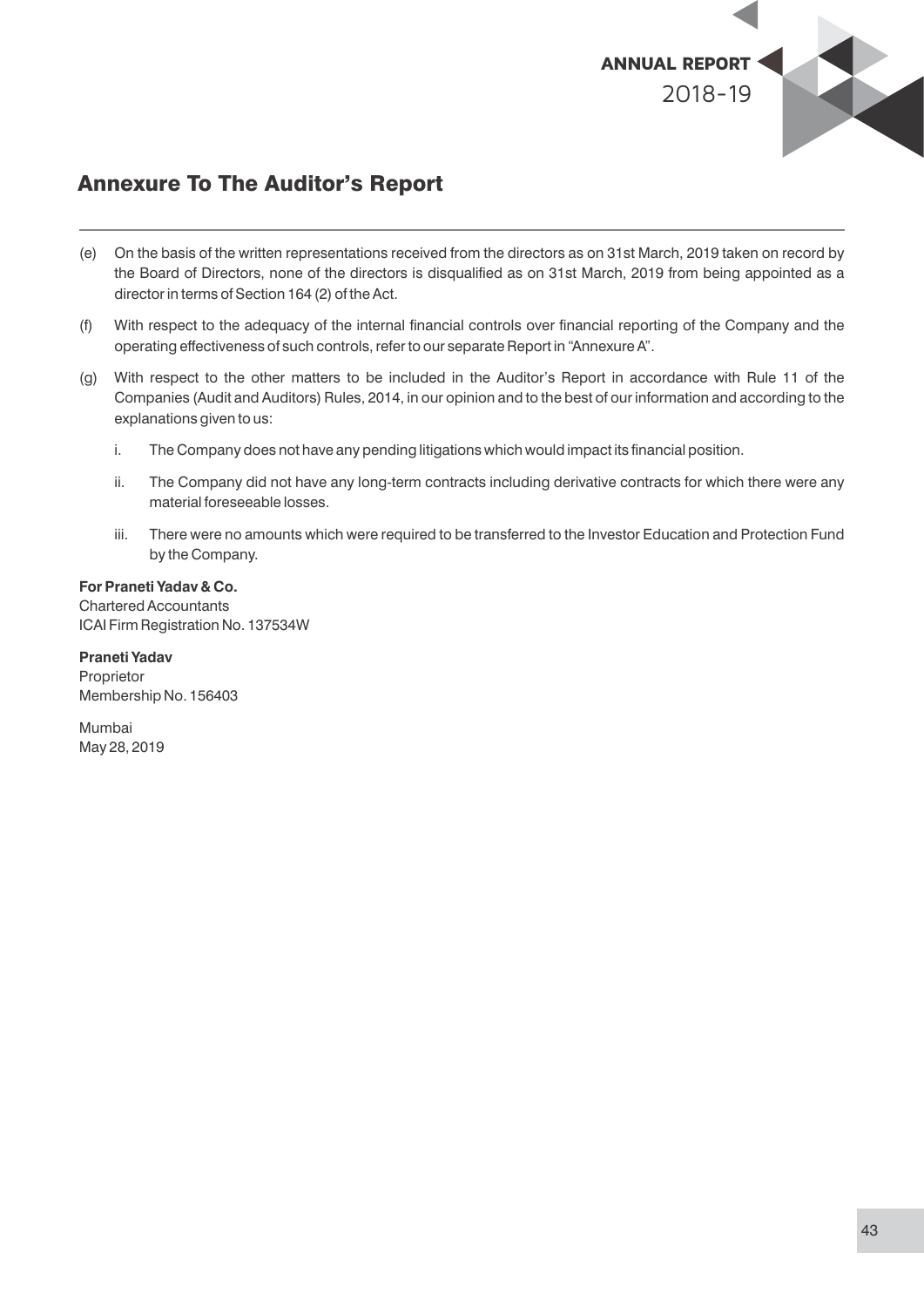

### Annexure To The Auditor's Report

Referred to in paragraph 1 under 'Report Report on Other Legal and Regulatory Requirements' section of our report the members of Organic Coatings Limited of even date

- (i) (a) The Company has maintained proper records showing full particulars, including quantitative details and situation of fixed assets:
	- (b) As explained to us, the fixed assets have been physically verified by the management at reasonable intervals during the year, which in our opinion is reasonable having regard to the size of the Company and nature of its assets. No material discrepancies were noticed on such verification;
	- (c) According to the information and explanations given to us and on the basis of our examination of the records of the Company, the title deeds of immovable properties are held in the name of the company;
- (ii) As explained to us, physical verification of inventories has been conducted at reasonable intervals by the management during the year and the discrepancies noticed on verification between the physical stocks and book records were not material and the same have been properly dealt with in the books of accounts;
- (iii) The Company has not granted any loans, secured or unsecured, to companies, firms, Limited Liability Partnerships or other parties covered in the register maintained under Section 189 of the Companies Act, 2013;
- (iv) The Company has not given loans, or made investments, or given guarantees and provided security in terms of provisions of section 185 and 186 of The Companies Act, 2013.
- (v) The Company has not accepted any deposits and hence the directives issued by the Reserve Bank of India and the provisions of the sections 73 to 76 or any other relevant provisions of the Act and the rules framed there under are not required to be complied with by the Company.
- (vi) The Maintenance of cost records has not been specified by the Central Government under sub-section 1 of the section 148 of the Act for any of the products manufactured by the Company. Accordingly, paragraph 3(vi) of the order is not applicable.
- (vii) (a) According to the information and explanations given to us and on the basis of our examination of the records of the Company, amounts deducted/ accrued in the books of account in respect of undisputed statutory dues including provident fund, employee's state insurance, income tax, sales tax, goods and service tax, service tax, duty of customs, duty of excise, value added tax, cess and any other statutory dues have been regularly deposited during the year by the Company with the appropriate authorities and no undisputed amounts payable were in arrears as at 31 March 2019 for a period of more than six months from the date they became payable.
	- (b) According to the information and explanations given to us, there are no dues outstanding of income tax, sales tax, goods and service tax, service tax, duty of customs, duty of excise and value added tax on account of dispute which have not been deposited with the concerned authorities;
- (viii) In our opinion and according to the information and explanation given to us, the Company has not defaulted in repayment of loans or borrowings to a bank and financial institutions. The Company has not taken loan either from the Government and has not issued any debentures;
- (ix) The company has raised monies by way of term loans from bank and the same were applied for the purposes for which they were raised.
- (x) In our opinion and according to the information and explanations given to us, no fraud by the Company or on the Company by its officers or employees has been noticed or reported during the year.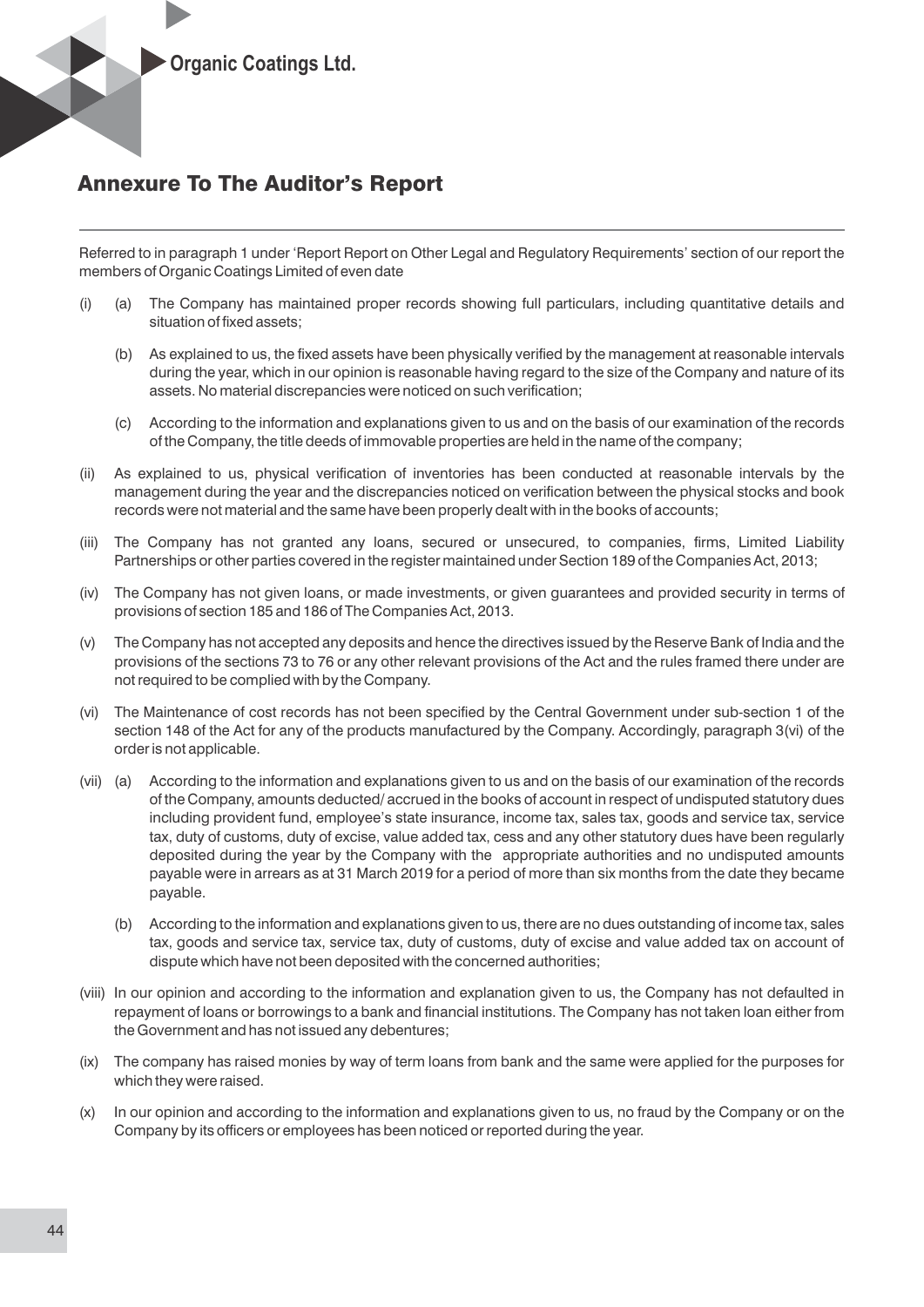

## Annexure To The Auditor's Report

- (xi) In our opinion and according to the information and explanations given to us, and based on our examination of the records of the Company, the Company has paid/provided managerial remuneration in accordance with the requisite approvals mandated by the provisions of section 197 read with Schedule V to the Act.
- (xii) In our opinion and according to the information and explanations given to us, the company is not a Nidhi company. Accordingly, paragraph 3(xii)of the order is not applicable.
- (xiii) In our opinion and according to the information and explanations given to us, and based on our examination of the records of the Company, all transactions with the related parties are in compliance with sections 177 and 188 of the Act, where applicable and the details of the same have been disclosed in the financial statements as required by the applicable accounting standards;
- (xiv) According to the information and explanations given to us, and based on our examination of the records of the Company, the Company has not made any preferential allotment or private placement of shares or fully or partly convertible debentures during the year. Accordingly, paragraph 3(xiv)of the order is not applicable.
- (xv) According to the information and explanations given to us, and based on our examination of the records of the Company, the Company has not entered into any non-cash transactions with directors or persons connected with them. Accordingly, paragraph 3(xv) of the order is not applicable.
- (xvi) The Company is not required to be registered under section 45-1A of the Reserve Bank of India, 1934. Accordingly, paragraph 3(xvi)of the order is not applicable.

**For Praneti Yadav& Co.** Chartered Accountants ICAI Firm Registration No. 137534W

**Praneti Yadav** Proprietor Membership No. 156403

Mumbai May 28, 2019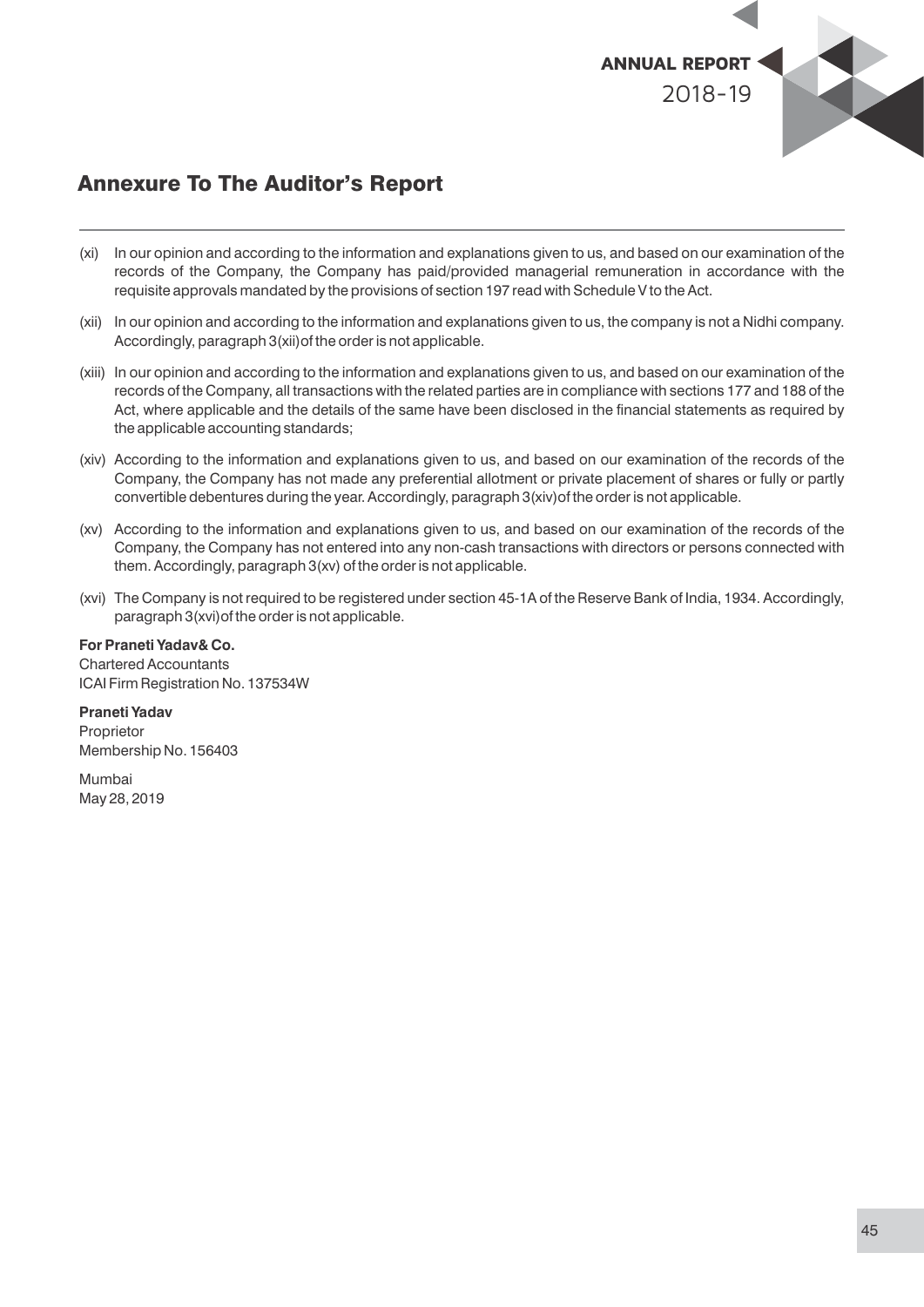# Balance Sheet as at 31st March, 2019

| <b>Particulars</b>                   | <b>Note</b><br>No. | For the year ended<br>31st March, 2019<br>₹ | For the year ended<br>31st March, 2018<br>₹ |
|--------------------------------------|--------------------|---------------------------------------------|---------------------------------------------|
| <b>ASSETS</b>                        |                    |                                             |                                             |
| <b>Non-current assets</b>            |                    |                                             |                                             |
| Property, plant and equipment        | 3                  | 140,552,123                                 | 152,281,345                                 |
| Intangible assets                    | $\overline{4}$     | 173,461                                     | 314,222                                     |
| Financial assets                     |                    |                                             |                                             |
| - Other financial assets             | 5                  | 5,689,816                                   | 5,892,278                                   |
| Other non current assets             | 6                  | 8,750,541                                   | 9,212,765                                   |
| <b>Total non-current assets</b>      |                    | 155, 165, 941                               | 167,700,610                                 |
| <b>Current assets</b>                |                    |                                             |                                             |
| Inventories                          | $\overline{7}$     | 49,293,151                                  | 42,746,777                                  |
| Financial assets                     |                    |                                             |                                             |
| - Trade receivables                  | 8                  | 84,346,768                                  | 67,552,875                                  |
| - Cash and cash equivalents          | 9                  | 8,433,647                                   | 7,223,151                                   |
| - Other financial assets             | 10                 | 1,378,045                                   | 2,036,317                                   |
| Other current assets                 | 11                 | 12,953,682                                  | 4,676,476                                   |
| <b>Total current assets</b>          |                    | 156,405,293                                 | 124,235,596                                 |
| <b>Total Assets</b>                  |                    | 311,571,234                                 | 291,936,206                                 |
| <b>EQUITY AND LIABILITIES</b>        |                    |                                             |                                             |
| <b>Equity</b>                        |                    |                                             |                                             |
| <b>Equity Share capital</b>          | 12                 | 76,746,000                                  | 76,746,000                                  |
| Other equity                         | 13                 | (4,335,977)                                 | 6,178,972                                   |
| <b>Total equity</b>                  |                    | 72,410,023                                  | 82,924,972                                  |
| <b>Liabilities</b>                   |                    |                                             |                                             |
| <b>Non-current liabilities</b>       |                    |                                             |                                             |
| <b>Financial liabilities</b>         |                    |                                             |                                             |
| - Borrowings                         | 14                 | 34,144,302                                  | 19,410,065                                  |
| <b>Other Financials liabilities</b>  | 15                 | 40,242,623                                  | 40,238,124                                  |
| Provisions                           | 16                 | 4,307,724                                   | 4,464,482                                   |
| <b>Total non-current liabilities</b> |                    | 78,694,649                                  | 64,112,671                                  |
| <b>Current liabilities</b>           |                    |                                             |                                             |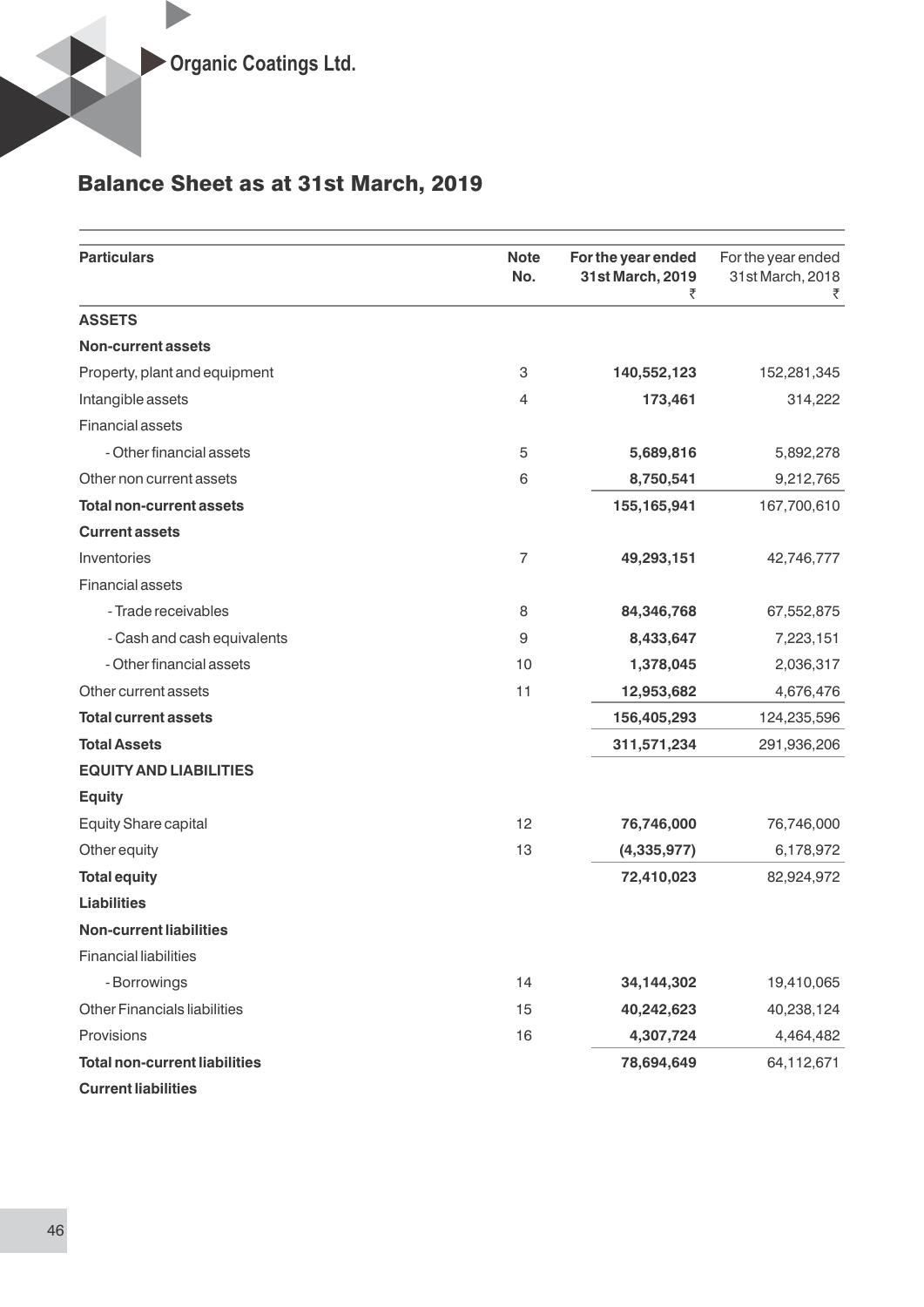

### Balance Sheet as at 31st March, 2019

| <b>Particulars</b>                  | <b>Note</b> | For the year ended | For the year ended    |
|-------------------------------------|-------------|--------------------|-----------------------|
|                                     | No.         | 31st March, 2019   | 31st March, 2018<br>₹ |
| <b>Financial liabilities</b>        |             |                    |                       |
| - Borrowings                        | 17          | 48,872,106         | 55,525,583            |
| - Trade payables                    | 18          | 105,497,650        | 84,067,492            |
| Other current liabilities           | 19          | 3,207,362          | 3,149,683             |
| Provisions                          | 20          | 2,889,444          | 2,155,805             |
| <b>Total current liabilities</b>    |             | 160,466,562        | 144,898,563           |
| <b>Total liabilities</b>            |             | 239, 161, 211      | 209,011,234           |
| <b>Total equity and liabilities</b> |             | 311,571,234        | 291,936,206           |

The accompanying notes (1 to 41) are an integral part of the financial statements.

## **For Praneti Yadav & Co. Chartered Accountants**

ICAI Firm Registration No. 137534W

**Praneti Yadav** R K Shah **R K Shah** Membership No: 156403 DIN: 00011746

Mumbai Mumbai May 28, 2019 May 28, 2019

#### As per our Report of even date **For and on behalf of the Board of Directors**

Proprietor **Proprietor** Vice Chairman & Managing Director

**Abhay R Shah Ajay R Shah** Joint Managing Director Executive Director DIN: 00016497 DIN: 00011763

Parvej G Mansuri Sudhir R Shah Chief Financial Officer Company Secretary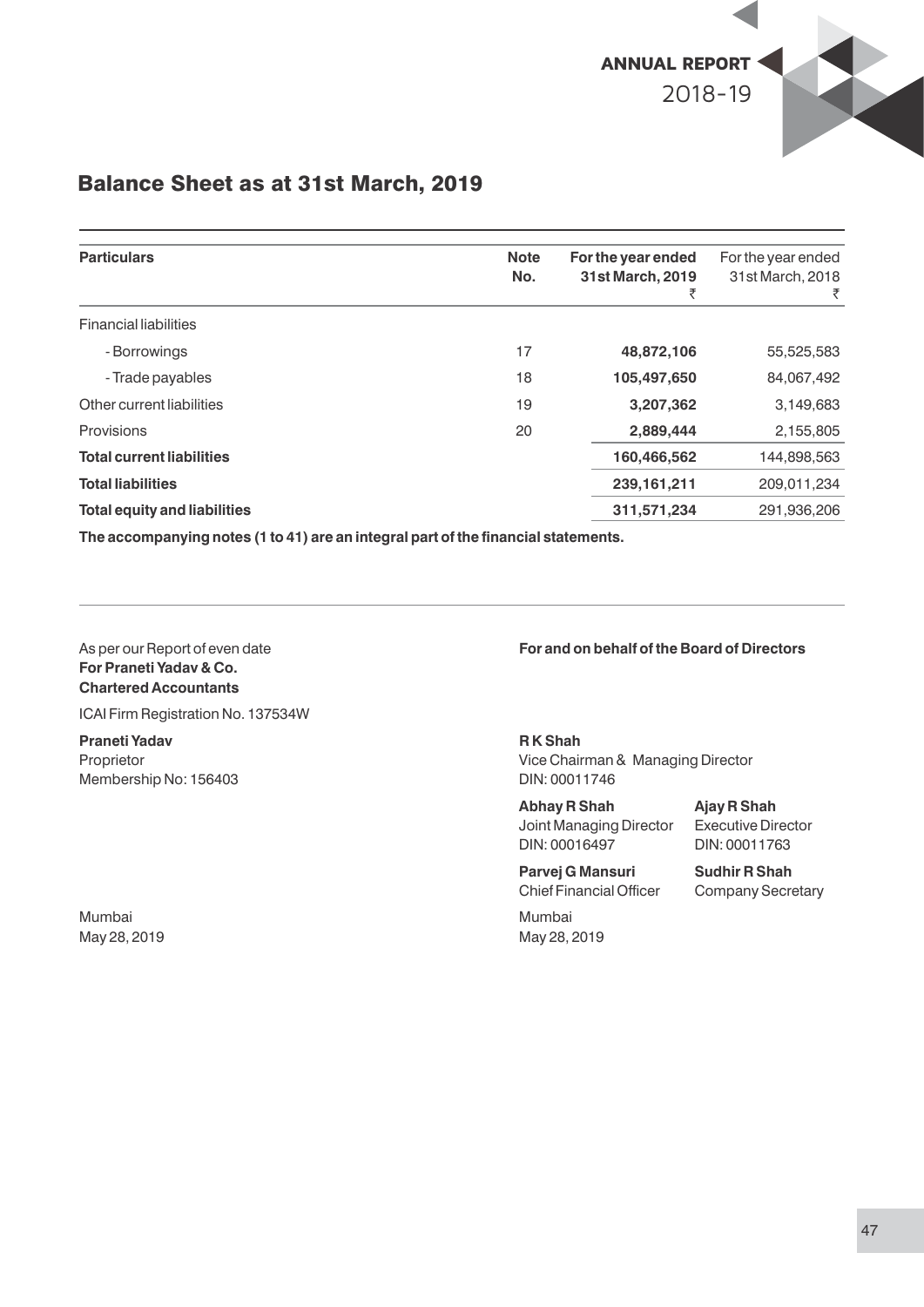### Statement of Profit and Loss for the year ended 31st March, 2019

| <b>Particulars</b>                                            | <b>Note</b><br>No. | For the year ended<br>31st March, 2019<br>₹ | For the year ended<br>31st March, 2018<br>₹ |
|---------------------------------------------------------------|--------------------|---------------------------------------------|---------------------------------------------|
| <b>INCOME</b>                                                 |                    |                                             |                                             |
| <b>Revenue from operations</b>                                |                    |                                             |                                             |
| Sale of products                                              | 21                 | 355,869,987                                 | 380,804,973                                 |
| Other Income                                                  | 22                 | 2,371,380                                   | 5,495,935                                   |
| <b>Total income</b>                                           |                    | 358,241,367                                 | 386,300,908                                 |
| <b>EXPENSES</b>                                               |                    |                                             |                                             |
| Cost of materials consumed                                    | 23                 | 276,498,173                                 | 280,309,595                                 |
| Changes in inventories of finished goods and work-in-progress | 24                 | (5, 176, 696)                               | (486, 962)                                  |
| Excise duty                                                   |                    |                                             | 9,803,299                                   |
| Employee benefits expense                                     | 25                 | 18,432,010                                  | 18,349,258                                  |
| Finance costs                                                 | 26                 | 11,241,227                                  | 10,558,977                                  |
| Depreciation and amortisation expense                         | 27                 | 13,352,868                                  | 13,491,156                                  |
| Other expenses                                                | 28                 | 54,164,711                                  | 53,890,916                                  |
| <b>Total Expenses</b>                                         |                    | 368,512,293                                 | 385,916,239                                 |
| Profit / (Loss) before tax                                    |                    | (10, 270, 926)                              | 384,669                                     |
| <b>Tax Expense:</b>                                           |                    |                                             |                                             |
| Less: Current Tax                                             |                    |                                             | 75,000                                      |
| Less: Tax expense relating to prior years                     |                    | 231,160                                     | 91,694                                      |
| Add: MAT Credit for the year                                  |                    |                                             | (73, 300)                                   |
| Profit/(Loss) for the Year                                    |                    | (10, 502, 086)                              | 291,275                                     |
| <b>Other Comprehensive Income</b>                             |                    |                                             |                                             |
| Add/(Less): Remeasurement of defined benefit obligation       |                    | (12, 863)                                   | 169,255                                     |
| Add/(Less): Income tax relating to items that will not be     |                    |                                             |                                             |
| reclassified to statement of profit and loss                  |                    |                                             | (43, 583)                                   |
| Total comprehensive income for the year                       |                    | (10,514,949)                                | 416,947                                     |
| Earnings per equity share of face value of ₹10 each           |                    |                                             |                                             |
| Basic (in $\bar{z}$ )                                         | 29                 | $-1.37$                                     | 0.04                                        |
| Diluted (in ₹)                                                |                    | $-1.37$                                     | 0.04                                        |
| The accompanying notes (1 to 41) are an integral part of      |                    |                                             |                                             |
| the financial statements.                                     |                    |                                             |                                             |

**For Praneti Yadav & Co.**

**Chartered Accountants**

ICAI Firm Registration No. 137534W

**Praneti Yadav** R K Shah **R K Shah** Membership No: 156403

Mumbai Mumbai May 28, 2019 May 28, 2019

As per our Report of even date **For and on behalf of the Board of Directors**

Proprietor<br>
Membership No: 156403<br>
Membership No: 156403<br>
OIN: 00011746

**Abhay R Shah Ajay R Shah** Joint Managing Director Executive Director DIN: 00016497 DIN: 00011763

**Parvej G Mansuri Sudhir R Shah**<br>Chief Financial Officer Company Secret

Company Secretary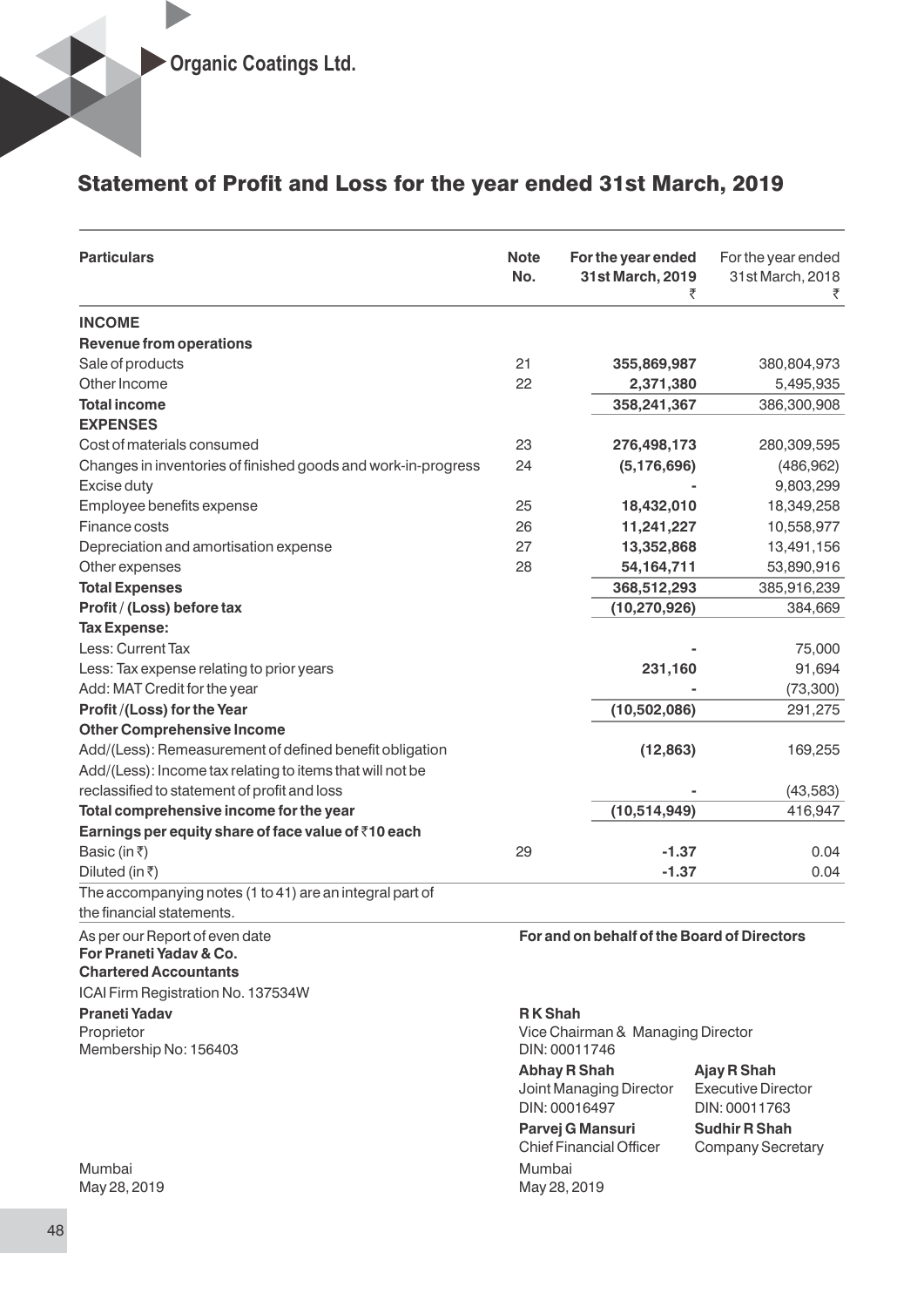

|                                 | <b>Equity Share</b>                                                                                                             |                         |                     |                       | b) Other Equity                                          |                        |                                                    |                                 |                 |
|---------------------------------|---------------------------------------------------------------------------------------------------------------------------------|-------------------------|---------------------|-----------------------|----------------------------------------------------------|------------------------|----------------------------------------------------|---------------------------------|-----------------|
|                                 | Capital                                                                                                                         |                         |                     | Reserves and Surplus  |                                                          |                        | Other Comprehensive Income                         |                                 |                 |
|                                 | Equity Share<br>Capital                                                                                                         | eserves<br>General<br>≃ | Reserves<br>Capital | Securities<br>Premium | <b>Earnings</b><br>Retained                              | Revaluation<br>Surplus | prehensive<br><b>Income</b><br>Other Com-          | Other Equity<br><b>Total of</b> | Equity<br>Total |
|                                 | σ                                                                                                                               | ≏                       | ပ                   | ರ                     | Φ                                                        | ÷                      | <u>ත</u>                                           | ᇰ                               | $(a+h)$         |
| Balance as at 1st April, 2017   | 76,746,000                                                                                                                      | 5,282,140               | 120,000             | 77,844,711            | (96, 156, 079)                                           | 18,690,306             | (19,053)                                           | 5,762,025                       | 82,508,025      |
| Profit for the year 2017-2018   |                                                                                                                                 |                         |                     |                       | 291,275                                                  |                        | 125,672                                            | 416,947                         | 416,947         |
| Other Adjustments               |                                                                                                                                 |                         |                     |                       |                                                          |                        |                                                    |                                 |                 |
| Balance as at 31st March, 2018  | 76,746,000                                                                                                                      | 5,282,140               | 120,000             |                       | 77,844,711 (95,864,804)                                  | 18,690,306             | 106,619                                            | 6,178,972                       | 82,924,972      |
| Additions during the year       |                                                                                                                                 |                         |                     |                       |                                                          |                        |                                                    |                                 |                 |
| Profit for the year 2018-2019   |                                                                                                                                 |                         |                     |                       | (10,502,086)                                             |                        |                                                    | $(12,863)$ $(10,514,949)$       | (10,514,949)    |
| Other Comprehensive Income      |                                                                                                                                 |                         |                     |                       |                                                          |                        |                                                    |                                 |                 |
| for the year 2018-2019          |                                                                                                                                 |                         |                     |                       |                                                          |                        |                                                    |                                 |                 |
| Total Comprehensive Income      |                                                                                                                                 |                         |                     |                       |                                                          |                        |                                                    |                                 |                 |
| for the year 2018-2019          |                                                                                                                                 |                         |                     |                       |                                                          |                        |                                                    |                                 |                 |
| Transfer to Retained Earnings   |                                                                                                                                 |                         |                     |                       |                                                          |                        |                                                    |                                 |                 |
| Transfer from Retained Earnings |                                                                                                                                 |                         |                     |                       |                                                          |                        |                                                    |                                 |                 |
| Balance as at 31 st March, 2019 | 76,746,000                                                                                                                      | 5,282,140               | 120,000             |                       | 77,844,711 (106,366,890) 18,690,306                      |                        | 93,756                                             | (4,335,977)                     | 72,410,023      |
|                                 | ICAI Firm Registration No. 137534W<br>As per our Report of even date<br><b>Chartered Accountants</b><br>For Praneti Yadav & Co. |                         |                     |                       |                                                          |                        | For and on behalf of the Board of Directors        |                                 |                 |
| Praneti Yadav                   |                                                                                                                                 |                         |                     |                       | RKShah                                                   |                        |                                                    |                                 |                 |
| Proprietor                      | Membership No: 156403                                                                                                           |                         |                     |                       | Vice Chairman & Managing Director<br>DIN: 00011746       |                        |                                                    |                                 |                 |
|                                 |                                                                                                                                 |                         |                     |                       | Joint Managing Director<br>Abhay R Shah<br>DIN: 00016497 |                        | Executive Director<br>DIN: 00011763<br>Ajay R Shah |                                 |                 |
|                                 |                                                                                                                                 |                         |                     |                       | Chief Financial Officer<br>Parvej G Mansuri              |                        | Company Secretary<br>Sudhir R Shah                 |                                 |                 |
| May 28, 2019<br>Mumbai          |                                                                                                                                 |                         |                     |                       | May 28, 2019<br>Mumbai                                   |                        |                                                    |                                 |                 |

# Statement of Changes in Equity for the year ended 31st March, 2019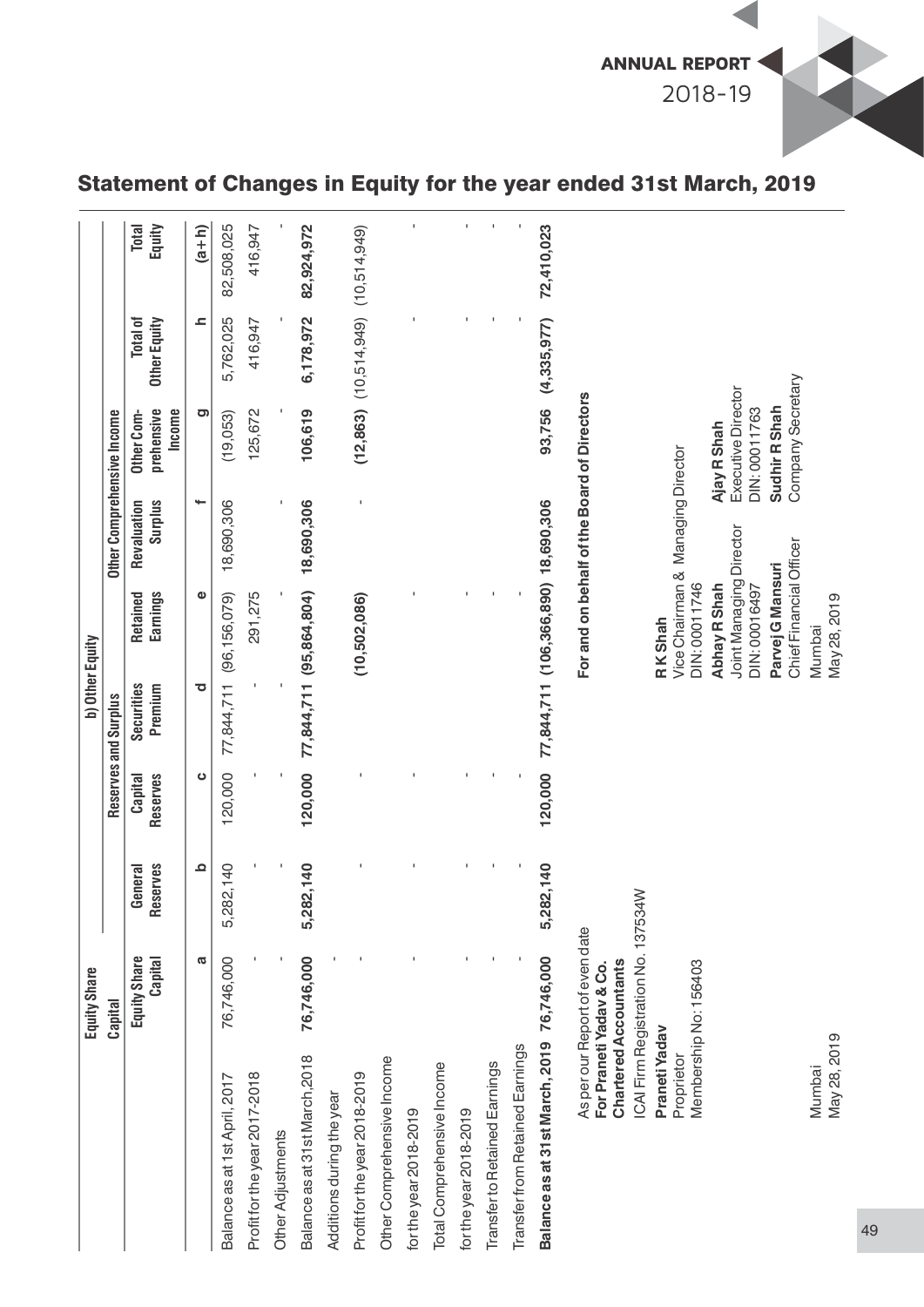# Cash Flow Statement for the year ended 31st March, 2019

| <b>Particulars</b>                                                            | For the year ended<br>31st March, 2019<br>₹ | For the year ended<br>31st March, 2018<br>₹ |
|-------------------------------------------------------------------------------|---------------------------------------------|---------------------------------------------|
| A. Cash flow from operating activities                                        |                                             |                                             |
| Net Profit / (Loss) before extraordinary items and tax                        | (10, 270, 926)                              | 384,669                                     |
| Adjustments for:                                                              |                                             |                                             |
| Depreciation and amortisation (Net of Depreciation Withdrawn)                 | 13,352,868                                  | 13,491,156                                  |
| <b>Actuarial Gain/Loss</b>                                                    | (12, 863)                                   | 125,672                                     |
| (Profit) / loss on sale / write off of assets                                 | (112, 303)                                  | 13,540                                      |
| Finance costs                                                                 | 11,241,227                                  | 10,558,977                                  |
| Interest income                                                               | (1,214,267)                                 | (1,000,654)                                 |
| Sundry balances written back                                                  |                                             | (156, 834)                                  |
| Operating profit / (loss) before working capital changes                      | 12,983,736                                  | 23,416,526                                  |
| Changes in working capital:                                                   |                                             |                                             |
| Adjustments for (increase) / decrease in operating assets:                    |                                             |                                             |
| Inventories                                                                   | (6, 546, 374)                               | (7,232,686)                                 |
| Trade receivables                                                             | (16, 793, 893)                              | (14, 264, 336)                              |
| Other current financial assets                                                | 658,272                                     | (425,078)                                   |
| Other current assets                                                          | (8,508,365)                                 | 3,042,939                                   |
| Other non current financial assets                                            | 202,462                                     | 254,580                                     |
| Other non current assets                                                      | 462,224                                     | 2,551,927                                   |
| Adjustments for increase / (decrease) in operating liabilities:               |                                             |                                             |
| Trade payables                                                                | 21,430,159                                  | 21,851,453                                  |
| Other current financial liabilities                                           |                                             | (112, 478)                                  |
| Other current liabilities                                                     | 57,679                                      | (7,883,284)                                 |
| Current provisions                                                            | 733,639                                     | 597,493                                     |
| Other non current financial liabilities                                       | 4,500                                       | (326, 905)                                  |
| Non current provisions                                                        | (156, 758)                                  | 1,246,193                                   |
| <b>Cash Generation from Operation</b>                                         | 4,527,279                                   | 22,716,344                                  |
| Net cash flow from / (used in) operating activities (A)                       | 4,527,279                                   | 22,716,344                                  |
| <b>B. Cash Flow From Investing Activities</b>                                 |                                             |                                             |
| Purchase of property, plant and equipment and intangible assets               | (1,586,882)                                 | (3,441,760)                                 |
| Proceeds from disposal of property, plant and equipment and intangible assets | 216,300                                     | 1,571,149                                   |
| Interest Income                                                               | 1,214,267                                   | 1,000,654                                   |
| Net cash flow from / (used in) investing activities (B)                       | (156, 315)                                  | (869, 957)                                  |
| C. Cash flow from financing activities                                        |                                             |                                             |
| Net increase / (decrease) in current financial liabilities for borrowings     | (6,653,477)                                 | (16,750,791)                                |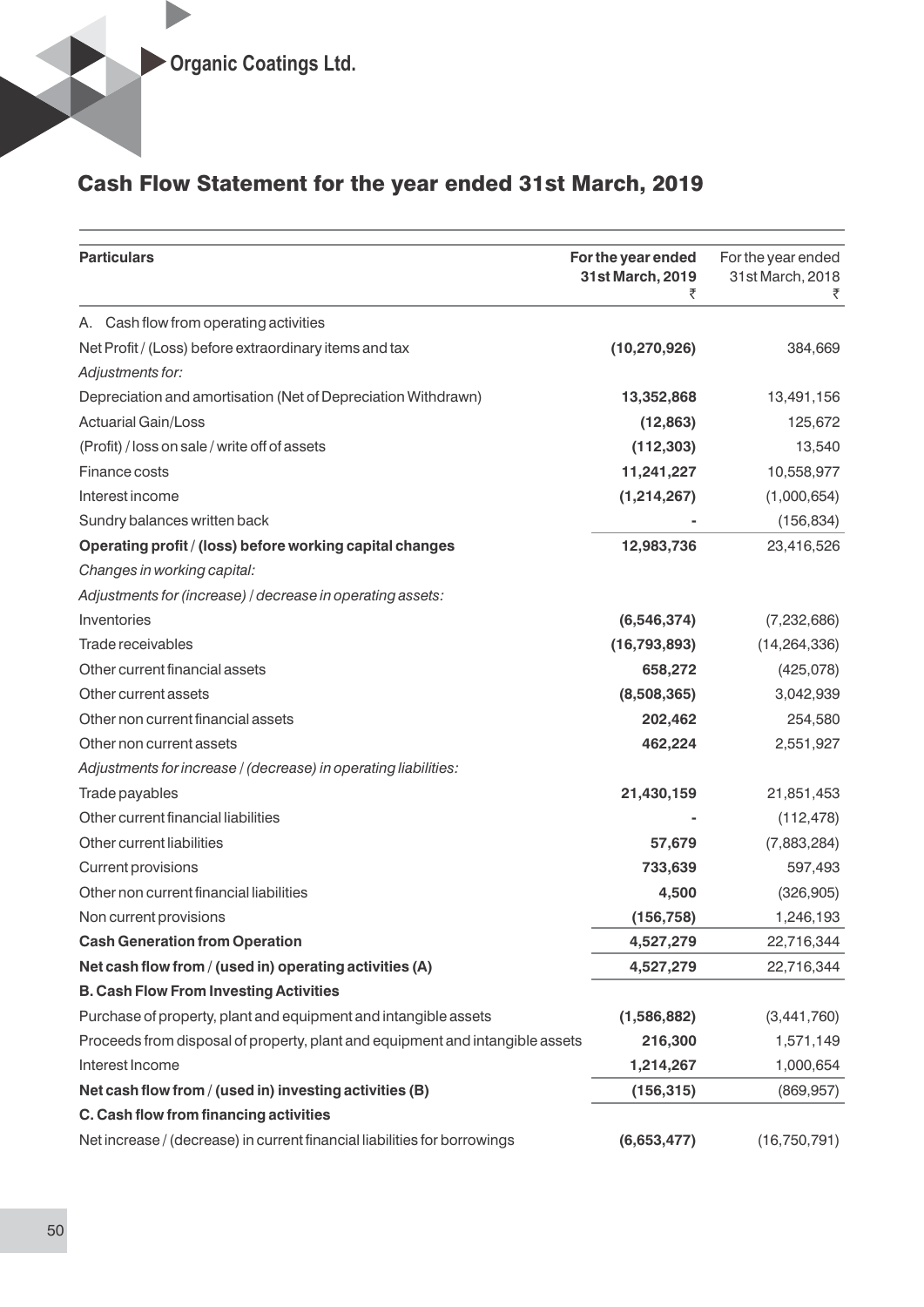

## Cash Flow Statement for the year ended 31st March, 2019

| <b>Particulars</b>                                                            | <b>Note</b><br>No. | For the year ended<br>31st March, 2019<br>₹ | For the year ended<br>31st March, 2018<br>₹ |
|-------------------------------------------------------------------------------|--------------------|---------------------------------------------|---------------------------------------------|
| Net increase / (decrease) in non current financial liabilities for borrowings |                    | 14,734,237                                  | 6,577,275                                   |
| Finance cost                                                                  |                    | (11, 241, 227)                              | (10, 558, 977)                              |
| Net cash flow from / (used in) financing activities (C)                       |                    | (3, 160, 468)                               | (20, 732, 493)                              |
| Net increase / (decrease) in Cash and cash equivalents $(A+B+C)$              |                    | 1,210,496                                   | 1,113,894                                   |
| Cash and cash equivalents at the Beginning of the year                        |                    | 7,223,151                                   | 6,109,257                                   |
| Cash and cash equivalents at the end of the year *                            |                    | 8,433,647                                   | 7,223,151                                   |
|                                                                               |                    | (1, 210, 496)                               | (1, 113, 894)                               |
| * Comprises:                                                                  |                    |                                             |                                             |
| (a) Cash on hand                                                              |                    | 66,989                                      | 99,589                                      |
| (b) Balances with banks                                                       |                    |                                             |                                             |
| (i) In current accounts                                                       |                    | 2,346,313                                   | 2,378,282                                   |
| (ii) In EEFC accounts                                                         |                    | 192                                         | 1,201                                       |
| (iii) In deposit accounts with Banks                                          |                    | 6,020,153                                   | 4,744,079                                   |
|                                                                               |                    | 8,433,647                                   | 7,223,151                                   |

# **For Praneti Yadav & Co. Chartered Accountants**

ICAI Firm Registration No. 137534W

# **Praneti Yadav R K Shah**  Membership No: 156403 DIN: 00011746

Mumbai Mumbai

As per our Report of even date **For and on behalf of the Board of Directors**

Proprietor **Proprietor** Vice Chairman & Managing Director

**Abhay R Shah Ajay R Shah** Joint Managing Director Executive Director DIN: 00016497 DIN: 00011763

Parvej G Mansuri Sudhir R Shah Chief Financial Officer Company Secretary

May 28, 2019 May 28, 2019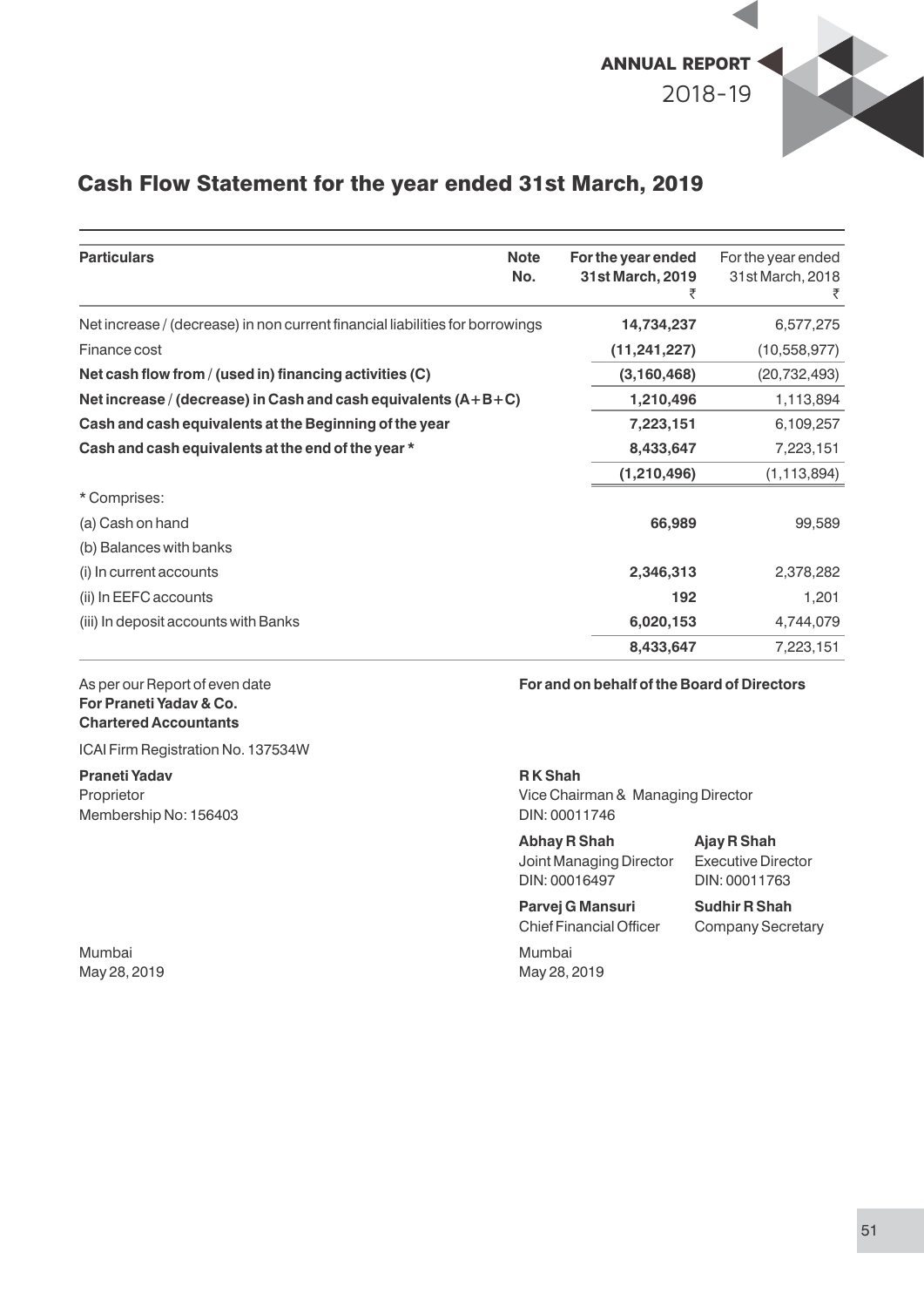

#### **1. Corporate information**

The Company was incorporated on 22nd April, 1965 as a Private Limited company limited by shares. It was converted in Public Limited company in the year 1995. It has its Registered office in Mumbai and manufacturing facility at village Umaraya, Taluka-Padra, Dist-Vadodara,Gujarat, India. The Company is listed on the Bombay Stock Exchange (BSE). The company is engaged in the business of manufacturing and trading in Printing Inks & Allied products. The company sells its products across India and to other countries.

The financial statements for the year ended March 31, 2019 were approved by the Board of Directors and authorised for issue on May 28, 2019.

#### **2. Signicant accounting policies**

The financial statements have been prepared on the following basis:

#### **2.1 Basis of accounting and preparation of financial statements**

These financial statements have been prepared in accordance with Ind AS as prescribed under section 133 of the Companies Act 2013 read with Companies (Indian Accounting Standards) Rules, 2015, as amended from time to time.

These financial statements have been prepared on a historical cost basis, except following assets and liabilities which have been measured at fair value:

- (i) Land and building forming part of Property, plant and equipment
- (ii) Defined Benefit plans-plan assets

Up to the year ended March 31, 2017, the Company has prepared its financial statements in accordance with the requirement of Indian Generally Accepted Accounting Principles (GAAP) which includes standards notified under the Companies (Accounting Standards) Rules, 2006 and considered as " Previous GAAP".

The functional and presentation currency of the Company is Indian Rupee  $(47)$  which is the currency of the primary economic environment in which the Company operates.

#### **2.2 Use of estimates**

The preparation of the financial statements are in conformity with Ind AS requires the Management to make estimates,judgement and assumptions. These estimates,judgement and assumption affect the application of accounting policies and the reported amounts of assets and liabilities, the disclosures of contingent assets and liabilities at the date of the financial statements and reported amounts of revenues and expenses during the period. Accounting estimates could change from period to period. Actual results could differ from those estimates. Appropriate changes in estimates are made as the management becomes aware of the changes in circumstances surrounding the estimates. Changes in estimates are reflected in the financial statements in the period in which changes are made and if material, their effects are disclosed in the notes to the financial statements.

#### **2.3 Revenue recognition**

Sales of goods are recognised, net of returns and trade discounts, on transfer of significant risks and rewards of ownership to the buyer, which generally coincides with the delivery of goods to customers. Sale of goods is net of Indirect taxes,returns and discounts.

Interest income from a financial asset is recognised using effective interest rate method. Dividend income is accounted for when the right to receive the payment is established.

Insurance claims are accounted for on the basis of claims admitted / expected to be admitted and to the extent that there is no uncertainty in receiving the claims.

Other income is accounted for on accrual basis except where the receipt of income is uncertain in which case it is accounted for on receipt basis.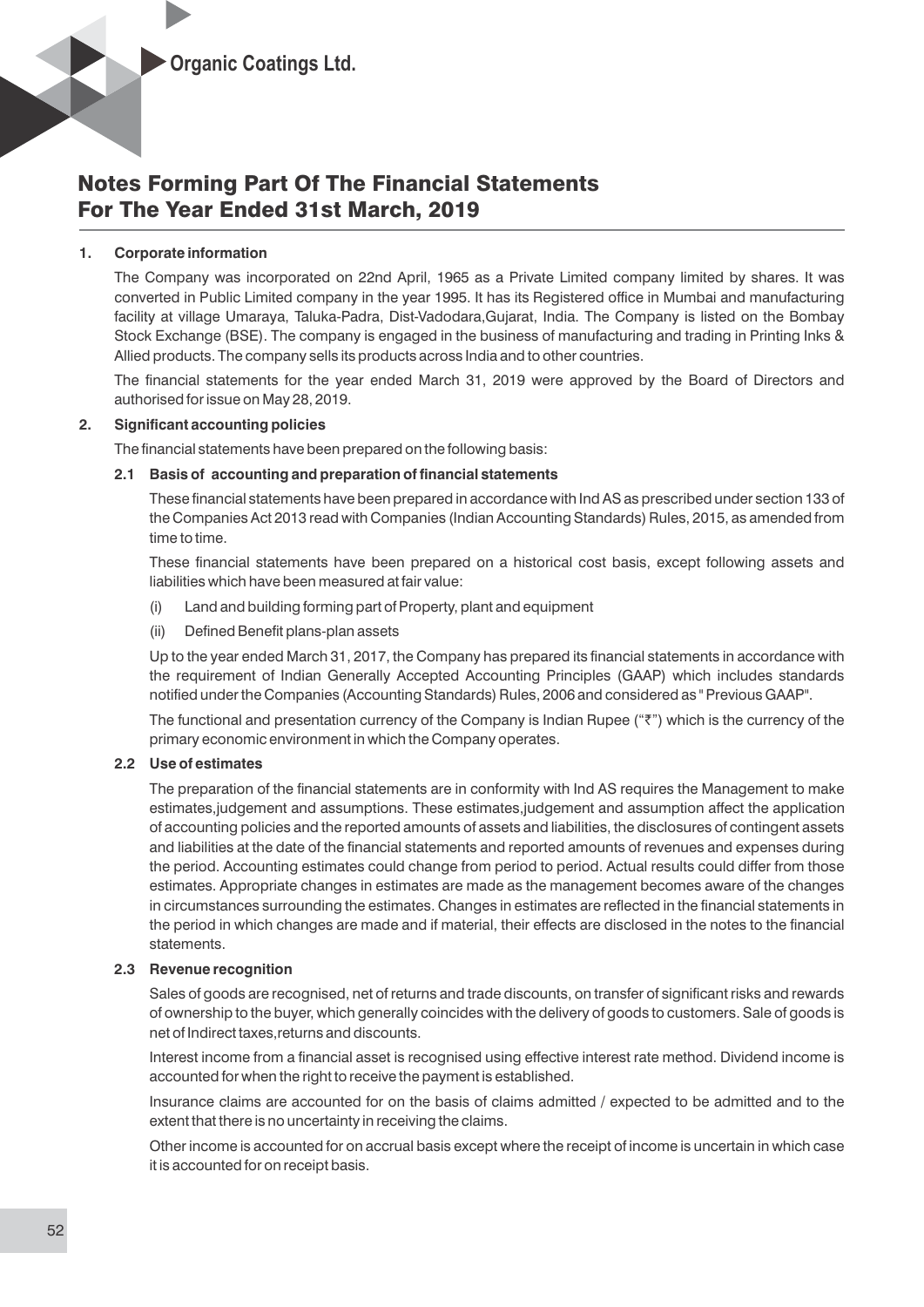

#### **2.4 Inventories**

Inventories of Raw Materials, Consumable Stores, Packing Materials, Work in Progress and Finished Goods are valued at lower of Cost and net realisable Value. Cost Comprises all cost of purchase and other cost incurred in bringing inventories to their present location and condition. Work in Progress and Finished Goods include appropriate amount proportions of the overhead. Imported raw materials, stock in transit are valued at cost and customs duty thereon.

#### **2.5 Property, Plant and Equipment**

Property, plant and equipment are stated at cost of acquisition net of recoverable taxes, trade discount and rebates including any cost, directly attributable to bringing the assets to their working condition for its intended use, net charges on foreign exchange arising from exchange rate variations attributable to the assets less accumulated depreciation and impairment losses, if any except for certain property, plant and equipment, which have been revalued.

Subsequent costs are included in the asset's carrying amount or recognised as a separate asset, as appropriate, only when it is probable that future economic benefits associated with the item will flow to the entity and the cost can be measured reliably.

The residual values, useful lives and methods of depreciation of property, plant and equipment are reviewed at each financial year end and adjusted prospectively, if appropriate.

Gains or losses arising from derecognition of a property, plant and equipment are measured as the difference between the net disposal proceeds and the carrying amount of the asset and are recognised in the Statement of Profit and Loss when the asset is derecognised.

Capital Work in Progress if any, are carried at cost, comprising direct cost, related incidental expenses and attributable interest.

#### **2.6 Depreciation /Amortisation and useful lives of property, plant and equipment/intangible assets**

Property, plant and equipment / intangible assets are depreciated / amortised over their estimated useful lives, after taking into account estimated residual value. Management reviews the estimated useful lives and residual values of the assets annually in order to determine the amount of depreciation / amortisation to be recorded during any reporting period. The useful lives and residual values are based on the Company's historical experience with similar assets and take into account anticipated technological changes. The depreciation / amortisation for future periods is revised if there are significant changes from previous estimates.

#### **2.7 Intangible Assets**

Intangible Assets are stated at cost of acquisition net of recoverable taxes, trade discount and rebates less accumulated amortisation/depletion and impairment loss, if any. Such cost includes purchase price, borrowing costs, and any cost directly attributable to bringing the asset to its working condition for the intended use, net charges on foreign exchange contracts and adjustments arising from exchange rate variations attributable to the intangible assets.

Subsequent costs are included in the asset's carrying amount or recognised as a separate asset, as appropriate, only when it is probable that future economic benefits associated with the item will flow to the entity and the cost can be measured reliably.

The residual values, useful lives and methods of depreciation of intangible assets are reviewed at each nancial year end and adjusted prospectively, if appropriate.

Gains or losses arising from derecognition of an intangible asset are measured as the difference between the net disposal proceeds and the carrying amount of the asset and are recognised in the Statement of Profit and Loss when the asset is derecognised.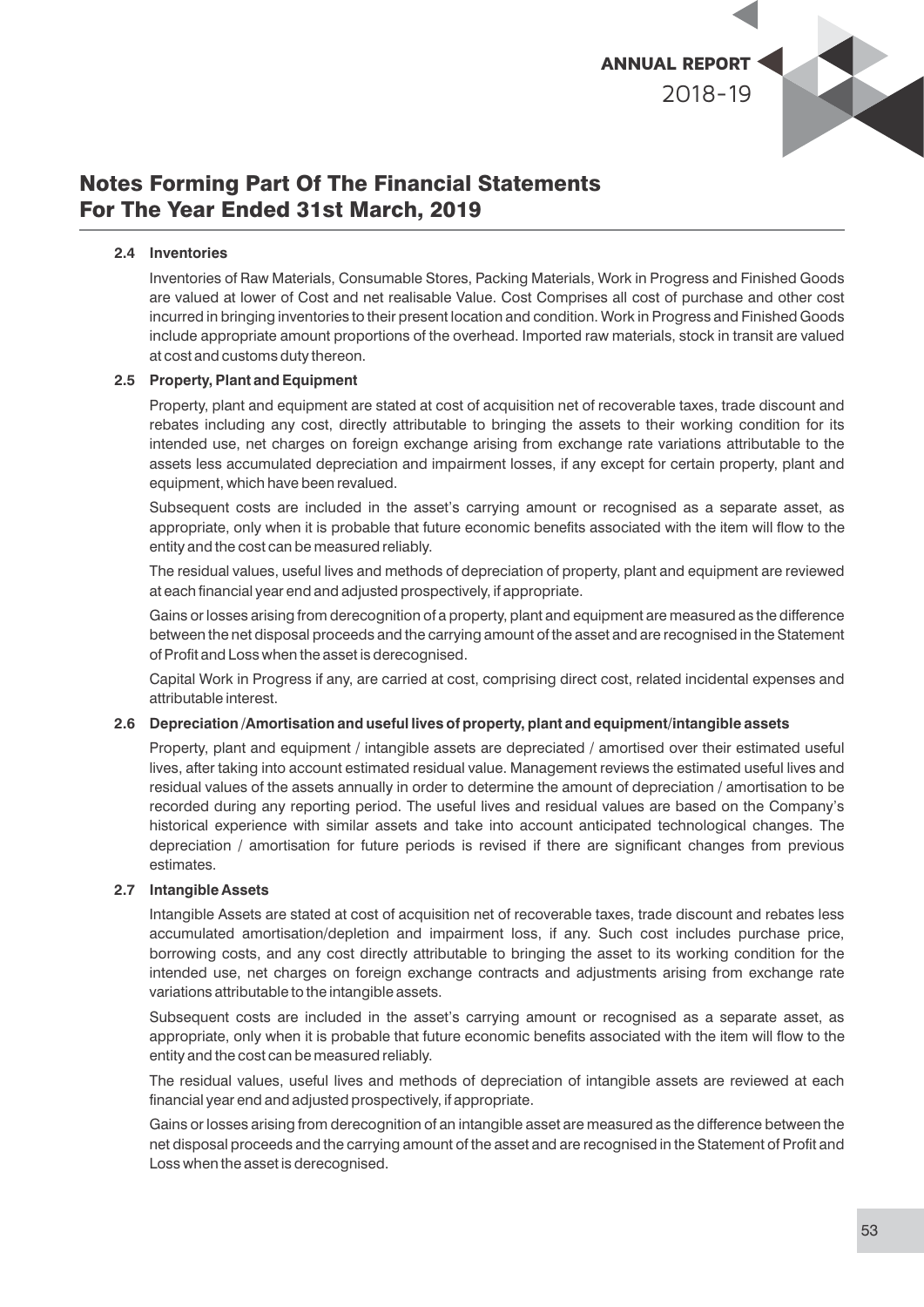

#### **2.8 Foreign Currency Transactions and Translation**

Transactions denominated in the foreign currencies are recorded at the exchange rate prevailing on the date of transaction or that approximates the actual rate at the date of the transaction.

The monetary assets and liabilities denominated in the foreign currencies are translated at the functional currency closing rates of exchange at the reporting date.

Any income or expense on account of exchange difference either on settlement on translation is recognised in the Statement of profit and loss except in the case the long term liabilities, if any, where they relate to the acquisition of the fixed assets, in which case they are adjusted to the carrying amount of such assets.

#### **2.9 Employees Benets**

#### **Defined Contribution Plans**

Provident Fund & ESIC are defined contribution schemes established under a State Plan. The contributions to the schemes are charged to the statement of profit and loss in the year when the contributions become due.

#### **Defined Benefit Plans**

The company has a defined benefit gratuity plan. Every employee who has completed five years or more of service gets a gratuity on post employment at 15 days salary (last drawn salary) for each completed year of services as per the Payment of Gratuity Act, 1972. The aforesaid liability is provided for on the basis of an actuarial valuation made using Project Unit Credit Method at the end of the financial year. The scheme is funded with an insurance company in the form of a qualifying insurance policy. Actuarial gains/losses are recognized in statement of profit and loss in the year in which they arise.

Re-measurement of defined benefit plans in respect of post-employment are charged to the Other Comprehensive Income.

#### **Compensated Absences**

The Company has a policy on compensated absences which are both accumulating and non-accumulating in nature. The expected cost of accumulating compensated absences is determined by actuarial valuation performed by an independent actuary at each balance sheet date using projected unit credit method on the additional amount expected to be paid/availed as a result of the unused entitlement that has accumulated at the Balance sheet date. Employees are entitled to accumulate leave subject to certain limits for future encashment. The liability in respect of leave encashment is provided for on the basis of actuarial valuation made at the end of the financial year using Project Unit Credit Method. The said liability is not funded.

#### **2.10 Borrowing Cost**

Borrowing costs that are attributable to the acquisition, construction or production of qualifying assets are capitalised as part of the cost of such assets. A qualifying asset is one that takes substantial period of time to get ready for its intended use.

All other borrowing costs are recognised as expense in the period in which they are incurred.

#### **2.11 Fair value Measurement:**

Company measures financial instruments, such as, derivatives at fair value at each balance sheet date.

Fair value is the price that would be received to sell an asset or paid to transfer a liability in an orderly transaction between market participants at the measurement date, regardless of whether that price is directly observable or estimated using another valuation technique. In estimating the fair value of an asset or a liability, the Company takes into account the characteristics of asset and liability if market participants would take those into consideration. Fair value for measurement and / or disclosure purposes in these financial statements is determined in such basis except for transactions in the scope of Ind AS 2, 17 and 36. Normally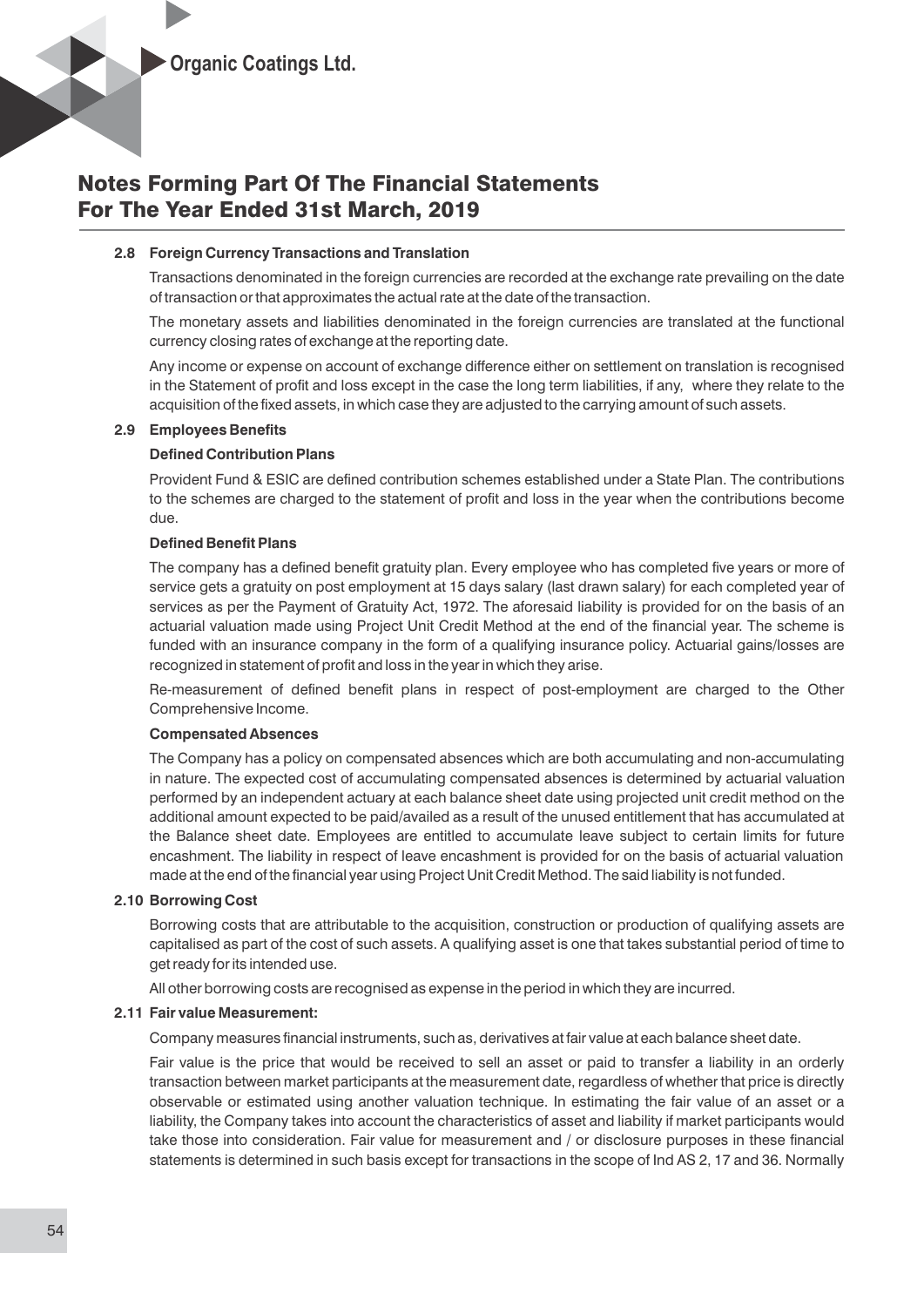

at initial recognition, the transaction price is the best evidence of fair value.

The fair value of an asset or liability is measured using the assumptions that market participants would use when pricing the asset or liability, assuming that market participants act in their economic best interest. A Fair value measurement of a non-financial asset takes in to account a market participants ability to generate economic benefits by using the asset in its highest and best use or by selling it to another market participant that would use the asset in its highest and best use.

The Company uses valuation techniques that are appropriate in the circumstances and for which sufficient data are available to measure fair value, maximising the use of relevant observable inputs and minimising the use of unobservable inputs.

All financial assets and financial liabilities for which fair value is measured or disclosed in the financial statements are categorised within the fair value hierarchy described as follows, based on the lowest level input that is significant to the fair value measurement as a whole:

- Level 1 Quoted (Unadjusted) market prices and active market for identical assets and liabilities.
- Level  $2$  Valuation techniques for which the lowest level inputs that is significant to the fair value measurement is directly or indirectly observable.
- Level  $3$  Valuation techniques for which the lowest level inputs that is significant to the fair value measurement is unobservable.

For assets and liabilities that are recognised in the financial statements on a recurring basis, the Company determines whether transfers have occurred between levels in the hierarchy by the re assessing categorisation (based on the lowest level input that is significant to the fair value measurement as a whole) at the end of each reporting period.

#### **2.12 Financial Instruments**

A financial instrument is any contract that gives rise to a financial asset of one entity and a financial liability or equity instrument of another entity. The Company recognises a financial asset or financial liability in its balance sheet only when the entity becomes party to the contractual provisions of the instrument.

#### **a. Financial assets:**

A financial asset inter-alia includes any asset that is cash, equity instrument of another entity and a financial liability or equity instrument of another entity. The Company recognises a financial asset or financial liability in its balance sheet only when the entity becomes party to the contractual provisions of the instrument.

#### **Initial recognition and measurement**

All financial assets are recognised initially at fair value plus, in the case of financial assets not recorded at fair value through profit or loss, transaction costs that are attributable to the acquisition of the financial asset. Transaction costs of financial assets carried at fair value through profit or loss are expensed in Statement of Profit and Loss. When transaction price is not the measure of fair value and fair value is determined using a valuation method that uses data from observable market, the difference between transaction price and fair value is recognised in Statement of Profit and Loss and in other cases spread over life of the financial instrument using effective interest method.

#### **Subsequent measurement**

For purposes of subsequent measurement financial assets are classified in three categories:

- Financial asset measured at amortised cost
- Financial asset at fair value through OCI
- Financial assets at fair value through profit or loss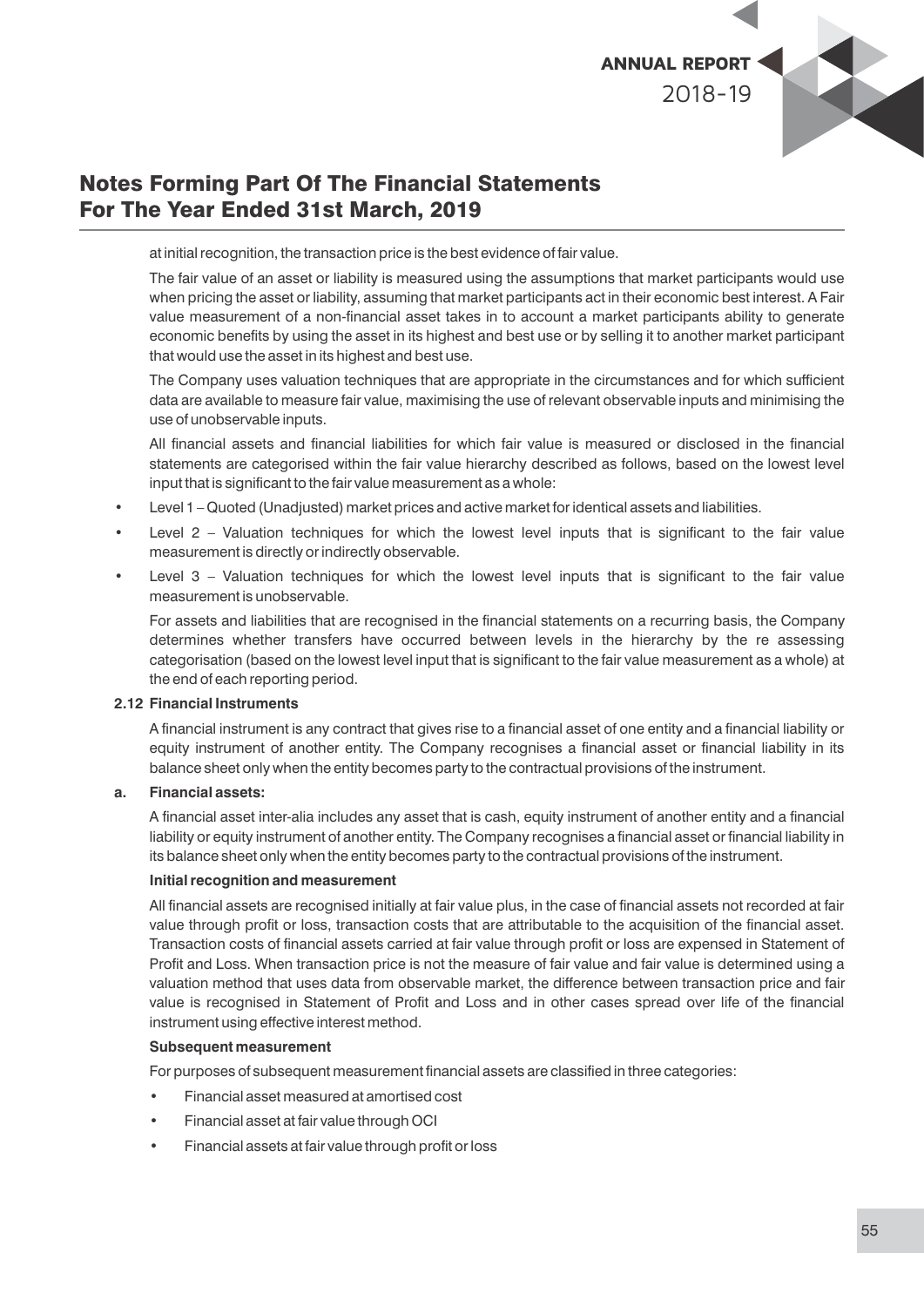

#### **Financial assets measured at amortised cost**

Financial assets are measured at amortised cost if the financial asset is held within a business model whose objective is to hold financial assets in order to collect contractual cash flows and the contractual terms of the financial asset give rise on specified dates to cash flows are solely payments of principal and interest on the principal amount outstanding. These financial assets are amortised using the effective interest rate (EIR) method, less impairment. Amortised cost is calculated by taking into account any discount or premium on acquisition and fees or costs that are an integral part of the EIR. The EIR amortisation is included in finance income in the statement of profit and loss. The losses arising from impairment are recognised in the statement of profit and loss in finance costs.

#### **Financial assets at fair value through OCI (FVTOCI)**

Financial assets are measured at fair value through other comprehensive income if the financial asset is held within a business model whose objective is achieved by both collecting contractual cash flows and selling financial assets and the contractual terms of the financial asset give rise on specified dates to cash flows that are solely payments of principal and interest on the principal amount outstanding. At initial recognition, an irrevocable election is made (on an instrument-by-instrument basis) to designate investments in equity instruments other than held for trading purpose at FVTOCI. Fair value changes are recognised in the other comprehensive income (OCI). However, the Company recognises interest income, impairment losses and reversals and foreign exchange gain or loss in the income statement. On derecognition of the financial asset other than equity instruments, cumulative gain or loss previously recognised in OCI is reclassified to income statements.

#### Financial assets at fair value through profit or loss (FVTPL)

Any financial asset that does not meet the criteria for classification as at amortised cost or as financial assets at fair value through other comprehensive income, is classified as financial assets at fair value through profit or loss. Further, financial assets at fair value through profit or loss also include financial assets held for trading and financial assets designated upon initial recognition at fair value through profit or loss. Financial assets are classified as held for trading if they are acquired for the purpose of selling or repurchasing in the near term. Financial assets at fair value ugh profit or loss are fair valued at each reporting date with all the changes recognised in the Statement of profit and loss.

#### **De-recognition of financial assets**

The Company derecognises a financial asset only when the contractual rights to the cash flows from the asset expire, or it transfers the financial asset and substantially all the risks and rewards of ownership of the asset to another entity. If the Company neither transfers nor retains substantially all the risks and rewards of ownership of the nancial asset and continues to control the transferred asset, the Company recognises its retained interest in the asset and an associated liability for amounts it may have to pay. If the Company retains substantially all the risks and rewards of ownership of a transferred financial asset, the Company continues to recognise the financial asset and also recognises a collateralized borrowing for the proceeds receivables.

#### **Impairment of financial assets**

The Company assesses impairment based on expected credit loss (ECL) model on the following:

- a) Financial assets that are measured at amortised cost.
- b) Financial assets measured at fair value through other comprehensive income (FVTOCI)

ECL is measured through a loss allowance on a following basis: -

- a) The twelve month expected credit losses (expected credit losses that result from all possible default events on the financial instruments that are possible within twelve months after the reporting date)
- b) Full life time expected credit losses (expected credit losses that result from all possible default events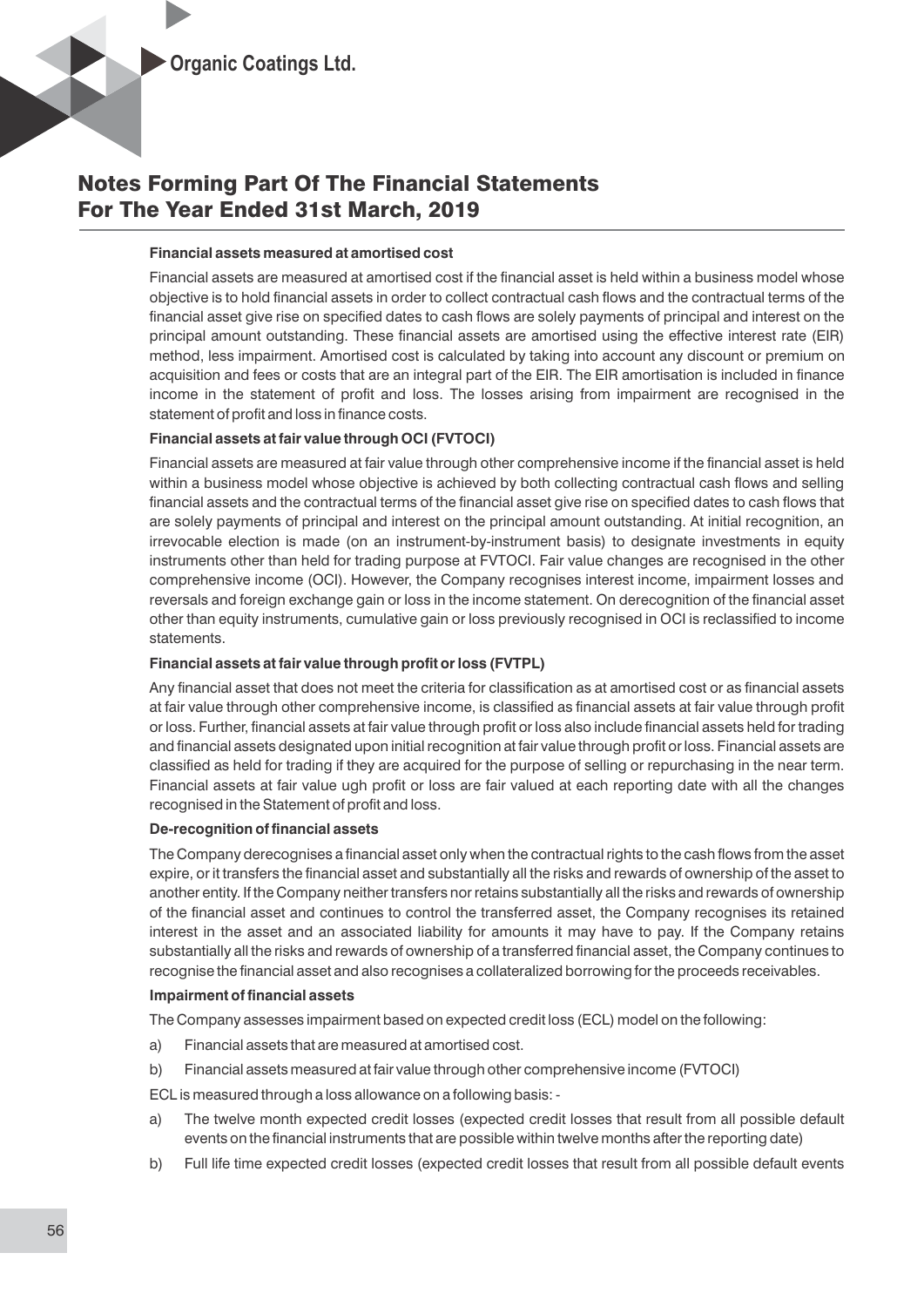

over the life of financial instruments)

The company follows 'simplified approach' for recognition of impairment on trade receivables or contract assets resulting from normal business transactions. The application of simplified approach does not require the Company to track changes in credit risk. However, it recognises impairment loss allowance based on lifetime ECLs at each reporting date, from the date of initial recognition.

For recognition of impairment loss on other financial assets, the Company determines whether there has been a significant increase in the credit risk since initial recognition. If credit risk has increased significantly, lifetime ECL is provided. For assessing increase in credit risk and impairment loss, the Company assesses the credit risk characteristics on instrument-by-instrument basis.

ECL is the difference between all contractual cash flows that are due to the Company in accordance with the contract and all the cash flows that the entity expects to receive (i.e., all cash shortfalls), discounted at the original EIR.

Impairment loss allowance (or reversal) recognised during the period is recognised as expense/income in the statement of profit and loss.

#### **b. Financial liabilities and equity instruments:**

#### **Classification as debt or equity**

Financial liabilities and equity instruments issued by the Company are classified according to the substance of the contractual arrangements entered into and the definitions of a financial liability and an equity instrument.

#### **Equity instruments**

An equity instrument is any contract that evidences a residual interest in the assets of the Company after deducting all of its liabilities. Equity instruments are recorded at the proceeds received, net of direct issue costs.

#### **Financial liabilities**

The Company's financial liabilities include loans and borrowings including book overdraft, trade payable, accrued expenses and other payables.

#### **Initial Recognition and measurement**

All financial liabilities at initial recognition are classified as financial liabilities at amortised cost or financial liabilities at fair value through profit or loss, as appropriate. All financial liabilities are recognised initially at fair value and, in the case of loans and borrowings and payables, net of directly attributable transaction costs. Any difference between the proceeds (net of transaction costs) and the fair value at initial recognition is recognised in the Statement of Profit and Loss or in the "Expenditure Attributable to Construction" if another standard permit inclusion of such cost in the carrying amount of an asset over the period of the borrowings using the effective rate of interest.

#### **Subsequent measurement**

Subsequent measurement of financial liabilities depends upon the classification as described below: -

#### **Financial Liabilities classied at Amortised Cost:**

Financial Liabilities that are not held for trading and are not designated as at FVTPL are measured at amortised cost at the end of subsequent accounting periods. Amortised cost is calculated by taking into account any discount or premium on acquisition and fees or costs that are integral part of the Effective Interest Rate. Interest expense that is not capitalised as part of cost of assets is included as Finance costs in the Statement of Profit and Loss.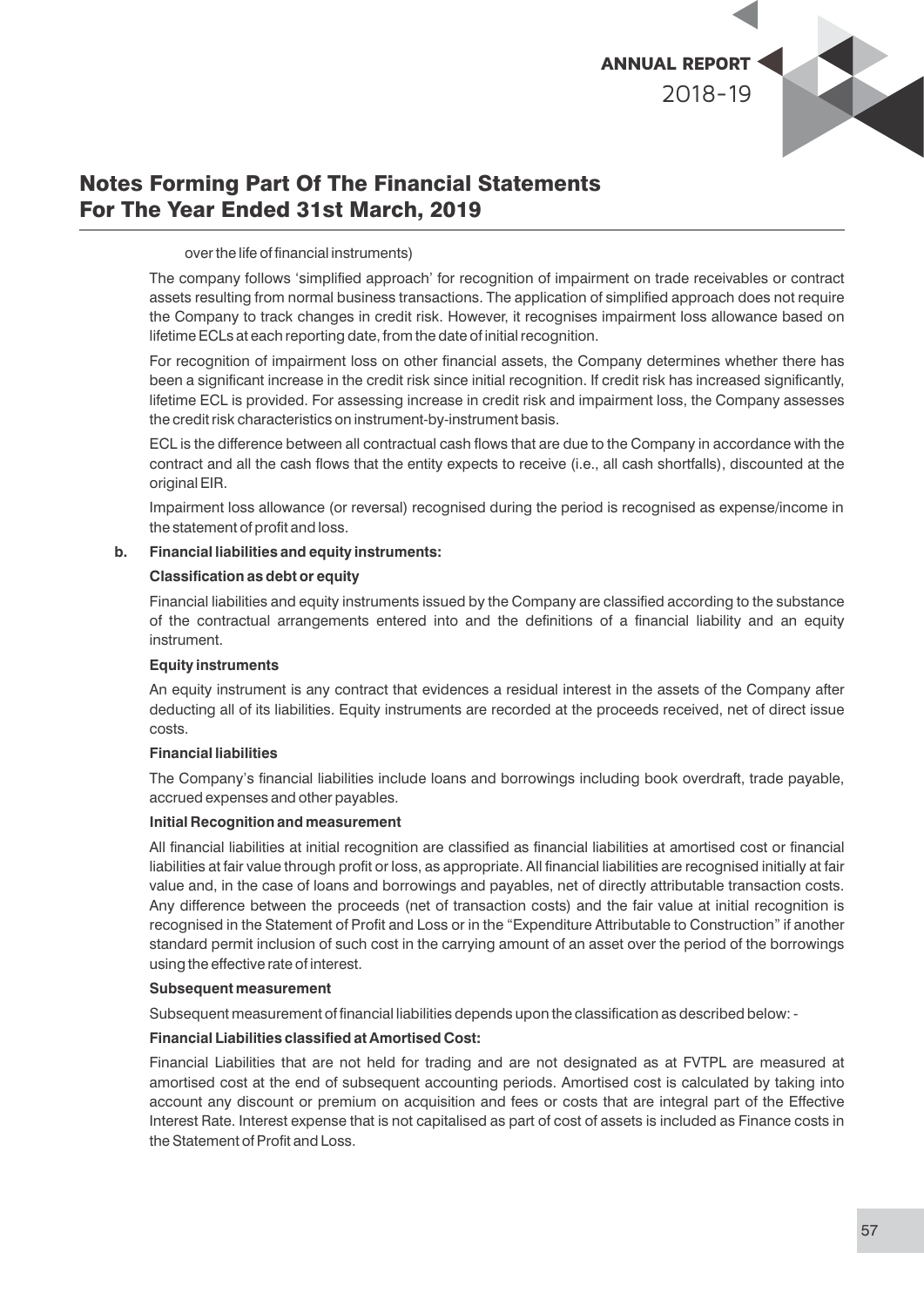

#### **Financial Liabilities at Fair value through profit and loss (FVTPL)**

FVTPL includes financial liabilities held for trading and financial liabilities designated upon initial recognition as FVTPL. Financial liabilities are classified as held for trading if they are incurred for the purpose of repurchasing in the near term. Financial liabilities have not been designated upon initial recognition at FVTPL.

#### **Derecognition**

A financial liability is derecognised when the obligation under the liability is discharged/cancelled/expired. When an existing financial liability is replaced by another from the same lender on substantially different terms, or the terms of an existing liability are substantially modified, such an exchange or modification is treated as the de recognition of the original liability and the recognition of a new liability. The difference in the respective carrying amounts is recognised in the statement of profit and loss.

#### **Offsetting of financial instruments**

Financial assets and liabilities are offset and net amount is reported if there is currently enforceable legal right to offset the recognised amounts and there is intention to settle on a net basis, to realise assets and settle the liabilities simultaneously.

#### **2.13 Earnings per share**

Basic Earnings per share is computed by dividing the profit from continuing operations and total profits, both attributable to equity share holders of the Company by the weighted average number of equity shares outstanding during the period. Diluted earnings per share are computed using the weighted average number of equity and dilutive equivalent shares outstanding during the period, except where the results would be antidilutive.

#### **2.14 Income Tax Expenses**

Income tax expense represents the sum of tax currently payable and deferred tax. Tax is recognised in the Statement of Profit and Loss, except to the extent that it relates to the items recognised directly in equity or in other comprehensive income.

#### **Current tax**

Current tax includes provision for Income Tax computed under special provision (i.e. Minimum Alternate Tax) or normal provision of Income Tax Act provisions. Current income tax assets and liabilities are measured at the amount expected to be recovered from or paid to the taxation authorities on the basis of estimated taxable Income. The tax rates and tax laws used to compute the amount are those that are enacted or substantively enacted, at the reporting date.

#### **Deferred tax**

Deferred tax is recognised on differences between the carrying amounts of assets and liabilities in the financial statements and their corresponding tax bases (known as temporary differences). Deferred tax liabilities are recognised for all temporary differences that are expected to increase taxable profit in the future. Deferred tax assets are recognised for all temporary differences that are expected to reduce taxable profit in the future, and any unused tax losses or unused tax credits. Deferred tax assets are measured at the highest amount that, on the basis of current or estimated future taxable profit, is more likely than not to be recovered. The net carrying amount of deferred tax assets is reviewed at each reporting date and is adjusted to reflect the current assessment of future taxable profits. Any adjustments are recognised in profit or loss.

Deferred tax is calculated at the tax rates that are expected to apply to the taxable profit (tax loss) of the periods in which it expects the deferred tax asset to be realised or the deferred tax liability to be settled, on the basis of tax rates that have been enacted or substantively enacted by the end of the reporting period.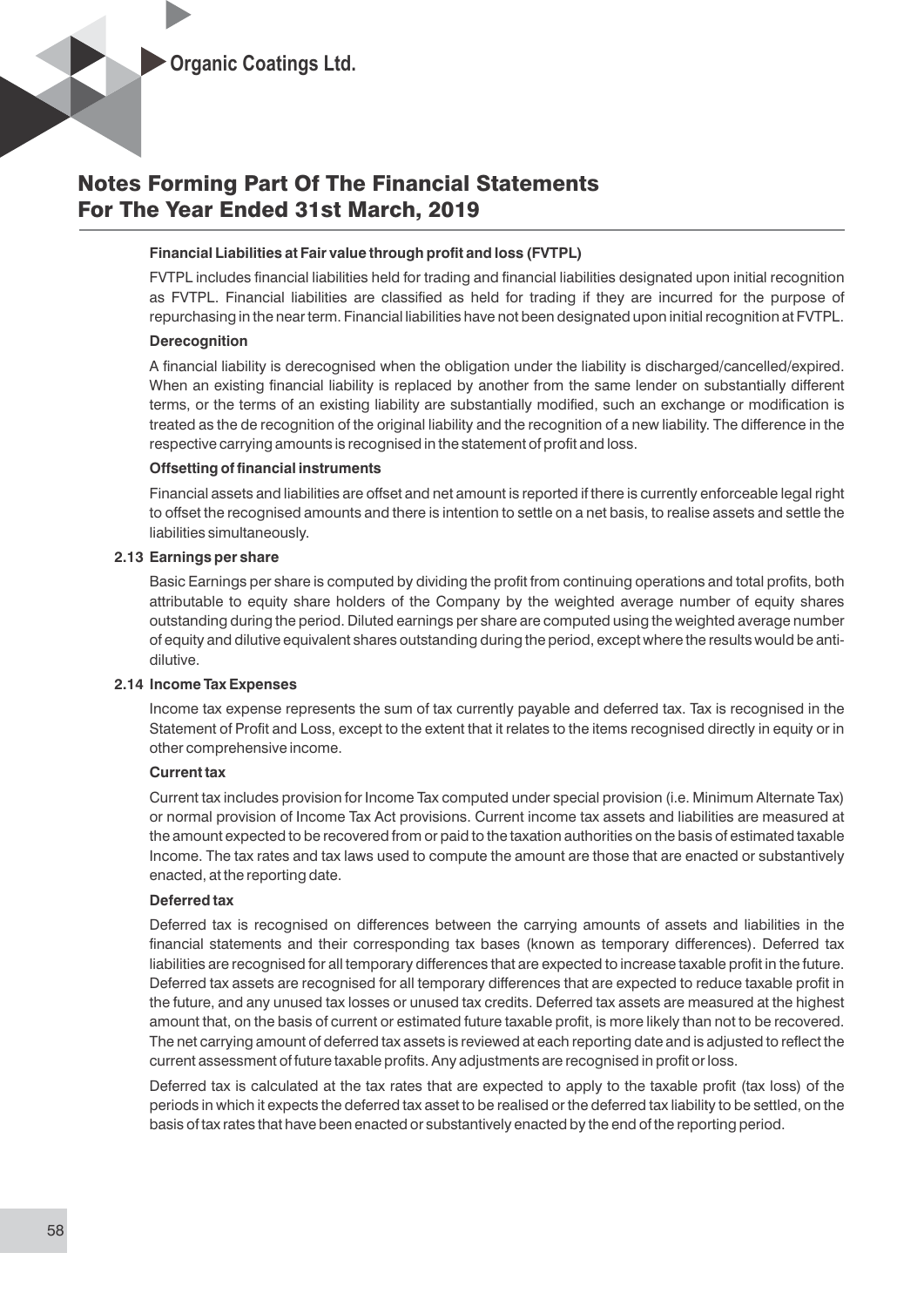

Deferred Tax assets and liabilities are offset when there is a legally enforceable right to set off current tax assets against current tax liabilities and when they relate to the income taxes levied by the same taxation authority and the Company intends to settle its current tax assets and liabilities on a net basis.

Deferred tax liabilities are recognised for all timing differences. Deferred tax assets in respect of unabsorbed depreciation and carry forward of losses are recognised only if there is virtual certainty that there will be sufficient future taxable income available to realise such assets. Deferred tax assets are recognised for timing differences of other items only to the extent that reasonable certainty exists that sufficient future taxable income will be available against which these can be realised. Deferred tax assets are reviewed at each Balance Sheet date for their realisability.

#### **2.15 Research and Development**

Revenue expenditure pertaining to research is charged to the Statement of Profit and Loss. Development costs of products are also charged to the Statement of Profit and Loss unless a product's technological feasibility has been established, in which case such expenditure is capitalised. The amount capitalised comprises expenditure that can be directly attributed or allocated on a reasonable and consistent basis to creating, producing and making the asset ready for its intended use. Fixed assets utilised for research and development are capitalised and depreciated in accordance with the policies stated for Tangible Fixed Assets and Intangible Assets.

#### 2.16 Impairment of Assets non-financial assets - property, plant and equipment and intangible assets

The carrying values of assets / cash generating units at each Balance Sheet date are reviewed for impairment. If any indication of impairment exists, the recoverable amount of such assets is estimated and impairment is recognised, if the carrying amount of these assets exceeds their recoverable amount. The recoverable amount is the greater of the net selling price and their value in use. Value in use is arrived at by discounting the future cash flows to their present value based on an appropriate discount factor.

When there is indication that an impairment loss recognised for an asset in earlier accounting periods no longer exists or may have decreased, such reversal of impairment loss is recognised in the Statement of Profit and Loss, except in case of revalued assets.

#### **2.17 Provisions and Contingent Liability**

Provisions are recognised when the Company has a present obligation (legal or constructive) as a result of a past event, it is probable that an outflow of resources embodying economic benefits will be required to settle the obligation and a reliable estimate can be made of the amount of the obligation.

If the effect of the time value of money is material, provisions are discounted using a current pre-tax rate that reflects, when appropriate, the risks specific to the liability. When discounting is used, the increase in the provision due to the passage of time is recognised as a finance cost.

Contingent liabilities and commitments are not recognised but are disclosed in the notes. Contingents assets are neither recognised nor disclosed in the financial statements.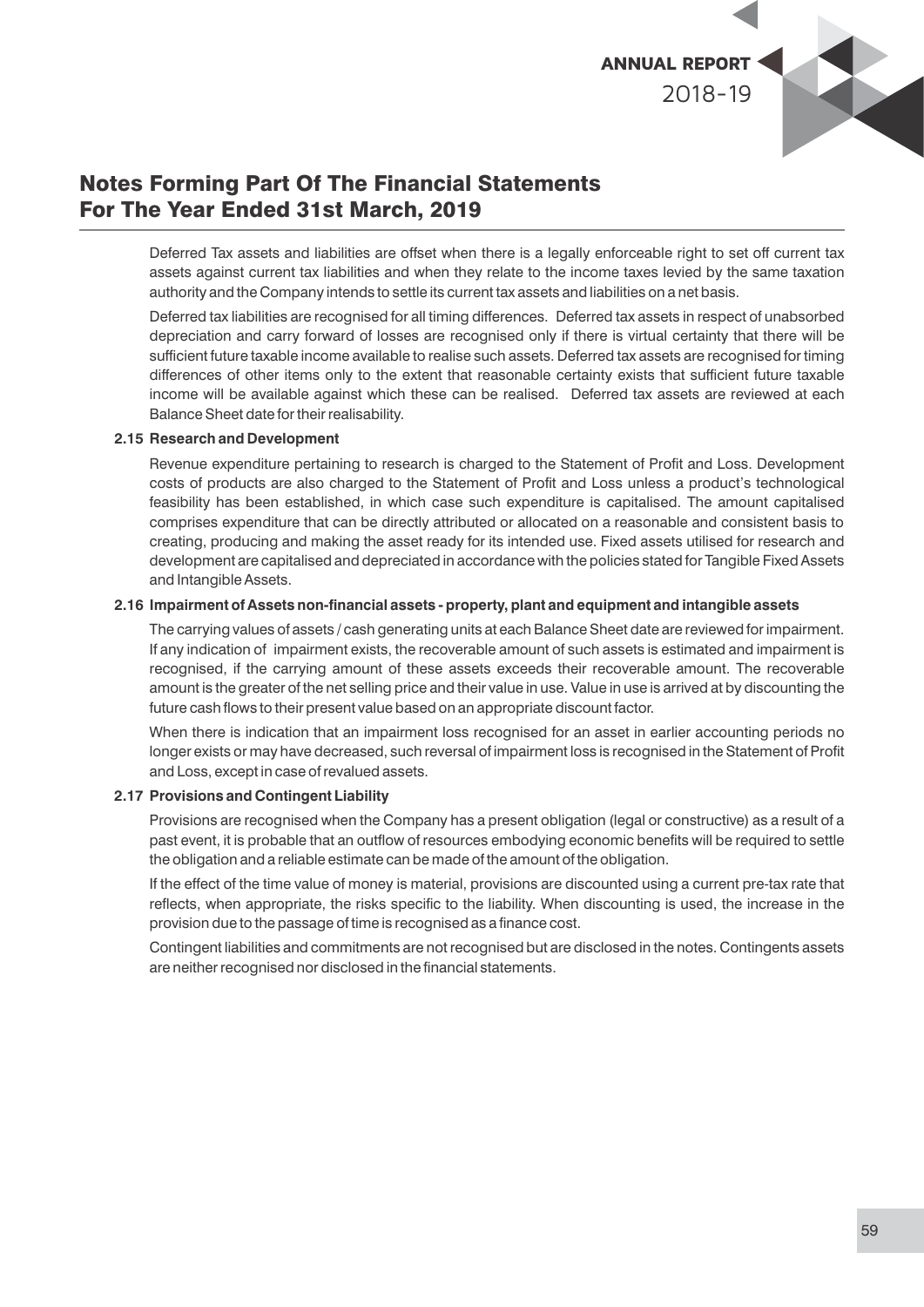| PROPERTY, PLANT AND EQUIPMENT<br>က                                                                                                                                                                                                                                                                                                                                                                                                                                |               |                           |                                         |                 |                                  |                   |                           |                       |
|-------------------------------------------------------------------------------------------------------------------------------------------------------------------------------------------------------------------------------------------------------------------------------------------------------------------------------------------------------------------------------------------------------------------------------------------------------------------|---------------|---------------------------|-----------------------------------------|-----------------|----------------------------------|-------------------|---------------------------|-----------------------|
| <b>Particulars</b>                                                                                                                                                                                                                                                                                                                                                                                                                                                | Land<br>Owned | <b>Buildings</b><br>Owned | equipment equipment<br>Plant &<br>Owned | Office<br>Owned | Furniture<br>& fixtures<br>Owned | Vehicles<br>Owned | <b>Owned</b><br>Computers | <b>Total</b>          |
| <b>Gross Block</b>                                                                                                                                                                                                                                                                                                                                                                                                                                                |               |                           |                                         |                 |                                  |                   |                           |                       |
| At cost or fair value as at 01.04.2018                                                                                                                                                                                                                                                                                                                                                                                                                            | 23,226,000    |                           | 43,286,095 201,176,910                  | 840,414         | 180,667                          | 9,605,527         |                           | 2,292,463 280,608,076 |
| Additions                                                                                                                                                                                                                                                                                                                                                                                                                                                         |               |                           | 117,750                                 |                 |                                  | 1,385,912         | 83,220                    | 1,586,882             |
| Revaluation adjustment                                                                                                                                                                                                                                                                                                                                                                                                                                            |               |                           |                                         |                 |                                  |                   |                           |                       |
| <b>Disposals</b>                                                                                                                                                                                                                                                                                                                                                                                                                                                  |               |                           |                                         |                 |                                  | 2,567,080         |                           | 2,567,080             |
| At cost or fair value as at 31.03.2019                                                                                                                                                                                                                                                                                                                                                                                                                            | 23,226,000    | 43,286,095                | 201,294,660                             | 840,414         | 180,667                          | 8,424,359         | 2,375,683                 | 279,627,878           |
| Depreciation Block                                                                                                                                                                                                                                                                                                                                                                                                                                                |               |                           |                                         |                 |                                  |                   |                           |                       |
| As at 01.04.2018                                                                                                                                                                                                                                                                                                                                                                                                                                                  | ٠             | 7,200,689                 | 113,892,190                             | 504,320         | 66,221                           | 4,558,767         | 2,104,544                 | 128,326,731           |
| Depreciation for the year                                                                                                                                                                                                                                                                                                                                                                                                                                         |               | 1,430,346                 | 10,679,602                              | 89,873          | 17,262                           | 944,330           | 50,694                    | 13,212,107            |
| <b>Disposals</b>                                                                                                                                                                                                                                                                                                                                                                                                                                                  |               |                           |                                         |                 |                                  | 2,463,083         |                           | 2,463,083             |
| Accumulated depreciation as at the 31.03.2019                                                                                                                                                                                                                                                                                                                                                                                                                     |               | 8,631,035                 | 124,571,792                             | 594,193         | 83,483                           | 3,040,014         | 2,155,238                 | 139,075,755           |
| <b>Net Block</b>                                                                                                                                                                                                                                                                                                                                                                                                                                                  |               |                           |                                         |                 |                                  |                   |                           |                       |
| As at 31.03.2019                                                                                                                                                                                                                                                                                                                                                                                                                                                  |               | 23,226,000 34,655,060     | 76,722,868                              | 246,221         |                                  | 97,184 5,384,345  |                           | 220,445 140,552,123   |
| of 8631 Sq Mt situated at Village Umraya, Taluka-Padra, District-Vadodara and Buildings standing thereon. The incremental impact of increase in value<br>Note: In order to comply with the requirements of IND AS 101, the Company has considered fair market value from 1st April 2016 of its land admeasuring<br>of land by ₹ Nil (Previous year ₹ 1,52,68,228/-) and Building by ₹ Nil (Previous year ₹ 35,63,118/-) has been credited to revaluation surplus. |               |                           |                                         |                 |                                  |                   |                           |                       |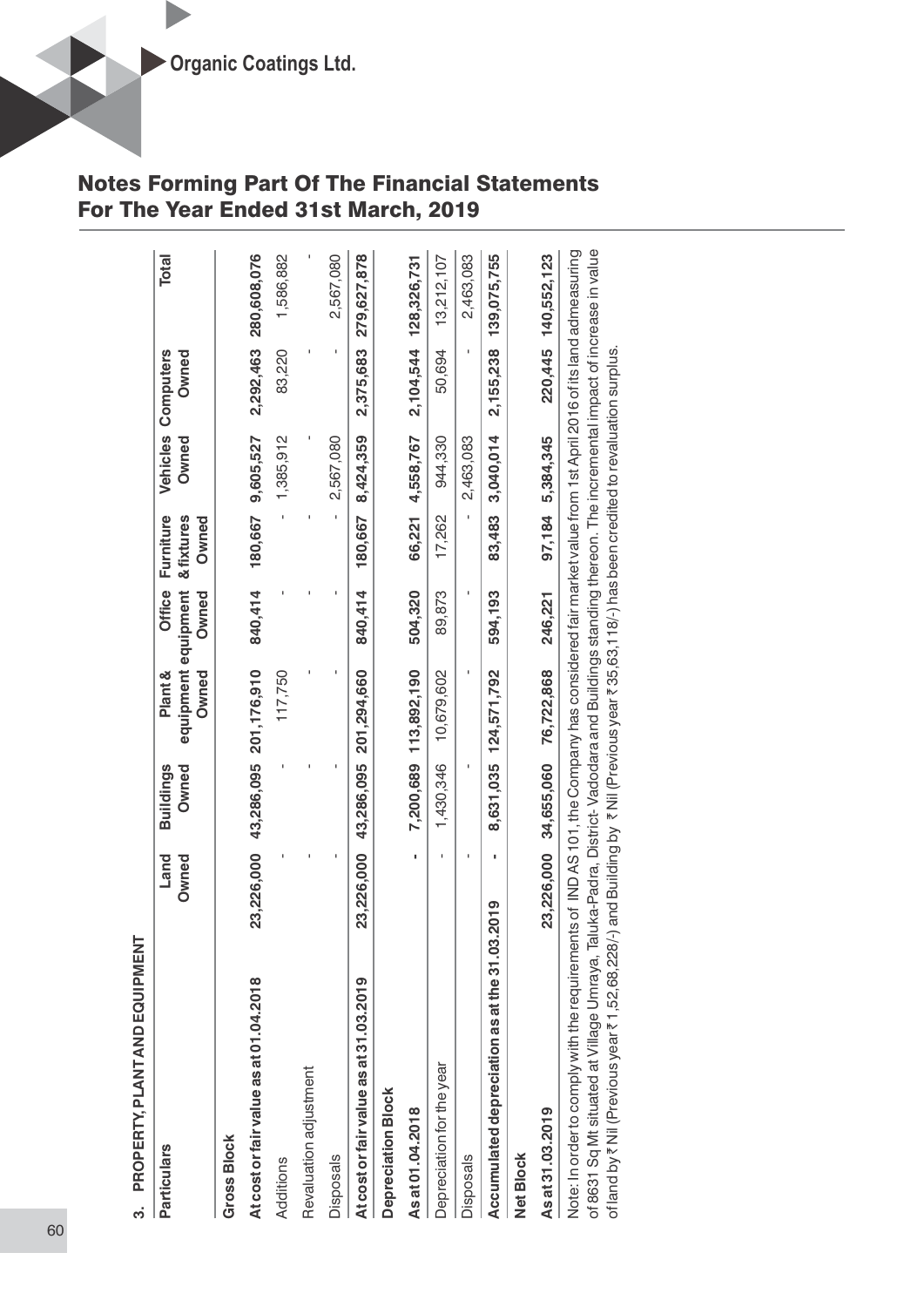

#### **4. INTANGIBLE ASSETS**

|                                               |                          |                | (in ₹.)      |
|-----------------------------------------------|--------------------------|----------------|--------------|
| <b>Particulars</b>                            | <b>Computer software</b> | <b>Patents</b> | <b>Total</b> |
| <b>Gross Block</b>                            |                          |                |              |
| At cost or fair value as at 01.04.2018        | 855,000                  | 676,260        | 1,531,260    |
| Additions                                     |                          | ٠              |              |
| Revaluation adjustment                        |                          |                |              |
| Disposals                                     |                          | ٠              |              |
| At cost or fair value as at 31.03.2019        | 855,000                  | 676,260        | 1,531,260    |
| Depreciation Block                            |                          |                |              |
| As at 01.04.2018                              | 574,592                  | 642,446        | 1,217,038    |
| Depreciation for the year                     | 140,761                  | ٠              | 140,761      |
| <b>Disposals</b>                              |                          | ۰              |              |
| Accumulated depreciation as at the 31.03.2019 | 715,353                  | 642,446        | 1,357,799    |
| <b>Net Block</b>                              |                          |                |              |
| As at 31,03,2019                              | 139,647                  | 33,814         | 173,461      |

### **5. OTHER FINANCIAL ASSETS**

| <b>Particulars</b>                              | As at            | As at            |
|-------------------------------------------------|------------------|------------------|
|                                                 | 31st March, 2019 | 31st March, 2018 |
|                                                 |                  |                  |
| Unsecured, considered good                      |                  |                  |
| <b>Prepaid Expenses</b>                         | 201,939          | 384,531          |
| <b>Security Deposits</b>                        | 3,268,618        | 3,295,618        |
| Loans to Staff                                  |                  | 177,939          |
| <b>Secured</b>                                  |                  |                  |
| Bank deposits with more than 12 months maturity | 1,713,613        | 1,704,335        |
| Interest Accrued on Deposits                    | 505,646          | 329,855          |
| <b>TOTAL</b>                                    | 5,689,816        | 5,892,278        |
| OTHER NON CURRENT ASSETS<br>6.                  |                  |                  |
| <b>Particulars</b>                              | As at            | As at            |
|                                                 | 31st March, 2019 | 31st March, 2018 |
|                                                 | ₹                |                  |
| <b>Doubtful</b>                                 |                  |                  |
| Trade receivable (Refer Note No-37)             | 8,750,541        | 9,062,765        |
| Advance for capital expenditure                 |                  | 150,000          |

**TOTAL 8,750,541 9,212,765**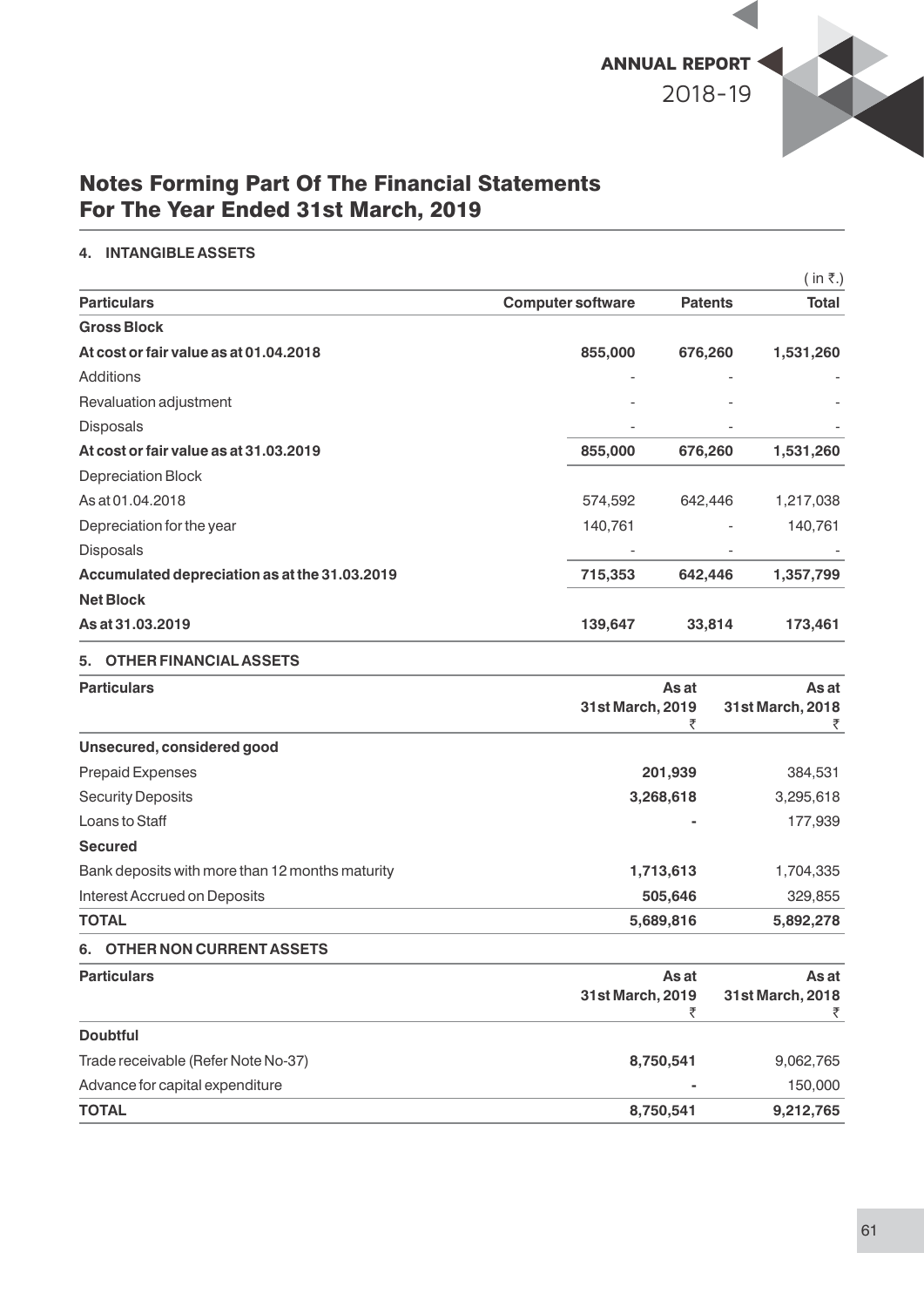#### **7. INVENTORIES**

**(At Lower of cost and net realisable value)**

| <b>Particulars</b> | As at            | As at            |
|--------------------|------------------|------------------|
|                    | 31st March, 2019 | 31st March, 2018 |
| Raw materials      | 24,395,278       | 23,902,863       |
| Work-in-progress   | 7,182,812        | 6,284,849        |
| Finished goods     | 13,994,759       | 9,716,026        |
| Consumables stores | 1,180,048        | 1,205,348        |
| Packing materials  | 2,540,254        | 1,637,691        |
| <b>TOTAL</b>       | 49,293,151       | 42,746,777       |

#### **8. TRADE RECEIVABLES**

| <b>Particulars</b>         | As at            | As at            |  |
|----------------------------|------------------|------------------|--|
|                            | 31st March, 2019 | 31st March, 2018 |  |
|                            |                  |                  |  |
| Unsecured, considered good |                  |                  |  |
| Trade receivable           | 84,346,768       | 67,552,875       |  |
| <b>TOTAL</b>               | 84,346,768       | 67,552,875       |  |

#### **9. CASH AND CASH EQUIVALENTS**

| <b>Particulars</b>        | As at            | As at            |
|---------------------------|------------------|------------------|
|                           | 31st March, 2019 | 31st March, 2018 |
|                           |                  |                  |
| Cash on Hand              | 66,989           | 99,589           |
| <b>Balance With Banks</b> |                  |                  |
| - In Current accounts     | 2,346,313        | 2,378,282        |
| - In EEFC accounts        | 192              | 1,201            |
| - In Deposit accounts     | 6,020,153        | 4,744,079        |
| <b>TOTAL</b>              | 8,433,647        | 7,223,151        |

#### **10. OTHER FINANCIAL ASSETS**

| <b>Particulars</b>           | As at            | As at            |  |
|------------------------------|------------------|------------------|--|
|                              | 31st March, 2019 | 31st March, 2018 |  |
|                              |                  |                  |  |
| Unsecured, considered good   |                  |                  |  |
| <b>Security Deposits</b>     | 752,881          | 1,553,578        |  |
| Loans to Staff               | 296,195          | 163,500          |  |
| Interest Accrued on Deposits | 328,969          | 319,239          |  |
| <b>TOTAL</b>                 | 1,378,045        | 2,036,317        |  |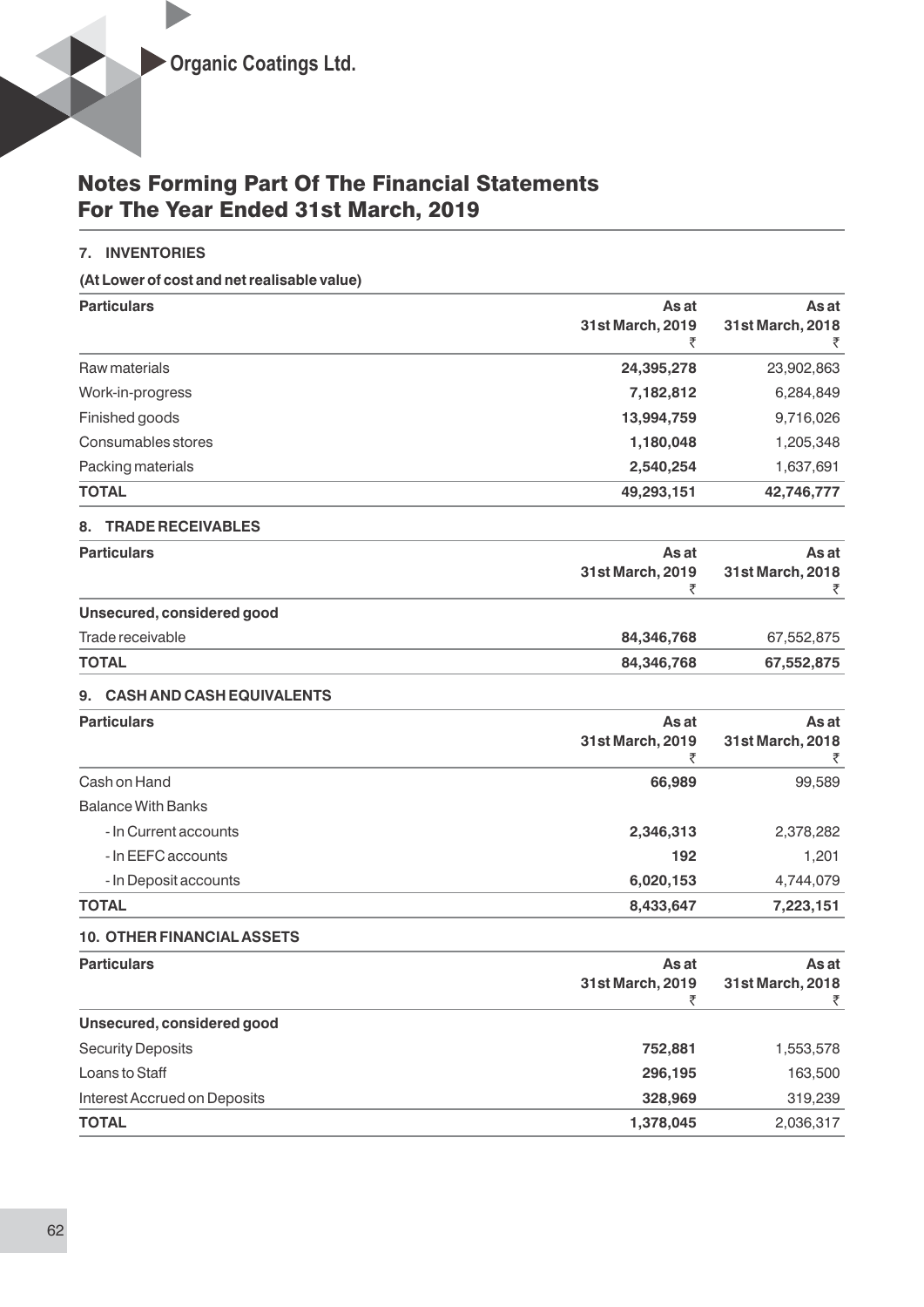

#### **11. OTHER CURRENT ASSET**

| <b>Particulars</b>                                                                  | As at<br>31st March, 2019<br>₹ | As at<br>31st March, 2018<br>₹ |
|-------------------------------------------------------------------------------------|--------------------------------|--------------------------------|
| Unsecured, considered good                                                          |                                |                                |
| <b>Prepaid Expenses</b>                                                             | 1,196,733                      | 202,751                        |
| <b>Balance with Government Authorities</b>                                          |                                |                                |
| - Balance With GST/Excise Authority                                                 | 9,540,173                      | 1,568,316                      |
| - VAT credit receivable                                                             | 801,492                        | 1,335,787                      |
| Income Tax (net)                                                                    | 796,274                        | 959,087                        |
| Advances to suppliers                                                               | 619,010                        | 610,535                        |
| <b>TOTAL</b>                                                                        | 12,953,682                     | 4,676,476                      |
| <b>12. EQUITY SHARE CAPITAL</b>                                                     |                                |                                |
| <b>Particulars</b>                                                                  | As at                          | As at                          |
|                                                                                     | 31st March, 2019<br>₹          | 31st March, 2018<br>₹          |
| (a) Authorised                                                                      |                                |                                |
| 1,00,00,000 (1,00,00,000) Equity shares of ₹10 each                                 | 100,000,000                    | 100,000,000                    |
| (b) Issued                                                                          |                                |                                |
| 77,00,000 (77,00,000) Equity shares of ₹10 each                                     | 77,000,000                     | 77,000,000                     |
| (c) Subscribed and fully paid up                                                    |                                |                                |
| 76,74,600 (76,74,600) Equity shares of ₹10 each                                     | 76,746,000                     | 76,746,000                     |
| <b>TOTAL</b>                                                                        | 76,746,000                     | 76,746,000                     |
| The Reconciliation of the number of the shares outstanding is set out below<br>12.1 |                                |                                |
| <b>Particulars</b>                                                                  | As at                          | As at                          |
|                                                                                     | 31st March, 2019               | 31st March, 2018               |
|                                                                                     | ₹                              | ₹                              |
| Equity Shares at the beginning of the year                                          | 7,674,600                      | 7,674,600                      |
| Equity Shares at the end of the year                                                | 7,674,600                      | 7,674,600                      |

#### **12.2 Terms/Rights attached to Equity Shares**

The Company has only one class of Equity Shares having a par value of ` 10/- per share. Each holder of the Equity shares is entitled to one vote per share. The Company declares and pays dividends in Indian rupees and every equity share is entitled to the same rate of dividend.

In the event of liquidation of the company, the holders of the equity shares will be entitled to receive the remaining assets of the company after distribution of all preferential amounts, in proportion to their shareholding.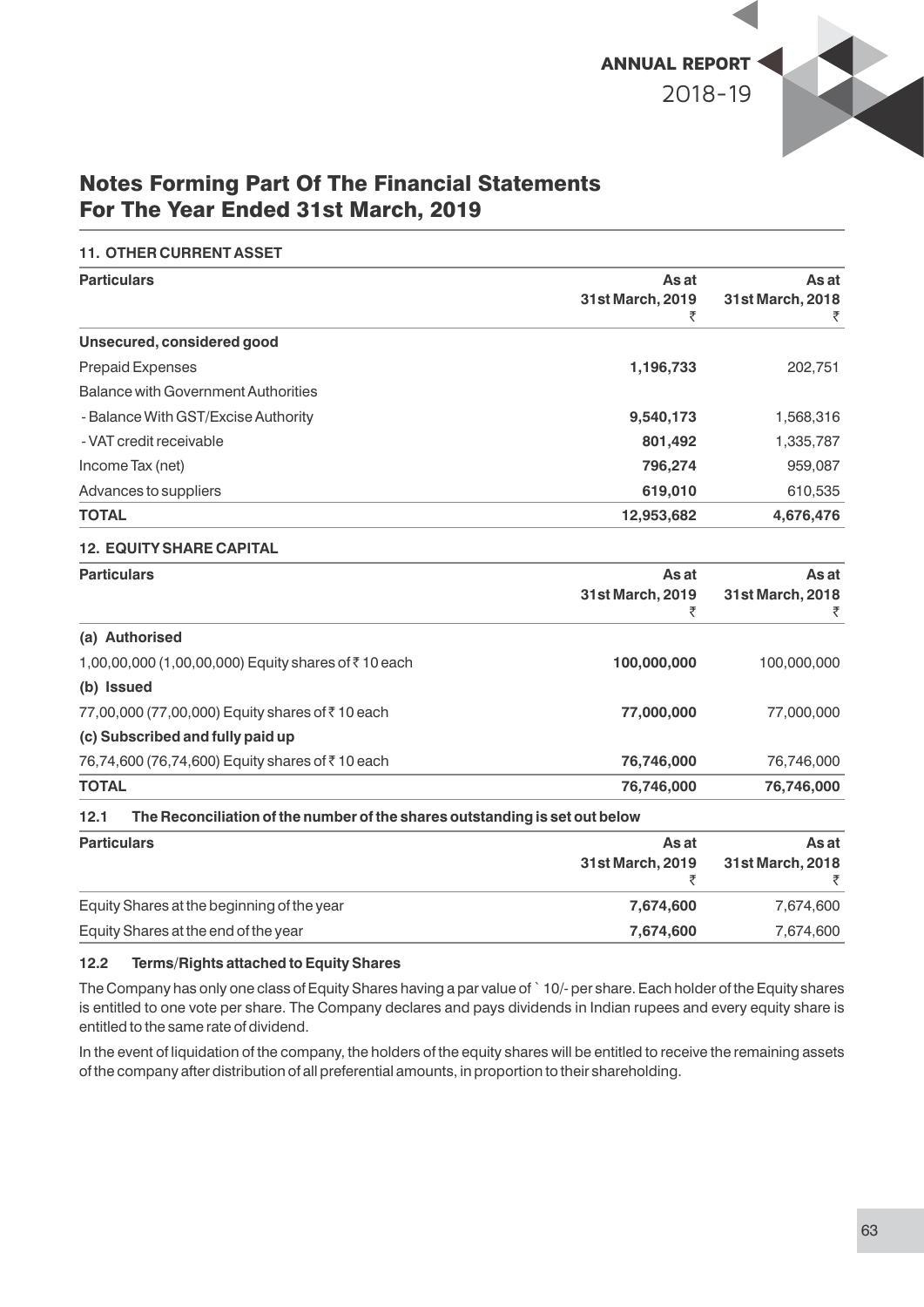#### **12.3 Details of the Shareholders holding more than 5% of shares**

| <b>Particulars</b>                                          | As at               | As at            |
|-------------------------------------------------------------|---------------------|------------------|
|                                                             | 31st March, 2019    | 31st March, 2018 |
|                                                             |                     |                  |
|                                                             | <b>No of Shares</b> | No of Shares     |
|                                                             | % of holding        | % of holding     |
| Mr Rajnikant K Shah                                         | 1,608,204           | 1,608,204        |
| [Include 8,03,310 (10.47%) Shares of Rajnikant K Shah (HUF) |                     |                  |
| (Previous Year 8,03,310 (10.47%)]                           | 20.95%              | 20.95%           |
| Ajay R Shah                                                 | 638,352             | 563,970          |
|                                                             | 8.32%               | 7.35%            |
| Abhay R Shah                                                | 801,632             | 801,632          |
|                                                             | 10.45%              | 10.45%           |

#### **13. OTHER EQUITY**

| <b>Particulars</b>                                  | As at            | As at            |
|-----------------------------------------------------|------------------|------------------|
|                                                     | 31st March, 2019 | 31st March, 2018 |
|                                                     | ₹                | ₹                |
| <b>Capital Reserve</b>                              |                  |                  |
| Balance at the Beginning of the year                | 120,000          | 120,000          |
| Balance at the end of the year                      | 120,000          | 120,000          |
| Securities premium account                          |                  |                  |
| Balance at the Beginning of the year                | 77,844,711       | 77,844,711       |
| Balance at the end of the year                      | 77,844,711       | 77,844,711       |
| <b>General reserve</b>                              |                  |                  |
| Balance at the Beginning of the year                | 5,282,140        | 5,282,140        |
| Balance at the end of the year                      | 5,282,140        | 5,282,140        |
| Surplus / (Deficit) in Statement of Profit and Loss |                  |                  |
| Balance at the Beginning of the year                | (95,864,804)     | (96, 156, 079)   |
| Add/(Less): Profit/(Loss) for the year              | (10,502,086)     | 291,275          |
| Balance at the end of the year                      | (106, 366, 890)  | (95,864,804)     |
| <b>Other Comprehensive Income</b>                   |                  |                  |
| <b>Revaluation Surplus</b>                          |                  |                  |
| Balance at the Beginning of the year                | 18,690,306       | 18,690,306       |
| Balance at the end of the year                      | 18,690,306       | 18,690,306       |
| Other comprehensive income                          |                  |                  |
| Balance at the Beginning of the year                | 106,619          | (19,053)         |
| Add: Addition/(Deduction) during the year           | (12, 863)        | 125,672          |
| Balance at the end of the year                      | 93,756           | 106,619          |
| <b>TOTAL</b>                                        | (4, 335, 977)    | 6,178,972        |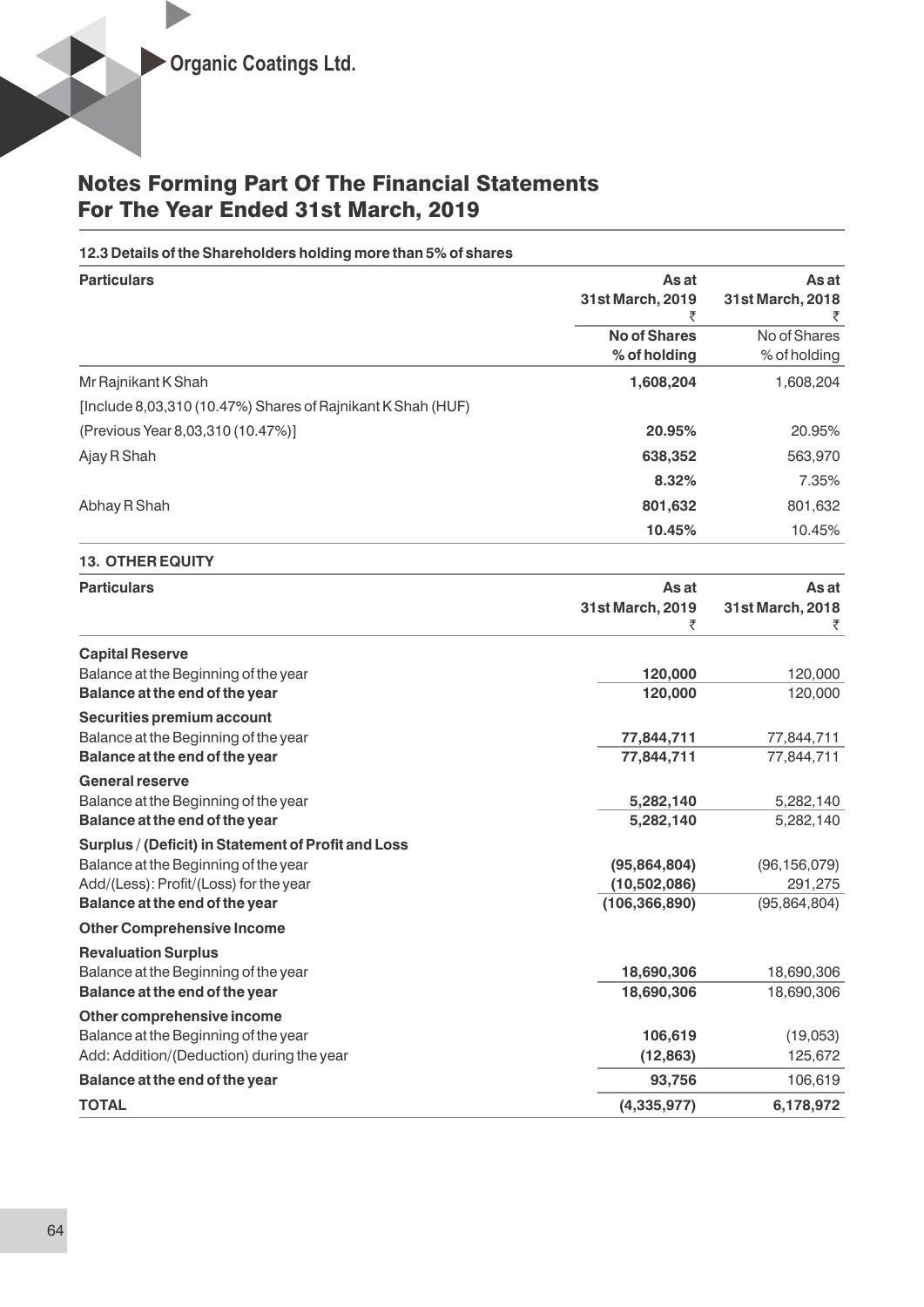

#### **14. BORROWINGS**

| <b>Particulars</b>           | As at            | As at<br>31st March, 2018 |
|------------------------------|------------------|---------------------------|
|                              | 31st March, 2019 |                           |
|                              |                  | ₹                         |
| <b>Secured</b>               |                  |                           |
| <b>Term Loans from Banks</b> |                  |                           |
| Plant and Equipment          | 24,993,218       | 16,666,670                |
| <b>Vehicles</b>              | 2,378,494        | 2,743,395                 |
| <b>Unsecured</b>             |                  |                           |
| Intercorporate Loans         | 6,772,590        |                           |
| <b>TOTAL</b>                 | 34,144,302       | 19,410,065                |

14.1 The Term Loans on Plant and Equipment are secured by Equitable mortgage of Factory Land and Building and hypothecation of Plant and Equipment at Village Umraya, Taluka-Padra, District- Vadodara. These loans are further guaranteed by one of the director in his personal capacity.

14.2 The Vehicles loans are secured by hypothecation of Vehicles.

#### 14.3 Maturity Profile of the Term loans of the Plant and Equipments are set out as under

| <b>Particulars</b> | As at            | As at            |
|--------------------|------------------|------------------|
|                    | 31st March, 2019 | 31st March, 2018 |
|                    |                  |                  |
| 0-1 Year           | 8,812,452        | 13, 151, 484     |
| 1-2 Years          | 8,812,452        | 4,444,440        |
| 2-3 Years          | 8,812,452        | 4,444,440        |
| Above 3 Years      | 7,368,314        | 7,777,790        |
|                    | 24,993,218       | 16,666,670       |
| <b>TOTAL</b>       | 33,805,670       | 29,818,154       |

14.4 Maturity Profile of the Term loans of the Vehicles are set out as under

| <b>Particulars</b> | As at<br>31st March, 2019 | As at<br>31st March, 2018<br>₹ |
|--------------------|---------------------------|--------------------------------|
| 0-1 Year           | 1,193,511                 | 727,556                        |
| 1-2 Years          | 1,295,816                 | 794,053                        |
| 2-3 Years          | 578,650                   | 866,663                        |
| Above 3 Years      | 504,028                   | 1,082,679                      |
|                    | 2,378,494                 | 2,743,395                      |
| <b>TOTAL</b>       | 3,572,005                 | 3,470,951                      |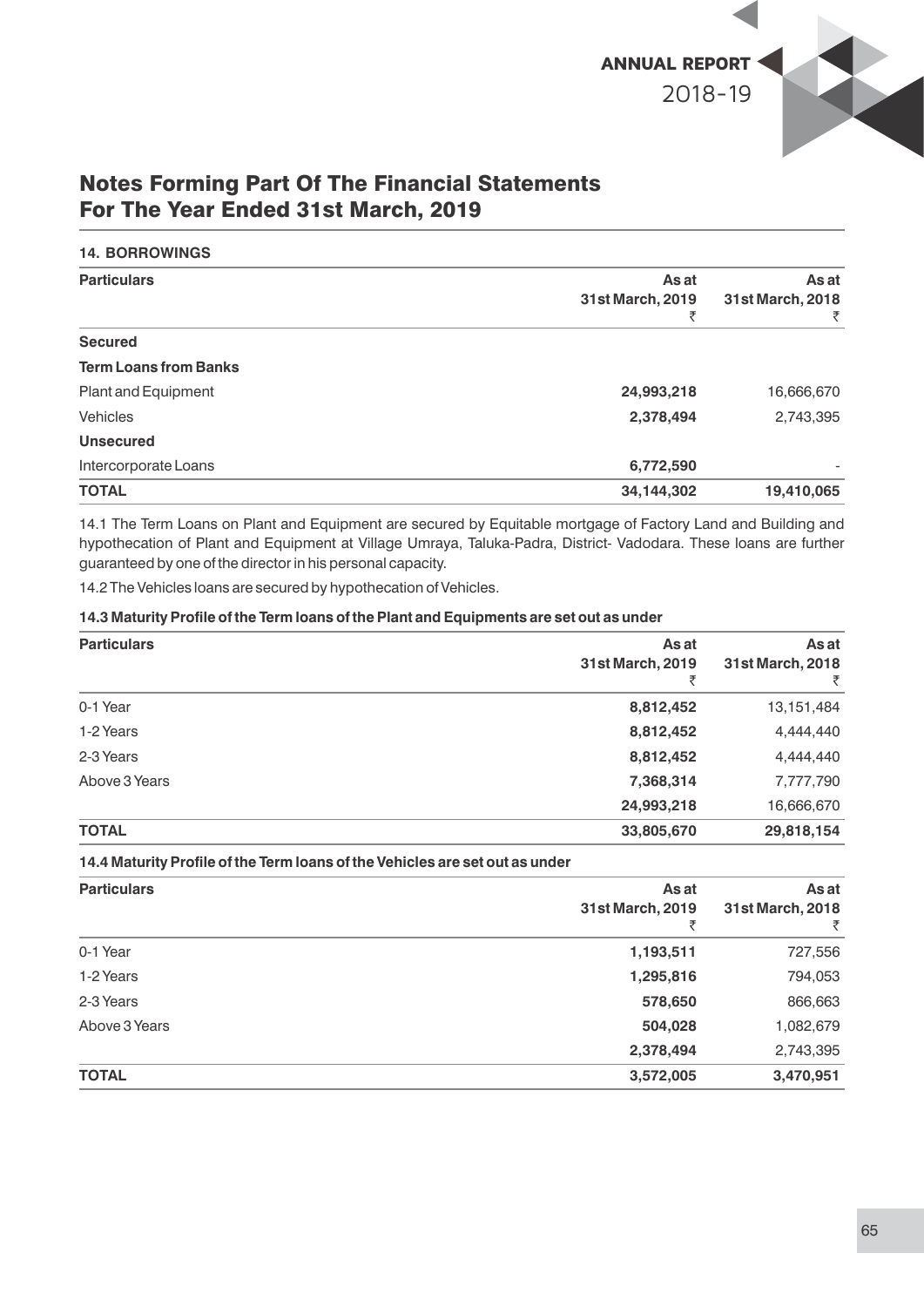#### 14.5 Maturity Profile of the Intercorporate Loans are set out as under

| <b>Particulars</b> | As at            | As at            |
|--------------------|------------------|------------------|
|                    | 31st March, 2019 | 31st March, 2018 |
|                    |                  | ₹                |
| 0-1 Year           | 6,772,590        |                  |
| 1-2 Years          | 2,009,536        |                  |
| 2-3 Years          | 287,892          | ۰                |
| Above 3 Years      |                  |                  |
|                    | 2,297,428        |                  |
| <b>TOTAL</b>       | 9,070,018        |                  |

#### **15. OTHER FINANCIAL LIABILITIES**

| <b>Particulars</b>         | As at            | As at            |
|----------------------------|------------------|------------------|
|                            | 31st March, 2019 | 31st March, 2018 |
|                            |                  |                  |
| Trade payables             | 43.739           | 43.740           |
| Security Deposits Received | 40,198,884       | 40,194,384       |
| <b>TOTAL</b>               | 40,242,623       | 40,238,124       |

#### **16. PROVISIONS**

| As at            | As at            |
|------------------|------------------|
| 31st March, 2019 | 31st March, 2018 |
|                  |                  |
| 2,044,050        | 2,110,039        |
| 2,263,674        | 2,354,443        |
| 4,307,724        | 4,464,482        |
|                  |                  |

#### **17. BORROWINGS**

| <b>Particulars</b>                                         | As at<br>31st March, 2019 | As at<br>31st March, 2018 |
|------------------------------------------------------------|---------------------------|---------------------------|
| <b>From Banks</b>                                          |                           |                           |
| <b>Secured</b>                                             |                           |                           |
| Working capital loans - repayable on demand                | 27,953,059                | 38,626,043                |
| Current Maturities of Long Term Debt (Refer Note No: 14.3) | 8,812,452                 | 13, 151, 484              |
| Current Maturities Vehicle Loans (Refer Note No: 14.4)     | 1,193,511                 | 727,556                   |
| Loans and advances from related parties                    |                           |                           |
| <b>Unsecured</b>                                           |                           |                           |
| From directors (Refer Note 17.1)                           | 8,615,656                 | 3,020,500                 |
| Current Maturities of Business Loans (Refer Note No: 14.5) | 2,297,428                 |                           |
| <b>TOTAL</b>                                               | 48,872,106                | 55,525,583                |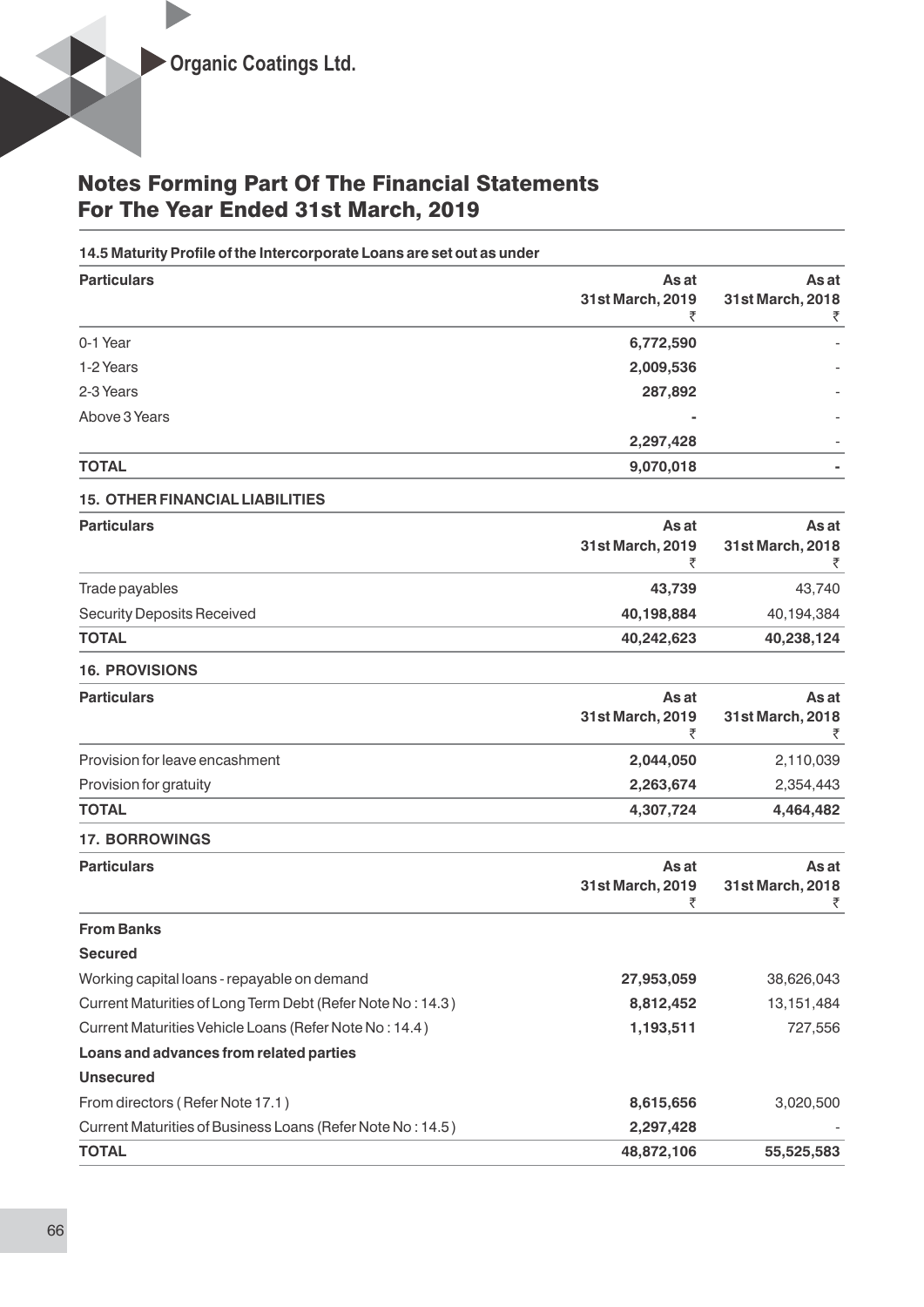

17.1 The Working Capital Loan is secured by hypothecation of the inventory and trade receivables, Equitable mortgage of Factory Land and Building and hypothecation of Plant and Equipment at Village Umraya, Taluka-Padra, District-Vadodara. This loan is further guaranteed by one of the director in his personal capacity.

| <b>18. TRADE PAYABLES</b>                          |                                |                                |
|----------------------------------------------------|--------------------------------|--------------------------------|
| <b>Particulars</b>                                 | As at<br>31st March, 2019<br>₹ | As at<br>31st March, 2018      |
| Due to Micro, Small and Medium Enterprises         | 34,617,109                     | 19,609,074                     |
| Due to Others (Refer Note No.36)                   | 70,880,541                     | 64,458,418                     |
| <b>TOTAL</b>                                       | 105,497,650                    | 84,067,492                     |
| <b>19. OTHER CURRENT LIABILITIES</b>               |                                |                                |
| <b>Particulars</b>                                 | As at<br>31st March, 2019<br>₹ | As at<br>31st March, 2018<br>₹ |
| <b>Others Payables</b>                             |                                |                                |
| <b>Statutory Dues</b>                              | 1,190,344                      | 993,013                        |
| Advance from customers                             | 57,640                         | 84,400                         |
| Expenses payable                                   | 1,959,378                      | 2,072,270                      |
| <b>TOTAL</b>                                       | 3,207,362                      | 3,149,683                      |
| <b>20. PROVISIONS</b>                              |                                |                                |
| <b>Particulars</b>                                 | As at<br>31st March, 2019<br>₹ | As at<br>31st March, 2018      |
| Provision for employee benefits                    |                                |                                |
| Provision for leave encashment                     | 1,390,006                      | 1,099,758                      |
| <b>Provision others</b>                            |                                |                                |
| GST/Excise duty on closing stock of finished goods | 1,499,438                      | 1,056,047                      |
| <b>TOTAL</b>                                       | 2,889,444                      | 2,155,805                      |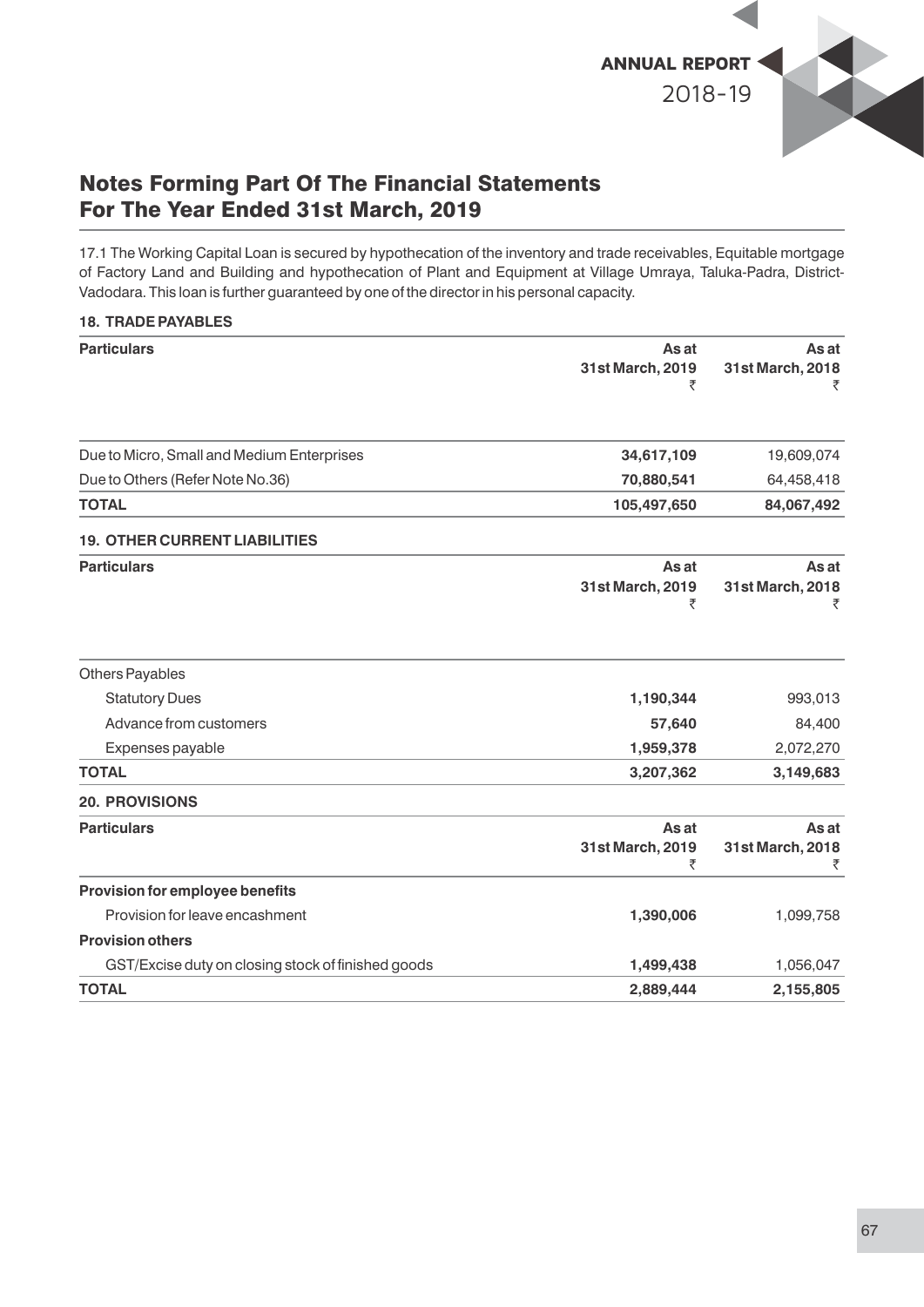| <b>21. SALE OF PRODUCTS</b>                                       |                                             |                                             |
|-------------------------------------------------------------------|---------------------------------------------|---------------------------------------------|
| <b>Particulars</b>                                                | For the year ended<br>31st March, 2019<br>₹ | For the year ended<br>31st March, 2018<br>₹ |
| Sale of products                                                  | 355,869,987                                 | 380,804,973                                 |
| <b>TOTAL</b>                                                      | 355,869,987                                 | 380,804,973                                 |
| 21.1 PARTICULARS OF SALE OF PRODUCTS                              |                                             |                                             |
| <b>Particulars</b>                                                | For the year ended                          | For the year ended                          |
|                                                                   | 31st March, 2019<br>₹                       | 31st March, 2018<br>₹                       |
| <b>Manufactured goods</b>                                         |                                             |                                             |
| Printing Ink                                                      | 320,299,261                                 | 342,782,430                                 |
| Coatings                                                          | 24,025,272                                  | 29,920,474                                  |
| <b>Auxiliaries</b>                                                | 11,545,454                                  | 8,102,069                                   |
| <b>TOTAL</b>                                                      | 355,869,987                                 | 380,804,973                                 |
| <b>22. OTHER INCOME</b>                                           |                                             |                                             |
| <b>Particulars</b>                                                | For the year ended                          | For the year ended                          |
|                                                                   | 31st March, 2019                            | 31st March, 2018                            |
|                                                                   | ₹                                           | ₹                                           |
| <b>Operation income</b>                                           |                                             |                                             |
| Interest received                                                 | 1,214,267                                   | 1,000,654                                   |
| <b>Bad Debts Recovered</b>                                        | 300,000                                     | 431,359                                     |
| Other Income                                                      | 253,723                                     | 3,504,994                                   |
| Net Profit on foreign currency transactions and translation (Net) | 491,087                                     | 402,094                                     |
| Other non operation income                                        |                                             |                                             |
| Profit on sale of assets (net)                                    | 112,303                                     |                                             |
| Sundry balances written back                                      |                                             | 156,834                                     |
| <b>TOTAL</b>                                                      | 2,371,380                                   | 5,495,935                                   |
| <b>23. COST OF MATERIALS CONSUMED</b>                             |                                             |                                             |
| <b>Particulars</b>                                                | For the year ended                          | For the year ended                          |
|                                                                   | 31st March, 2019                            | 31st March, 2018                            |
| <b>Raw material consumed</b>                                      | ₹                                           | ₹                                           |
|                                                                   |                                             |                                             |
| Opening stock<br>Add: Purchases                                   | 23,902,863                                  | 17,502,443                                  |
|                                                                   | 254,764,367                                 | 265,417,319                                 |
|                                                                   | 278,667,230                                 | 282,919,762                                 |
| Less: Closing stock                                               | 24,395,278                                  | 23,902,863                                  |
| Cost of raw material consumed<br><b>Packing material consumed</b> | 254,271,952                                 | 259,016,899                                 |
|                                                                   |                                             |                                             |
| Opening stock<br>Add: Purchases                                   | 1,637,691                                   | 1,246,010                                   |
|                                                                   | 23,128,784                                  | 21,684,377                                  |
|                                                                   | 24,766,475                                  | 22,930,387                                  |
| Less: Closing Stock                                               | 2,540,254                                   | 1,637,691<br>21,292,696                     |
| Cost of packing material consumed<br><b>TOTAL</b>                 | 22,226,221                                  |                                             |
|                                                                   | 276,498,173                                 | 280,309,595                                 |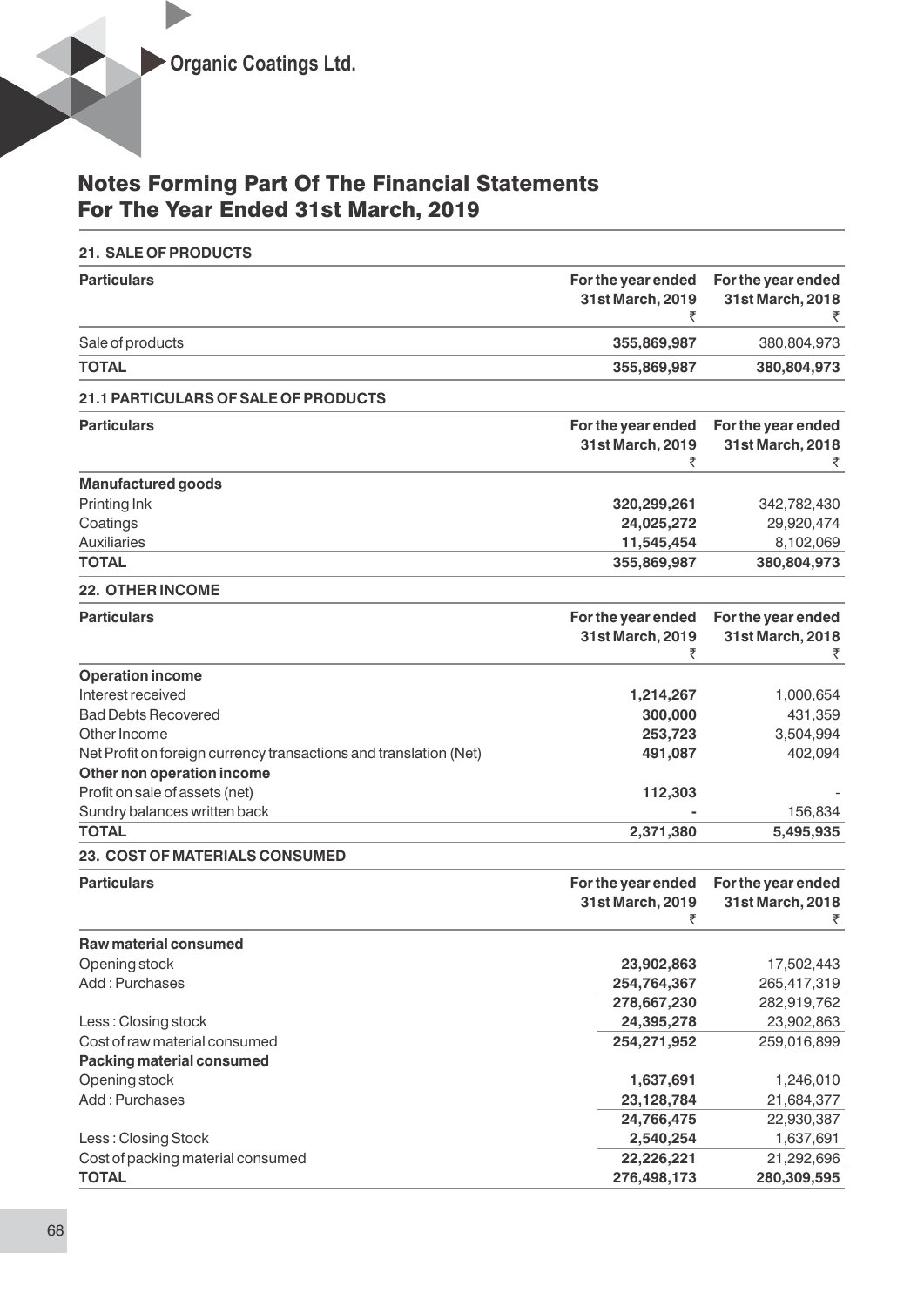

#### **23.1 PARTICULARS OF RAW MATERIALS CONSUMED**

| <b>Particulars</b>                                                                    | For the year ended<br>31st March, 2019      | For the year ended<br>31st March, 2018      |
|---------------------------------------------------------------------------------------|---------------------------------------------|---------------------------------------------|
| Chemicals                                                                             | 33,866,831                                  | 36,803,886                                  |
| Pigment                                                                               | 109,876,117                                 | 101,747,988                                 |
| <b>Resins</b>                                                                         | 70,156,338                                  | 72,628,564                                  |
| Oil and miscellaneous                                                                 | 40,372,666                                  | 47,836,461                                  |
| <b>TOTAL</b>                                                                          | 254,271,952                                 | 259,016,899                                 |
| 23.2 PARTICULARS OF IMPORTS AND INDIGINIOUS CONSUMPTION AND PERCENTAGE OF CONSUMPTION |                                             |                                             |
| <b>Particulars</b>                                                                    | For the year ended<br>31st March, 2019<br>₹ | For the year ended<br>31st March, 2018<br>₹ |
| <b>Raw material consumed</b>                                                          |                                             |                                             |
| Imported                                                                              | 20,471,372                                  | 29,495,887                                  |
| Indigenous                                                                            | 233,800,580                                 | 229,521,012                                 |
| <b>TOTAL</b>                                                                          | 254,271,952                                 | 259,016,899                                 |
| Percentage raw material consumed                                                      |                                             |                                             |
| Imported                                                                              | 8.05%                                       | 11.39%                                      |
| Indigenous                                                                            | 91.95%                                      | 88.61%                                      |
| <b>TOTAL</b>                                                                          | 100.00%                                     | 100.00%                                     |
| <b>24. CHANGES IN INVENTORIES OF FINISHED GOODS AND WORK IN PROGRESS</b>              |                                             |                                             |
| <b>Particulars</b>                                                                    | For the year ended<br>31st March, 2019<br>₹ | For the year ended<br>31st March, 2018<br>₹ |
| Inventories (at close)                                                                |                                             |                                             |
| <b>Finished Goods</b>                                                                 | 13,994,759                                  | 9,716,026                                   |
| Work-in-Progress                                                                      | 7,182,812                                   | 6,284,849                                   |
|                                                                                       | 21,177,571                                  | 16,000,875                                  |
| Inventories (at commencement)                                                         |                                             |                                             |
| Finished goods                                                                        | 9,716,026                                   | 7,701,558                                   |
| Work-in-Progress                                                                      | 6,284,849                                   | 7,812,355                                   |
|                                                                                       | 16,000,875                                  | 15,513,913                                  |
| TOTAL                                                                                 | (5, 176, 696)                               | (486, 962)                                  |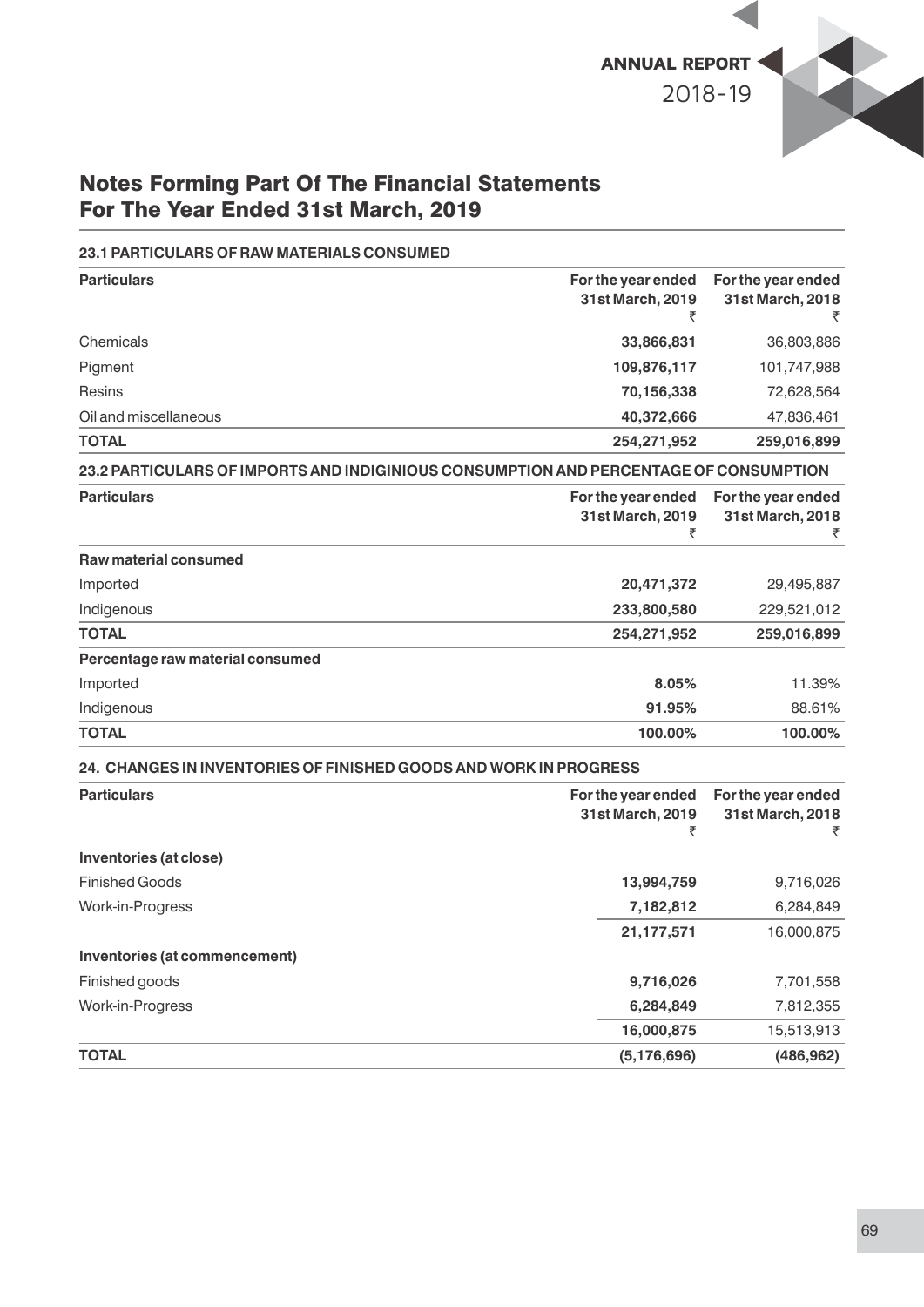#### **25. EMPLOYEE BENEFIT EXPENSE**

| <b>Particulars</b>                        | For the year ended | For the year ended |
|-------------------------------------------|--------------------|--------------------|
|                                           | 31st March, 2019   | 31st March, 2018   |
|                                           |                    |                    |
| Salary                                    | 15,771,996         | 15,470,103         |
| Contribution to provident and other funds | 2,414,136          | 2,551,998          |
| Staff welfare expenses                    | 245.878            | 327.157            |
| <b>TOTAL</b>                              | 18,432,010         | 18,349,258         |

25.1 As per Ind Accounting Standard 19 (Revised) " Employee Benefits", the disclosure as defined in the Accounting Standard are given below:

#### **Defined Contribution Plan**

Contribution to Defined Contribution Plans, recognised as expenses for the year as under:

| <b>Particulars</b>                        | 31st March, 2019 | For the year ended For the year ended<br>31st March, 2018 |
|-------------------------------------------|------------------|-----------------------------------------------------------|
| Employer's contribution to provident fund | 1,118,234        | 1,110,564                                                 |
| <b>TOTAL</b>                              | 1.118.234        | 1,110,564                                                 |

#### **Defined Benefit Plan**

(I) Recognition of Opening and Closing Balances of Defined Benefit Obligation of Gratuity and Fair Value of the **Plan Assets (Funded)**

| <b>Particulars</b>                                                     | For the year ended<br>31st March, 2019 | For the year ended<br>31st March, 2018 |
|------------------------------------------------------------------------|----------------------------------------|----------------------------------------|
| Defined benefit obligation at the beginning of the Year                | 4,675,121                              | 3,356,140                              |
| Current service cost 228,829                                           | 174,137                                |                                        |
| Past service cost                                                      |                                        | 1,294,900                              |
| Interest on defined benefit obligation                                 | 363,148                                | 245,674                                |
| Remeasurements due to                                                  |                                        |                                        |
| - Actuarial loss/(gain) arising from change in financial assumptions   | 80,859                                 | (118, 587)                             |
| - Actuarial loss/(gain) arising from change in demographic assumptions | (1,036)                                |                                        |
| - Actuarial loss/(gain) arising on account of experience changes       | (106, 602)                             | (97, 339)                              |
| Benefit paid                                                           | (1,460,441)                            | (179, 804)                             |
| Defined Benefit obligation at the end of the year                      | 3,779,878                              | 4,675,121                              |
| Fair value of the plan assets at the beginning of the year             | 3,320,678                              | 3,229,163                              |
| Employer contribution                                                  | 1,399,534                              | 44,713                                 |
| Interest on plan assets                                                | 296,075                                | 273,277                                |
| Administration expenses                                                |                                        |                                        |
| Remeasurements due to                                                  |                                        |                                        |
| - Actual return on plan assets less interest on plan assets            | (39, 642)                              | (46, 671)                              |
| Benefit paid                                                           | (1,460,441)                            | (179, 804)                             |
| Fair value of the plan assets at the end of the Year                   | 3,516,204                              | 3,320,678                              |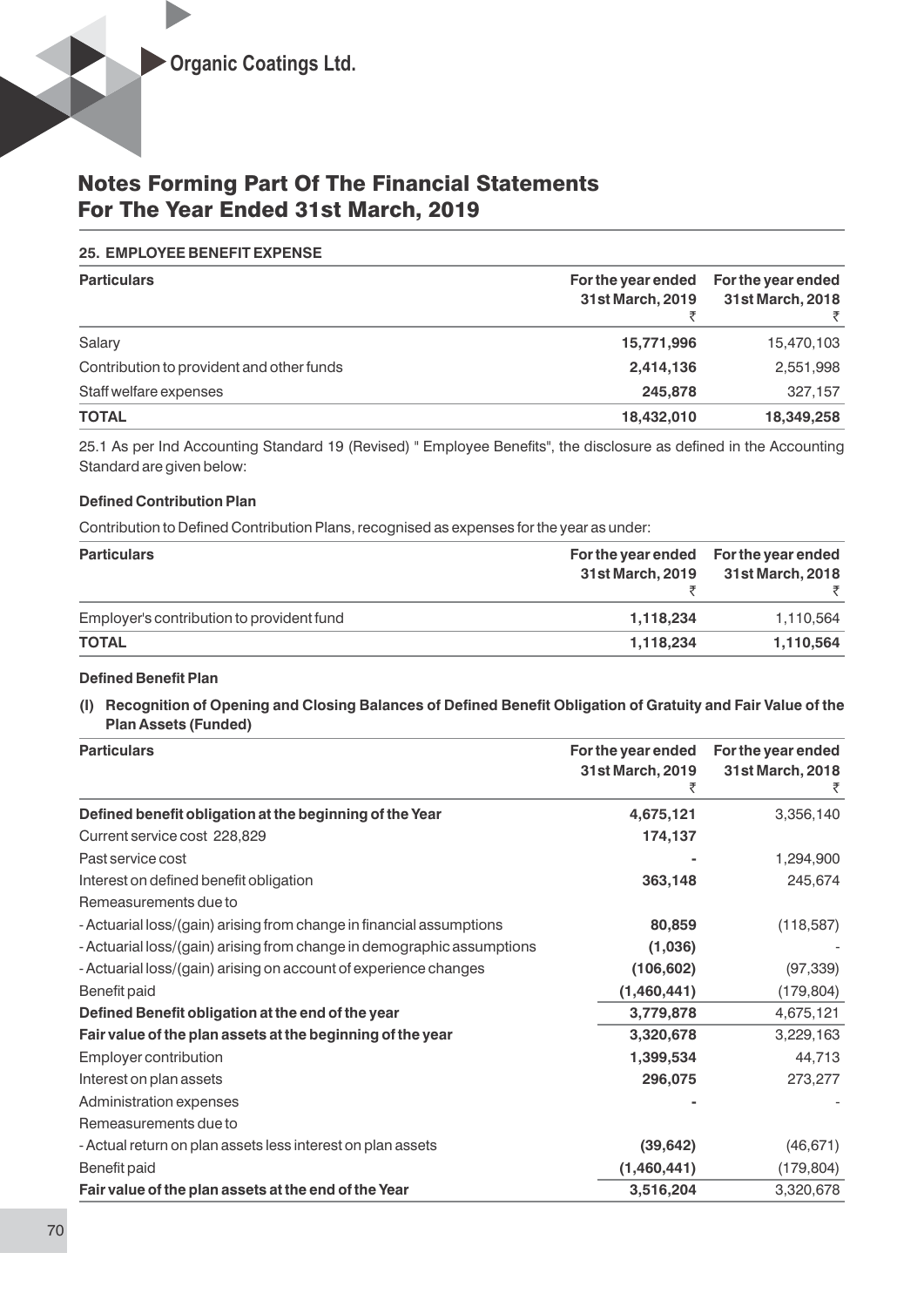

### (II) Reconciliation of the Fair Value of the Plan Assets and Defined Benefit Obligation

| <b>Particulars</b>                     | For the year ended<br>31st March, 2019 | For the year ended<br>31st March, 2018 |
|----------------------------------------|----------------------------------------|----------------------------------------|
| Fair value of the plan assets          | 3,516,204                              | 3,320,678                              |
| Present value of the obligation        | 3,779,878                              | 4,675,121                              |
| Amount recognised in the balance sheet | 263,674                                | 1,354,443                              |

#### **(III) Expenses Recognised During the year**

| <b>Particulars</b>                                 | For the year ended<br>31st March, 2019 | For the year ended<br>31st March, 2018 |
|----------------------------------------------------|----------------------------------------|----------------------------------------|
| Current service cost                               | 228,829                                | 174,137                                |
| Past service cost                                  |                                        | 1,294,900                              |
| Administrative expenses                            | ۰                                      |                                        |
| Interest on net defined benefit liability /(asset) | 67,073                                 | (27, 603)                              |
| <b>TOTAL</b>                                       | 295,902                                | 1,441,434                              |

#### **(IV) Investment Details**

| <b>Particulars</b>    |      | For the year ended For the year ended<br>31st March, 2019 31st March, 2018 |
|-----------------------|------|----------------------------------------------------------------------------|
|                       | $\%$ | $\%$                                                                       |
| Insured managed funds | 100  | 100                                                                        |
| <b>TOTAL</b>          | 100  | 100                                                                        |

### **(V) Actuarial Assumptions of Gratuity**

| <b>Particulars</b>                       | 31st March, 2019 | For the year ended For the year ended<br>31st March, 2018 |
|------------------------------------------|------------------|-----------------------------------------------------------|
|                                          | $\%$             | ℅                                                         |
| Discount rate (per annum)                | 7.50%            | 7.85%                                                     |
| Rate of escalation in salary (per annum) | 6.00%            | $6.00\%$                                                  |

The discount rate is based on the prevailing market yields of Indian government securities as at the balance sheet date for the estimated term of the obligations.

The estimates of future salary increases considered takes into account the inflation, seniority, promotion and other relevant factors.

#### **26. FINANCE COSTS**

| <b>Particulars</b>    | For the year ended<br>31st March, 2019 | For the year ended<br>31st March, 2018 |
|-----------------------|----------------------------------------|----------------------------------------|
| Interest expense on   |                                        |                                        |
| <b>Borrowings</b>     | 9,754,321                              | 9,366,704                              |
| Other borrowing costs | 1,486,906                              | 1,192,273                              |
| <b>TOTAL</b>          | 11,241,227                             | 10,558,977                             |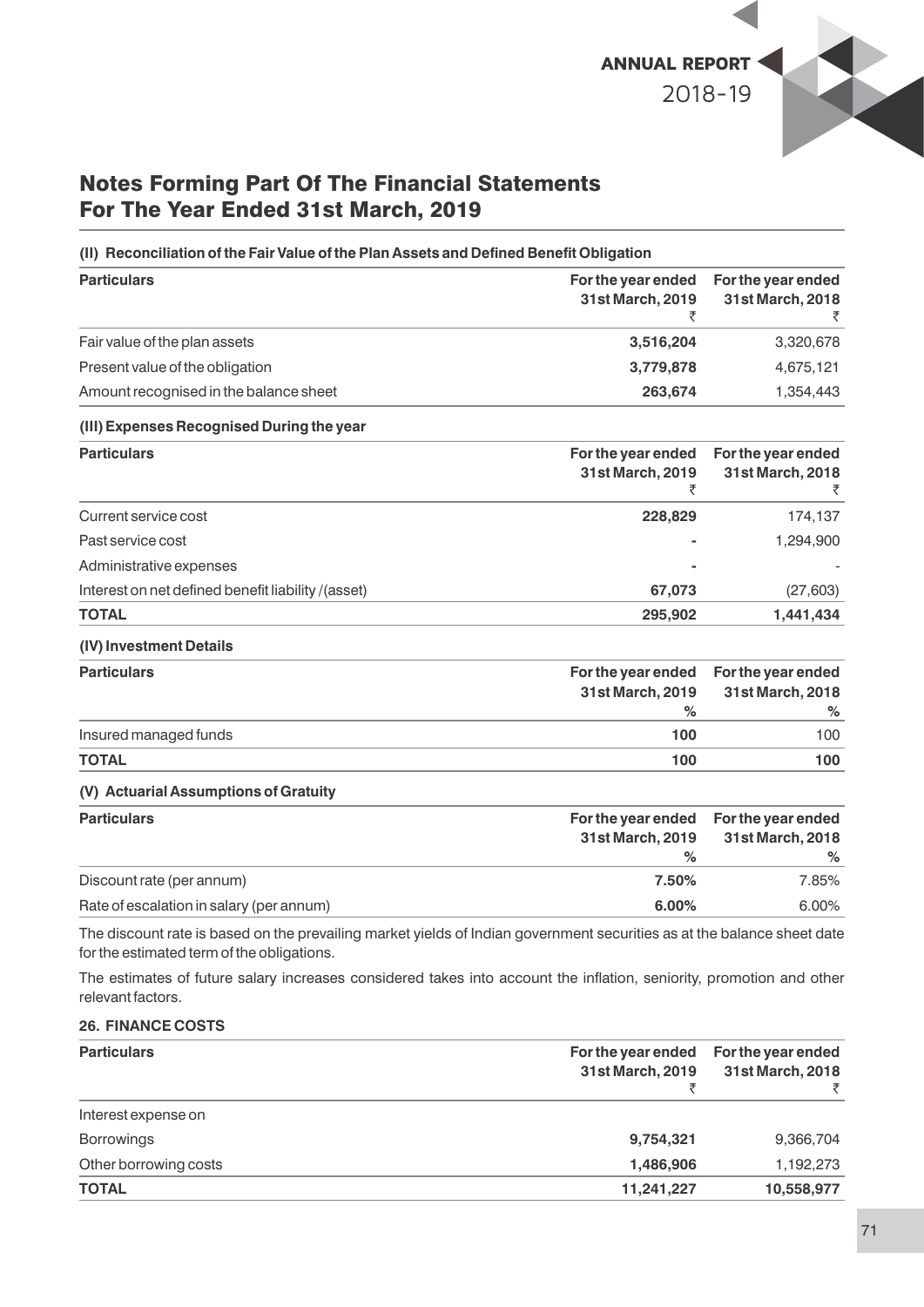### **27. DEPRECIATION AND AMORTISATION EXPENSE**

| <b>Particulars</b>                                        | For the year ended<br>31st March, 2019<br>₹ | For the year ended<br>31st March, 2018      |
|-----------------------------------------------------------|---------------------------------------------|---------------------------------------------|
| Depreciation and amortisation                             | 13,352,868                                  | 13,491,156                                  |
| <b>TOTAL</b>                                              | 13,352,868                                  | 13,491,156                                  |
| <b>28. OTHER EXPENSES</b>                                 |                                             |                                             |
| <b>Particulars</b>                                        | For the year ended<br>31st March, 2019<br>₹ | For the year ended<br>31st March, 2018<br>₹ |
| <b>Manufacturing Expenses</b>                             |                                             |                                             |
| Consumable stores                                         | 373,953                                     | 361,284                                     |
| Power and fuel                                            | 9,795,148                                   | 10,125,937                                  |
| Factory expenses                                          | 1,625,543                                   | 1,674,062                                   |
| Wages and labour charges                                  | 14,664,029                                  | 15,075,948                                  |
| Repairs to machinery                                      | 3,304,230                                   | 2,000,554                                   |
|                                                           | 29,762,903                                  | 29,237,785                                  |
| <b>Establishment Expenses</b>                             |                                             |                                             |
| Rent                                                      | 923,600                                     | 981,660                                     |
| Repairs to building                                       | 412,460                                     | 54,420                                      |
| Insurance                                                 | 617,415                                     | 1,001,026                                   |
| Rates and taxes                                           | 67,331                                      | 57,669                                      |
| Communication expenses                                    | 528,071                                     | 653,136                                     |
| Travelling and conveyance                                 | 1,509,674                                   | 1,728,392                                   |
| Printing and stationary                                   | 311,444                                     | 293,265                                     |
| Legal and professional charges                            | 2,605,461                                   | 2,384,186                                   |
| Payment to auditors (refer note no. 28.2)                 | 217,377                                     | 202,000                                     |
| Loss on sale of the assets (net)                          |                                             | 13,540                                      |
| (Includes assets discarded of `Nil (previous year `Nil/-) |                                             |                                             |
| Motor car expenses                                        | 1,566,587                                   | 1,916,677                                   |
| Miscellaneous Expenses                                    | 2,576,217                                   | 2,318,576                                   |
|                                                           | 11,335,637                                  | 11,604,547                                  |
| <b>Selling and Distribution Expenses</b>                  |                                             |                                             |
| Increase/(decrease) of excise duty on inventory           | 443,391                                     | 200,318                                     |
| Freight and forwarding 8,532,408                          | 7,906,727                                   |                                             |
| Sales commission and discount                             | 3,844,605                                   | 4,375,924                                   |
| <b>Business promotion</b>                                 | 245,767                                     | 565,615                                     |
|                                                           | 13,066,171                                  | 13,048,584                                  |
| <b>TOTAL</b>                                              | 54, 164, 711                                | 53,890,916                                  |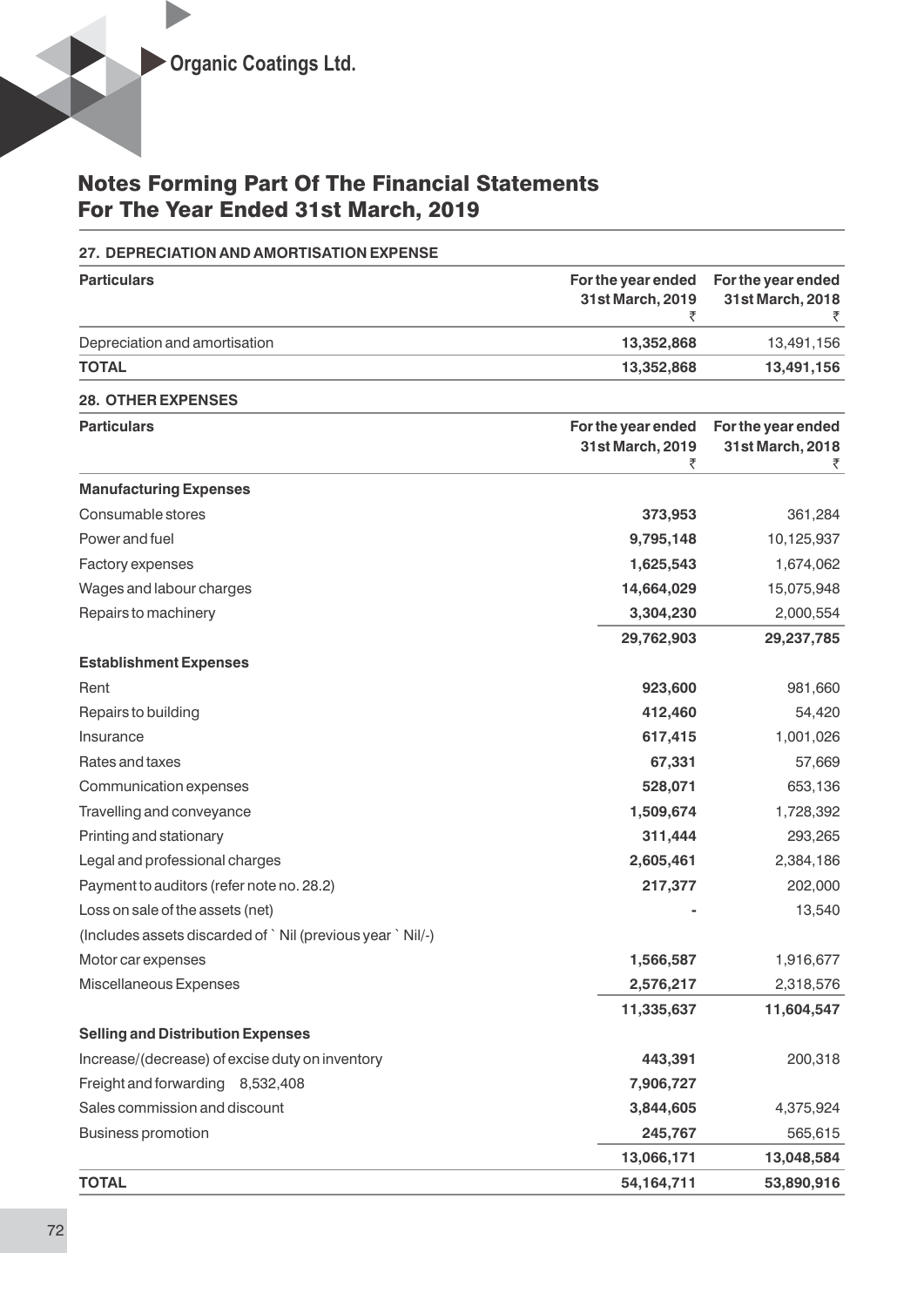

### **28.1 VALUE OF IMPORTS ON CIF BASIS IN RESPECT OF**

| <b>Particulars</b>         | 31st March, 2019 | For the year ended For the year ended<br>31st March, 2018 |
|----------------------------|------------------|-----------------------------------------------------------|
| Raw materials              | 22,060,342       | 30,959,800                                                |
| Components and spare parts | 400.028          |                                                           |
| Capital goods              | $\blacksquare$   |                                                           |

### **28.2 PAYMENT TO AUDITORS**

(Excluding service tax/GST)

| <b>Particulars</b>     | 31st March, 2019 | For the year ended For the year ended<br>31st March, 2018 |
|------------------------|------------------|-----------------------------------------------------------|
| Statutory audit fees   | 195,000          | 195,000                                                   |
| Certification charges  | 5,000            | 7,000                                                     |
| Out of pocket expenses | 17.377           |                                                           |
| <b>TOTAL</b>           | 217,377          | 202,000                                                   |

### **29. EARNINGS PER SHARE**

### (I) Basic Earnings Per Share

| <b>Particulars</b>                                                           | For the year ended<br>31st March, 2019 | For the year ended<br>31st March, 2018 |
|------------------------------------------------------------------------------|----------------------------------------|----------------------------------------|
| Net Profit/(loss) after tax as per statement of profit and loss attributable | (10,502,086)                           | 291,275                                |
| to equity shareholders                                                       |                                        |                                        |
| Weighted average numbers of equity shares used as denominator for            | 7,674,600                              | 7,674,600                              |
| calculating EPS                                                              |                                        |                                        |
| Basic earnings per share                                                     | $-1.37$                                | 0.04                                   |
| Face value per equity shares                                                 | 10                                     | 10                                     |

### **(II) Diluted Earnings Per Share**

| <b>Particulars</b>                                                           | For the year ended<br>31st March, 2019 | For the year ended<br>31st March, 2018 |
|------------------------------------------------------------------------------|----------------------------------------|----------------------------------------|
| Net Profit/(loss) after tax as per statement of profit and loss attributable | (10,502,086)                           | 291,275                                |
| to equity shareholders                                                       |                                        |                                        |
| Weighted average numbers of equity shares used as denominator for            | 7,674,600                              | 7,674,600                              |
| calculating EPS                                                              |                                        |                                        |
| Basic and diluted earnings per share                                         | $-1.37$                                | 0.04                                   |
| Face value per equity shares                                                 | 10                                     | 10                                     |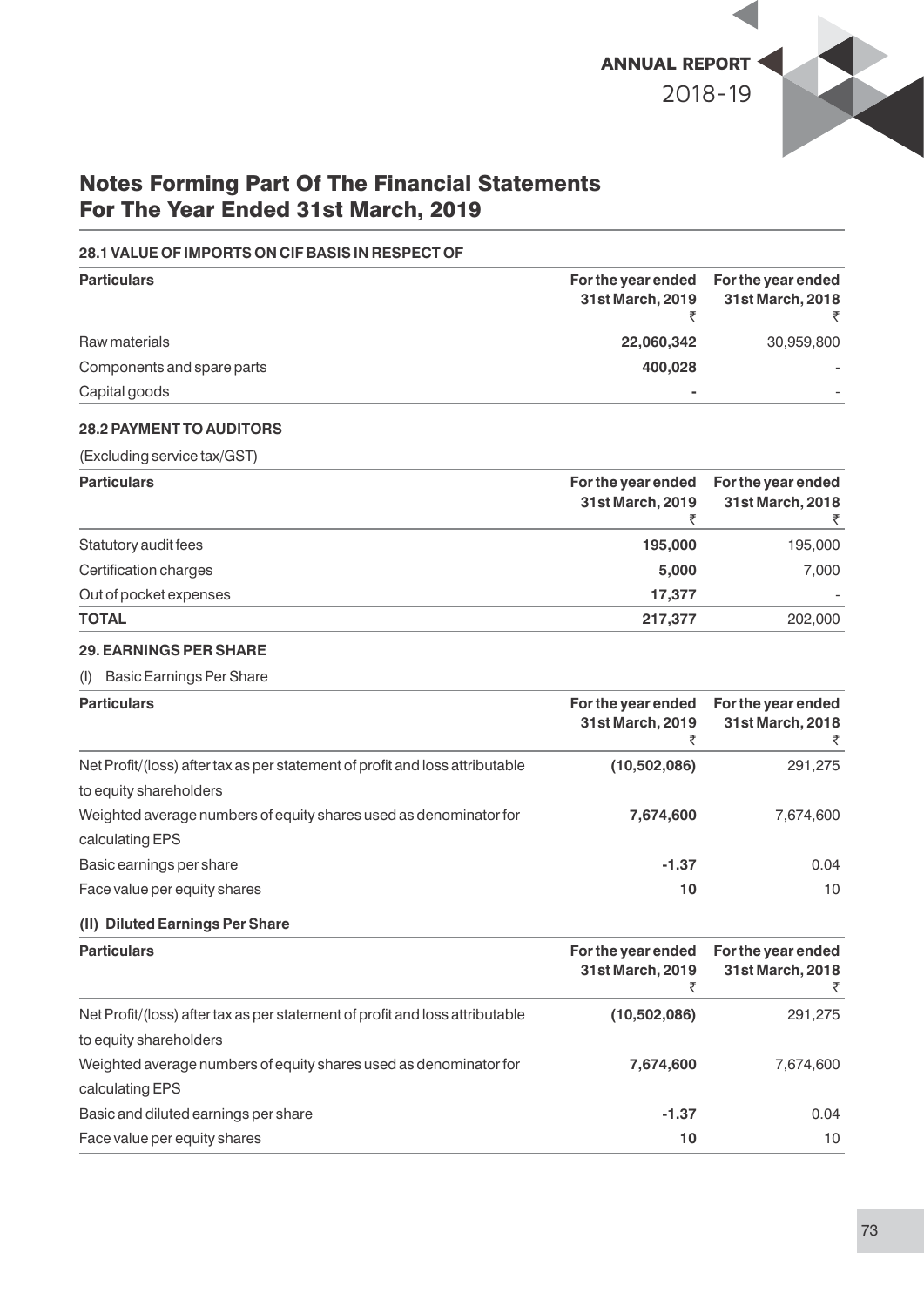### **30. EXPENDITURE IN FOREIGN CURRENCY**

| <b>Particulars</b>                                                       | For the year ended<br>31st March, 2019                                                                                                                                                                                                      | For the year ended<br>31st March, 2018      |
|--------------------------------------------------------------------------|---------------------------------------------------------------------------------------------------------------------------------------------------------------------------------------------------------------------------------------------|---------------------------------------------|
| Travelling expenses                                                      | 7,276                                                                                                                                                                                                                                       | 114,834                                     |
| Purchases of raw material                                                | 22,674,651                                                                                                                                                                                                                                  | 32,339,539                                  |
| 31. EARNINGS IN FOREIGN EXCHANGE                                         |                                                                                                                                                                                                                                             |                                             |
| <b>Particulars</b>                                                       | For the year ended<br>31st March, 2019                                                                                                                                                                                                      | For the year ended<br>31st March, 2018<br>₹ |
| FOB value of exports                                                     | 20,929,974                                                                                                                                                                                                                                  | 11,441,179                                  |
| <b>32. RELATED PARTY DISCLOSURES</b><br>given below<br>and relationships | As per the Ind Accounting Standard (Ind AS) 24 "Related Party", the disclosures of transactions with related parties are<br>(I) List of the related parties where control exists and related parties with whom transaction have taken place |                                             |
| <b>Name of the Related Parties</b>                                       | Relationship                                                                                                                                                                                                                                |                                             |
| Mr Rajnikant K Shah                                                      | Key Management Personal                                                                                                                                                                                                                     |                                             |
| Mr. Abhay R Shah                                                         | Key Management Personal                                                                                                                                                                                                                     |                                             |
| Mr. Ajay R Shah                                                          | Key Management Personal                                                                                                                                                                                                                     |                                             |
| Mr. Manoj V Mehta                                                        | Key Management Personal                                                                                                                                                                                                                     |                                             |
| (II) Transactions during the year with related parties                   |                                                                                                                                                                                                                                             |                                             |
| Nature of the transaction                                                | For the year ended<br>31st March, 2019<br>₹                                                                                                                                                                                                 | For the year ended<br>31st March, 2018<br>₹ |
| (a) Payment to key management personnel                                  |                                                                                                                                                                                                                                             |                                             |
| Mr Rajnikant K Shah                                                      | 2,580,295                                                                                                                                                                                                                                   | 2,650,157                                   |
| Mr. Abhay R Shah                                                         | 2,342,133                                                                                                                                                                                                                                   | 2,225,010                                   |
| Mr. Ajay R Shah                                                          | 1,427,160                                                                                                                                                                                                                                   | 1,371,796                                   |
| Mr. Manoj V Mehta                                                        | 1,252,671                                                                                                                                                                                                                                   | 1,356,143                                   |
| Nature of the transaction                                                | For the year ended<br>31st March, 2019<br>₹                                                                                                                                                                                                 | For the year ended<br>31st March, 2018<br>₹ |
| (b) Interest to Unsecured Loans                                          |                                                                                                                                                                                                                                             |                                             |
| Mr Rajnikant K Shah                                                      |                                                                                                                                                                                                                                             | 3,905                                       |
| Mr. Abhay R Shah                                                         |                                                                                                                                                                                                                                             | 171,475                                     |
| Mr. Ajay R Shah                                                          |                                                                                                                                                                                                                                             | 183,228                                     |
| Mr. Manoj V Mehta                                                        | 23,999                                                                                                                                                                                                                                      | 23,998                                      |
|                                                                          | 23,999                                                                                                                                                                                                                                      | 382,606                                     |
| (III) Balances outstanding                                               |                                                                                                                                                                                                                                             |                                             |
| Nature of the transaction                                                | For the year ended<br>31st March, 2019<br>₹                                                                                                                                                                                                 | For the year ended<br>31st March, 2018<br>₹ |
| <b>Unsecured Loans</b>                                                   | 8,615,656                                                                                                                                                                                                                                   | 3,020,500                                   |

Remuneration to Key Management Personal Payable **117,257** 306,124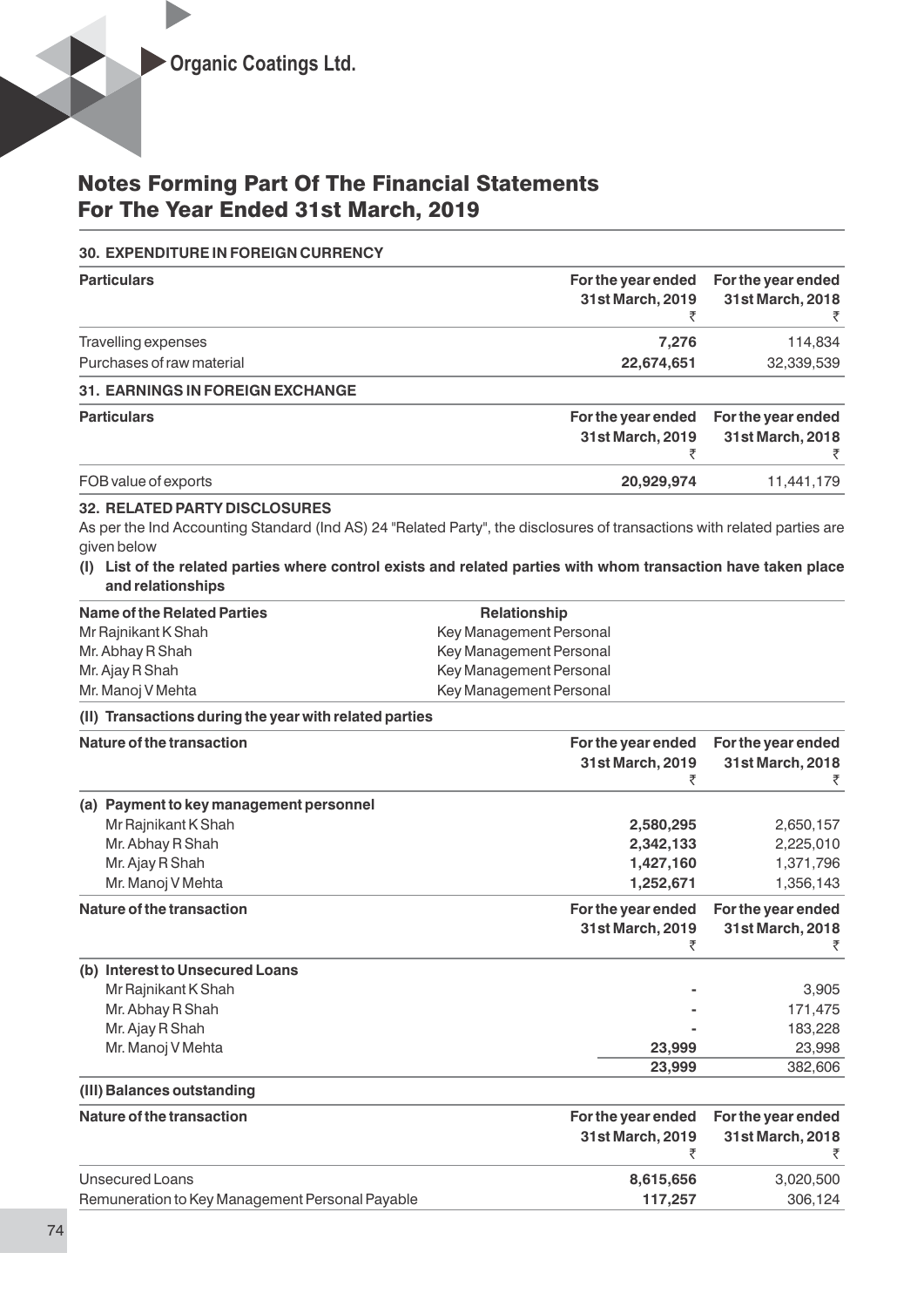

33. The Company does not have different segments and hence segment wise reporting in terms of the Ind Accounting standard (Ind AS) 108 "Operating Segment" is not applicable. The Company mainly deals printing inks and auxiliaries which is considered as a one segment only. Geographical segment is not material and hence not required to be disclosed separately.

### **34. Dues to Micro & Small Enterprises**

Under the Micro and Small and Medium Enterprises Development Act 2006 (MSMED) which came into force from 2nd October 2006 certain disclosures in terms of section 22 are required to be made relating to Micro and Small Enterprises the following information is compiled on the basis of the information and records available with the management.

|                                                                                                                                                                                                                            | As at<br>31st March, 2019 | As at<br>31st March, 2018 |
|----------------------------------------------------------------------------------------------------------------------------------------------------------------------------------------------------------------------------|---------------------------|---------------------------|
|                                                                                                                                                                                                                            |                           | ₹                         |
| Principal amount remaining unpaid as at the year end                                                                                                                                                                       | 34,617,109                | 19,609,074                |
| Interest due thereon                                                                                                                                                                                                       | 756,862                   | 412,949.60                |
| Amount of interest paid by the company in terms of section 16 of the<br>MSMED along with the amount of the payment made to the supplier<br>beyond the appointed day during the accounting year                             |                           |                           |
| Amount of interest due and payable for the period of delay in making<br>payment (which have been paid but beyond the appointed day during<br>the year) but without adding the interest specified under the MSMED Act 2006. |                           |                           |
| Amount of Interest Accrued and remaining unpaid at the end of the Accounting year                                                                                                                                          | 756,862                   | 412,950                   |
| 35. DEFERRED TAX LIABILITIES / ASSETS (NET)                                                                                                                                                                                |                           |                           |
| <b>Particulars</b>                                                                                                                                                                                                         | As at                     | As at                     |
|                                                                                                                                                                                                                            | 31st March, 2019<br>₹     | 31st March, 2018          |
| <b>Deferred tax liability</b>                                                                                                                                                                                              |                           |                           |
| Related to Depreciation difference of fixed assets                                                                                                                                                                         | 15,770,913                | 16,631,712                |
| Deferred tax asset                                                                                                                                                                                                         |                           |                           |
|                                                                                                                                                                                                                            |                           |                           |

Disallowances and Unabsorbed Business Loss and Depreciation under the

| Income Tax 1961          | (45, 233, 031) | (44, 486, 991) |
|--------------------------|----------------|----------------|
| Deferred tax asset (net) | (29, 462, 118) | (27, 855, 279) |

35.1. In terms of Ind Accounting Standard (Ind AS) 12- "Income Taxes", the Company has Deferred Tax Assets as on 31st March 2019. In terms of the said Standard, in view of unabsorbed depreciation and unabsorbed business losses under the tax laws, net result of computation is net deferred tax assets. Hence, the management has decided not to incorporate the same in the books of accounts as a matter of prudence and in absence of virtual certainty as to its realization.

36. Subject to Note No. 37 on Trade Receivables, in the opinion of the management, current and non current assets are recoverable in normal course of the Business.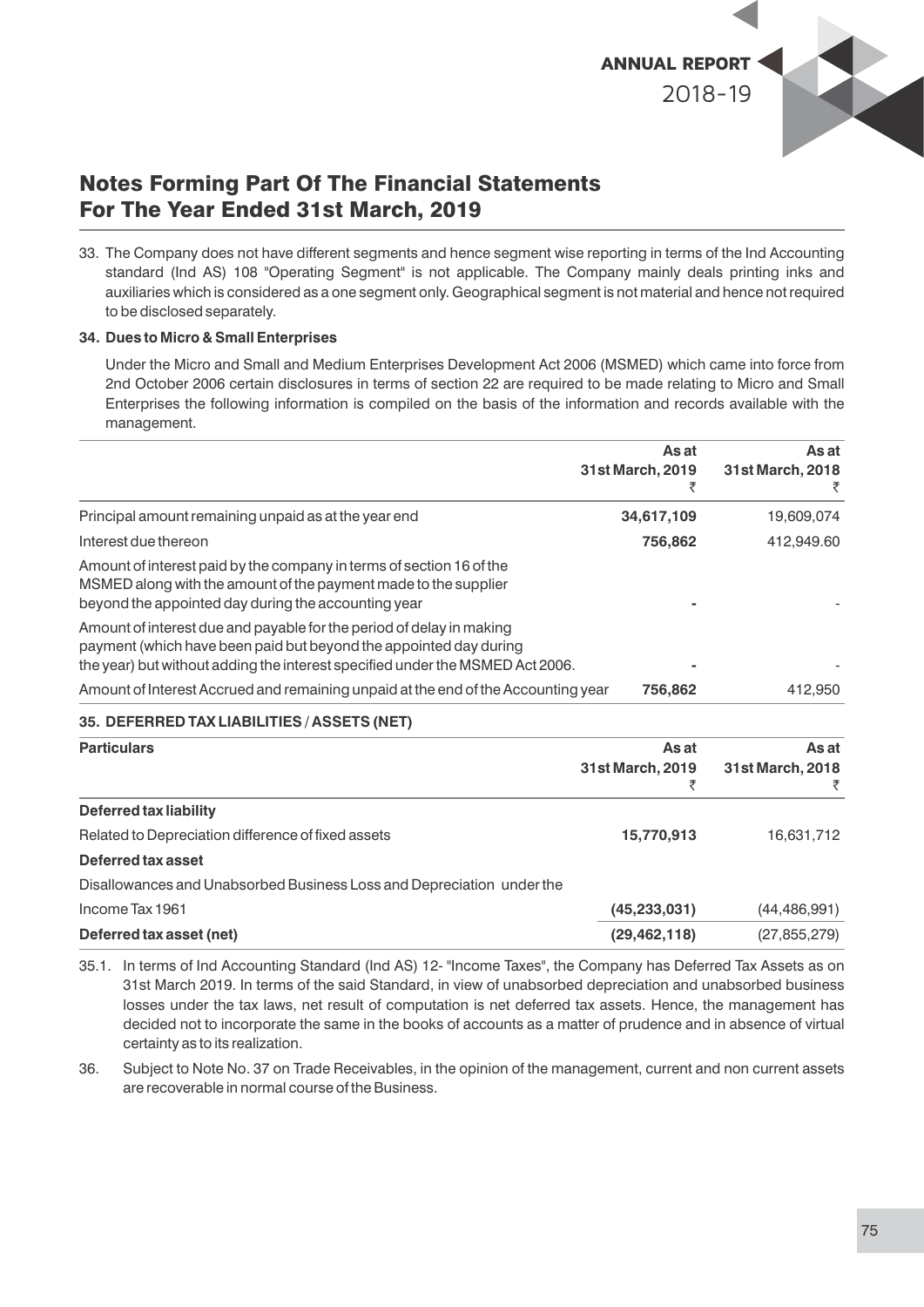### **37. Doubtful Trade receivables include:**

| <b>Particulars</b>                                             | As at<br>31st March, 2019 | As at<br>31st March, 2018 |  |
|----------------------------------------------------------------|---------------------------|---------------------------|--|
| Debts doubtful of recovery                                     |                           |                           |  |
| Trade receivables for which suits have been filed for recovery | 6,282,162                 | 6,430,786                 |  |
| Other Trade receivable where suits have not been filed         | 2,468,379                 | 2,631,979                 |  |

38. The provisions of the section 135 in respect of corporate social responsibility are not applicable to the company as the company is not falling under any criteria of the said provisions.

### 39. CONTINGENT LIABILITIES AND COMMITMENTS

|      | <b>Particulars</b>                                                           | As at<br>31st March, 2019 | As at<br>31st March, 2018 |
|------|------------------------------------------------------------------------------|---------------------------|---------------------------|
| (I)  | <b>Contingent Liabilities</b>                                                |                           |                           |
|      | - Bank Guarantee                                                             | 12,570,796                | 12,855,009                |
|      | (Net of fixed deposits and interest accrued thereon of $\bar{z}$ 50,29,204/- |                           |                           |
|      | (previous year ₹47,44,991/-)                                                 |                           |                           |
|      | - Third party guarantee in favour of customer                                | 1,250,000                 | 1,250,000                 |
|      | - Appeal for 2011-12 under Gujrat Value Added Tax Act 2003                   | 440,457                   | 440,457                   |
| (II) | <b>Commitments</b>                                                           |                           |                           |
|      | Estimated amount of contracts remaining to be executed on capital<br>(a)     |                           |                           |
|      | account and not provided for                                                 |                           |                           |
|      | - Tangible Assets                                                            | <b>Nil</b>                | Nil                       |
|      | - Intangible Assets                                                          | <b>Nil</b>                | Nil                       |
|      | <b>Other Commitments</b><br>(b)                                              | <b>Nil</b>                | Nil                       |

40. Previous year's figures have been regrouped / reclassified wherever necessary to correspond with the current year's classification / disclosure.

### **41. Financial risk management**

The Company's activities are exposed to a variety of market risk (including foreign currency risk and interest risk), credit risk and liquidity risk. The Company's overall financial risk management policy focuses on the unpredictability of financial markets and seeks to minimize potential adverse effects on the Company's financial performance.

### **i. Market Risk**

Market rate is the risk that arises from changes in market prices, such as commodity prices, foreign exchange rates, interest rates etc. and will affect the Company's income or the value of its holdings of financial instruments. The objective of market risk management is to manage and control market risk exposure within acceptable parameters, while optimising returns.

#### a. Commodity Price Risk

Commodity price risk arises due to fluctuations in prices of raw materials and other products. The company has a risk management framework aimed at prudently managing the risk arising from the volatility in commodity prices and fright costs.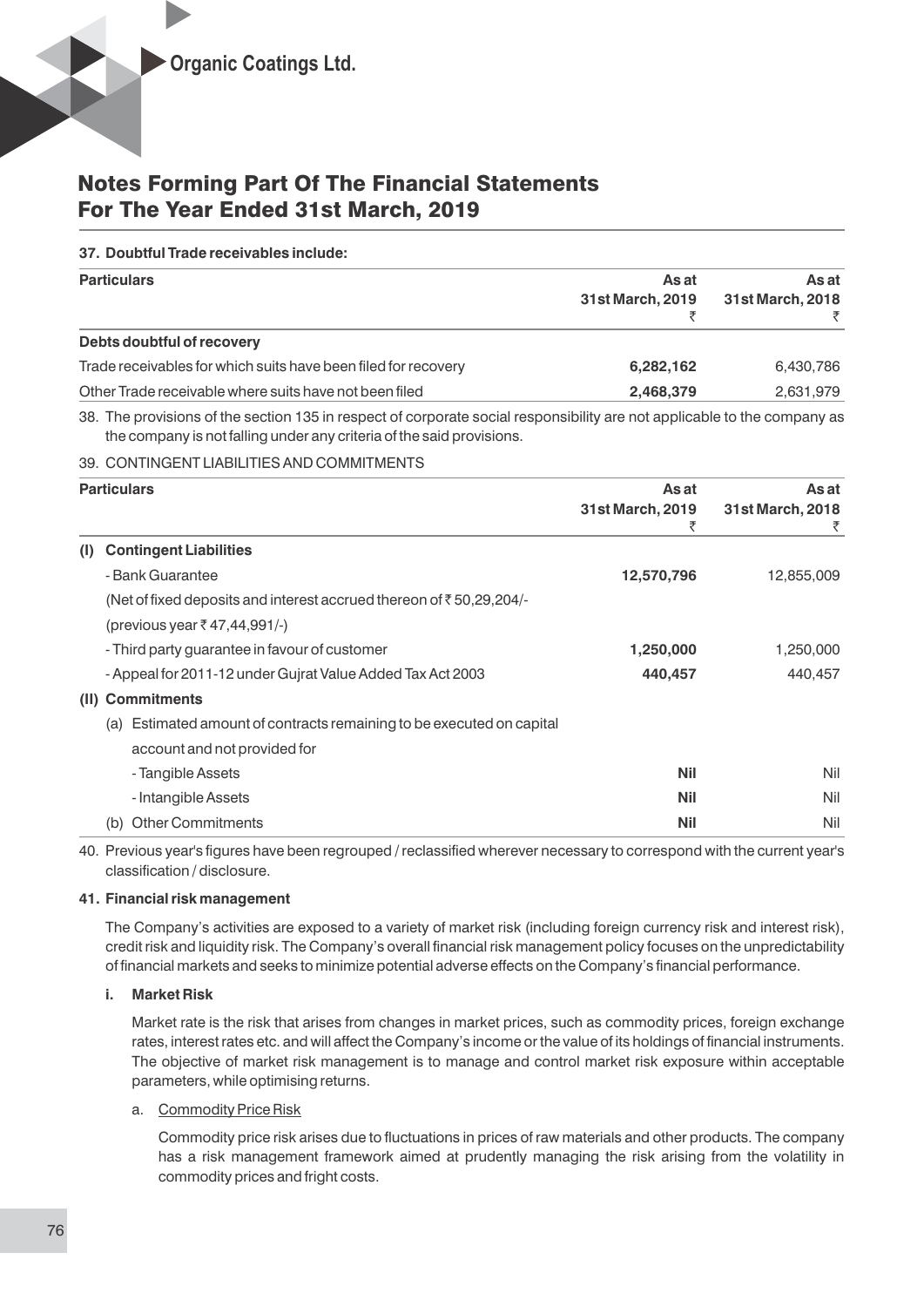

### b. Interest Rate Risk

The company's exposure to the risk of changes in market interest rate relates to the floating the debt obligations.

### c. Foreign Currency Exchange Rate Risk

The fluctuation in foreign currency exchange rates may have potential impact on the Statement of Profit & Loss, where transaction references more than one currency or where assets/liabilities are denominated in currency other than functional currency of the entity. Considering the countries and economic development in which Company operates, its operations are subject to risks arising from fluctuations in exchange rates in those countries. The risk primarily relates to fluctuations in US Dollar.

"Any movement in the functional currency of operations of the Company against the major foreign currency may impact the Company's revenue in international business. Any weakening of the functional currency may impact Company's cost of imports and consequently the profit or loss.

The Company evaluates the impact of foreign exchange rate fluctuations by assessing its exposure to exchange rate risk.

### **ii. Credit Risk**

Credit risk refers to the risk that counterparty will default on its contractual obligations resulting in a loss to the Company. The Company has adopted a policy of only dealing with creditworthy counterparties as a means of mitigating the risk of financial loss from defaults.

The Company performs ongoing credit evaluation of its counterparties' financial conditions. The Company's major classes of nancial assets are cash and bank balances, trade receivables, Security deposits, Advances to Suppliers and Employees and prepayments.

As at the reporting date, the Company's maximum exposure to credit risk is represented by the carrying amount of each class of financial assets recognised in the statements of financial position.

As at the reporting date, substantially all the cash and bank balances as detailed in Note 9 to the financial information are held in major Banks which are regulated and located in the India, which management believes are of high credit quality. The management does not expect any losses arising from non-performance by these counterparties.

As at 31 March 2019, the Company's outstanding trade receivables over-due for a period exceeding 180 days is 14.43% of total trade receivables.

#### **iii. Liquidity Risk**

Liquidity risk arises from the Company's management of working capital. It is the risk that the Company will encounter difficulty in meeting its financial obligations as they fall due.

The Company has obtained fund based and non-fund based working capital credit facility from a bank. Company's policy is to ensure that it will always have sufficient cash to allow it to meet its liabilities when they become due. The principal liabilities of the Company arise in respect of the trade and other payables. Trade and other payables are all payable within 12 months.

The Company manages liquidity risk by maintaining adequate surplus, banking facilities and reserve borrowing facilities by continuously monitoring forecasts and actual cash flows.

The Company has a system of regularly forecasting cash inflows and outflows and all liquidity requirements are planned.

Forecast for trade and other payables is regularly monitored to ensure timely funding.

All payments are made within due dates subject to availability of funds.

#### **iv. Capital Risk Management**

The Company manages its capital to ensure that the Company will be able to maintain an optimal capital structure so as to support its businesses.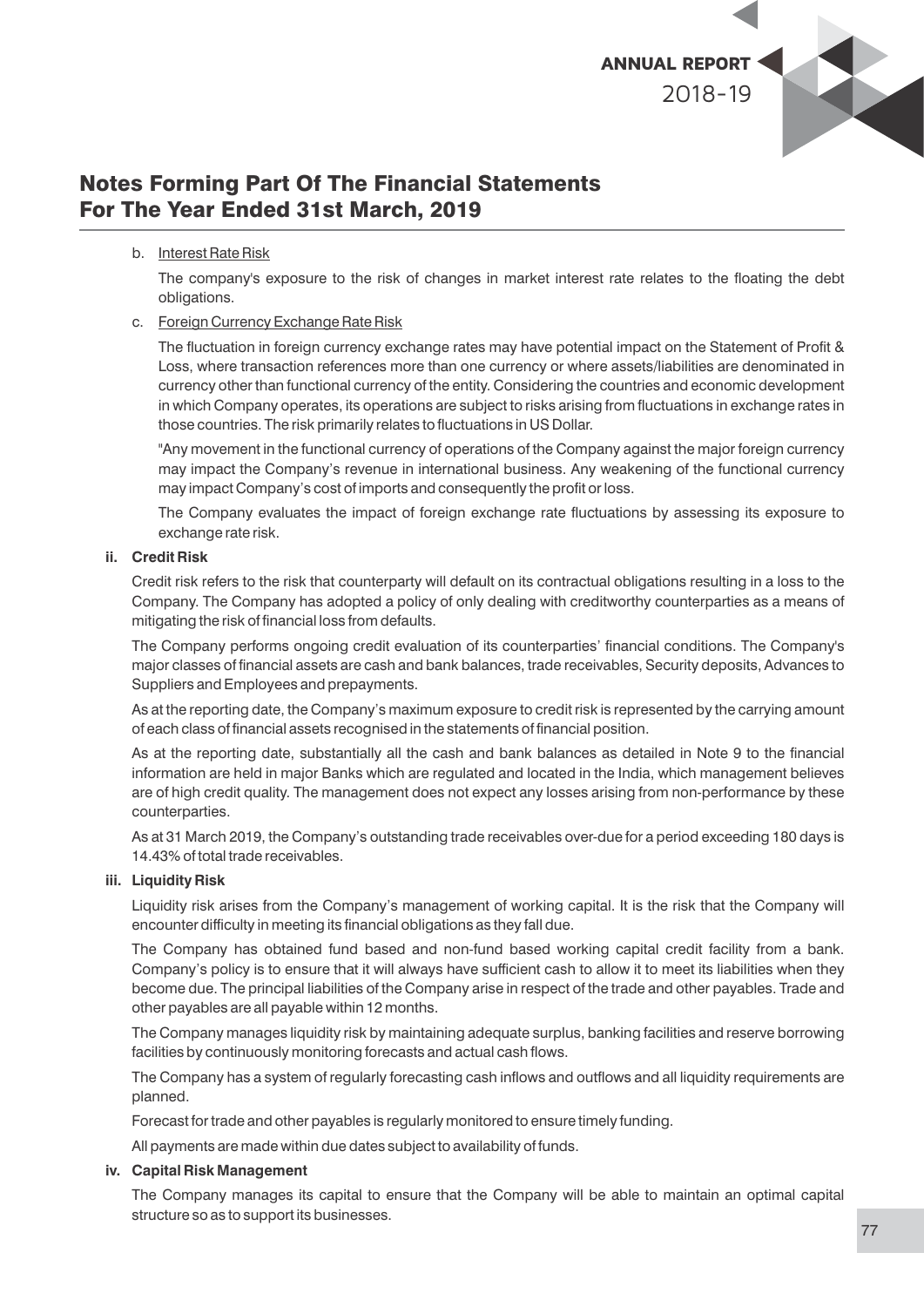The debt-to-equity ratio of the Company at the end of the reporting period was as follows:

| <b>Particulars</b>   | As at            | As at            |
|----------------------|------------------|------------------|
|                      | 31st March, 2019 | 31st March, 2018 |
|                      |                  |                  |
| Net Debt             | 239, 161, 211    | 209,011,234      |
| <b>Total Equity</b>  | 72,410,023       | 82,924,972       |
| Debt to Equity Ratio | 3.30             | 2.52             |

**For Praneti Yadav & Co. Chartered Accountants**

ICAI Firm Registration No. 137534W

**Praneti Yadav** R K Shah Membership No: 156403 DIN: 00011746

Mumbai Mumbai May 28, 2019 May 28, 2019

As per our Report of even date **For and on behalf of the Board of Directors**

Proprietor **Proprietor** Vice Chairman & Managing Director

| <b>Abhay R Shah</b>     |
|-------------------------|
| Joint Managing Director |
| DIN: 00016497           |

**Executive Director** DIN: 00011763

**Abhay R Shah Ajay R Shah**

**Parvej G Mansuri Sudhir R Shah** Chief Financial Officer Company Secretary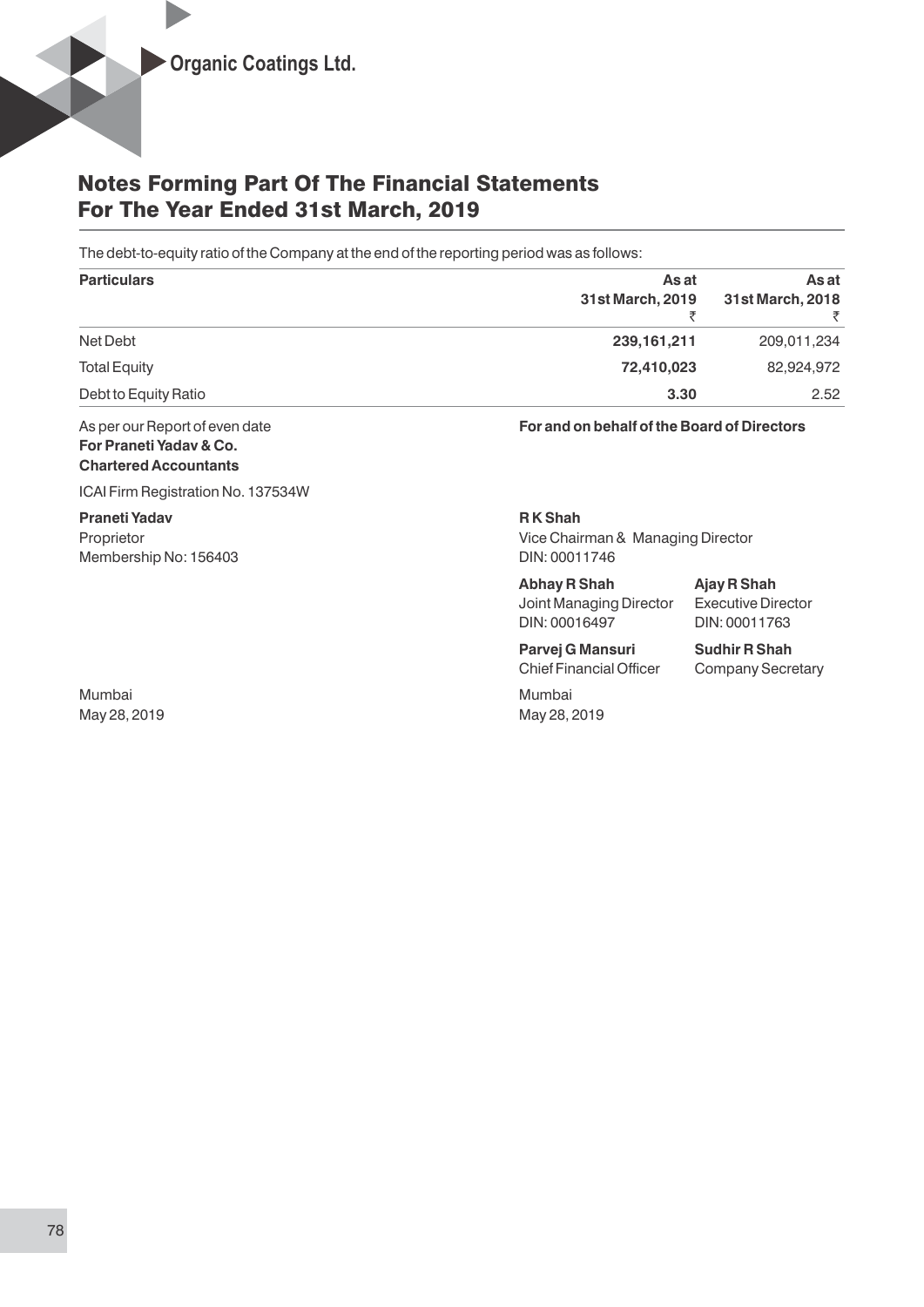

# Proxy Form

|            | Form No. MGT-11             |  |  |                                                                         |  |  |                                              |                                                                                                                                                                                                                                                                                                                                                                                                                 |
|------------|-----------------------------|--|--|-------------------------------------------------------------------------|--|--|----------------------------------------------|-----------------------------------------------------------------------------------------------------------------------------------------------------------------------------------------------------------------------------------------------------------------------------------------------------------------------------------------------------------------------------------------------------------------|
|            |                             |  |  |                                                                         |  |  |                                              | [Pursuant to Section 105(6) of the Companies Act, 2013 and Rule 19(3) of the Companies                                                                                                                                                                                                                                                                                                                          |
|            |                             |  |  |                                                                         |  |  | (Management and Administration) Rules, 2014] |                                                                                                                                                                                                                                                                                                                                                                                                                 |
| <b>CIN</b> |                             |  |  | :L24220MH1965PLC013187                                                  |  |  |                                              |                                                                                                                                                                                                                                                                                                                                                                                                                 |
|            | Name of the Company         |  |  | : ORGANIC COATINGS LIMITED                                              |  |  |                                              |                                                                                                                                                                                                                                                                                                                                                                                                                 |
|            |                             |  |  | Registered office address: Unit No. 405, Atlanta Estate Premises Co-op. |  |  |                                              |                                                                                                                                                                                                                                                                                                                                                                                                                 |
|            |                             |  |  | Soc. Ltd., Vith Bhatti, Goregaon (East), Mumbai-400063.                 |  |  |                                              |                                                                                                                                                                                                                                                                                                                                                                                                                 |
|            | Name of the member $(s)$ :  |  |  |                                                                         |  |  |                                              |                                                                                                                                                                                                                                                                                                                                                                                                                 |
|            | Registered address :        |  |  |                                                                         |  |  |                                              |                                                                                                                                                                                                                                                                                                                                                                                                                 |
|            | E-mail ID                   |  |  |                                                                         |  |  |                                              |                                                                                                                                                                                                                                                                                                                                                                                                                 |
|            | Folio No./Client ID/DP ID : |  |  |                                                                         |  |  |                                              |                                                                                                                                                                                                                                                                                                                                                                                                                 |
|            |                             |  |  |                                                                         |  |  |                                              |                                                                                                                                                                                                                                                                                                                                                                                                                 |
|            | are indicated below:        |  |  |                                                                         |  |  |                                              | being the member(s) of ORGANIC COATINGS<br>LTD. hereby appoint the following as my/our proxy to attend vote(for me/us) on my/our behalf at the 54th Annual General<br>Meeting of the company to be held on Friday, the 27th September, 2019 at 3.00 p.m. at Hotel Karl Residency, 36,<br>Lallubhai Park Road, Andheri (West), Mumbai - 400 058 and at any adjournment thereof in respect of such resolutions as |
|            | $(1)$ Name                  |  |  |                                                                         |  |  |                                              |                                                                                                                                                                                                                                                                                                                                                                                                                 |
|            | E-mail ID<br>$(2)$ Name     |  |  |                                                                         |  |  |                                              | the control of the control of the control of the control of the control of the control of                                                                                                                                                                                                                                                                                                                       |
|            | E-mail ID<br>(3) Name       |  |  |                                                                         |  |  |                                              |                                                                                                                                                                                                                                                                                                                                                                                                                 |
|            | E-mail ID                   |  |  |                                                                         |  |  |                                              |                                                                                                                                                                                                                                                                                                                                                                                                                 |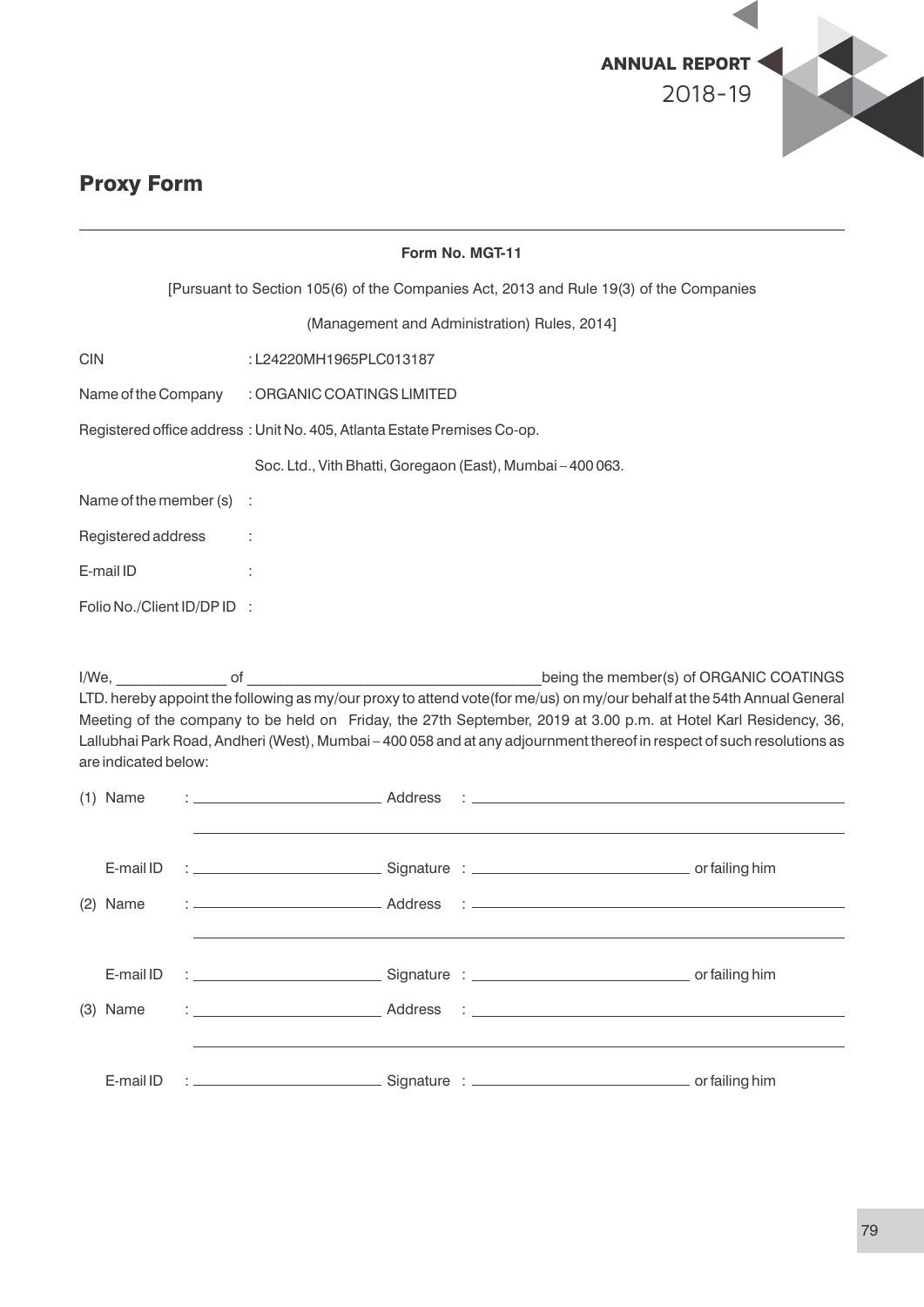

# Proxy Form

| * I/We direct my/our Proxy to vote on the Resolutions in the manner as indicated below: |                                                                                                                                                                              |     |                |  |
|-----------------------------------------------------------------------------------------|------------------------------------------------------------------------------------------------------------------------------------------------------------------------------|-----|----------------|--|
| SI.No.<br>1.                                                                            | <b>Resolution</b><br>Adoption of audited Financial Statements for the financial year ended March<br>31, 2019 and reports of the Board of Directors and the Auditors thereon. | For | <b>Against</b> |  |
| 2.                                                                                      | Re-appointment of Mr. Abhay R. Shah who retires by rotation.                                                                                                                 |     |                |  |
| 3.                                                                                      | Re-appointment and payment of remuneration to Mr. Rajnikant K. Shah,<br>Vice Chairman & Managing Director for 1 year.                                                        |     |                |  |
| 4.                                                                                      | Re-appointment and payment of remuneration to Mr. Abhay R. Shah as<br>Joint Managing Director for a period of 5 years.                                                       |     |                |  |
| 5                                                                                       | Re-appointment and payment of remuneration to Mr. Ajay R. Shah as<br>Wholetime Director for a period of 5 years.                                                             |     |                |  |
| 6                                                                                       | Re-appointment of Ms. Ashwini Lad as an Independent Director for<br>second consecutive period of 5 years.                                                                    |     |                |  |

7 Re-appointment of Mr. Chandrakumar Z. Shah as an Independent Director for a period of 5 years.

\* This is optional. Please put a tick mark (√) in the appropriate column against the resolutions indicated in the box. If a member leaves the "For" or "Against" columns blank against any or all the Resolutions, the proxy will be entitled to vote in the manner he/she thinks appropriate. If a member wishes to abstain from voting on a particular resolution, he/she should write "Abstain" across the boxes against the Resolution.

> Revenue **Stamp** of Re 1/-

Signature (s) of Member(s)

- 1. \_\_\_\_\_\_\_\_\_\_\_\_\_\_\_\_\_\_\_\_\_\_\_\_
- 2. \_\_\_\_\_\_\_\_\_\_\_\_\_\_\_\_\_\_\_\_\_\_\_\_
- 3. <u>\_\_\_\_\_\_\_\_\_\_\_\_\_\_\_\_\_\_\_\_\_\_\_\_\_</u>

Signed this day of 2019.

### **Notes:**

- 1. The Proxy to be effective should be deposited at the Registered Office of the Company not less than FORTY EIGHT HOURS before the commencement of the Meeting.
- 2. A Proxy need not be a member of the Company.
- 3. In the case of joint holders, the vote of the senior who tenders a vote, whether in person or by proxy, shall be accepted to the exclusion of the vote of the other joint holders. Seniority shall be determined by the order in which the names stand in the Register of Members.
- 4. The form of Proxy confers authority to demand or join in demanding a poll.
- 5. The submission by a member of this form of proxy will not preclude such member from attending in person and voting at the meeting.
- 6. In case a member wishes his/her votes to be used differently, he/she should indicate the number of shares under the columns "For" or "Against" as appropriate.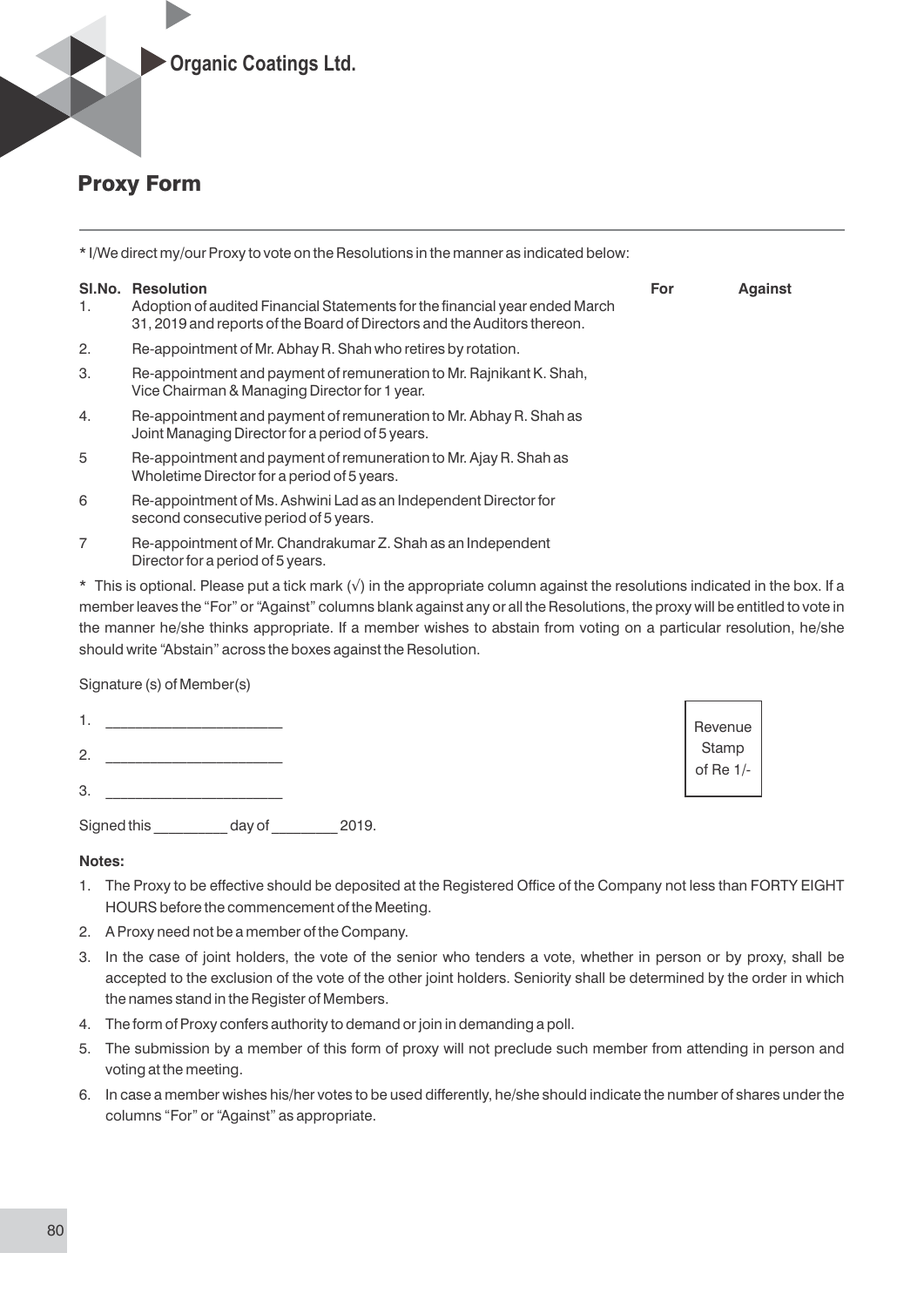